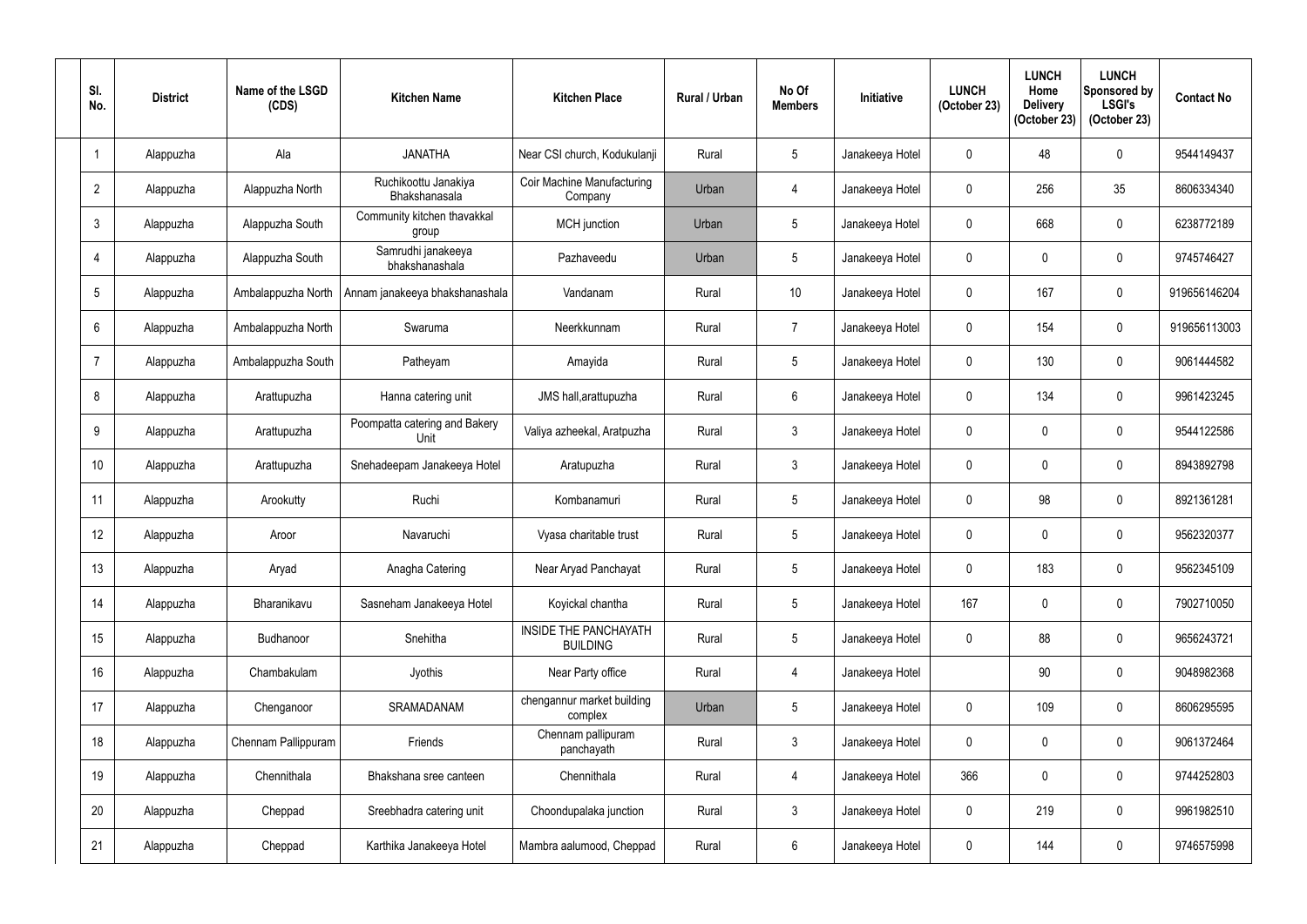| SI.<br>No.      | <b>District</b> | Name of the LSGD<br>(CDS)     | <b>Kitchen Name</b>                     | <b>Kitchen Place</b>                    | <b>Rural / Urban</b> | No Of<br><b>Members</b> | Initiative      | <b>LUNCH</b><br>(October 23) | <b>LUNCH</b><br>Home<br><b>Delivery</b><br>(October 23) | <b>LUNCH</b><br>Sponsored by<br><b>LSGI's</b><br>(October 23) | <b>Contact No</b> |
|-----------------|-----------------|-------------------------------|-----------------------------------------|-----------------------------------------|----------------------|-------------------------|-----------------|------------------------------|---------------------------------------------------------|---------------------------------------------------------------|-------------------|
| 22              | Alappuzha       | Cheriyanad                    | <b>DARSANA</b>                          | Near GOLDEN PALACE<br><b>AUDITORIUM</b> | Rural                | $5\phantom{.0}$         | Janakeeya Hotel | $\mathbf 0$                  | 102                                                     | $\pmb{0}$                                                     | 9747958424        |
| 23              | Alappuzha       | <b>Cherthala Municipality</b> | Santwanam                               | Ward 10                                 | Urban                | $\overline{5}$          | Janakeeya Hotel | 366                          | $\mathbf 0$                                             | $\pmb{0}$                                                     | 8848178001        |
| 24              | Alappuzha       | Cherthala Municipality        | <b>NULM</b> canteen                     | Cherthala Municipality                  | Urban                | $\overline{5}$          | Janakeeya Hotel | 83                           | $\mathbf 0$                                             | $\pmb{0}$                                                     | 6282870356        |
| 25              | Alappuzha       | Cherthala South               | Kashinandana                            | Cherthala S                             | Rural                | 10                      | Janakeeya Hotel | 119                          | 0                                                       | $\mathbf 0$                                                   | 9745940057        |
| 26              | Alappuzha       | Cheruthana                    | Sreedurga janakeeya hotel               | Near govt HSS aayaparambu               | Rural                | 4                       | Janakeeya Hotel | 127                          | $\mathbf 0$                                             | $\pmb{0}$                                                     | 9961178936        |
| 27              | Alappuzha       | Chettikulangara               | SREE VINAYAKA JANAKEEYA<br><b>HOTEL</b> | <b>KARIPUZHA</b>                        | Rural                | $\mathfrak{Z}$          | Janakeeya Hotel | 204                          | 0                                                       | $\pmb{0}$                                                     | 9656810109        |
| 28              | Alappuzha       | Chettikulangara               | ANNAPOORNESWARI                         | <b>EREZHA SOUTH</b>                     | Rural                | $\overline{7}$          | Janakeeya Hotel | 0                            | 0                                                       | $\pmb{0}$                                                     | 9744381090        |
| 29              | Alappuzha       | Chingoli                      | souhridam unit                          | karthikappally I p school               | Rural                | $\mathfrak{Z}$          | Janakeeya Hotel | 0                            | 151                                                     | 0                                                             | 7559808470        |
| 30              | Alappuzha       | Chunakkara                    | Vanitha Canteen                         | Chunakkara                              | Rural                | $\mathfrak{Z}$          | Janakeeya Hotel | 102                          | 0                                                       | $\pmb{0}$                                                     | 9400509985        |
| 31              | Alappuzha       | Devikulangara                 | Thripthi                                | Buds school, devikulangara              | Rural                | 4                       | Janakeeya Hotel | $\mathbf 0$                  | 91                                                      | $\mathbf 0$                                                   | 9746712528        |
| 32              | Alappuzha       | Edathua                       | Theertham                               | Edathua market                          | Rural                | $\mathfrak{Z}$          | Janakeeya Hotel | 0                            | $\mathbf 0$                                             | $\mathbf 0$                                                   | 9544351169        |
| 33              | Alappuzha       | Ezhupunna                     | Neethipeedam                            | Eramalloor                              | Rural                | 8                       | Janakeeya Hotel | 0                            | 0                                                       | $\mathbf 0$                                                   | 9946790986        |
| 34              | Alappuzha       | Harippad                      | Swad                                    | A private Hotel's Kitchen               | Urban                | $\overline{4}$          | Janakeeya Hotel | 482                          | $\mathbf 0$                                             | $\pmb{0}$                                                     | 9562373933        |
| 35 <sub>5</sub> | Alappuzha       | Kadakkarappally               | Soorya                                  | Kandamangalam temple<br>auditorium      | Rural                | $\sqrt{5}$              | Janakeeya Hotel | $\overline{0}$               | 0                                                       | $\boldsymbol{0}$                                              | 9895266763        |
| 36              | Alappuzha       | Kainakary                     | Sivakashi                               | Near Panchayath                         | Rural                | $\sqrt{5}$              | Janakeeya Hotel | $\mathbf 0$                  | 76                                                      | $\pmb{0}$                                                     | 8111821552        |
| 37              | Alappuzha       | Kandalloor                    | Annapoorna Hotel                        | Near Velanchira junction                | Rural                | $\overline{4}$          | Janakeeya Hotel | 0                            | 115                                                     | $\pmb{0}$                                                     | -9747600181       |
| 38              | Alappuzha       | Kanjikuzhy                    | Santhwanam                              | Opposite NSS college                    | Rural                | $5\phantom{.0}$         | Janakeeya Hotel | 328                          | 0                                                       | $\pmb{0}$                                                     | 9605307328        |
| 39              | Alappuzha       | Karthikappally                | Ruchi                                   | Community hall                          | Rural                | $6\phantom{.0}$         | Janakeeya Hotel | 268                          | 0                                                       | $\boldsymbol{0}$                                              | 9747607478        |
| 40              | Alappuzha       | Karuvatta                     | Karunya janakeeya hotel                 | Near Aashramam junction                 | Rural                | $6\,$                   | Janakeeya Hotel | 720                          | 0                                                       | $\boldsymbol{0}$                                              | 916282508791      |
| 41              | Alappuzha       | Kavalam                       | Koottukari Janakeeya Hotel              | <b>Near Permanent Outlet</b>            | Rural                | $\sqrt{5}$              | Janakeeya Hotel | 0                            | 0                                                       | $\pmb{0}$                                                     | 9744173219        |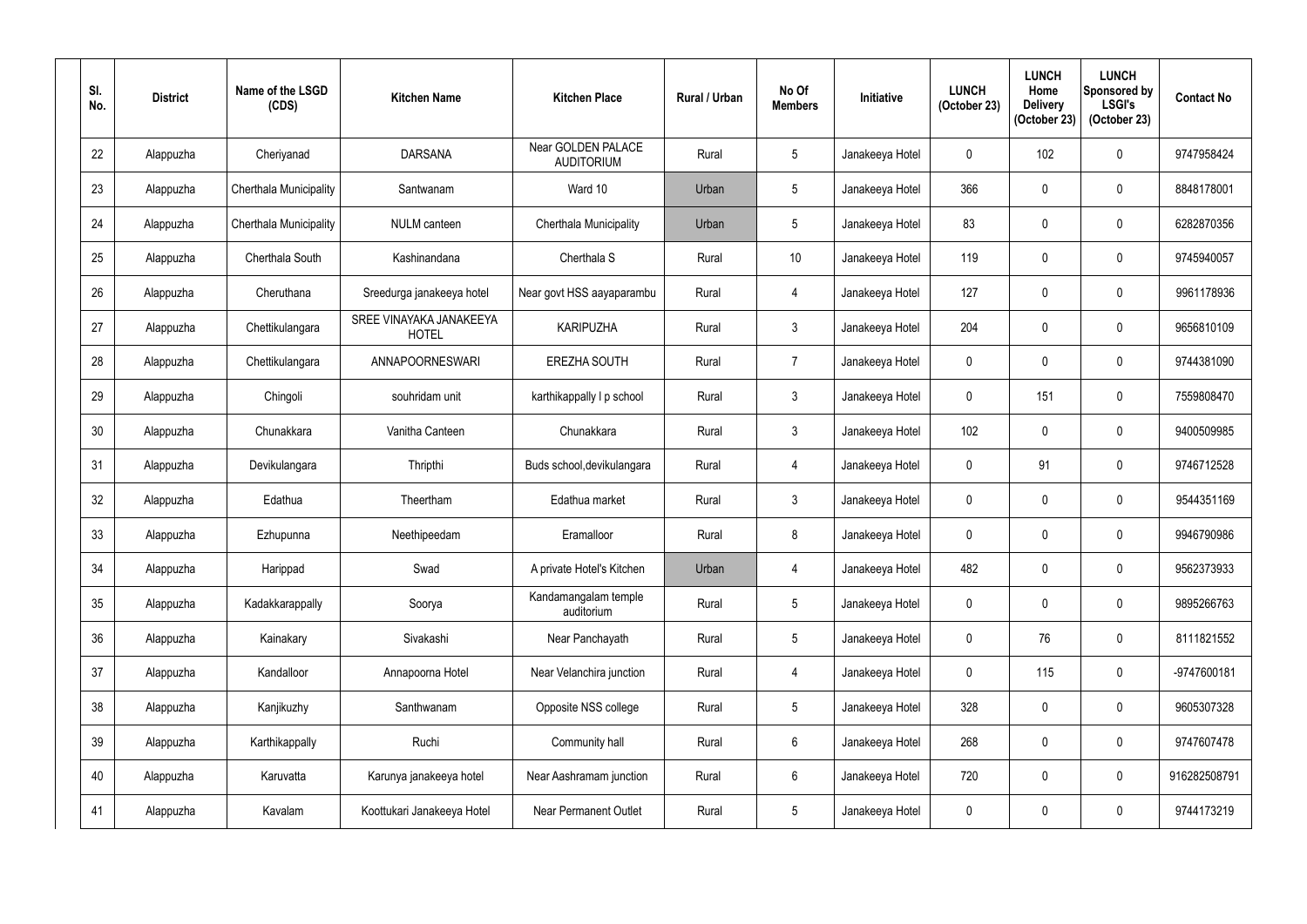|    | SI.<br>No. | <b>District</b> | Name of the LSGD<br>(CDS)   | <b>Kitchen Name</b>                    | <b>Kitchen Place</b>                   | <b>Rural / Urban</b> | No Of<br><b>Members</b> | Initiative      | <b>LUNCH</b><br>(October 23) | <b>LUNCH</b><br>Home<br><b>Delivery</b><br>(October 23) | <b>LUNCH</b><br><b>Sponsored by</b><br><b>LSGI's</b><br>(October 23) | <b>Contact No</b> |
|----|------------|-----------------|-----------------------------|----------------------------------------|----------------------------------------|----------------------|-------------------------|-----------------|------------------------------|---------------------------------------------------------|----------------------------------------------------------------------|-------------------|
|    | 42         | Alappuzha       | Kayamkulam West             | palazhy catering unit                  | Kallummood junction                    | Urban                | 5                       | Janakeeya Hotel | $\mathbf{0}$                 | 150                                                     | $\boldsymbol{0}$                                                     | 9388819110        |
|    | 43         | Alappuzha       | Kodamthurath                | <b>MATRUSAKTHI</b>                     | <b>KUTHIYATHODE</b>                    | Rural                | $5\phantom{.0}$         | Janakeeya Hotel | $\mathbf{0}$                 |                                                         | $\boldsymbol{0}$                                                     | 8281687439        |
| 87 | 44         | Alappuzha       | Krishnapuram                | Kanivu catering unit                   | Near SCB, kappil                       | Rural                | $\overline{4}$          | Janakeeya Hotel | $\mathbf{0}$                 | $\Omega$                                                | $\boldsymbol{0}$                                                     | 9544047480        |
|    | 45         | Alappuzha       | Kumarapuram                 | Mahadeva jankeeya hotel                | Near kavarattu temple                  | Rural                | $\mathbf{3}$            | Janakeeya Hotel | 594                          |                                                         | $\mathbf 0$                                                          | 918606736168      |
|    | 46         | Alappuzha       | Kumarapuram                 | Navodhaya janakeeya hotel              | Kumarapuram                            | Rural                | $\mathfrak{Z}$          | Janakeeya Hotel | $\mathbf 0$                  | $\Omega$                                                | $\pmb{0}$                                                            | 9037499871        |
|    | 47         | Alappuzha       | Kuthiyathode                | Ruchi Janakeeya Hotel                  | Near kuthiyathode panchayath<br>office | Rural                | $5\phantom{.0}$         | Janakeeya Hotel | 0                            |                                                         | $\boldsymbol{0}$                                                     | 9249269374        |
|    | 48         | Alappuzha       | Mannanchery                 | Snehitha                               | Panchayat building                     | Rural                | 4                       | Janakeeya Hotel | 56                           | 50                                                      | $\pmb{0}$                                                            | 9544461740        |
|    | 49         | Alappuzha       | Mannar                      | Snehadhara                             | Kunnathur devasom                      | Rural                | $5\phantom{.0}$         | Janakeeya Hotel | 190                          | 0                                                       | $\pmb{0}$                                                            | 9567853570        |
|    | 50         | Alappuzha       | Mararikulam South           | Snehasparsham                          | Kattoor                                | Rural                | 4                       | Janakeeya Hotel | $\mathbf{0}$                 | 10 <sup>°</sup>                                         | $\mathbf 0$                                                          | 9747881642        |
|    | 51         | Alappuzha       | Mavelikara<br>Municipality  | Ruchi janakeeya hotel                  | Municipality building                  | Urban                | 10 <sup>°</sup>         | Janakeeya Hotel | $\mathbf{0}$                 |                                                         | $\mathbf 0$                                                          | 8289996136        |
|    | 52         | Alappuzha       | Mavelikkara<br>Thamarakulam | <b>Thripthi Catering</b>               | Thamarakulam                           | Rural                | $5\phantom{.0}$         | Janakeeya Hotel | 152                          | 0                                                       | $\pmb{0}$                                                            | 8281558036        |
|    | 53         | Alappuzha       | Mavelikkara<br>Thekkekara   | Bhai catering                          | Pallarimangalam                        | Rural                | $5\phantom{.0}$         | Janakeeya Hotel | 178                          | 0                                                       | $\mathbf 0$                                                          | 9539851155        |
|    | 54         | Alappuzha       | Mavelikkara<br>Thekkekara   | SNEHATHEERAM JANAKEEYA<br><b>HOTEL</b> | <b>KURATHIKAD</b>                      | Rural                | $\overline{4}$          | Janakeeya Hotel | $\mathbf 0$                  | $\mathbf 0$                                             | $\pmb{0}$                                                            |                   |
|    | 55         | Alappuzha       | Muhamma                     | <b>SNV Catering</b>                    | Near Community Health<br>Centre        | Rural                | $5\overline{)}$         | Janakeeya Hotel | $\mathbf 0$                  | 160                                                     | $\pmb{0}$                                                            | 9605388763        |
|    | 56         | Alappuzha       | Mulakkuzha                  | Snehathanal                            | Mulakkuzha                             | Rural                | $5\phantom{.0}$         | Janakeeya Hotel | $\mathbf 0$                  | 18                                                      | $\pmb{0}$                                                            | 9037085079        |
|    | 57         | Alappuzha       | Muttar                      | Ruchi Catering Unit                    | Panchayat Building                     | Rural                |                         | Janakeeya Hotel | $\mathbf 0$                  | $\mathbf 0$                                             | $\boldsymbol{0}$                                                     | 9072276826        |
|    | 58         | Alappuzha       | Nedumudy                    | Oruma                                  | Champakulam                            | Rural                | $5\phantom{.0}$         | Janakeeya Hotel | $\mathbf 0$                  | $\mathbf 0$                                             | $\pmb{0}$                                                            | 9188536147        |
|    | 59         | Alappuzha       | Neelamperoor                | Amrutha Janakeeya<br>Bhakshanasala     | Panchayat Building                     | Rural                | $\mathbf{3}$            | Janakeeya Hotel | 15                           | 0                                                       | $\pmb{0}$                                                            | 9656167060        |
|    | 60         | Alappuzha       | Nooranad                    | Amma Canteen                           | Inside market place, Noornad           | Rural                | $5\phantom{.0}$         | Janakeeya Hotel | $\mathbf 0$                  | $\mathbf{0}$                                            | $\pmb{0}$                                                            | 7034377340        |
|    | 61         | Alappuzha       | Palamel                     | Arogya Canteen                         | Panchayat office compound              | Rural                | 4                       | Janakeeya Hotel | 167                          | 0                                                       | $\pmb{0}$                                                            | 9497107651        |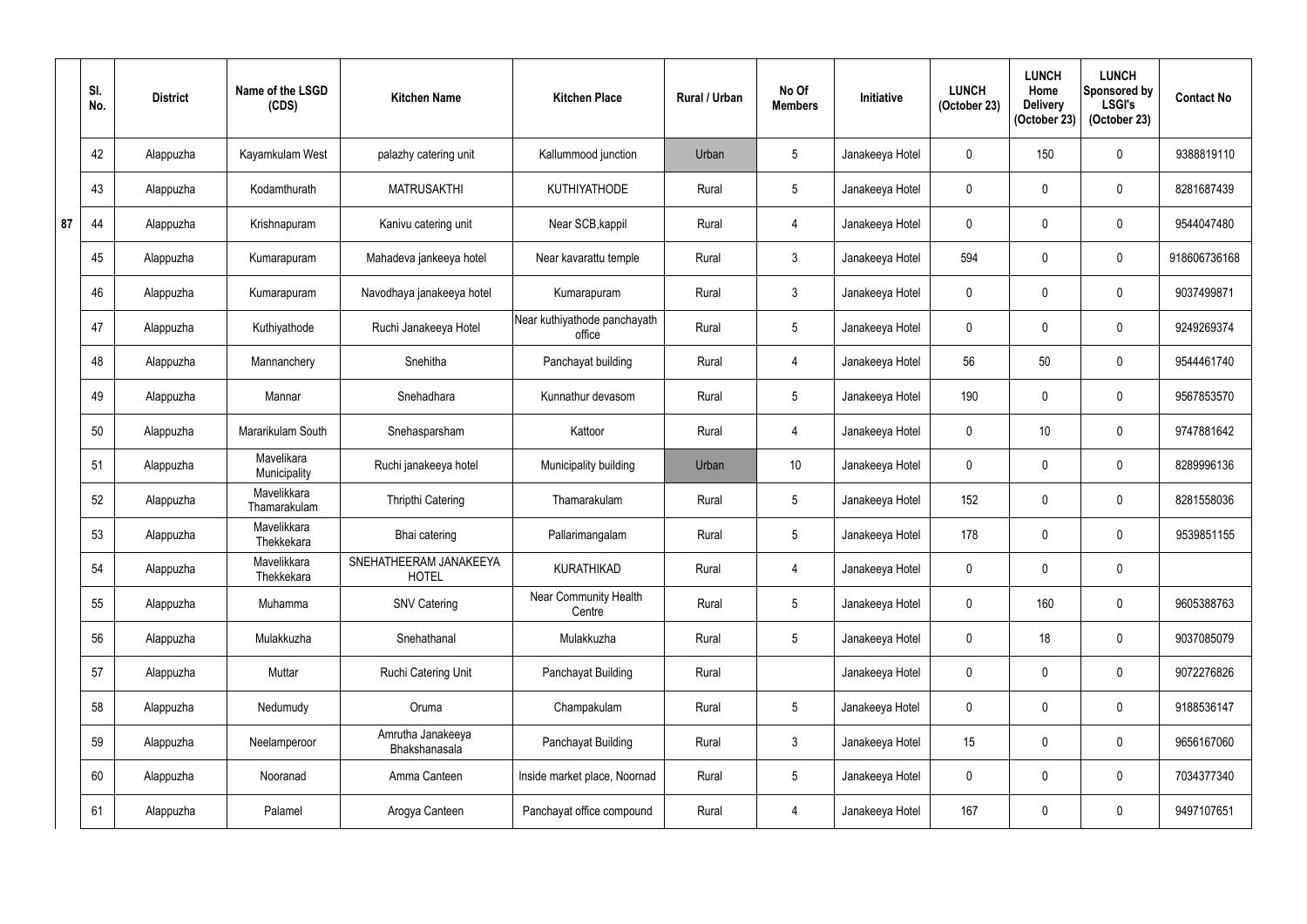| SI.<br>No. | <b>District</b> | Name of the LSGD<br>(CDS) | <b>Kitchen Name</b>           | <b>Kitchen Place</b>                                        | Rural / Urban | No Of<br><b>Members</b> | Initiative      | <b>LUNCH</b><br>(October 23) | <b>LUNCH</b><br>Home<br><b>Delivery</b><br>(October 23) | <b>LUNCH</b><br>Sponsored by<br><b>LSGI's</b><br>(October 23) | <b>Contact No</b> |
|------------|-----------------|---------------------------|-------------------------------|-------------------------------------------------------------|---------------|-------------------------|-----------------|------------------------------|---------------------------------------------------------|---------------------------------------------------------------|-------------------|
| 62         | Alappuzha       | Pallippad                 | Annapoorneswari catering unit | Irattakulangara junction                                    | Rural         | 5                       | Janakeeya Hotel | 0                            | 0                                                       | 0                                                             | 9562318624        |
| 63         | Alappuzha       | Panavally                 | Harikrishnan                  | near nalpatheneswaram<br>temple                             | Rural         | $\overline{1}$          | Janakeeya Hotel | $\mathbf 0$                  | 111                                                     | 0                                                             | 9961774363        |
| 64         | Alappuzha       | Pandanad                  | Sreebhadra                    | Muthavazhi                                                  | Rural         | 5                       | Janakeeya Hotel | $\mathbf 0$                  | 99                                                      | 0                                                             | 9947120239        |
| 65         | Alappuzha       | Pathiyoor                 | Dakshina catering unit        | Mahalekshmi auditorium,<br>kareelakulangara                 | Rural         | $\overline{5}$          | Janakeeya Hotel | $\mathbf{0}$                 | 175                                                     | 0                                                             | 9048200655        |
| 66         | Alappuzha       | Pattanakkad               | Aparna                        | Opposite of pattanakkad<br>gramapanchayath                  | Rural         | 5                       | Janakeeya Hotel | $\mathbf 0$                  | $\mathbf{0}$                                            | 0                                                             | 9037450634        |
| 67         | Alappuzha       | Perumbalam                | Amritham                      | Near by govt hospital                                       | Rural         | 4                       | Janakeeya Hotel | 0                            | $\mathbf{0}$                                            | 0                                                             | 8592809257        |
| 68         | Alappuzha       | Pulincunnu                | Nanma Janakeeya Hotel         | Near Krishi Bhavan                                          | Rural         | $\overline{5}$          | Janakeeya Hotel | 0                            | $\mathbf{0}$                                            | 0                                                             | 9544752465        |
| 69         | Alappuzha       | Puliyoor                  | <b>UPPUM MULAKUM</b>          | <b>INSIDE PANCHAYATH</b><br><b>COMPOUND</b>                 | Rural         | $5\phantom{.0}$         | Janakeeya Hotel | 0                            | 88                                                      | 0                                                             | 6238836314        |
| 70         | Alappuzha       | Punnapra North            | Annapoorneshwary              | Janajagrithi                                                | Rural         | 4                       | Janakeeya Hotel | 0                            | 96                                                      | 0                                                             | 8129450136        |
| 71         | Alappuzha       | Punnapra South            | Thripthy janakeeya hotel      | Punnapra south                                              | Rural         | 9                       | Janakeeya Hotel | 0                            | $\mathbf{0}$                                            | 0                                                             | 9846179646        |
| 72         | Alappuzha       | Purakad                   | Pulari                        | Purakkad gp                                                 | Rural         | $5\phantom{.0}$         | Janakeeya Hotel | $\mathbf 0$                  | 45                                                      | 0                                                             | 7034494313        |
| 73         | Alappuzha       | Purakad                   | Thiruvonam catering service   | Thottappally                                                | Rural         | 4                       | Janakeeya Hotel | 0                            | 104                                                     | 0                                                             |                   |
| 74         | Alappuzha       | Ramankary                 | Kudumbashree Vanitha Hotel    | Ramankary Town, Opposite<br>Judicial First Class Magistrate | Rural         | 4                       | Janakeeya Hotel | 82                           | $\mathbf 0$                                             | 0                                                             | 8281314746        |
| 75         | Alappuzha       | Thaicattussery            | Unarv                         | Thyakattusheri junction                                     | Rural         | $\overline{4}$          | Janakeeya Hotel | 0                            | 56                                                      | 0                                                             | 9605897567        |
| 76         | Alappuzha       | Thakazhy                  | Thripthi Thakazhy             | <b>GBHSS Thakazhy</b>                                       | Rural         | $6\phantom{.}$          | Janakeeya Hotel | 0                            | 100                                                     | 0                                                             | 9747405368        |
| 77         | Alappuzha       | Thalavady                 | Sakthi                        | Panayanbnoorkavu Temple<br>Auditorium                       | Rural         | $5\phantom{.0}$         | Janakeeya Hotel | 0                            | 0                                                       | 0                                                             |                   |
| 78         | Alappuzha       | Thannermukkom             | Patheyam                      | Panchayath office                                           | Rural         | 4                       | Janakeeya Hotel | 0                            | $\mathbf 0$                                             | 0                                                             | 9633933288        |
| 79         | Alappuzha       | Thazhakkara               | Akshaya catering              | Building at glassfactory<br>junction                        | Rural         | $5\phantom{.0}$         | Janakeeya Hotel | 187                          | $\mathbf 0$                                             | 0                                                             | 9847177930        |
| 80         | Alappuzha       | Thiruvanvandoor           | <b>SREE KRISHNA</b>           | Near pravinkoodu junction,                                  | Rural         | $5\,$                   | Janakeeya Hotel | 0                            | 65                                                      | 0                                                             | 9446627175        |
| 81         | Alappuzha       | Thrikkunnappuzha          | Akshara janakeeya hotel       | KV jetty road                                               | Rural         | $5\phantom{.0}$         | Janakeeya Hotel | 282                          | 0                                                       | 0                                                             | 918891921223      |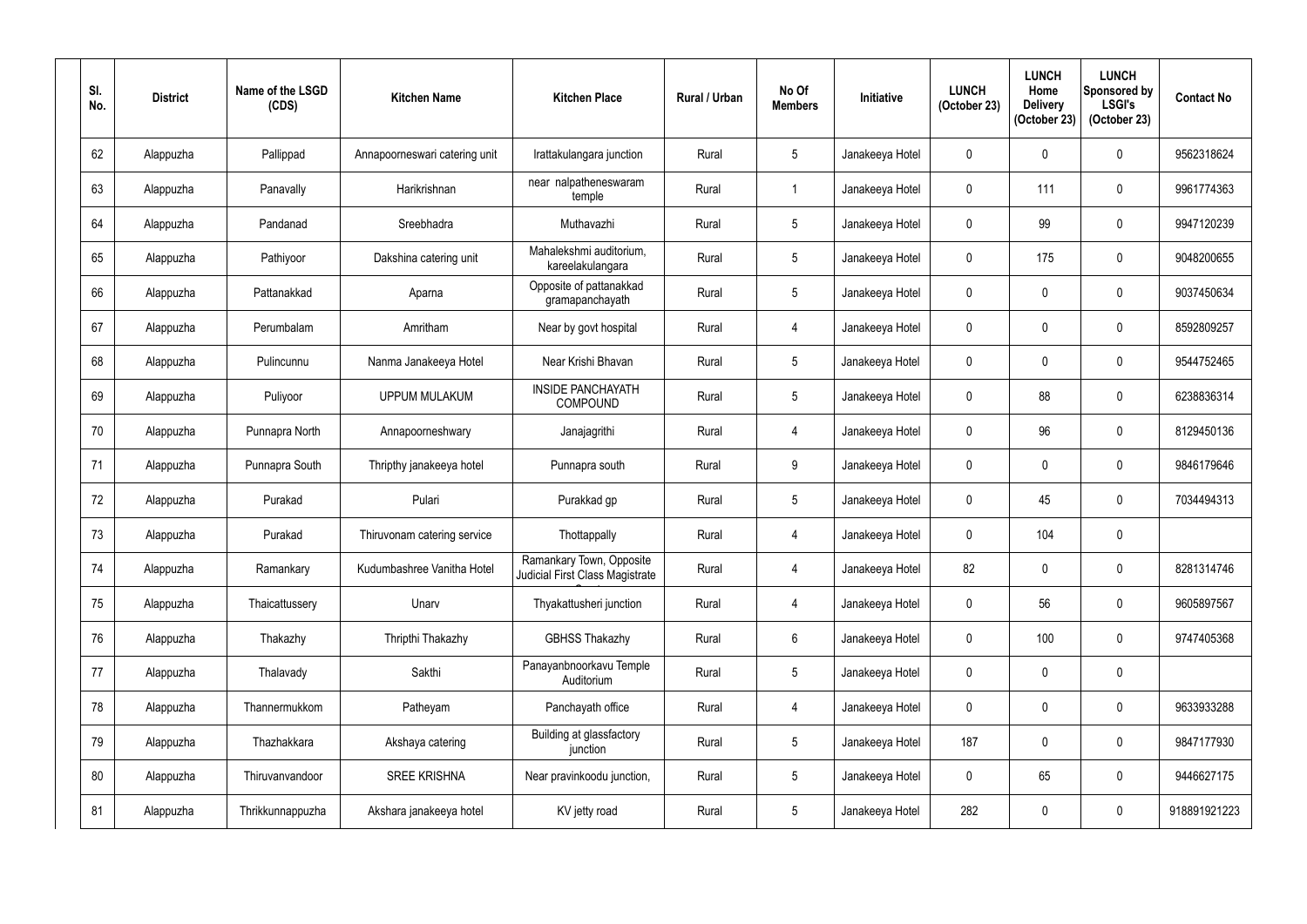|    | SI.<br>No.      | <b>District</b> | Name of the LSGD<br>(CDS) | <b>Kitchen Name</b>              | <b>Kitchen Place</b>                            | <b>Rural / Urban</b> | No Of<br><b>Members</b> | Initiative      | <b>LUNCH</b><br>(October 23) | <b>LUNCH</b><br>Home<br><b>Delivery</b><br>(October 23) | <b>LUNCH</b><br>Sponsored by<br><b>LSGI's</b><br>(October 23) | <b>Contact No</b> |
|----|-----------------|-----------------|---------------------------|----------------------------------|-------------------------------------------------|----------------------|-------------------------|-----------------|------------------------------|---------------------------------------------------------|---------------------------------------------------------------|-------------------|
|    | 82              | Alappuzha       | Thuravoor                 | RUCHI JANAKEEYA HOTEL            | Near alakkaparambu                              | Rural                | 5                       | Janakeeya Hotel | $\overline{0}$               |                                                         | $\mathbf 0$                                                   | 8157934346        |
|    | 83              | Alappuzha       | Vallikunnam               | Samthripthi                      | Padayanivattom temple<br>Auditorium             | Rural                | $\overline{4}$          | Janakeeya Hotel | 120                          |                                                         | $\pmb{0}$                                                     | 8078962129        |
|    | 84              | Alappuzha       | Vayalar                   | Five star                        | Near Nagamkulangara Market                      | Rural                | 5                       | Janakeeya Hotel | $\mathbf 0$                  |                                                         | $\mathbf 0$                                                   | 8606081847        |
|    | 85              | Alappuzha       | Veeyapuram                | Karuthal                         | Payippad LPS                                    | Rural                | 5                       | Janakeeya Hotel | 197                          |                                                         | $\boldsymbol{0}$                                              | 8606846513        |
|    | 86              | Alappuzha       | Veliyanad                 | Manus Janakeeya Hotel            | Kurishmoodu, Near Veliyanadu<br>Grama Panchayat | Rural                | $\mathfrak{Z}$          | Janakeeya Hotel | $\mathbf 0$                  |                                                         | $\pmb{0}$                                                     | 8086782924        |
|    | 87              | Alappuzha       | Venmoney                  | Annapoorna                       | Poyka                                           | Rural                | 5                       | Janakeeya Hotel | $\mathbf 0$                  | 152                                                     | $\pmb{0}$                                                     |                   |
| 87 |                 |                 |                           |                                  |                                                 |                      | 414                     |                 | 5552                         | 4502                                                    | 35                                                            |                   |
|    |                 | Ernakulam       | Aikkaranad                | Subiksha Janakeeya Hotel         | Kolancherry                                     | Rural                | $\overline{4}$          | Janakeeya Hotel | 373                          | 0                                                       | $\mathbf 0$                                                   | 9496215730        |
|    | $\overline{2}$  | Ernakulam       | Alengade                  | Thanima foods                    | Koduvazhanga                                    | Rural                | $\mathfrak{Z}$          | Janakeeya Hotel | 63                           |                                                         | $\mathbf 0$                                                   | 9349013322        |
|    | 3               | Ernakulam       | Alengade                  | Mr.Bakers                        | Malikam peedika                                 | Rural                | $3\phantom{.0}$         | Janakeeya Hotel | 45                           |                                                         | $\pmb{0}$                                                     | 9633887779        |
|    | 4               | Ernakulam       | Alengade                  | Kasthurba kitchen                | Neerikkode                                      | Rural                | $\mathfrak{Z}$          | Janakeeya Hotel | 100                          |                                                         | $\mathbf 0$                                                   | 9526260253        |
|    | 5               | Ernakulam       | Amballoor                 | Dhanshree catering               | St.ignatius schools Amballur                    | Rural                | 5                       | Janakeeya Hotel | 24                           | 0                                                       | $\boldsymbol{0}$                                              | 8330081552        |
|    | $6\phantom{.}$  | Ernakulam       | Angamaly                  | Cafe Shree Canteen               | <b>Municipality Canteen</b>                     | Urban                | 5                       | Janakeeya Hotel | 278                          |                                                         | $\pmb{0}$                                                     | 9656927253        |
|    | $\overline{7}$  | Ernakulam       | Arakuzha                  | Ruchi Janakeeya hotel, Arakkuzha | Pandappilly                                     | Rural                | $5\overline{)}$         | Janakeeya Hotel | 133                          | $\mathbf{0}$                                            | $\pmb{0}$                                                     | 9744864225        |
|    | 8               | Ernakulam       | Assamannoor               | New Life kudumbasree Hotel       | Cherukunnam                                     | Rural                | $\mathfrak{Z}$          | Janakeeya Hotel | 155                          | 0                                                       | $\pmb{0}$                                                     | 9656729450        |
|    | 9               | Ernakulam       | Avoly                     | Janakeeya Hotel, Avoli           | Hostel Junction, Avoli                          | Rural                | $\mathfrak{Z}$          | Janakeeya Hotel | 312                          | 0                                                       | $\mathbf 0$                                                   | 9847983621        |
|    | 10 <sup>°</sup> | Ernakulam       | Ayyampuzha                | Five Star Hotel and Catering     | Panchayat Junction                              | Rural                | $\overline{4}$          | Janakeeya Hotel | $90\,$                       | 0                                                       | $\pmb{0}$                                                     | 9744836324        |
|    | 11              | Ernakulam       | Chendamangalam            | Anugraha Kudumbashree hotel      | Vadakkumpuram                                   | Rural                | 5                       | Janakeeya Hotel | 144                          | 0                                                       | $\pmb{0}$                                                     | 9061419729        |
|    | 12              | Ernakulam       | Chengamanade              | Mythri janakeeya hotel           | Purayar                                         | Rural                | $5\phantom{.0}$         | Janakeeya Hotel | $\mathbf 0$                  | 186                                                     | $\mathbf 0$                                                   | 9496172362        |
|    | 13              | Ernakulam       | Cheranalloor              | Chaithanya                       | <b>Community Hall</b>                           | Rural                | $6\phantom{.0}$         | Janakeeya Hotel | 45                           | $\overline{0}$                                          | $\pmb{0}$                                                     | 9995156639        |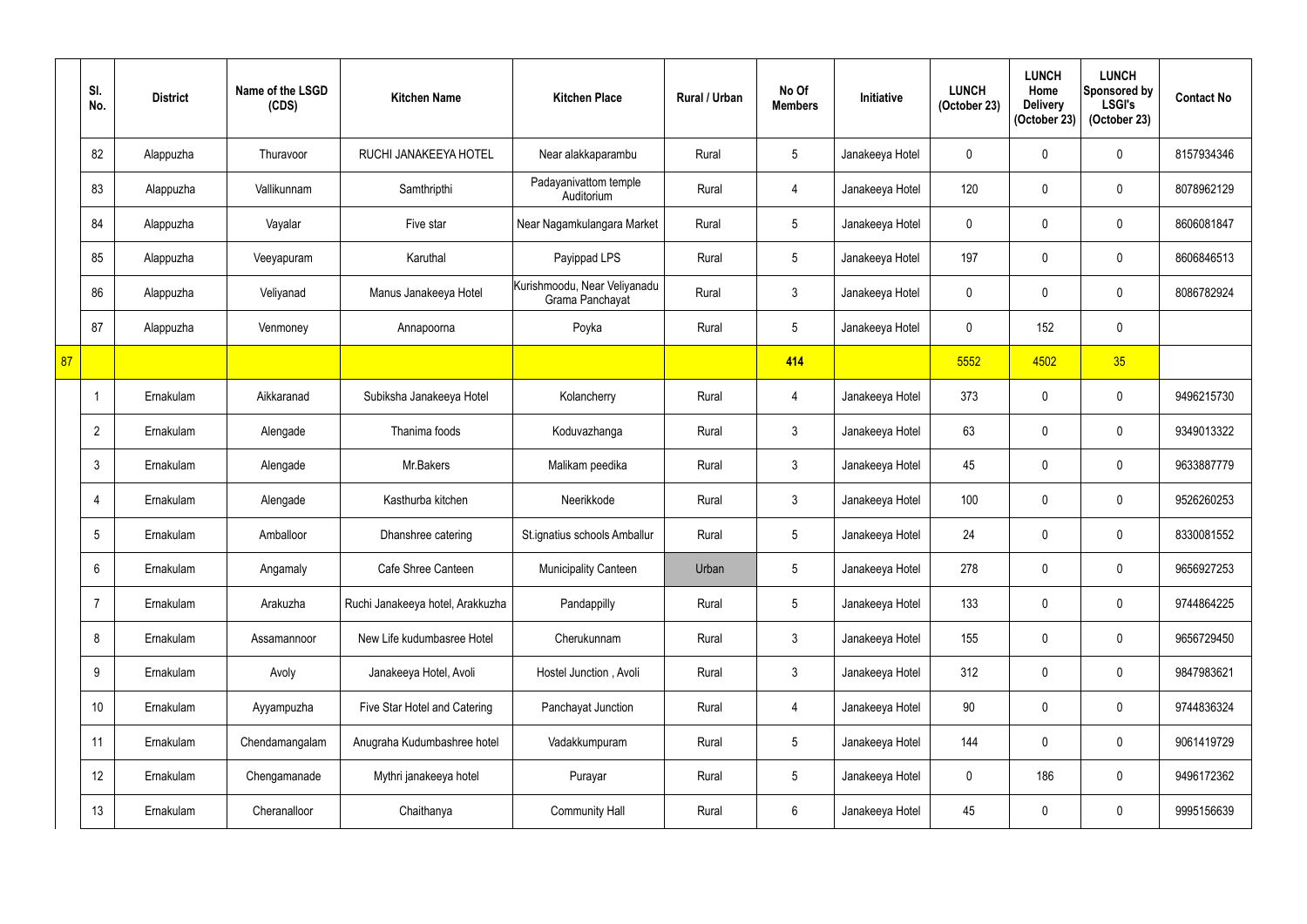| SI.<br>No.      | <b>District</b> | Name of the LSGD<br>(CDS) | <b>Kitchen Name</b>                   | <b>Kitchen Place</b>       | <b>Rural / Urban</b> | No Of<br><b>Members</b> | Initiative      | <b>LUNCH</b><br>(October 23) | <b>LUNCH</b><br>Home<br><b>Delivery</b><br>(October 23) | <b>LUNCH</b><br>Sponsored by<br><b>LSGI's</b><br>(October 23) | <b>Contact No</b> |
|-----------------|-----------------|---------------------------|---------------------------------------|----------------------------|----------------------|-------------------------|-----------------|------------------------------|---------------------------------------------------------|---------------------------------------------------------------|-------------------|
| 14              | Ernakulam       | Cheranalloor              | Adukkala                              | Chittoor                   | Rural                | $\overline{5}$          | Janakeeya Hotel | 37                           | $\mathbf{0}$                                            | 0                                                             | 808922128         |
| 15              | Ernakulam       | Chittattukara             | krishna cafe                          | chittattukara jn.          | Rural                | $\mathfrak{Z}$          | Janakeeya Hotel | 216                          | 0                                                       | 0                                                             |                   |
| 16              | Ernakulam       | Choornikkara              | Metro hotel                           | Ambattukavu                | Rural                | $\mathfrak{Z}$          | Janakeeya Hotel | 302                          | 0                                                       | 0                                                             | 9605319455        |
| 17              | Ernakulam       | Chottanikkara             | Ahalya Cafe                           | Kottayatthupara            | Rural                | $6\phantom{.}$          | Janakeeya Hotel | 59                           | 0                                                       | 0                                                             | 9567512337        |
| 18              | Ernakulam       | Maneed                    | Coral Island                          | Maneed                     | Rural                | $\overline{4}$          | Janakeeya Hotel | 122                          | $\mathbf 0$                                             | 0                                                             | 7012652495        |
| 19              | Ernakulam       | Edathala                  | Souhridam Kudumbashree canteen        | Edathala                   | Rural                | $\mathfrak{Z}$          | Janakeeya Hotel | 255                          | 0                                                       | 0                                                             | 9745769363        |
| 20              | Ernakulam       | Edathala                  | Veetiloru oonne                       | Manalimukke                | Rural                | $\mathfrak{Z}$          | Janakeeya Hotel | 203                          | 0                                                       | 0                                                             | 9745769363        |
| 21              | Ernakulam       | Edavanakkad               | Royal Hotel                           | Edavanakad                 | Rural                | $\mathfrak{Z}$          | Janakeeya Hotel | 86                           | 0                                                       | 0                                                             | 7902933414        |
| 22              | Ernakulam       | Elanji                    | janakiya hotel elanji                 | elanji punjayathu junction | Rural                | $\overline{5}$          | Janakeeya Hotel | 43                           | 0                                                       | 0                                                             | 9947990787        |
| 23              | Ernakulam       | Eloor                     | Nalanandhana janakeeya hotel          | Eloor                      | Urban                | 4                       | Janakeeya Hotel | 91                           | $\mathbf 0$                                             | 0                                                             | 9562885391        |
| 24              | Ernakulam       | Ezhikkara                 | Sree Rajarajeswari Janakeeya<br>Hotel | Ezhikkara                  | Rural                | $\overline{5}$          | Janakeeya Hotel | 119                          | 0                                                       | 0                                                             | 8921579011        |
| 25              | Ernakulam       | Kadungalloor              | Snehitha janakeeya hotel              | Kadungalloor               | Rural                | $\mathfrak{Z}$          | Janakeeya Hotel | 139                          | 0                                                       | 12                                                            | 9567418674        |
| 26              | Ernakulam       | Kalady                    | Jyothi Vanitha Canteen                | Kalady                     | Rural                | $\overline{5}$          | Janakeeya Hotel | 299                          | 0                                                       | 0                                                             | 9544624439        |
| 27              | Ernakulam       | Kalamassery East          | Nanma janakeeya hotel                 | HMT, kalammassery          | Urban                | $\mathfrak{Z}$          | Janakeeya Hotel | 311                          | $\mathbf 0$                                             | 0                                                             | 9895535089        |
| 28              | Ernakulam       | Kalamassery West          | Pulari janakeeya hotel                | Kunamthai                  | Urban                | $\mathfrak{Z}$          | Janakeeya Hotel | 423                          | $\mathbf 0$                                             | 0                                                             | 7736594305        |
| 29              | Ernakulam       | Kalamassery West          | Kismath janakeeya hotel               | Vattekkunnam               | Urban                | $\mathfrak{Z}$          | Janakeeya Hotel | 245                          | $\mathbf 0$                                             | 0                                                             | 8075879290        |
| 30 <sup>°</sup> | Ernakulam       | Kalloorkkad               | Puthuma Janakeeya Hotel               | Kallorkkad                 | Rural                | $\mathfrak{Z}$          | Janakeeya Hotel | 206                          | $\mathbf 0$                                             | 0                                                             | 7558091353        |
| 31              | Ernakulam       | Kanjoor                   | Ammachiyude Adukkala                  | Parappuram                 | Rural                | $\mathfrak{Z}$          | Janakeeya Hotel | 120                          | $\mathbf 0$                                             | 0                                                             | 6238583699        |
| 32              | Ernakulam       | Karumalloor               | Koottayma janakeeya hotel             | Kariyachira                | Rural                | $\overline{4}$          | Janakeeya Hotel | 46                           | $\mathbf 0$                                             | 0                                                             | 9746484979        |
| 33              | Ernakulam       | Kavalangad                | Five star Janakeeya Hotel             | Nellimattom                | Rural                | $\sqrt{5}$              | Janakeeya Hotel | 210                          | 0                                                       | $\pmb{0}$                                                     | 9744705648        |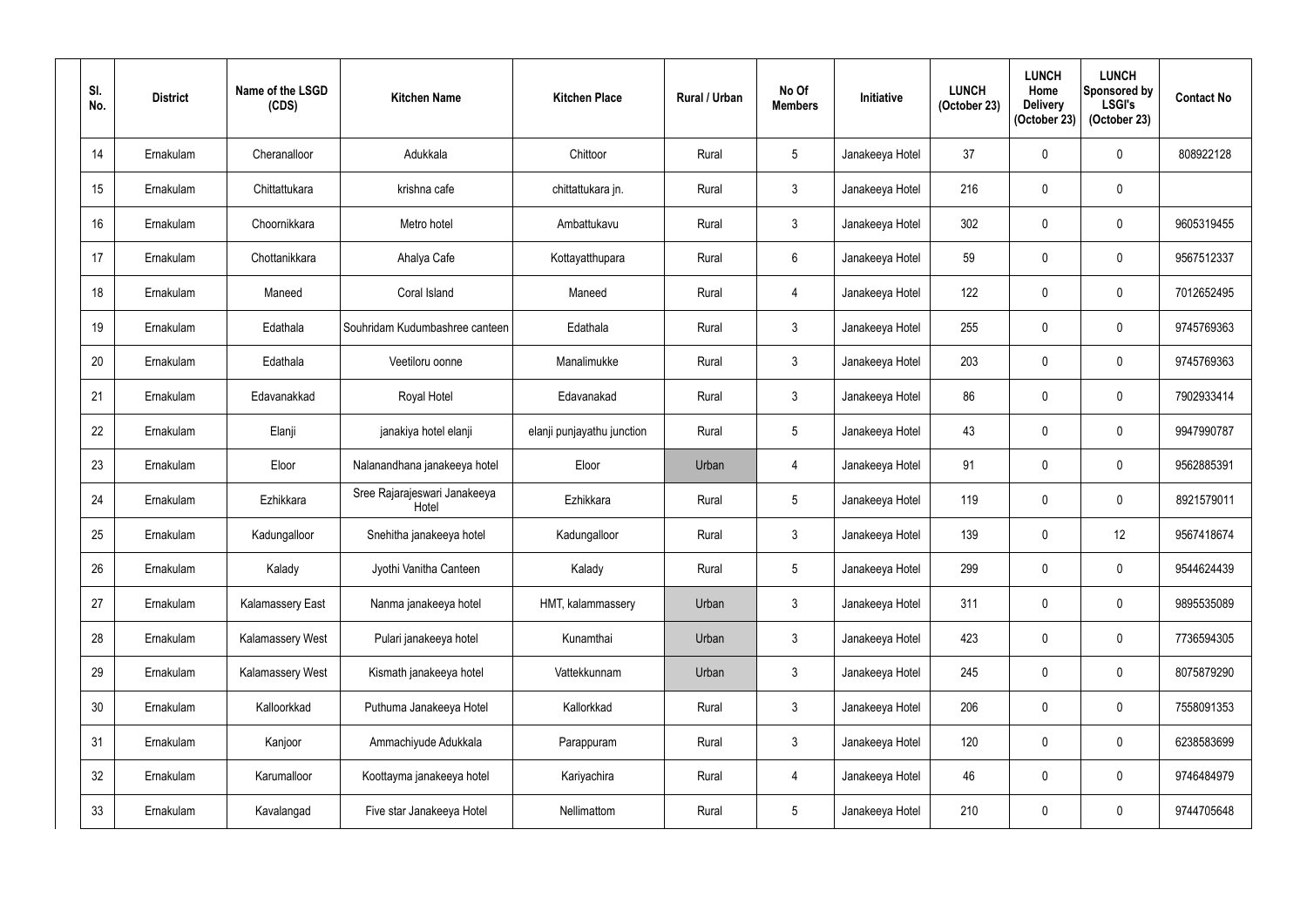|     | SI.<br>No. | <b>District</b> | Name of the LSGD<br>(CDS) | <b>Kitchen Name</b>                  | <b>Kitchen Place</b>                      | <b>Rural / Urban</b> | No Of<br><b>Members</b> | <b>Initiative</b> | <b>LUNCH</b><br>(October 23) | <b>LUNCH</b><br>Home<br><b>Delivery</b><br>(October 23) | <b>LUNCH</b><br>Sponsored by<br><b>LSGI's</b><br>(October 23) | <b>Contact No</b> |
|-----|------------|-----------------|---------------------------|--------------------------------------|-------------------------------------------|----------------------|-------------------------|-------------------|------------------------------|---------------------------------------------------------|---------------------------------------------------------------|-------------------|
|     | 34         | Ernakulam       | Keezhmad                  | Sadyalayam janakeeya hotel           | Keezhmad                                  | Rural                | $5\phantom{.0}$         | Janakeeya Hotel   | 105                          | 0                                                       | $\mathbf 0$                                                   | 9846027221        |
|     | 35         | Ernakulam       | Kochi East                | ANNAPOORNA JANAKEEYA<br><b>HOTEL</b> | ALINCHUVADU                               | Urban                | $5\phantom{.0}$         | Janakeeya Hotel   | $\mathbf 0$                  | $\Omega$                                                | $\mathbf 0$                                                   | 9567529849        |
|     | 36         | Ernakulam       | Kochi East                | YUMMEES KITCHEN                      | VADUTHALA                                 | Urban                | $\overline{5}$          | Janakeeya Hotel   | 88                           | 29                                                      | $\pmb{0}$                                                     |                   |
|     | 37         | Ernakulam       | Kochi East                | <b>ORUMA KITCHEN</b>                 | <b>PACHALAM</b>                           | Urban                | $\mathbf{3}$            | Janakeeya Hotel   | $\mathbf 0$                  | 0                                                       | $\mathbf 0$                                                   | 9744763589        |
|     | 38         | Ernakulam       | Kochi East                | <b>PONPULARI</b>                     | <b>KEERHI NAGAR,</b><br><b>ELAMAKKARA</b> | Urban                | $\mathfrak{Z}$          | Janakeeya Hotel   | 303                          | $\Omega$                                                | $\pmb{0}$                                                     | 8289818357        |
|     | 39         | Ernakulam       | Kochi East                | <b>RUCHI CATERING</b>                | PUNNACKAL                                 | Urban                | $5\phantom{.0}$         | Janakeeya Hotel   | 301                          | 61                                                      | $\pmb{0}$                                                     | 9947080022        |
|     | 40         | Ernakulam       | Kochi South               | <b>AMMAS KITCHEN</b>                 | <b>THEVARA</b>                            | Urban                | $\overline{4}$          | Janakeeya Hotel   | 652                          | 0                                                       | $\pmb{0}$                                                     | 7994618127        |
|     | 41         | Ernakulam       | Kochi South               | <b>NEW AKSHAYA HOTEL</b>             | <b>PONNURUNNI</b>                         | Urban                | $5\phantom{.0}$         | Janakeeya Hotel   | 600                          | $\mathbf 0$                                             | $\pmb{0}$                                                     | 9895292721        |
|     | 42         | Ernakulam       | Kochi South               | <b>FRIENDS</b>                       | <b>MINI PARK</b>                          | Urban                | 5                       | Janakeeya Hotel   | 128                          | $\theta$                                                | $\pmb{0}$                                                     | 9048207287        |
|     | 43         | Ernakulam       | Kochi West                | PUTHUMA KUDUMBASHREE<br><b>HOTEL</b> | PALLURUTHY NADA                           | Urban                | $5\overline{)}$         | Janakeeya Hotel   | 128                          | $\Omega$                                                | $\mathbf 0$                                                   | 9947611626        |
|     | 44         | Ernakulam       | Kochi West                | NAMMUDE ADUKKALA                     | <b>ERAVELI COLONY</b>                     | Urban                | $\overline{5}$          | Janakeeya Hotel   | 485                          | $\mathbf 0$                                             | $\pmb{0}$                                                     | 9746033279        |
|     | 45         | Ernakulam       | Koovappady                | Kaipunyam Janakeeya hotel            | Koovappady                                | Rural                | $5\phantom{.0}$         | Janakeeya Hotel   | 125                          | $\mathbf 0$                                             | $\pmb{0}$                                                     |                   |
|     | 46         | Ernakulam       | Kothamangalam             | Thanima catering unit                | Kothamangalam                             | Urban                | $\mathbf{3}$            | Janakeeya Hotel   | 85                           | $\mathbf 0$                                             | $\pmb{0}$                                                     | 9846664377        |
|     | 47         | Ernakulam       | Kottapady                 | Janakeeya Hotel                      | Kottappady junction                       | Rural                | $\mathfrak{Z}$          | Janakeeya Hotel   | 143                          | $\mathbf 0$                                             | $\pmb{0}$                                                     | 9497406993        |
|     | 48         | Ernakulam       | Kottuvally                | subhiksha vanitha canteen            | kottuvally                                | Rural                | $5\phantom{.0}$         | Janakeeya Hotel   | 80                           | $\mathbf 0$                                             | $\pmb{0}$                                                     | 8590034196        |
|     | 49         | Ernakulam       | kumbalangi                | st.antoneys kudumbashree             | old post office                           | Rural                | $\mathfrak{Z}$          | Janakeeya Hotel   | 152                          | $\mathbf 0$                                             | $\pmb{0}$                                                     | 8138860764        |
|     | 50         | Ernakulam       | kunnathunadu              | thripthy janakeeya hotel             | pallikkara                                | Rural                | $6\,$                   | Janakeeya Hotel   | 74                           | $\mathbf 0$                                             | $\pmb{0}$                                                     | 9744561425        |
|     | 51         | Ernakulam       | Kunnukara                 | Greenchilly cafe                     | Kunnukara                                 | Rural                | $\mathfrak{Z}$          | Janakeeya Hotel   | $\mathbf 0$                  | 36                                                      | $\pmb{0}$                                                     | 9496852989        |
| 114 | 52         | Ernakulam       | Kunnukara                 | Thanima canteen                      | North aduvassery                          | Rural                | $5\phantom{.0}$         | Janakeeya Hotel   | $\mathbf 0$                  | 0                                                       | $\boldsymbol{0}$                                              | 9744200583        |
|     | 53         | Ernakulam       | Kuttampuzha               | Nila kudumbashree janakiya hotel     | Mini stadium, vadattupara                 | Rural                | $\boldsymbol{6}$        | Janakeeya Hotel   | 86                           | $\mathbf 0$                                             | $\pmb{0}$                                                     | 9496754018        |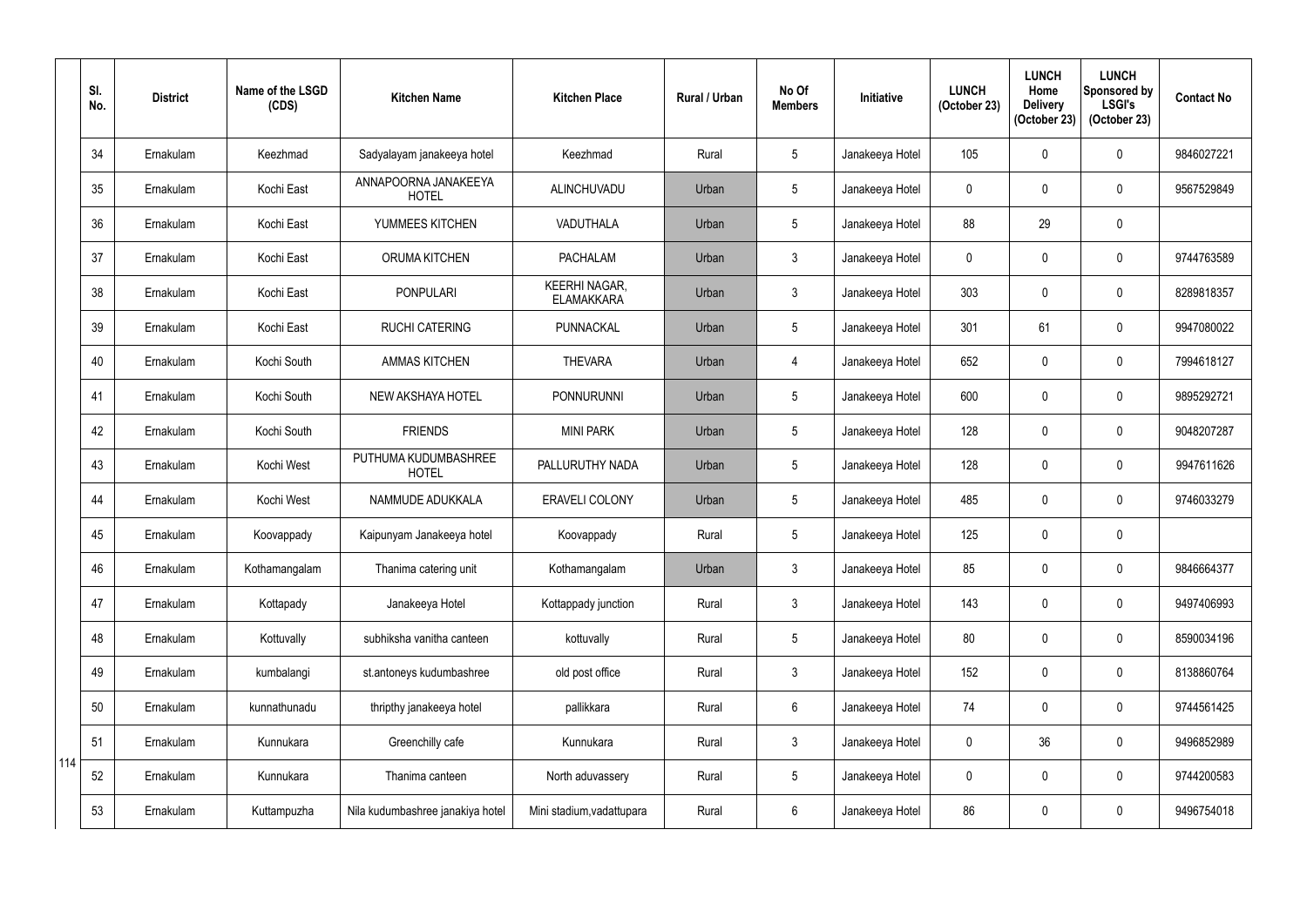| SI.<br>No. | <b>District</b> | Name of the LSGD<br>(CDS) | <b>Kitchen Name</b>            | <b>Kitchen Place</b>                    | <b>Rural / Urban</b> | No Of<br><b>Members</b> | Initiative      | <b>LUNCH</b><br>(October 23) | <b>LUNCH</b><br>Home<br><b>Delivery</b><br>(October 23) | <b>LUNCH</b><br>Sponsored by<br><b>LSGI's</b><br>(October 23) | <b>Contact No</b> |
|------------|-----------------|---------------------------|--------------------------------|-----------------------------------------|----------------------|-------------------------|-----------------|------------------------------|---------------------------------------------------------|---------------------------------------------------------------|-------------------|
| 54         | Ernakulam       | Kuzhippilly               | Janakeeya hotel                | Kuzhupilli                              | Rural                | $\boldsymbol{0}$        | Janakeeya Hotel | $\mathbf 0$                  | $\mathbf{0}$                                            | 0                                                             | 9847371780        |
| 55         | Ernakulam       | Malayattoor               | Whats app Janakeeya Hotel      | Thottuva                                | Rural                | $\mathfrak{Z}$          | Janakeeya Hotel | 312                          | $\mathbf 0$                                             | 0                                                             | 9497796828        |
| 56         | Ernakulam       | Malayattoor               | Natturuchi Janakeeya Hotel     | Ettakkadavu                             | Rural                | $\mathfrak{Z}$          | Janakeeya Hotel | 249                          | 0                                                       | 0                                                             | 9745470234        |
| 57         | Ernakulam       | Manjalloor                | Thanima Kudumbashree hotel     | Vazhakkulam                             | Rural                | $\sqrt{5}$              | Janakeeya Hotel | $\mathbf 0$                  | 0                                                       | 0                                                             | 9526215854        |
| 58         | Ernakulam       | Manjapra                  | Sara's Kitchen                 | Puthenpalli                             | Rural                | $\mathfrak{Z}$          | Janakeeya Hotel | 204                          | $\mathbf 0$                                             | 0                                                             | 8547392730        |
| 59         | Ernakulam       | Maradu                    | <b>VANITHA HOTEL</b>           | <b>KUNDANNOR JN</b>                     | Urban                | $\overline{4}$          | Janakeeya Hotel | 64                           | 0                                                       | 0                                                             |                   |
| 60         | Ernakulam       | Marady                    | Janakeeya Hotel Marady         | Unnakkuppa                              | Rural                | 4                       | Janakeeya Hotel | 15                           | 0                                                       | 0                                                             | 9947943177        |
| 61         | Ernakulam       | Mazhuvannoor              | Sruthi Janakeeya Hotel         | Valayanchirangara                       | Rural                | $\mathfrak{Z}$          | Janakeeya Hotel | 191                          | 0                                                       | 0                                                             | 9747924485        |
| 62         | Ernakulam       | Mulavukad                 | Kudumbashree Veetile bakshanam | Mulavukad                               | Rural                | 5                       | Janakeeya Hotel | $\mathbf 0$                  | 0                                                       | 0                                                             | 9061339557        |
| 63         | Ernakulam       | Muvattupuzha              | Oottupura                      | Muvattupuzha                            | Urban                | $\mathfrak{Z}$          | Janakeeya Hotel | 238                          | 0                                                       | 0                                                             | 7736573412        |
| 64         | Ernakulam       | Nayarambalam              | Four star cafe                 | Nayarambalam                            | Rural                | $\mathfrak{Z}$          | Janakeeya Hotel | 71                           | $\mathbf 0$                                             | 0                                                             | 8075349161        |
| 65         | Ernakulam       | Nellikuzhy                | Janakeeya Hotel                | Nellikkuzhi                             | Rural                | $\mathfrak{Z}$          | Janakeeya Hotel | 303                          | 0                                                       | 0                                                             | 9744641099        |
| 66         | Ernakulam       | Njarakkal                 | Kripa Catering Unit            | Njarakkal                               | Rural                | $\mathfrak{Z}$          | Janakeeya Hotel | 79                           | $\mathbf 0$                                             | 0                                                             | 9567534006        |
| 67         | Ernakulam       | Okkal                     | Manna Janakeeya Hotel          | Edavoor                                 | Rural                | $\overline{4}$          | Janakeeya Hotel | 68                           | 0                                                       | 0                                                             | 8086822888        |
| 68         | Ernakulam       | Paingottoor               | Janakeeya hotel                | Paingottoor                             | Rural                | $\overline{7}$          | Janakeeya Hotel | 0                            | $\mathbf 0$                                             | 0                                                             | 9656855730        |
| 69         | Ernakulam       | Pallarimangalam           | Janakeeya Hotel                | Janakeeya Hotel, Koovalloor             | Rural                | 4                       | Janakeeya Hotel | 190                          | $\mathbf 0$                                             | 0                                                             | 7025992310        |
| 70         | Ernakulam       | Pallipuram                | Kadumanga Food court           | Pothen valav                            | Rural                | $5\phantom{.0}$         | Janakeeya Hotel | 231                          | $\mathbf 0$                                             | 0                                                             | 9747525176        |
| 71         | Ernakulam       | Pambakkuda                | viswastha catering unit        | pambakkuda block punjayathu<br>building | Rural                | $\overline{4}$          | Janakeeya Hotel | 54                           | $\mathbf 0$                                             | 0                                                             | 7510382367        |
| 72         | Ernakulam       | Parakkadave               | Thejus catering unit           | Moozhikkulam                            | Rural                | 10 <sup>°</sup>         | Janakeeya Hotel | 0                            | 90                                                      | 0                                                             | 9847936303        |
| 73         | Ernakulam       | Paravoor                  | sreevikneswara                 | Govt.boys' HSS, N.Paravur               | Urban                | $\overline{4}$          | Janakeeya Hotel | 117                          | 0                                                       | 0                                                             | 9567581698        |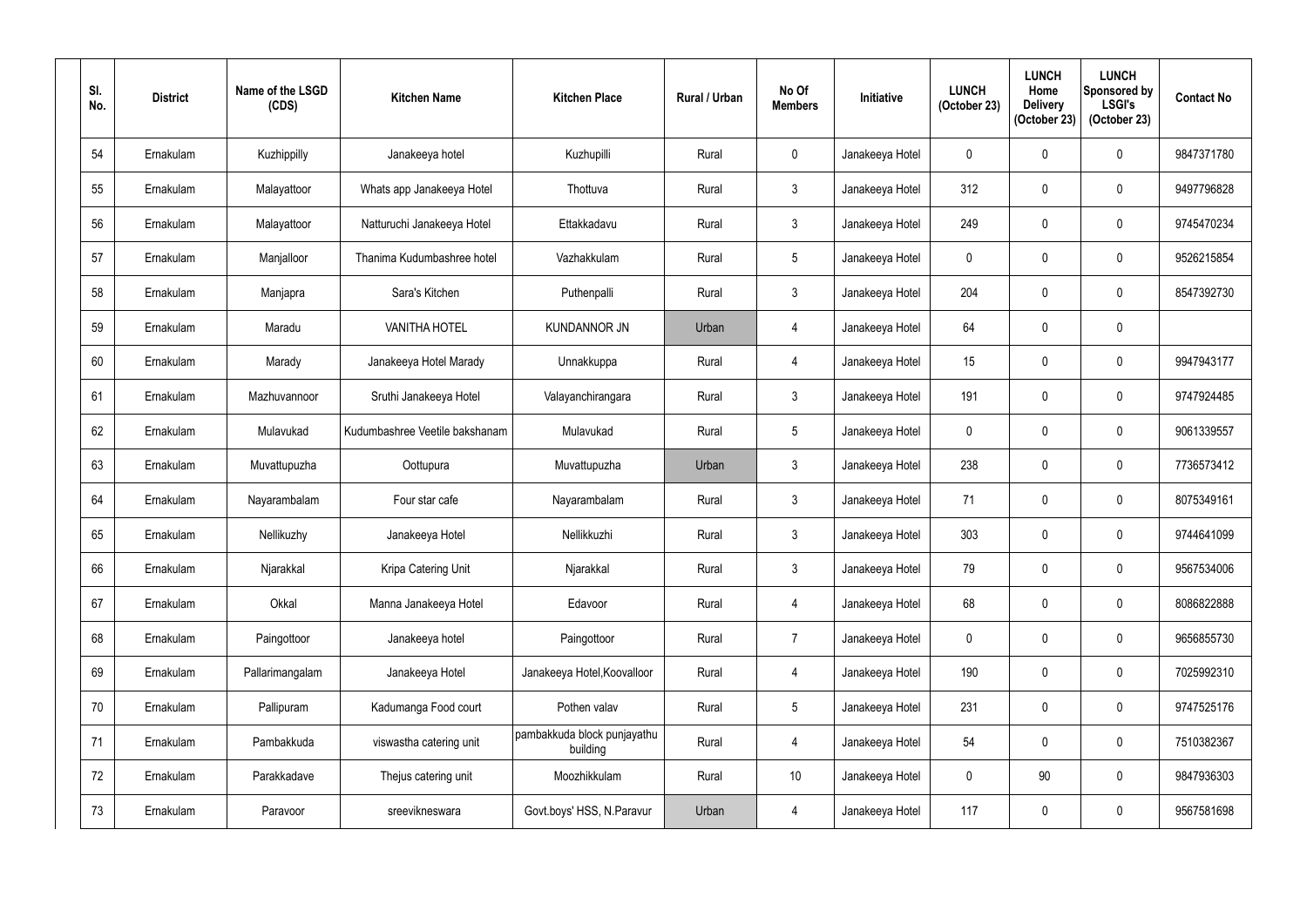| SI.<br>No. | <b>District</b> | Name of the LSGD<br>(CDS) | <b>Kitchen Name</b>                         | <b>Kitchen Place</b>                        | <b>Rural / Urban</b> | No Of<br><b>Members</b> | Initiative      | <b>LUNCH</b><br>(October 23) | <b>LUNCH</b><br>Home<br><b>Delivery</b><br>(October 23) | <b>LUNCH</b><br>Sponsored by<br><b>LSGI's</b><br>(October 23) | <b>Contact No</b> |
|------------|-----------------|---------------------------|---------------------------------------------|---------------------------------------------|----------------------|-------------------------|-----------------|------------------------------|---------------------------------------------------------|---------------------------------------------------------------|-------------------|
| 74         | Ernakulam       | Perumbavoor               | Swath kudumbashree canteen                  | Perumbavoor                                 | Urban                | $\mathfrak{Z}$          | Janakeeya Hotel | 270                          | 0                                                       | $\mathbf 0$                                                   | 8156881057        |
| 75         | Ernakulam       | Pindimana                 | Janakeeya hotel                             | Muthamkuzhi                                 | Rural                | 4                       | Janakeeya Hotel | 85                           | $\mathbf 0$                                             | $\mathbf 0$                                                   | 9656297799        |
| 76         | Ernakulam       | Piravam                   | sneha canteen                               | municipality building base floor<br>piravom | Urban                | 4                       | Janakeeya Hotel | 290                          | $\mathbf 0$                                             | $\mathbf 0$                                                   | 9605594018        |
| 77         | Ernakulam       | Pothanikkad               | Taj hotel                                   | Pothanikkad                                 | Rural                | $\mathfrak{Z}$          | Janakeeya Hotel | 85                           | $\mathbf 0$                                             | 0                                                             | 8943961843        |
| 78         | Ernakulam       | Puthanvelikkara           | Panjami cafe kudumbashree                   | Near panjayath office                       | Rural                | $\overline{5}$          | Janakeeya Hotel | 0                            | $\mathbf{0}$                                            | $\pmb{0}$                                                     | 9645530669        |
| 79         | Ernakulam       | Ramamangalam              | cafe kudumbashree                           | ramamngalam                                 | Rural                | 4                       | Janakeeya Hotel | 210                          | $\mathbf 0$                                             | $\mathbf 0$                                                   | 9961344346        |
| 80         | Ernakulam       | Rayamangalam              | Arya canteen                                | Kuruppampady                                | Rural                | $\mathfrak{Z}$          | Janakeeya Hotel | 113                          | $\mathbf 0$                                             | $\mathbf 0$                                                   | 9072147163        |
| 81         | Ernakulam       | Thirumarady               | janakiya hotel thirumarady                  | edappara jn.                                | Rural                | $\mathfrak{Z}$          | Janakeeya Hotel | 48                           | $\mathbf 0$                                             | 0                                                             | 7594811868        |
| 82         | Ernakulam       | Thiruvaniyoor             | Thanima                                     | Thiruvaniyoor                               | Rural                | $5\phantom{.0}$         | Janakeeya Hotel | 210                          | $\mathbf 0$                                             | $\pmb{0}$                                                     | 9061239698        |
| 83         | Ernakulam       | <b>Thrikkakkara East</b>  | Thanima Janakeeya Hotel                     | Kakkanad                                    | Urban                | 8                       | Janakeeya Hotel | 83                           | $\mathbf 0$                                             | $\mathbf 0$                                                   | 9207134763        |
| 84         | Ernakulam       | Thrikkakkara west         | Janakeeya Hotel                             | Chembumukku                                 | Urban                | $\overline{5}$          | Janakeeya Hotel | 112                          | $\mathbf 0$                                             | $\mathbf 0$                                                   | 9496530576        |
| 85         | Ernakulam       | Thuravoor                 | E Grill                                     | Yudapuram                                   | Rural                | 4                       | Janakeeya Hotel | 222                          | $\mathbf 0$                                             | 0                                                             | 9526845935        |
| 86         | Ernakulam       | Tripunithura              | Janakeeya Hotel Tripunithura                | Eroor                                       | Urban                | $\mathfrak{Z}$          | Janakeeya Hotel | 115                          | $\mathbf 0$                                             | $\pmb{0}$                                                     | 8089117821        |
| 87         | Ernakulam       | Vadakkekkara              | vadakkekkara kudumbasree<br>janakeeya hotel | Madaplathuruth                              | Rural                | $\overline{4}$          | Janakeeya Hotel | 150                          | $\mathbf 0$                                             | $\pmb{0}$                                                     | 8301806778        |
| 88         | Ernakulam       | Vadavukode<br>Puthancruz  | Janakeeya Hotel                             | Vadavukod                                   | Rural                | $\overline{4}$          | Janakeeya Hotel | 119                          | $\mathbf 0$                                             | $\pmb{0}$                                                     |                   |
| 89         | Ernakulam       | Valakom                   | Ruchi kudumbashree catering                 | Valakom                                     | Rural                | $\sqrt{5}$              | Janakeeya Hotel | 132                          | $\mathbf 0$                                             | $\pmb{0}$                                                     |                   |
| 90         | Ernakulam       | Varapuzha                 | <b>DURGA ACTIVITY</b>                       | CHETTIBHAGAM                                | Rural                | $\bf 8$                 | Janakeeya Hotel | 110                          | $\mathbf 0$                                             | $\pmb{0}$                                                     | 9496160074        |
| 91         | Ernakulam       | Vazhakulam                | Three Star Hotel                            | Marampally                                  | Rural                | $\mathfrak{Z}$          | Janakeeya Hotel | 202                          | $\mathbf 0$                                             | $\pmb{0}$                                                     | 8547309874        |
| 92         | Ernakulam       | Vengola                   | Janakeeya Hotel                             | Pathipalam                                  | Rural                | $\sqrt{5}$              | Janakeeya Hotel | 128                          | $\mathbf 0$                                             | $\boldsymbol{0}$                                              | 8113030921        |
| 93         | Ernakulam       | Vengoor                   | <b>JANAKEEYA HOTEL</b>                      | Choorathod                                  | Rural                | $\overline{4}$          | Janakeeya Hotel | 70                           | $\mathbf 0$                                             | $\pmb{0}$                                                     | 6238320991        |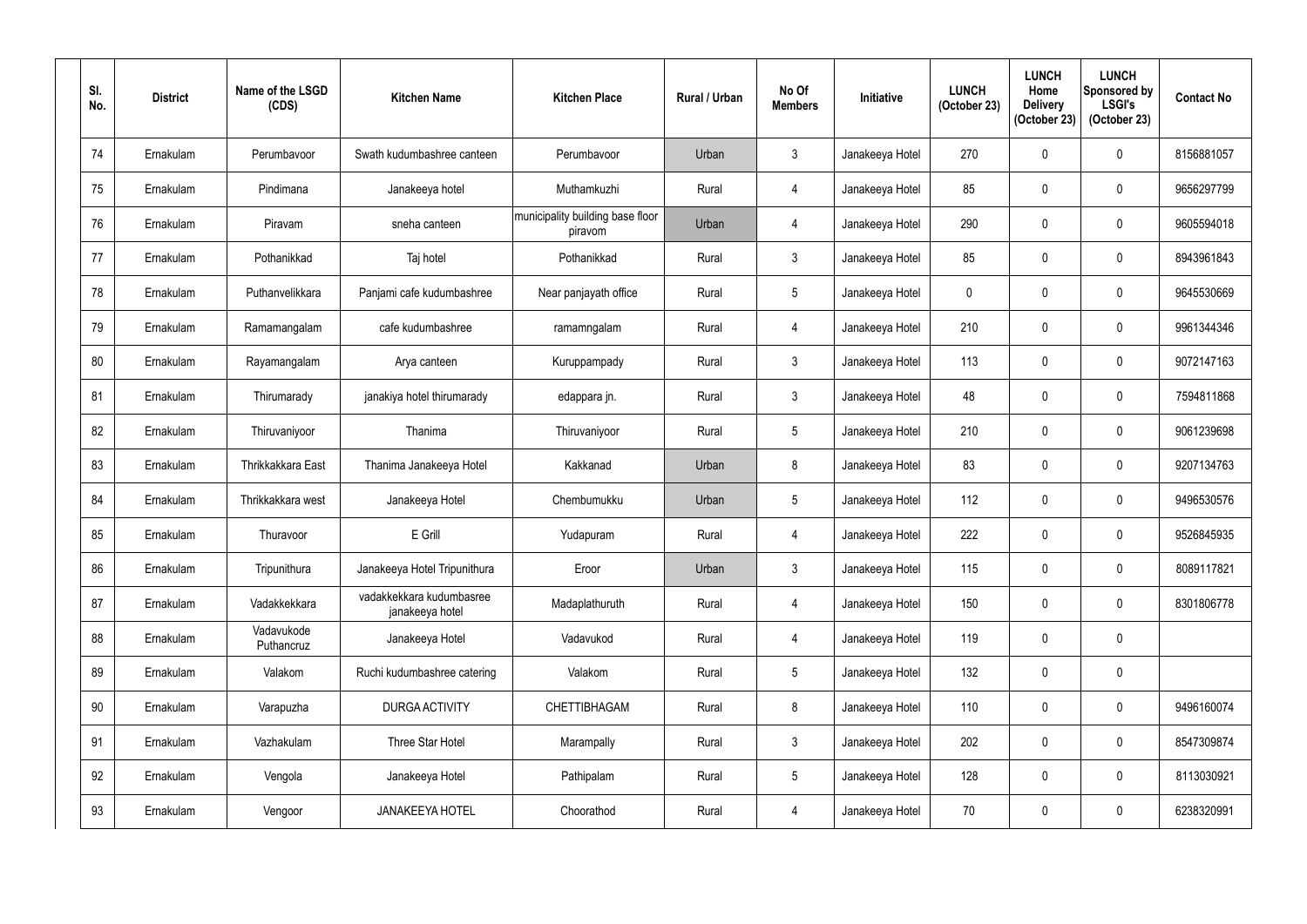|     | SI.<br>No.     | <b>District</b> | Name of the LSGD<br>(CDS) | <b>Kitchen Name</b>                                             | <b>Kitchen Place</b>                             | Rural / Urban | No Of<br><b>Members</b> | Initiative      | <b>LUNCH</b><br>(October 23) | <b>LUNCH</b><br>Home<br><b>Delivery</b><br>(October 23) | <b>LUNCH</b><br>Sponsored by<br><b>LSGI's</b><br>(October 23) | <b>Contact No</b> |
|-----|----------------|-----------------|---------------------------|-----------------------------------------------------------------|--------------------------------------------------|---------------|-------------------------|-----------------|------------------------------|---------------------------------------------------------|---------------------------------------------------------------|-------------------|
|     | 94             | Ernakulam       | Angamaly                  | <b>JANAKEEYA HOTEL</b>                                          | TB Junction                                      | Urban         | $\mathbf{3}$            | Janakeeya Hotel | 47                           | 0                                                       | $\mathbf 0$                                                   | 9447924974        |
|     | 95             | Ernakulam       | kothamangalam             | P.K janakeeya hotel                                             | kothamangalam                                    | Urban         | 6                       | Janakeeya Hotel | 264                          | $\mathbf{0}$                                            | $\boldsymbol{0}$                                              | 8156869114        |
|     | 96             | Ernakulam       | Nedumbassery              | thani nadan                                                     | athani                                           | rural         | $5\phantom{.0}$         | Janakeeya Hotel | $\overline{0}$               | 212                                                     | $\boldsymbol{0}$                                              | 9961277604        |
|     | 97             | Ernakulam       | Perumbayoor               | <b>JANAKEEYA HOTEL MINI CIVIL</b><br><b>STATION PERUMBAVOOR</b> | Perumbavoor                                      | Urban         | $\mathbf{3}$            | Janakeeya Hotel | 394                          | 0                                                       | $\mathbf 0$                                                   | 9847008734        |
|     | 98             | Ernakulam       | Kumblam                   | JANAKEEYA HOTEL, KUMBALAM                                       | <b>KUMBALAM</b>                                  | rural         | $5\overline{)}$         | Janakeeya Hotel | 428                          | 0                                                       | $\mathbf 0$                                                   | 9746652714        |
|     | 99             | Ernakulam       | Ayavana                   | Keralasree Janakeeya Hotel                                      | Ayavana                                          | Rural         | $5\overline{)}$         | Janakeeya Hotel | $\mathbf 0$                  | $\mathbf{0}$                                            | $\mathbf 0$                                                   | 9744607799        |
|     | 100            | Ernakulam       | Aluva                     | Ruchi Janakeeya hotel                                           | Aluva                                            | Urban         | 4                       | Janakeeya Hotel | $\overline{0}$               | 89                                                      | $\boldsymbol{0}$                                              |                   |
|     | 101            | Ernakulam       | Payipra                   | Nanma janakeeya hotel                                           | Pezhakkappilly                                   | Rural         | $\mathfrak{Z}$          | Janakeeya Hotel | 238                          | 0                                                       | $\mathbf 0$                                                   | 9567747725        |
|     | 102            | Ernakulam       | Kochi West                | Ushas Kudumbashree Hotel                                        | <b>FORT KOCHI</b>                                | Urban         | 4                       | Janakeeya Hotel | 125                          | 0                                                       | $\mathbf 0$                                                   | 7510713668        |
|     | 103            | Ernakulam       | Mookkannoor               | Mamma's Kitchen                                                 | Mookkannoor                                      | Rural         | $\mathfrak{Z}$          | Janakeeya Hotel | 163                          | 0                                                       | $\overline{0}$                                                | 8593835285        |
|     | 104            | Ernakulam       | Edakkattuvayal            | Santhwanam                                                      | Arakunnam                                        | Rural         | $\mathfrak{Z}$          | Janakeeya Hotel | 38                           | 0                                                       | $\overline{0}$                                                | 9447047980        |
|     | 105            | Ernakulam       | Karukutti                 | Anugraha Janakeeya Hotel                                        | Pallissery                                       | Rural         | 5                       | Janakeeya Hotel | 90                           | $\mathbf 0$                                             | 0                                                             | 9846161486        |
|     | 106            | Ernakulam       | poothrukka                | Grandma Janakeeya hotel                                         | choondi                                          | Rural         | $\mathfrak{Z}$          | Janakeeya hotel | 65                           | $\mathbf 0$                                             | $\pmb{0}$                                                     | 9400550287        |
|     | 107            | Ernakulam       | kalamasshery east         | thanima Janakeeya hotel                                         | kangarappadi                                     | urban         | $\mathfrak{Z}$          | Janakeeya hotel | 354                          | 0                                                       | $\boldsymbol{0}$                                              | 9745481742        |
|     | 108            | Ernakulam       | Ayyampuzha                | Sneha janakeeya hotel                                           | ayyampuzha junction                              | Rural         | $\overline{4}$          | Janakeeya hotel | 197                          | $\mathbf 0$                                             | $\pmb{0}$                                                     | 8590753551        |
|     | 109            | Ernakulam       | Keerampara                | Abhaya Janakeeya Hotel                                          | Punnekkad                                        | Rural         | $\overline{4}$          | Janakeeya hotel | 93                           | 0                                                       | $\boldsymbol{0}$                                              | 8301059431        |
|     | 110            | Ernakulam       | Mudakkuzha                | janakeeya hotel                                                 | mudakkuzha                                       | Rural         | $\mathfrak{Z}$          | Janakeeya hotel | 56                           | $\mathbf 0$                                             | $\pmb{0}$                                                     | 9496431218        |
| 109 |                |                 |                           |                                                                 |                                                  |               | 449                     |                 | 16465                        | 703                                                     | 12                                                            | 17180             |
|     |                | Idukki          | Adimaly                   | Friends Janakeeya Hotel                                         | Adimaly                                          | Rural         | 4                       | Janakeeya Hotel | $\mathbf 0$                  | $\mathbf 0$                                             | $\pmb{0}$                                                     | 9961635779        |
|     | $\overline{2}$ | Idukki          | Alackode                  | Five Star Canteen                                               | Elamdesham Block<br>Panchayath Building, Alakode | Rural         | $5\phantom{.0}$         | Janakeeya Hotel | 30                           | 0                                                       | $\pmb{0}$                                                     | 9961482164        |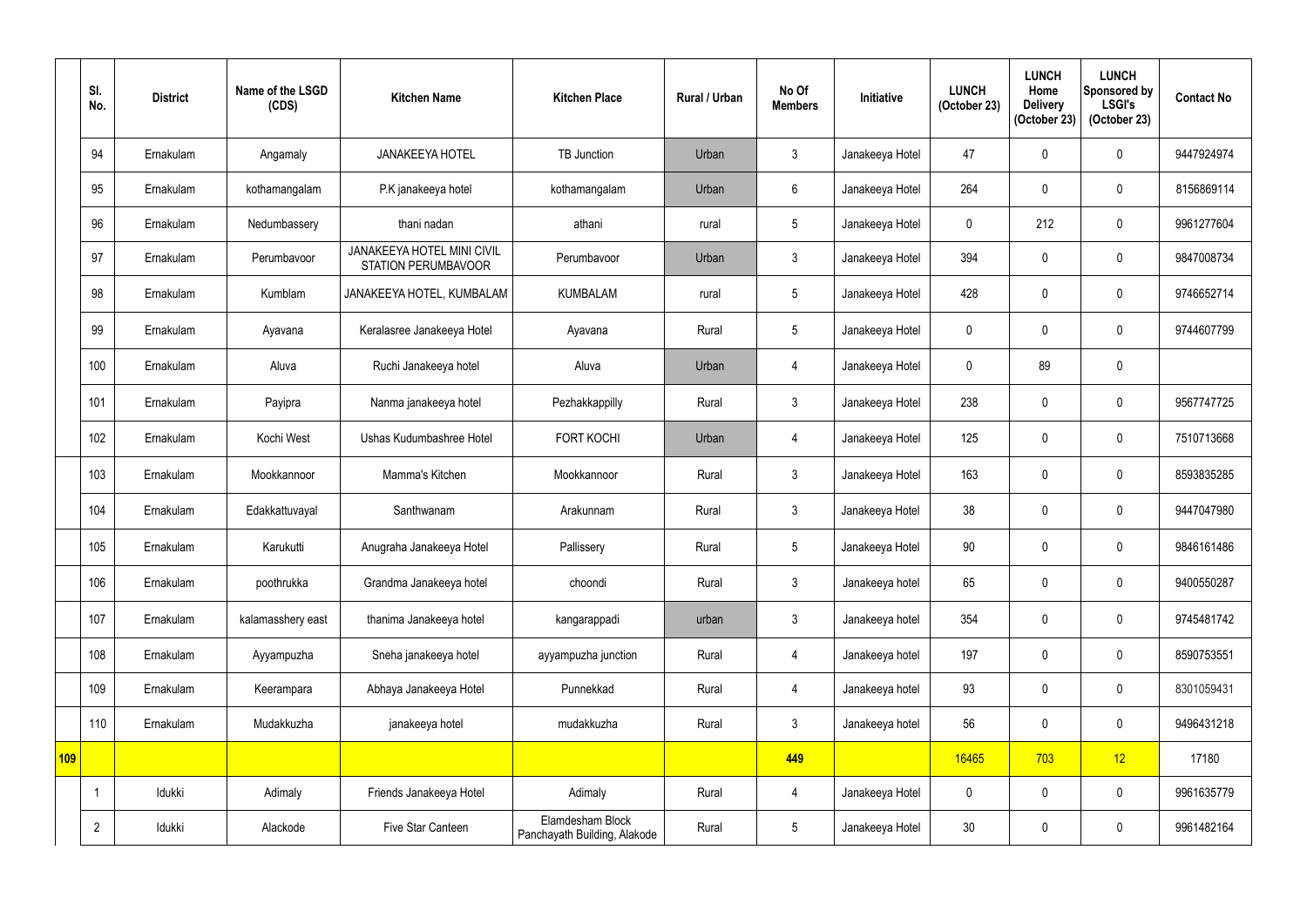| SI.<br>No.      | <b>District</b> | Name of the LSGD<br>(CDS) | <b>Kitchen Name</b>                  | <b>Kitchen Place</b>                              | <b>Rural / Urban</b> | No Of<br><b>Members</b> | <b>Initiative</b> | <b>LUNCH</b><br>(October 23) | <b>LUNCH</b><br>Home<br><b>Delivery</b><br>(October 23) | <b>LUNCH</b><br>Sponsored by<br><b>LSGI's</b><br>(October 23) | <b>Contact No</b> |
|-----------------|-----------------|---------------------------|--------------------------------------|---------------------------------------------------|----------------------|-------------------------|-------------------|------------------------------|---------------------------------------------------------|---------------------------------------------------------------|-------------------|
| $\mathfrak{Z}$  | Idukki          | Arakkulam                 | Sabhalyam                            | Moolamattom                                       | Rural                | 4                       | Janakeeya Hotel   | 340                          | 0                                                       | $\pmb{0}$                                                     | 8848124921        |
| 4               | Idukki          | Ayyappancovil             | Maria Janakeeya Hotel                | Parappu                                           | Rural                | $\mathbf{3}$            | Janakeeya Hotel   | 99                           | $\mathbf 0$                                             | $\boldsymbol{0}$                                              | 9544622096        |
| $5\phantom{.0}$ | Idukki          | Bysonvalley               | Famous Janakiya Hotel                | Pottankad                                         | Rural                | $\overline{4}$          | Janakeeya Hotel   | 83                           | $\mathbf 0$                                             | $\pmb{0}$                                                     | 9744566398        |
| 6               | Idukki          | Chakkupallam              | Vanithasree Janakeeya Hotel          | Anakkara                                          | Rural                | $\mathbf{3}$            | Janakeeya Hotel   | 219                          | $\mathbf 0$                                             | $\mathbf 0$                                                   | 8075143547        |
| $\overline{7}$  | Idukki          | Devikulam                 | Kudumbashree Janakeeya Hotel         | Echo point                                        | Rural                | $\mathfrak{Z}$          | Janakeeya Hotel   | $\pmb{0}$                    | $\mathbf 0$                                             | $\pmb{0}$                                                     | 8281640208        |
| 8               | Idukki          | Edavetty                  | Kudumbashree Janakeeya Hotel         | Edavetty                                          | Rural                | $\mathbf{3}$            | Janakeeya Hotel   | 85                           | 0                                                       | $\mathbf 0$                                                   | 6238694173        |
| 9               | Idukki          | Erattayar                 | Vanitha Janakeeya Hotel              | Erattayar                                         | Rural                | $\overline{4}$          | Janakeeya Hotel   | 115                          | $\mathbf 0$                                             | $\pmb{0}$                                                     | 9188166929        |
| 10 <sup>°</sup> | Idukki          | Kamakshi                  | Kripa Catering                       | Thankamani                                        | Rural                | $\sqrt{5}$              | Janakeeya Hotel   | 245                          | $\mathbf 0$                                             | $\mathbf 0$                                                   | 9544021398        |
| 11              | Idukki          | Kanchiyar                 | Swadh Janakeeya Hotel                | Kanchiyar                                         | Rural                | $5\phantom{.0}$         | Janakeeya Hotel   | 112                          | 0                                                       | $\pmb{0}$                                                     | 8606856496        |
| 12              | Idukki          | Kanjikkuzhi               | Samarppanam                          | Kanjikkuzhi                                       | Rural                | $\overline{4}$          | Janakeeya Hotel   | 96                           | $\mathbf 0$                                             | $\mathbf 1$                                                   | 9447169262        |
| 13              | Idukki          | Kanthaloor                | Morningstar Janakeeya Hotel          | Sahayagiri complex, near<br>Kanthalloor Bus stand | Rural                | $\overline{4}$          | Janakeeya Hotel   | 108                          | $\mathbf 0$                                             | $\pmb{0}$                                                     | 9447941632        |
| 14              | Idukki          | Karimannoor               | Rujiya Catering Unit                 | Karimannoor                                       | Rural                | $\sqrt{5}$              | Janakeeya Hotel   | 84                           | 0                                                       | $\mathbf 0$                                                   | 9497454952        |
| 15              | Idukki          | Karunapuram               | Karuna Hotel                         | Panchayathu complex                               | Rural                | $\overline{4}$          | Janakeeya Hotel   | $\mathbf 0$                  | 0                                                       | $\pmb{0}$                                                     | 9961152820        |
| 16              | Idukki          | Kattappana                | Karunya Janakeeya Hotel              | Kattappana                                        | Urban                | $5\,$                   | Janakeeya Hotel   | 320                          | $\mathbf 0$                                             | $\pmb{0}$                                                     | 9497684477        |
| 17              | Idukki          | Kodikkulam                | Kulirma Janakiya Hotel               | Kodikkulam                                        | Rural                | $6\phantom{.}6$         | Janakeeya Hotel   | 18                           | 0                                                       | $\boldsymbol{0}$                                              | 9605111852        |
| 18              | Idukki          | Kokkayar                  | Sevana Janakeeya hotel               | 35th Mile                                         | Rural                | $\mathbf{3}$            | Janakeeya Hotel   | 26                           | 0                                                       | $\boldsymbol{0}$                                              | 9562067674        |
| 19              | Idukki          | Konnathadi                | Friends Janakeeya Hotel              | Panickankudi                                      | Rural                | $6\phantom{.}6$         | Janakeeya Hotel   | 44                           | 0                                                       | $\pmb{0}$                                                     | 9544048878        |
| 20              | Idukki          | Kumili                    | Ruchi Hotel                          | Kumili                                            | Rural                | $\overline{4}$          | Janakeeya Hotel   | 127                          | 0                                                       | $\pmb{0}$                                                     | 9447980637        |
| 21              | Idukki          | Manakkadu                 | Vanitha Hotel                        | Chittoor                                          | Rural                | $\mathfrak{Z}$          | Janakeeya Hotel   | $\mathbf 0$                  | 0                                                       | $\boldsymbol{0}$                                              | 8330097933        |
| 22              | Idukki          | Mankulam                  | Jeevanam Catering Janakeeya<br>Hotel | Panchayathu Building                              | Rural                | $\overline{4}$          | Janakeeya Hotel   | 41                           | 0                                                       | $\pmb{0}$                                                     | 9495060505        |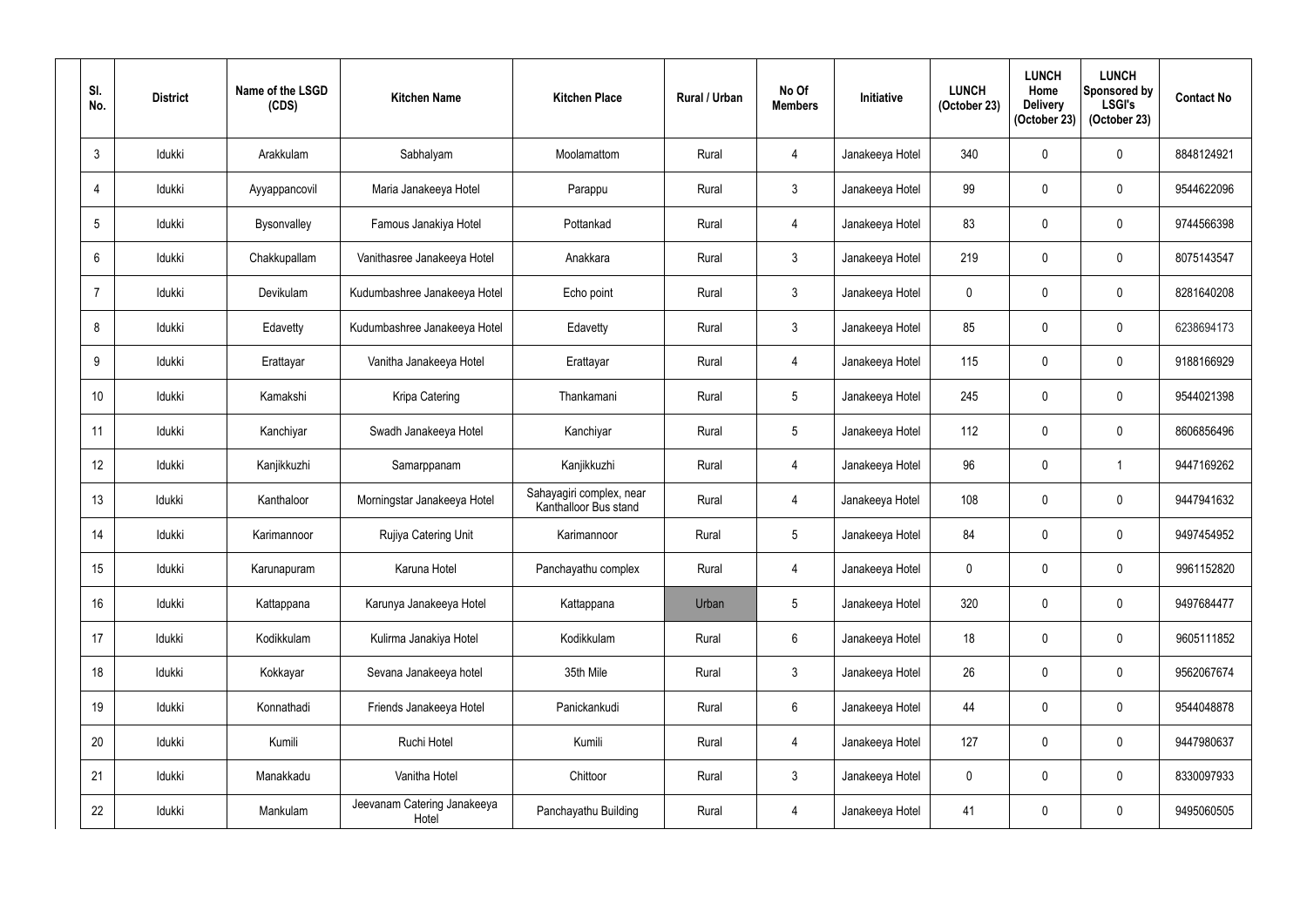|    | SI.<br>No. | <b>District</b> | Name of the LSGD<br>(CDS) | <b>Kitchen Name</b>                   | <b>Kitchen Place</b>          | <b>Rural / Urban</b> | No Of<br><b>Members</b> | <b>Initiative</b> | <b>LUNCH</b><br>(October 23) | <b>LUNCH</b><br>Home<br><b>Delivery</b><br>(October 23) | <b>LUNCH</b><br>Sponsored by<br><b>LSGI's</b><br>(October 23) | <b>Contact No</b> |
|----|------------|-----------------|---------------------------|---------------------------------------|-------------------------------|----------------------|-------------------------|-------------------|------------------------------|---------------------------------------------------------|---------------------------------------------------------------|-------------------|
| 46 | 23         | Idukki          | Marayoor                  | Malabar food court Janakeeya<br>Hotel | Marayoor Near IDCB bank       | Rural                | 4                       | Janakeeya Hotel   | 121                          | 0                                                       | $\boldsymbol{0}$                                              | 9446925610        |
|    | 24         | Idukki          | Mariyapuram               | Anaswara Hotel & Catering             | Idukki                        | Rural                | 4                       | Janakeeya Hotel   | $\mathbf 0$                  | $\Omega$                                                | $\overline{2}$                                                | 9526329438        |
|    | 25         | Idukki          | Munnar                    | Annapoorna catering                   | Lorry stand, old munnar       | Rural                | $5\overline{)}$         | Janakeeya Hotel   | 210                          | $\mathbf 0$                                             | 0                                                             | 8281009478        |
|    | 26         | Idukki          | Muttom                    | Nila Janakeeya Hotel                  | Muttom                        | Rural                | $\mathbf{3}$            | Janakeeya hotel   | 268                          | 0                                                       | $\boldsymbol{0}$                                              | 9961104818        |
|    | 27         | Idukki          | Nedumkandam               | Annus catering                        | Nedumkandam<br>Kizhakkekavala | Rural                | $\overline{4}$          | Janakeeya Hotel   | 193                          | $\mathbf 0$                                             | 0                                                             | 9747458576        |
|    | 28         | Idukki          | Pallivasal                | Blessing Janakeeya Hotel              | Pallivasal                    | Rural                | $\overline{4}$          | Janakeeya Hotel   | 99                           | $\Omega$                                                | $\mathbf 0$                                                   | 9947981574        |
|    | 29         | Idukki          | Pampadumpara              | Thripthy Janakeeya Hotel              | Pampadumpara                  | Rural                | $\mathbf{3}$            | Janakeeya Hotel   | 174                          | $\mathbf{0}$                                            | $\boldsymbol{0}$                                              | 9207150558        |
|    | 30         | Idukki          | Peermedu                  | Thripthy Janakeeya Hotel              | Peermedu                      | Rural                | $\mathbf{3}$            | Janakeeya Hotel   | 65                           | $\mathbf 0$                                             | 0                                                             | 9633311267        |
|    | 31         | Idukki          | Peruvanthanam             | Janakeeya Hotel                       | Peruvanthanam                 | Rural                | $5\overline{)}$         | Janakeeya Hotel   | 135                          | $\overline{0}$                                          | 0                                                             | 9562274720        |
|    | 32         | Idukki          | Purappuzha                | Ammas Janakeeya Hotel                 | Purappuzha                    | Rural                | $\mathbf{3}$            | Janakeeya Hotel   | 25                           | $\Omega$                                                | $\mathbf 0$                                                   | 9744954032        |
|    | 33         | Idukki          | Rajakkadu                 | Janakeeya Hotel                       | Rajakkadu Town                | Rural                | $\mathbf{3}$            | Janakeeya Hotel   | 414                          | $\mathbf 0$                                             | $\boldsymbol{0}$                                              | 9446766999        |
|    | 34         | Idukki          | Rajakumari                | Aiswarya Vanitha Restaurent           | Rajakumari South              | Rural                | 4                       | Janakeeya Hotel   | 298                          | 0                                                       | 0                                                             | 9526570410        |
|    | 35         | Idukki          | Santhanpara               | Janakeeya Hotel                       | Santhanpara                   | Rural                | $\overline{4}$          | Janakeeya Hotel   | 140                          | $\mathbf 0$                                             | $\mathbf 0$                                                   | 9526174553        |
|    | 36         | Idukki          | Senapathy                 | Ammoose Hotel                         | Mangathotty                   | Rural                | $\mathbf{3}$            | Janakeeya Hotel   | 98                           | $\mathbf 0$                                             | $\pmb{0}$                                                     | 9539396626        |
|    | 37         | Idukki          | Udumbannoor               | Kudumbashree Janakeeya Hotel          | Udumbannor                    | Rural                | $\mathbf{3}$            | Janakeeya Hotel   | 228                          | $\mathbf 0$                                             | $\pmb{0}$                                                     | 9633678438        |
|    | 38         | Idukki          | Upputhara                 | Samarppitha Janakeeya hotel           | Upputhara                     | Rural                | $5\overline{)}$         | Janakeeya Hotel   | 96                           | $\mathbf 0$                                             | $\pmb{0}$                                                     | 9526590710        |
|    | 39         | Idukki          | Vandanmedu                | Dharshana Janakeeya Hotel             | Vandanmedu                    | Rural                | $\overline{4}$          | Janakeeya Hotel   | 110                          | $\mathbf 0$                                             | $\pmb{0}$                                                     | 9744038737        |
|    | 40         | Idukki          | Vandiperiyar              | Vandiperiyar Janakeeya Hotel          | Vandiperiyar                  | Rural                | $5\overline{)}$         | Janakeeya Hotel   | 240                          | 0                                                       | $\boldsymbol{0}$                                              | 8086863254        |
|    | 41         | Idukki          | Vannappuram               | Souhrudham Janakeeya Hotel            | Vannappuram                   | Rural                | $5\phantom{.0}$         | Janakeeya Hotel   | $\mathbf 0$                  | $\mathbf 0$                                             | $\pmb{0}$                                                     | 8113054492        |
|    | 42         | Idukki          | Vathikudy                 | Karthika                              | Thopramkudi                   | Rural                | $\overline{4}$          | Janakeeya Hotel   | 387                          | 0                                                       | $\pmb{0}$                                                     | 9947636989        |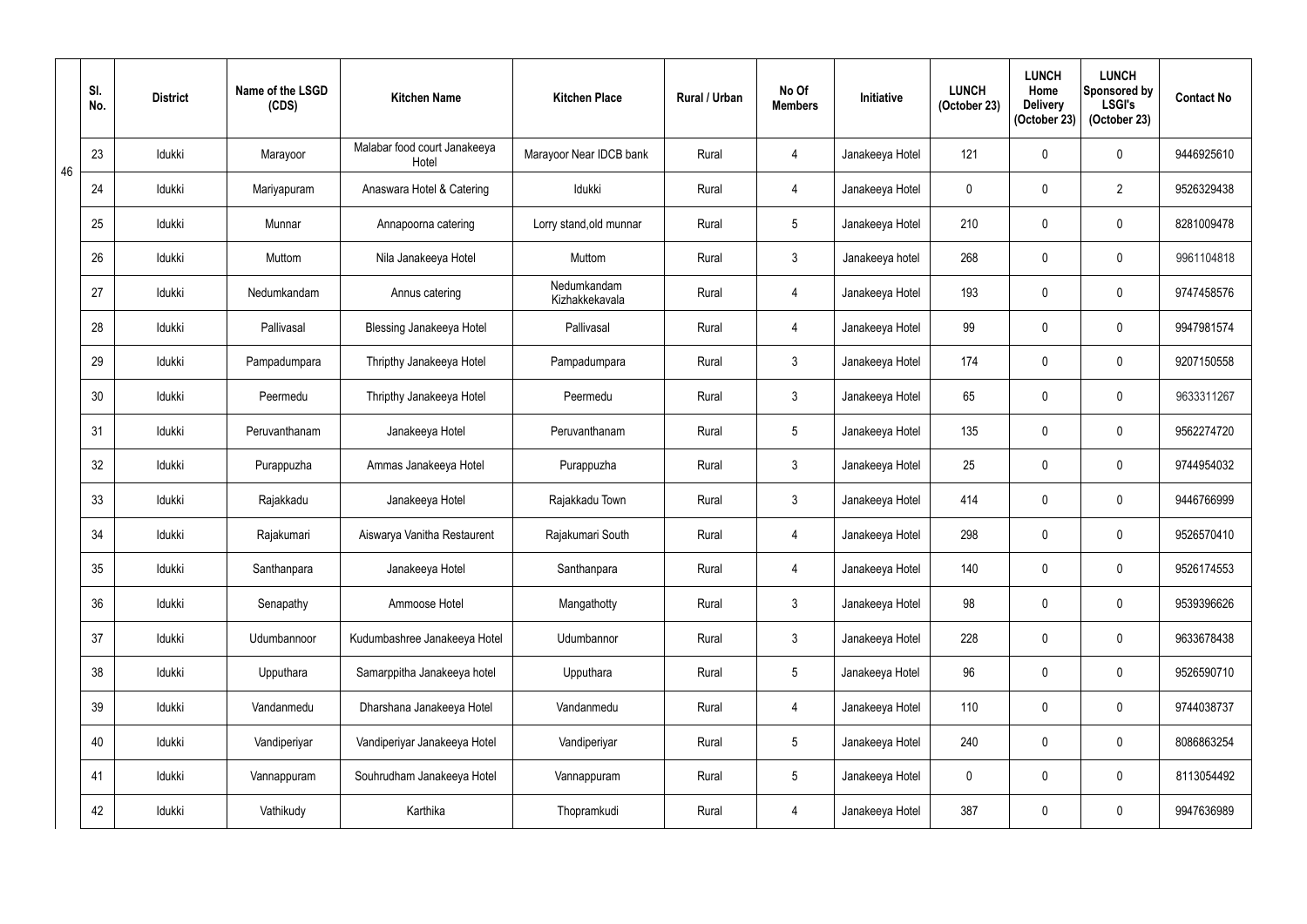|    | SI.<br>No.     | <b>District</b> | Name of the LSGD<br>(CDS)   | <b>Kitchen Name</b>                                | <b>Kitchen Place</b>                           | <b>Rural / Urban</b> | No Of<br><b>Members</b> | Initiative      | <b>LUNCH</b><br>(October 23) | <b>LUNCH</b><br>Home<br><b>Delivery</b><br>(October 23) | <b>LUNCH</b><br>Sponsored by<br><b>LSGI's</b><br>(October 23) | <b>Contact No</b> |
|----|----------------|-----------------|-----------------------------|----------------------------------------------------|------------------------------------------------|----------------------|-------------------------|-----------------|------------------------------|---------------------------------------------------------|---------------------------------------------------------------|-------------------|
|    | 43             | Idukki          | Vattavada                   | Vattavada Kudumbashree<br>Janakeeya Hotel          | Keekkara, Kovilur                              | Rural                | 4                       | Janakeeya Hotel | $\mathbf 0$                  |                                                         | $\mathbf 0$                                                   | 9497790469        |
|    | 44             | Idukki          | Vazhathoppu                 | Grahalakshmi Hotel & Catering                      | Cheruthoni                                     | Rural                | 4                       | Janakeeya Hotel | 180                          | $\Omega$                                                | $\mathbf{1}$                                                  | 9496178884        |
|    | 45             | Idukki          | Vellathooval                | Flowers Janakeeya Hotel                            | Vellathooval                                   | Rural                | 4                       | Janakeeya Hotel | 30                           | $\Omega$                                                | $\mathbf 0$                                                   | 9961419892        |
|    | 46             | Idukki          | Velliyamattam               | Padhayam Kudumbashree<br>Janakeeya Hotel           | Velliyamattam                                  | Rural                | $\overline{4}$          | Janakeeya Hotel | 132                          | 0                                                       | $\mathbf 0$                                                   | 7902854627        |
| 46 |                |                 |                             |                                                    |                                                |                      | 185                     |                 | 5835                         | $\mathbf{0}$                                            | 4                                                             |                   |
|    |                | Kannur          | Maloor                      | Maloor Janakeeya Hotel                             | Thrikandaripoyil, PO-<br>Thrikandaripoyil      | Rural                | $\mathbf{3}$            | Janakeeya Hotel | 150                          | $\Omega$                                                | 0                                                             | 9656132294        |
|    | 2              | Kannur          | Kolachery                   | Janakeeya Hotel                                    | Kolachery Paramba, PO-<br>Kolacheri            | Rural                | $\overline{5}$          | Janakeeya Hotel | 190                          |                                                         | $\overline{2}$                                                | 9895324699        |
|    | 3              | Kannur          | Pinarayi                    | Janakeeya hotel, Pinarayi                          | Pinarayi                                       | Rural                | $6\overline{6}$         | Janakeeya Hotel | 152                          | $\mathbf 0$                                             | $\mathbf 0$                                                   | 9447215211        |
|    | $\overline{4}$ | Kannur          | Muzhakunnu                  | Thripthy Janakeeya Hotel                           | Kakkayangad, Muzhakkunnu                       | Rural                | $5\overline{)}$         | Janakeeya Hotel | 225                          | 0                                                       | $\overline{2}$                                                | 9526047538        |
|    | 5              | Kannur          | Chapparappadavu             | Kudumbasree janakeeya hotel                        | Near village office,<br>Chapparappadav         | Rural                | $\mathbf{3}$            | Janakeeya Hotel | 142                          | $\Omega$                                                | 0                                                             | 9605413324        |
|    | 6              | Kannur          | Iritty                      | Roopasree Kudumbashree hotel                       | Koolichembra                                   | Urban                | 8                       | Janakeeya Hotel | 321                          | $\mathbf 0$                                             | $\mathbf 0$                                                   | 8589921533        |
|    |                | Kannur          | Dharmadam                   | Dharmadam Janakeeya hotel                          | Near Andalloor kav,<br>Dharmadam               | Rural                | $\mathfrak{Z}$          | Janakeeya Hotel | 111                          | $\Omega$                                                | 0                                                             | 9526975778        |
|    | 8              | Kannur          | Peralassery                 | Janakeeya Hotel                                    | Peralassery Town, PO -<br><b>Mundallur</b>     | Rural                | 9                       | Janakeeya Hotel | 423                          | $\mathbf{0}$                                            | $\pmb{0}$                                                     | 70256213909       |
|    | 9              | Kannur          | Kadannappalli<br>Panappuzha | Kudumbasree janakeeya hotel                        | Chanthappura                                   | Rural                | $\overline{4}$          | Janakeeya Hotel | 121                          | $\mathbf 0$                                             | $\pmb{0}$                                                     | 9961089935        |
|    | 10             | Kannur          | Anthur                      | Janakeeya hotel                                    | Dharmasala                                     | Urban                | $5\phantom{.0}$         | Janakeeya Hotel | 189                          | $\mathbf 0$                                             | $\pmb{0}$                                                     | 9544138650        |
|    | 11             | Kannur          | Cheruthazham                | Janakeeya Hotel (Thripthi<br>Kudumbashree Canteen) | Pilathara                                      | Rural                | $\mathbf{3}$            | Janakeeya Hotel | 246                          | 0                                                       | $\boldsymbol{0}$                                              | 9947540361        |
|    | 12             | Kannur          | Peravoor                    | Kudumbashree Janakeeya Hotel                       | Peravoor Bus stand, Peravoor<br>P <sub>O</sub> | Rural                | $\mathfrak{Z}$          | Janakeeya Hotel | 152                          | $\mathbf 0$                                             | $\pmb{0}$                                                     | 9947567857        |
|    | 13             | Kannur          | Kalliassery                 | Janakeeya Hotel                                    | Irinav Road, Payyattam, PO-<br>Irinav          | Rural                | $\overline{4}$          | Janakeeya Hotel | 211                          | 0                                                       | $\pmb{0}$                                                     | 8848330570        |
|    | 14             | Kannur          | Panniyannur                 | Janakeeya Hotel                                    | Panoor Block office compound                   | Rural                | $6\phantom{.0}$         | Janakeeya Hotel | 257                          | 0                                                       | $\pmb{0}$                                                     | 9447449875        |
|    | 15             | Kannur          | Kannapuram                  | Janakeeya Hotel                                    | Chynaclay road, Kannapuram                     | Rural                | $5\phantom{.0}$         | Janakeeya Hotel | 200                          | 0                                                       | $\overline{2}$                                                | 8089127045        |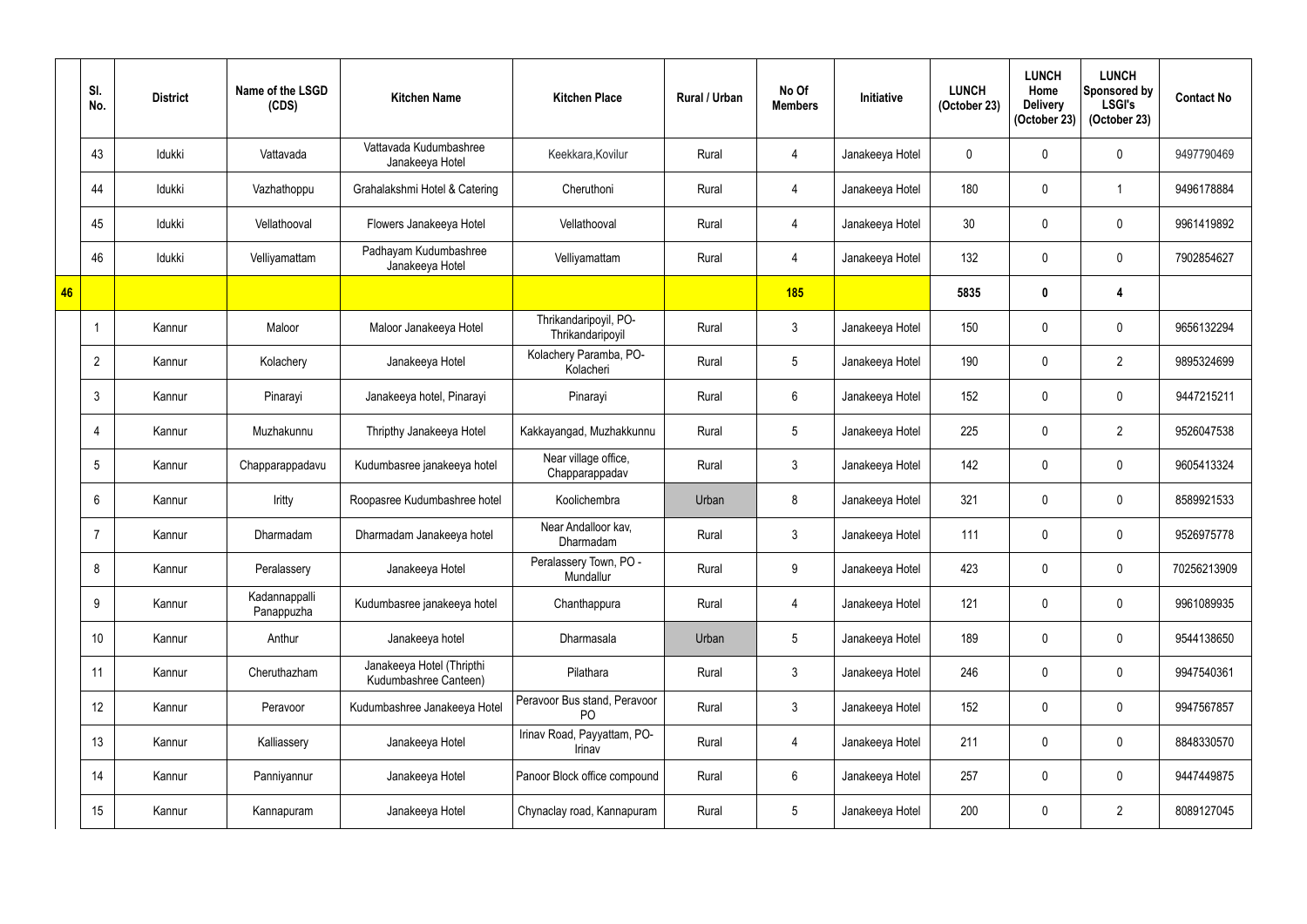| SI.<br>No.      | <b>District</b> | Name of the LSGD<br>(CDS) | <b>Kitchen Name</b> | <b>Kitchen Place</b>                          | <b>Rural / Urban</b> | No Of<br><b>Members</b> | Initiative      | <b>LUNCH</b><br>(October 23) | <b>LUNCH</b><br>Home<br><b>Delivery</b><br>(October 23) | <b>LUNCH</b><br>Sponsored by<br><b>LSGI's</b><br>(October 23) | <b>Contact No</b> |
|-----------------|-----------------|---------------------------|---------------------|-----------------------------------------------|----------------------|-------------------------|-----------------|------------------------------|---------------------------------------------------------|---------------------------------------------------------------|-------------------|
| 16 <sup>°</sup> | Kannur          | Sreekandapuram            | Janakeeya Hotel     | Sreekandapuram, near bus<br>stand             | Urban                | $\overline{5}$          | Janakeeya Hotel | 160                          | 0                                                       | $\overline{2}$                                                | 7591948757        |
| 17              | Kannur          | Thalasseri                | Janakeeya Hotel     | New bus stand, Thalasseri                     | Urban                | $6\phantom{.}6$         | Janakeeya Hotel | 652                          | $\mathbf 0$                                             | $\pmb{0}$                                                     | 9446263864        |
| 18              | Kannur          | Chokli                    | Janakeeya Hotel     | Olavilam, Chokli                              | Rural                | $\overline{5}$          | Janakeeya Hotel | 120                          | $\mathbf 0$                                             | $\pmb{0}$                                                     | 9846892821        |
| 19              | Kannur          | Udayagiri                 | Janakeeya Hotel     | Karthikapuram                                 | Rural                | $\overline{4}$          | Janakeeya Hotel | 0                            | 0                                                       | $\mathbf 0$                                                   | 9562375342        |
| 20              | Kannur          | Karivellur Peralam        | Janakeeya Hotel     | Panchayah building,<br>Onakkunnu              | Rural                | $\overline{4}$          | Janakeeya Hotel | 96                           | $\mathbf 0$                                             | $\pmb{0}$                                                     | 7025519714        |
| 21              | Kannur          | Muzhappilangad            | Janakeeya Hotel     | Near FCI godown,<br>Muzhappilangad            | Rural                | $5\phantom{.0}$         | Janakeeya Hotel | 175                          | $\mathbf 0$                                             | $\pmb{0}$                                                     | 7306005267        |
| 22              | Kannur          | Narath                    | Janakeeya Hotel     | Janakeeya Hotel, Kambil,<br>Narath            | Rural                | $\overline{7}$          | Janakeeya Hotel | 224                          | $\mathbf 0$                                             | $\overline{2}$                                                | 9747441162        |
| 23              | Kannur          | Payyannur                 | Janakeeya Hotel     | Municipality compoud,<br>Payyannur            | Urban                | $\mathfrak{Z}$          | Janakeeya Hotel | 326                          | $\mathbf 0$                                             | 0                                                             | 9526620805        |
| 24              | Kannur          | Kangol Alappadamba        | Janakeeya Hotel     | Mathil, Near Kangol<br>Alappadamba Panchayath | Rural                | 4                       | Janakeeya Hotel | 58                           | 0                                                       | $\pmb{0}$                                                     | 9495296142        |
| 25              | Kannur          | Naduvil                   | Janakeeya Hotel     | Panchayath compound,<br>Naduvil town          | Rural                | $\overline{4}$          | Janakeeya Hotel | 168                          | $\mathbf 0$                                             | $\mathbf 0$                                                   | 7902902490        |
| 26              | Kannur          | Koothuparamba             | Janakeeya Hotel     | Manghad Vayal, Near HSS<br>Koothuparamba, PO- | Urban                | $\,8\,$                 | Janakeeya Hotel | 365                          | $\mathbf 0$                                             | $\pmb{0}$                                                     | 9645608253        |
| 27              | Kannur          | Kuttiatoor                | Janakeeya Hotel     | Near Panchayath office,<br>Chattukappara      | Rural                | $\overline{5}$          | Janakeeya Hotel | 35                           | $\mathbf 0$                                             | $\mathbf 0$                                                   | 9544644195        |
| 28              | Kannur          | Kathirur                  | Janakeeya Hotel     | Panchayath office building,<br>Kathirur       | Rural                | $\sqrt{5}$              | Janakeeya Hotel | 144                          | 0                                                       | $\mathfrak{Z}$                                                | 8129404833        |
| 29              | Kannur          | Panoor                    | Janakeeya Hotel     | Elangode, Panoor                              | Urban                | $\overline{5}$          | Janakeeya Hotel | 142                          | 0                                                       | $\pmb{0}$                                                     | 9605852157        |
| 30              | Kannur          | Chirakkal                 | Janakeeya Hotel     | Chirakkal weavers,<br>Puthiyatheru            | Rural                | $5\phantom{.0}$         | Janakeeya Hotel | 283                          | $\mathbf 0$                                             | $\pmb{0}$                                                     | 9895854873        |
| 31              | Kannur          | Eranjoli                  | Janakeeya Hotel     | Near Thalassery RTO office,<br>Chungam        | Rural                | $\sqrt{5}$              | Janakeeya Hotel | 203                          | 0                                                       | $\boldsymbol{0}$                                              | 9656368808        |
| 32              | Kannur          | Payam                     | Janakeeya Hotel     | Near Panchayath office,<br>Madathil           | Rural                | $\overline{4}$          | Janakeeya Hotel | 164                          | 0                                                       | $\pmb{0}$                                                     | 9496554678        |
| 33              | Kannur          | Eramam Kuttoor            | Janakeeya Hotel     | Mathamangalam, Near CDS<br>office             | Rural                | $\overline{4}$          | Janakeeya Hotel | 446                          | 0                                                       | $\pmb{0}$                                                     | 9562473576        |
| 34              | Kannur          | Ramanthally               | Janakeeya hotel     | Ramanthally                                   | Rural                | $\overline{4}$          | Janakeeya Hotel | 165                          | 0                                                       | $\pmb{0}$                                                     | 9496705429        |
| 35              | Kannur          | Thripangottur             | Janakeeya Hotel     | Kallikkandy, Thripangottur                    | Rural                | $\mathfrak{Z}$          | Janakeeya Hotel | 197                          | $\mathbf 0$                                             | $\pmb{0}$                                                     | 9495191659        |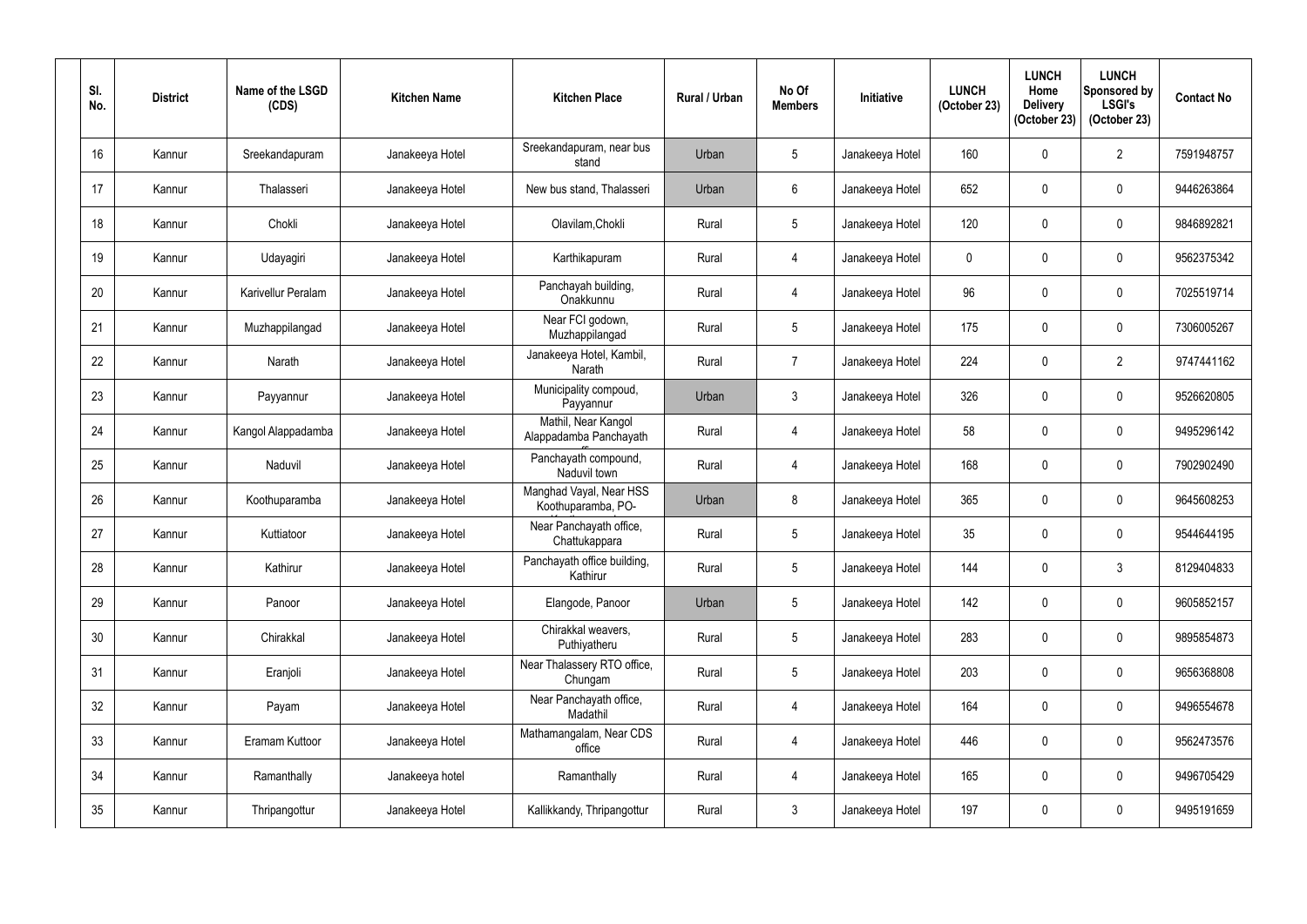|    | SI.<br>No. | <b>District</b> | Name of the LSGD<br>(CDS) | <b>Kitchen Name</b> | <b>Kitchen Place</b>                                           | Rural / Urban | No Of<br><b>Members</b> | <b>Initiative</b> | <b>LUNCH</b><br>(October 23) | <b>LUNCH</b><br>Home<br><b>Delivery</b><br>(October 23) | <b>LUNCH</b><br>Sponsored by<br><b>LSGI's</b><br>(October 23) | <b>Contact No</b> |
|----|------------|-----------------|---------------------------|---------------------|----------------------------------------------------------------|---------------|-------------------------|-------------------|------------------------------|---------------------------------------------------------|---------------------------------------------------------------|-------------------|
|    | 36         | Kannur          | Madayi                    | Janakeeya Hotel     | Eripuram, Near Vrindhavan<br>Residency, PO Pazhayangadi        | Rural         | $\mathbf{3}$            | Janakeeya Hotel   | 152                          |                                                         | $\mathbf 0$                                                   | 7561006271        |
|    | 37         | Kannur          | Kelakam                   | Janakeeya Hotel     | Kelakam PO                                                     | Rural         | $\mathbf{3}$            | Janakeeya Hotel   | 120                          | 0                                                       | $\pmb{0}$                                                     | 8113866296        |
|    | 38         | Kannur          | Kurumathoor               | Janakeeya Hotel     | Near GVHSS, Kurumathoor                                        | Rural         | $\mathfrak{Z}$          | Janakeeya Hotel   | 98                           |                                                         | $\mathbf 0$                                                   | 9633816470        |
|    | 39         | Kannur          | Peringome Vayakkara       | Janakeeya Hotel     | Peringome, Near Police station                                 | Rural         | $5\phantom{.0}$         | Janakeeya Hotel   | 88                           | 0                                                       | $\pmb{0}$                                                     | 9961413726        |
|    | 40         | Kannur          | Munderi                   | Janakeeya Hotel     | Kanjirode Karakkadu, Munderi                                   | Rural         | 4                       | Janakeeya Hotel   | 149                          |                                                         | $\mathbf 0$                                                   | 8547609196        |
|    | 41         | Kannur          | Anjarakandy               | Janakeeya Hotel     | Panayatham Paramba,<br>Anjarankandy                            | Rural         | $\overline{4}$          | Janakeeya Hotel   | 170                          | 0                                                       | $\pmb{0}$                                                     | 9496900755        |
| 87 | 42         | Kannur          | Ayyankkunnu               | Janakeeya Hotel     | Ayyankunnu Panchayth<br>Anghadikkadavu                         | Rural         | 4                       | Janakeeya Hotel   | 121                          | 0                                                       | $\pmb{0}$                                                     | 9946734976        |
|    | 43         | Kannur          | Padiyoor                  | Janakeeya Hotel     | Padiyoor PO                                                    | Rural         | 4                       | Janakeeya Hotel   | 90                           | 0                                                       | $\mathbf 0$                                                   | 9539028498        |
|    | 44         | Kannur          | Ezhome                    | Janakeeya Hotel     | Pazhayangadi bus stand,<br>Ezhom                               | Rural         | $5\phantom{.0}$         | Janakeeya Hotel   | 285                          |                                                         | $\pmb{0}$                                                     | 8086910862        |
|    | 45         | Kannur          | Koodali                   | Janakeeya Hotel     | Near Koodali Panchayath<br>Office, Kololam, PO -<br>Edayannoor | Rural         | $\overline{4}$          | Janakeeya Hotel   | 220                          | 0                                                       | 1                                                             | 9526524230        |
|    | 46         | Kannur          | Pappinisseri              | Janakeeya Hotel     | Near EMS Smaraka Govt.<br>Higher secondary school,             | Rural         | $\overline{4}$          | Janakeeya Hotel   | 194                          | 0                                                       | $\pmb{0}$                                                     | 9605727307        |
|    | 47         | Kannur          | Mattannur                 | Janakeeya Hotel     | Near Municipality office,<br>Mattannur                         | Urban         | 5                       | Janakeeya Hotel   | 206                          | 0                                                       | 0                                                             | 7510706897        |
|    | 48         | Kannur          | Chenghalayi               | Janakeeya Hotel     | Valakai, Chenghalayi                                           | Rural         | $\mathfrak{Z}$          | Janakeeya Hotel   | 92                           | $\mathbf 0$                                             | $\boldsymbol{0}$                                              | 8547696233        |
|    | 49         | Kannur          | Pattiam                   | Janakeeya Hotel     | Cheruvancheri PO,<br>Cheruvancheri                             | Rural         | 4                       | Janakeeya Hotel   | 277                          | 0                                                       | $\pmb{0}$                                                     | 7025025275        |
|    | 50         | Kannur          | Thaliparamba              | Janakeeya Hotel     | Municipality compoud,<br>Thaliparamba                          | Urban         | $\overline{4}$          | Janakeeya Hotel   | 162                          | 0                                                       | $\pmb{0}$                                                     | 8547849019        |
|    | 51         | Kannur          | Payyavoor                 | Janakeeya Hotel     | Payyavoor - PO, Payyavoor                                      | Rural         | $5\,$                   | Janakeeya Hotel   | 290                          | 0                                                       | $\boldsymbol{0}$                                              | 9495311608        |
|    | 52         | Kannur          | Kottiyoor                 | Janakeeya Hotel     | Neendunokki, Kottiyoor - PO                                    | Rural         | $5\phantom{.0}$         | Janakeeya Hotel   | 108                          | $\mathbf 0$                                             | $\boldsymbol{0}$                                              | 6282565854        |
|    | 53         | Kannur          | Kunnothparamba            | Janakeeya Hotel     | Kunnothparamba PO,<br>Kunnothparamba                           | Rural         | $\mathfrak{Z}$          | Janakeeya Hotel   | 239                          | 0                                                       | $\pmb{0}$                                                     | 8156840487        |
|    | 54         | Kannur          | Pariyaram                 | Janakeeya Hotel     | Near Panchayath Office,<br>Chithappile poyil, Pariyaram        | Rural         | 4                       | Janakeeya Hotel   | 128                          | 0                                                       | $\pmb{0}$                                                     | 9744385083        |
|    | 55         | Kannur          | Kunjimangalam             | Janakeeya Hotel     | Old Post office building,<br>Andamkovil, Kunjimangalam         | Rural         | $\overline{4}$          | Janakeeya Hotel   | 147                          |                                                         | $\pmb{0}$                                                     | 9526981326        |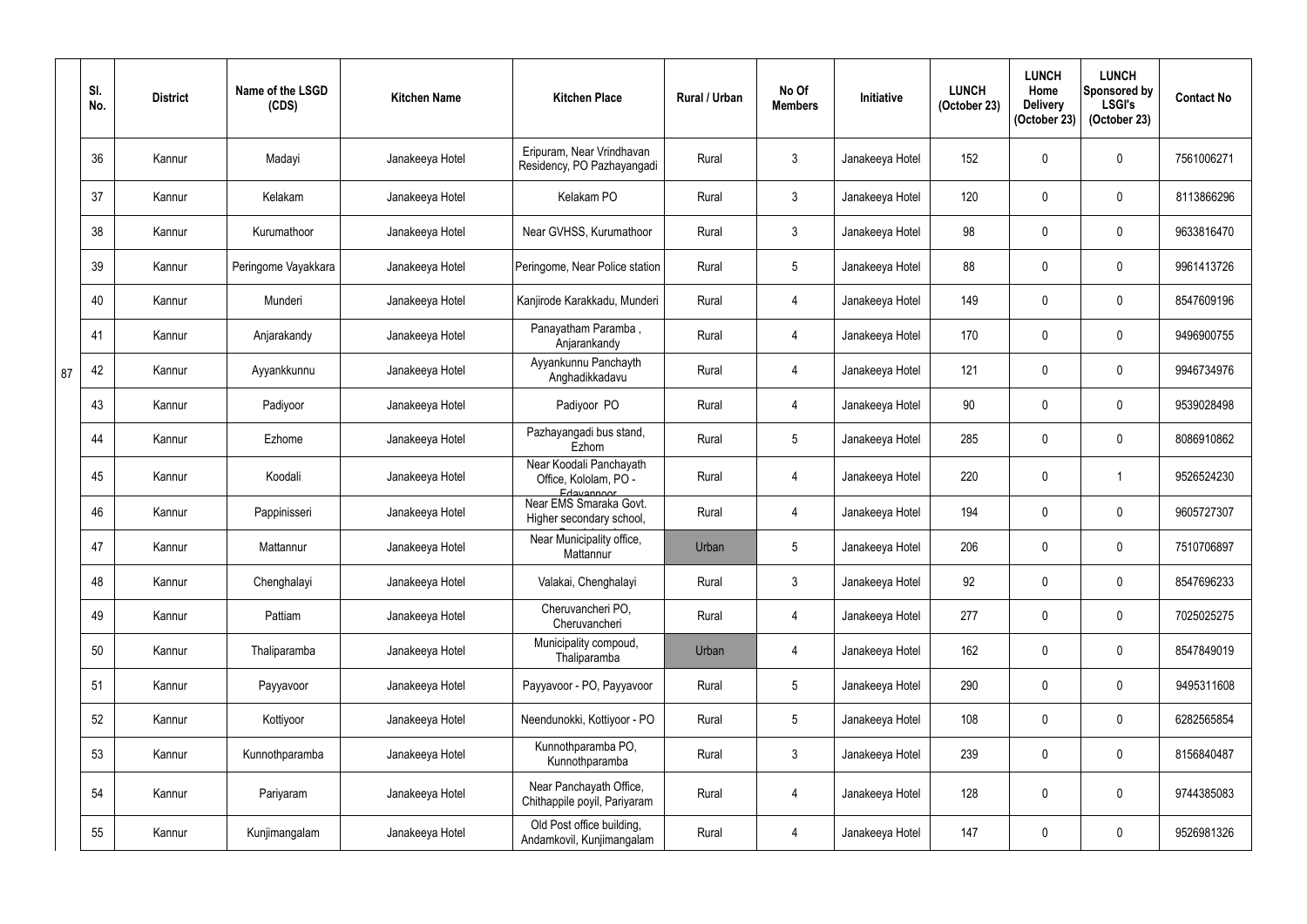| SI.<br>No. | <b>District</b> | Name of the LSGD<br>(CDS) | <b>Kitchen Name</b>                          | <b>Kitchen Place</b>                         | <b>Rural / Urban</b> | No Of<br><b>Members</b> | <b>Initiative</b> | <b>LUNCH</b><br>(October 23) | <b>LUNCH</b><br>Home<br><b>Delivery</b><br>(October 23) | <b>LUNCH</b><br>Sponsored by<br><b>LSGI's</b><br>(October 23) | <b>Contact No</b> |
|------------|-----------------|---------------------------|----------------------------------------------|----------------------------------------------|----------------------|-------------------------|-------------------|------------------------------|---------------------------------------------------------|---------------------------------------------------------------|-------------------|
| 56         | Kannur          | Thillenkeri               | Janakeeya Hotel                              | Thekkam poyil, Near Uliyil<br>Town           | Rural                | $\mathbf{3}$            | Janakeeya Hotel   | 261                          | $\mathbf{0}$                                            | $\mathbf 0$                                                   | 9745059451        |
| 57         | Kannur          | Chittariparamba           | Janakeeya Hotel                              | Poovathinkeezhil, PO-<br>Chittariparamba     | Rural                | $6\overline{6}$         | Janakeeya Hotel   | 160                          | $\mathbf{0}$                                            | $\mathbf 0$                                                   | 8943506825        |
| 58         | Kannur          | Mayyil                    | Janakeeya Hotel                              | Near Mayyil Panchayath office,<br>Mayyil     | Rural                | $\overline{4}$          | Janakeeya Hotel   | 145                          | $\mathbf 0$                                             | $\pmb{0}$                                                     | 9526072638        |
| 59         | Kannur          | Cherukunnu                | Janakeeya Hotel                              | Pallichal, PO - Cherukunnu,<br>Pin -670301   | Rural                | 4                       | Janakeeya Hotel   | 165                          | $\mathbf 0$                                             | $\overline{2}$                                                | 8547361298        |
| 60         | Kannur          | Aaralam                   | Janakeeya Hotel                              | Athikkal, PO - Keezhpally                    | Rural                | $\overline{5}$          | Janakeeya Hotel   | 192                          | $\mathbf{0}$                                            | $\pmb{0}$                                                     | 9961285762        |
| 61         | Kannur          | Alakkode                  | Janakeeya Hotel                              | Therthally, Therthally PO,<br>Alakkode       | Rural                | $5\phantom{.0}$         | Janakeeya Hotel   | 98                           | $\mathbf 0$                                             | $\mathbf 0$                                                   | 8547045070        |
| 62         | Kannur          | Malappattam               | Janakeeya Hotel                              | Near Malappattam<br>panchayath, Malappattam  | Rural                | $\mathfrak{Z}$          | Janakeeya Hotel   | 163                          | $\mathbf{0}$                                            | $\pmb{0}$                                                     | 9400571842        |
| 63         | Kannur          | Kanichar                  | Janakeeya Hotel                              | Kanichar PO, Kanichar                        | Rural                | $\mathbf{3}$            | Janakeeya Hotel   | 124                          | $\mathbf 0$                                             | $\mathbf 0$                                                   | 9526167667        |
| 64         | Kannur          | Mokeri                    | Kudumbashree Janakeeya Hotel,<br>Mokeri      | Vallangad, Mokeri                            | Rural                | $5\phantom{.0}$         | Janakeeya Hotel   | 313                          | 0                                                       | $\pmb{0}$                                                     | 9947037223        |
| 65         | Kannur          | Anjarakandy 2             | Kudumbashree Janakeeya Hotel,<br>Anjarakandy | Kavinmoola, Anjarakandy                      | Rural                | $5\phantom{.0}$         | Janakeeya Hotel   | 145                          | $\mathbf 0$                                             | $\mathbf 0$                                                   | 9446657510        |
| 66         | Kannur          | Newmahi                   | Kudumbashree Janakeeya Hotel                 | Newmahi bridge, Newmahi                      | Rural                | $\mathfrak{Z}$          | Janakeeya Hotel   | 198                          | $\mathbf 0$                                             | $\pmb{0}$                                                     | 9946056862        |
| 67         | Kannur          | Keezhallur                | Janakeeya Hotel                              | Kummanam, Elambara                           | Rural                | $\mathfrak{Z}$          | Janakeeya Hotel   | 248                          | $\mathbf 0$                                             | $\mathbf 0$                                                   | 9947648580        |
| 68         | Kannur          | Chembilode                | Janakeeya hotel                              | Chakkarakal bus stand,<br>mowanchery         | Rural                | $5\,$                   | Janakeeya Hotel   | 438                          | $\mathbf 0$                                             | $\mathbf 0$                                                   | 9847951631        |
| 69         | Kannur          | vengad                    | Janakeeya hotel                              | mambaram                                     | Rural                | $6\overline{6}$         | Janakeeya Hotel   | 170                          | $\mathbf 0$                                             | $\pmb{0}$                                                     | 7902970902        |
| 70         | Kannur          | Azhikode                  | Janakeeya hotel                              | vankulathvayayal                             | Rural                | $\overline{4}$          | Janakeeya Hotel   | 133                          | $\mathbf 0$                                             | $\pmb{0}$                                                     | 9895910633        |
| 71         | Kannur          | Kolayad                   | Janakeeya hotel                              | kolayad                                      | rural                | $\mathfrak{Z}$          | janakeeya hotel   | 140                          | $\mathbf 0$                                             | $\boldsymbol{0}$                                              | 8592065431        |
| 72         | Kannur          | valapattanam              | janakeeya hotel                              | mill road, valapattanam                      | rural                | $\mathfrak{Z}$          | janakeeya hotel   | $\mathbf 0$                  | $\mathbf 0$                                             | $\pmb{0}$                                                     | 9061345312        |
| 73         | Kannur          | Anthur 2                  | annapoorna janakeeya hotel                   | paliyath valapp, po morazha                  | urban                | $\mathfrak{Z}$          | janakeeya hotel   | 169                          | $\mathbf 0$                                             | $\pmb{0}$                                                     | 9526183004        |
| 74         | Kannur          | payyannur 2               | janakeeya hotel                              | kaniyeri, po vellur                          | urban                | $\mathbf{3}$            | janakeeya hotel   | 45                           | $\mathbf 0$                                             | $\boldsymbol{0}$                                              | 8301817232        |
| 75         | Kannur          | cherupuzha                | janakeeya hotel                              | near panjayath office,<br>cherupuzha, 670511 | rural                | $\overline{4}$          | janakeeya hotel   | 279                          | $\pmb{0}$                                               | $\pmb{0}$                                                     | 8547114024        |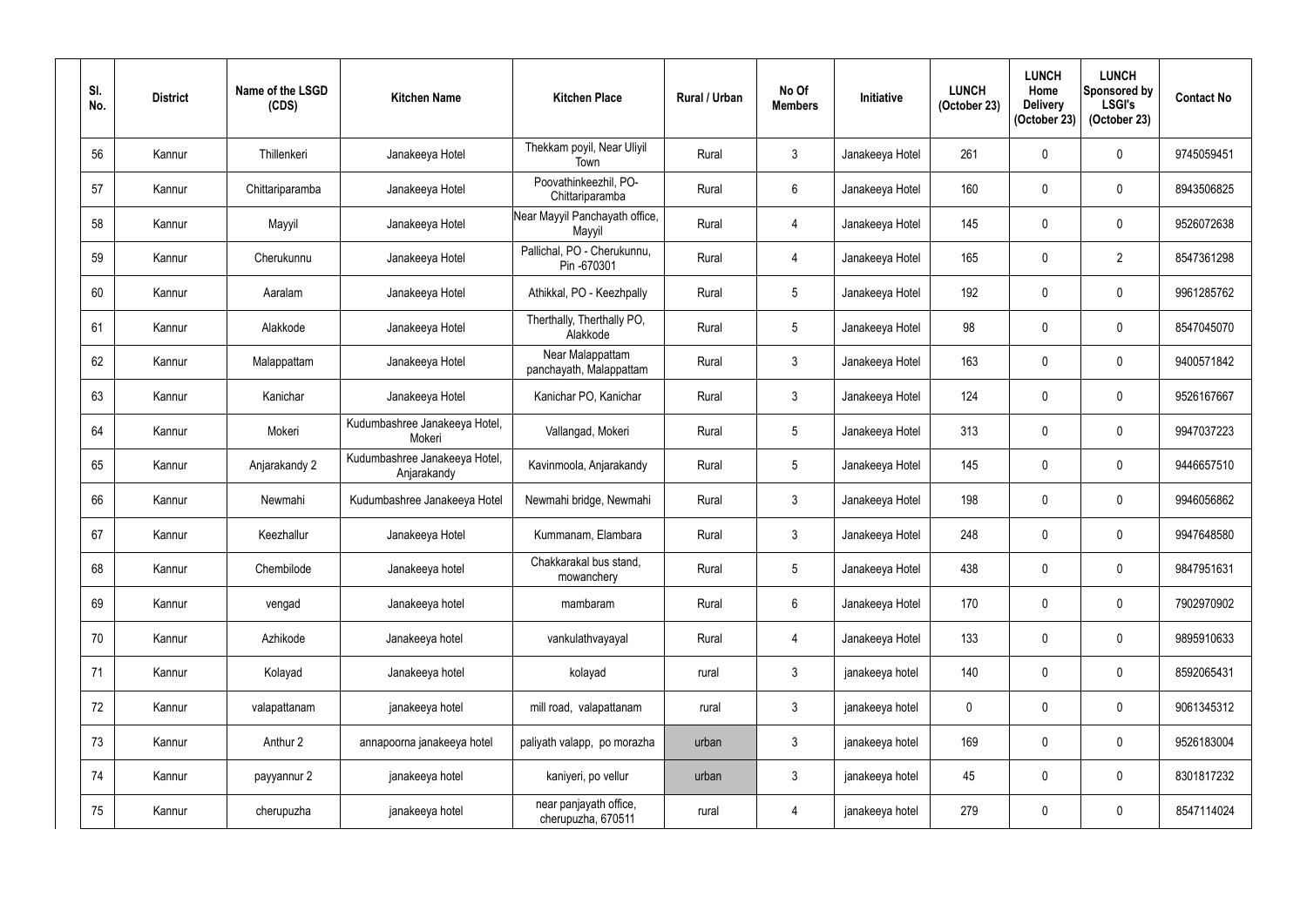|    | SI.<br>No.      | <b>District</b> | Name of the LSGD<br>(CDS) | <b>Kitchen Name</b>             | <b>Kitchen Place</b>                                        | Rural / Urban | No Of<br><b>Members</b> | Initiative      | <b>LUNCH</b><br>(October 23) | <b>LUNCH</b><br>Home<br><b>Delivery</b><br>(October 23) | <b>LUNCH</b><br>Sponsored by<br><b>LSGI's</b><br>(October 23) | <b>Contact No</b> |
|----|-----------------|-----------------|---------------------------|---------------------------------|-------------------------------------------------------------|---------------|-------------------------|-----------------|------------------------------|---------------------------------------------------------|---------------------------------------------------------------|-------------------|
|    | 76              | Kannur          | Eruvessy                  | Janakeeya hotel                 | Panchayath office road,<br>Chemberi                         | Rural         | $\overline{4}$          | Janakeeya hotel | 224                          |                                                         | $\pmb{0}$                                                     | 9544893463        |
|    | 77              | Kannur          | Pattuvam                  | Janakeeya Hotel                 | Near Pattuvam panchayath<br>office, Pattuvam                | Rural         | $5\phantom{.0}$         | Janakeeya hotel | 150                          | $\Omega$                                                | $\pmb{0}$                                                     | 9539731430        |
|    | 78              | Kannur          | Mangattidom               | Janakeeya Hotel                 | Kaitheri idam, Nirmalagiri PO,<br>Mangattidom               | Rural         | $\overline{7}$          | Janakeeya hotel | 181                          | $\Omega$                                                | $\pmb{0}$                                                     | 9207253934        |
|    | 79              | Kannur          | Panoor                    | Janakeeya Hotel                 | Thundayi peedika, Pukkom,<br>Panoor PO                      | Urban         | 5                       | Janakeeya hotel | 163                          |                                                         | $\mathbf 0$                                                   | 9605852157        |
|    | 80              | Kannur          | Kottayam                  | Janakeeya hotel                 | Kottayam malabar, Kottayam<br>panchayath building, Kottayam | Rural         | $5\overline{)}$         | Janakeeya hotel | 211                          |                                                         | $\pmb{0}$                                                     | 9656672187        |
|    | 81              | Kannur          | Ulikkal                   | Janakeeya hotel                 | Vattiyam thodu (po) Mattara,<br><b>Ulikkal, 670705</b>      | Rural         | 5 <sub>5</sub>          | Janakeeya hotel | 87                           | $\Omega$                                                | $\pmb{0}$                                                     | 8086777517        |
|    | 82              | Kannur          | Kadambur                  | Janakeeya hotel                 | Kadachira, Kadambur                                         | Rural         | $5\overline{)}$         | Janakeeya hotel | 110                          |                                                         | $\pmb{0}$                                                     | 9847178332        |
|    | 83              | Kannur          | Irikkoor                  | Janakeeya hotel                 | Peruvalathuparambu, PO -<br>Irikkoor                        | Rural         | 4                       | Janakeeya hotel | 149                          | 0                                                       | $\mathbf 0$                                                   | 9746864255        |
|    | 84              | Kannur          | Mattool                   | Janakeeya hotel                 | Mattool central, Mattool                                    | Rural         | 5                       | Janakeeya hotel | 11                           |                                                         | $\pmb{0}$                                                     | 9895321842        |
|    | 85              | Kannur          | Thalasseri -2             | Janakeeya hotel                 | Thalayi harbour, Thalasseri                                 | Urban         | $5\overline{)}$         | Janakeeya hotel | 251                          |                                                         | $\mathbf 0$                                                   | 9605745402        |
|    | 86              | Kannur          | Kannur                    | Janakeeya hotel                 | Pallipoyil division, Kannur<br>corporation                  | Urban         | 3                       | Janakeeya hotel | 330                          | 0                                                       | $\pmb{0}$                                                     | 9745243643        |
|    | 87              | Kannur          | Ulikkal                   | Janakeeya hotel                 | Manikkadavu PO,<br>Manikkadadavu - 670705                   | Rural         | $5\phantom{.0}$         | Janakeeya hotel | 197                          | 0                                                       | $\mathbf 0$                                                   | 8547972988        |
| 87 |                 |                 |                           |                                 |                                                             |               | 385                     |                 | 16199                        | 0                                                       | 16                                                            |                   |
|    | $\overline{1}$  | Kasaragod       | Pilicode                  | Janakeeya Hotel, Pilicode       | Kalikkadavu                                                 | Rural         | $\overline{4}$          | Janakeeya Hotel | 160                          | $\mathbf 0$                                             | $\pmb{0}$                                                     | 9944087661        |
|    | $\overline{2}$  | Kasaragod       | Kodom belur               | janakeeya hotel kalichanadukkam | Kalichanadukkam                                             | Rural         | $\overline{4}$          | Janakeeya Hotel | 109                          | 0                                                       | $\boldsymbol{0}$                                              | 9562820280        |
|    | $\mathbf{3}$    | Kasaragod       | Chemnad                   | Oruma janakeeya hotel           | Koliyadkam                                                  | Rural         | $5\phantom{.0}$         | Janakeeya Hotel | 260                          | 0                                                       | $\pmb{0}$                                                     | 9567660603        |
|    | $\overline{4}$  | Kasaragod       | Trikarpur                 | Janakeeya Hotel                 | Trikaripur                                                  | Rural         | $5\overline{)}$         | Janakeeya Hotel | 202                          | 0                                                       | $\pmb{0}$                                                     | 8086392698        |
|    | $5\phantom{.0}$ | Kasaragod       | Panathady                 | janakeeya hotel panthoor        | Panathoor                                                   | Rural         | $\overline{4}$          | Janakeeya Hotel | 138                          | 0                                                       | $\pmb{0}$                                                     | 8943109804        |
|    | $6\phantom{.}6$ | Kasaragod       | West eleri                | Thripthi Janakeeya hotel        | Bheemanadi                                                  | Rural         | $\overline{4}$          | Janakeeya Hotel | 262                          | 0                                                       | $\boldsymbol{0}$                                              | 9497847040        |
|    |                 | Kasaragod       | Madikai                   | Salkara Janakeeya hotel         | Madikai                                                     | Rural         | $\mathfrak{Z}$          | Janakeeya Hotel | 103                          | 0                                                       | $\pmb{0}$                                                     | 8281850733        |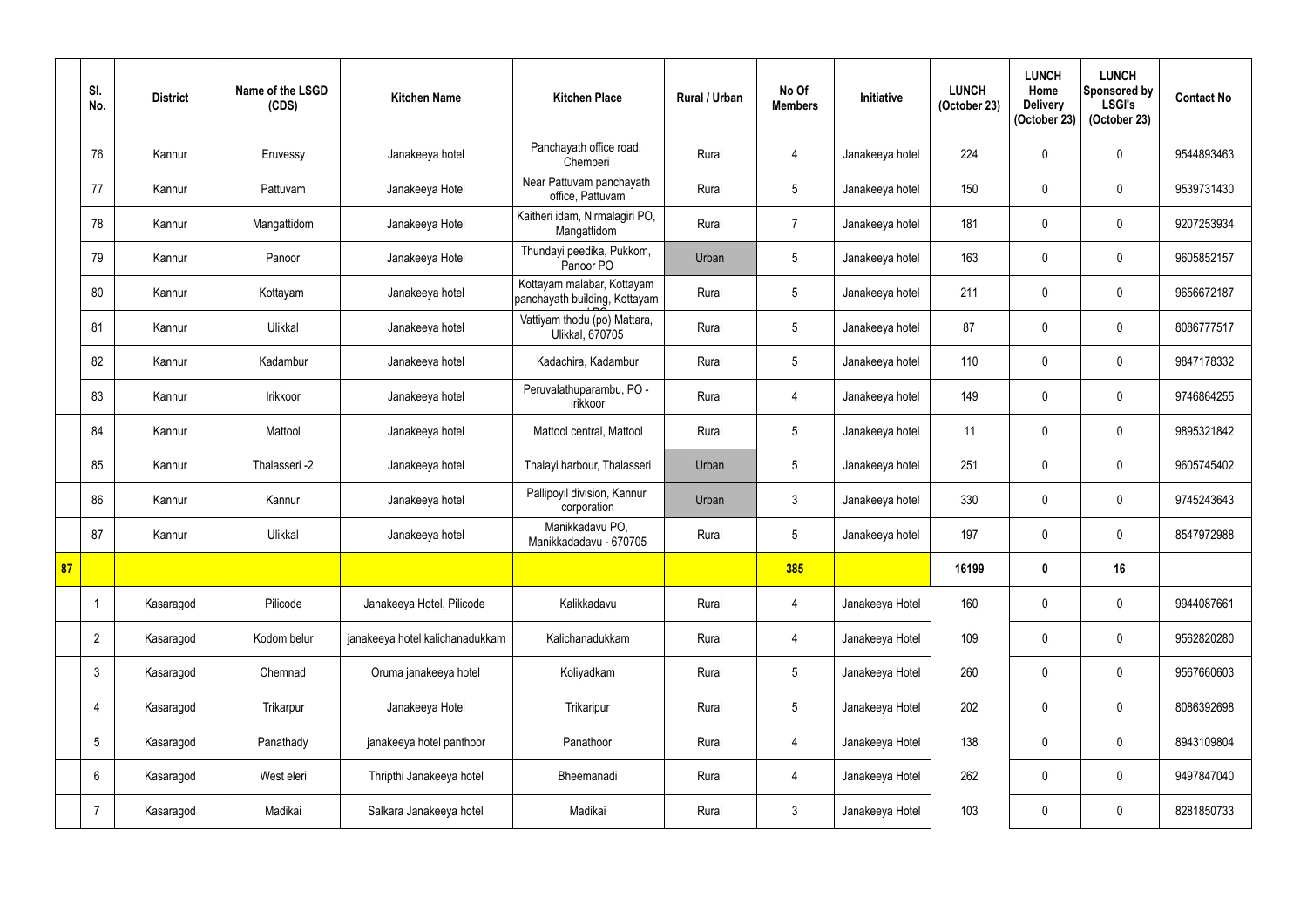| SI.<br>No. | <b>District</b> | Name of the LSGD<br>(CDS) | <b>Kitchen Name</b> | <b>Kitchen Place</b>  | Rural / Urban | No Of<br><b>Members</b> | Initiative      | <b>LUNCH</b><br>(October 23) | <b>LUNCH</b><br>Home<br><b>Delivery</b><br>(October 23) | <b>LUNCH</b><br>Sponsored by<br><b>LSGI's</b><br>(October 23) | <b>Contact No</b> |
|------------|-----------------|---------------------------|---------------------|-----------------------|---------------|-------------------------|-----------------|------------------------------|---------------------------------------------------------|---------------------------------------------------------------|-------------------|
| 8          | Kasaragod       | Valiyaparamba             | Janakeeya hotel     | Valiyaparamba         | Rural         | $\mathfrak{Z}$          | Janakeeya Hotel | 100                          |                                                         | $\pmb{0}$                                                     | 9745962447        |
| 9          | Kasaragod       | Ajanur                    | Janakeeya hotel     | Vellikkoth            | Rural         | $\mathfrak{Z}$          | Janakeeya Hotel | 340                          | $\Omega$                                                | $\pmb{0}$                                                     | 7558068272        |
| 10         | Kasaragod       | Badiadka                  | Janakeeya hotel     | Badiadka              | Rural         | 4                       | Janakeeya Hotel | 109                          | 0                                                       | $\pmb{0}$                                                     | 9539359291        |
| 11         | Kasaragod       | Kuttikkol                 | Janakeeya hotel     | Kuttikkol             | Rural         | $\overline{4}$          | Janakeeya Hotel | 102                          |                                                         | $\mathbf 0$                                                   | 8547062480        |
| 12         | Kasaragod       | Delampadi                 | Janakeeya hotel     | Delampadi             | Rural         | $\overline{4}$          | Janakeeya hotel | 93                           |                                                         | $\pmb{0}$                                                     | 9496702505        |
| 13         | Kasaragod       | Muliyar                   | Janakeeya hotel     | Bovikkanam            | Rural         | 9                       | Janakeeya Hotel | 68                           | 0                                                       | $\pmb{0}$                                                     | 7034632654        |
| 14         | Kasaragod       | Meenja                    | Janakeeya hotel     | Miyapadav             | Rural         | $\overline{4}$          | Janakeeya hotel | $\mathbf 0$                  |                                                         | $\pmb{0}$                                                     | 9497161960        |
| 15         | Kasaragod       | Puthige                   | Janakeeya hotel     | Puthige               | Rural         | 3                       | Janakeeya hotel | 94                           | 0                                                       | $\pmb{0}$                                                     | 8592071686        |
| 16         | Kasaragod       | Bedaduka                  | Janakeeya Hotel     | Kundamkuzhi           | Rural         | 3                       | Janakeeya Hotel | 152                          |                                                         | $\pmb{0}$                                                     | 8281092860        |
| 17         | Kasaragod       | Pallikara                 | Janakeeya Hotel     | Pallikara             | Rural         | $\overline{4}$          | Janakeeya Hotel | 196                          | $\Omega$                                                | $\mathbf 0$                                                   | 7034016505        |
| 18         | Kasaragod       | Kinanoor karinthalam      | Janakeeya Hotel     | Parappa               | Rural         | $5\phantom{.0}$         | Janakeeya hotel | 271                          | 0                                                       | $\pmb{0}$                                                     | 9526063885        |
| 19         | Kasaragod       | Nileswaram                | Janakeeya Hotel     | Nileswaram market     | Urban         | $5\phantom{.0}$         | Janakeeya hotel | 209                          | 0                                                       | 0                                                             | 6235177323        |
| 20         | Kasaragod       | Kanhangad 1               | Janakeeya hotel     | Kanhangad town        | Urban         | $5\phantom{.0}$         | Janakeeya hotel | 314                          | 0                                                       | $\pmb{0}$                                                     | 8111858204        |
| 21         | Kasaragod       | Kanhangad 1               | Janakeeya hotel     | Nr.Mini civil station | Urban         | $\mathfrak{Z}$          | Janakeeya hotel | 192                          | $\mathbf 0$                                             | $\pmb{0}$                                                     | 9495561250        |
| 22         | Kasaragod       | Paivalige                 | Janakeeya hotel     | Paivalige             | Rural         | 4                       | Janakeeya hotel | 102                          | 0                                                       | $\pmb{0}$                                                     | 7356491447        |
| 23         | Kasaragod       | Manjeswaram               | Janakeeya Hotel     | Manjeswaram           | Rural         | $\overline{4}$          | Janakeeya Hotel | 86                           | 0                                                       | $\pmb{0}$                                                     | 9562867549        |
| 24         | Kasaragod       | Kanhangad 2               | Janakeeya Hotel     | Kottrachal            | Urban         | $\mathfrak{Z}$          | Janakeeya Hotel | 123                          | 0                                                       | $\pmb{0}$                                                     | 7025961094        |
| 25         | Kasaragod       | Cheruvathur               | Janakeeya hotel     | Kavumchira            | Rural         | $5\phantom{.0}$         | Janakeeya Hotel | 215                          | 0                                                       | $\pmb{0}$                                                     | 9562358039        |
| 26         | Kasaragod       | Padne                     | Janakeeya Hotel     | Nadakkavu             | Rural         | $\mathfrak{Z}$          | Janakeeya Hotel | 208                          | 0                                                       | $\pmb{0}$                                                     | 9744087661        |
| 27         | Kasaragod       | Kasaragod                 | Janakeeya Hotel     | Kasaragod             | Urban         | $\overline{4}$          | Janakeeya Hotel | 210                          | $\pmb{0}$                                               | $\pmb{0}$                                                     | 9633400269        |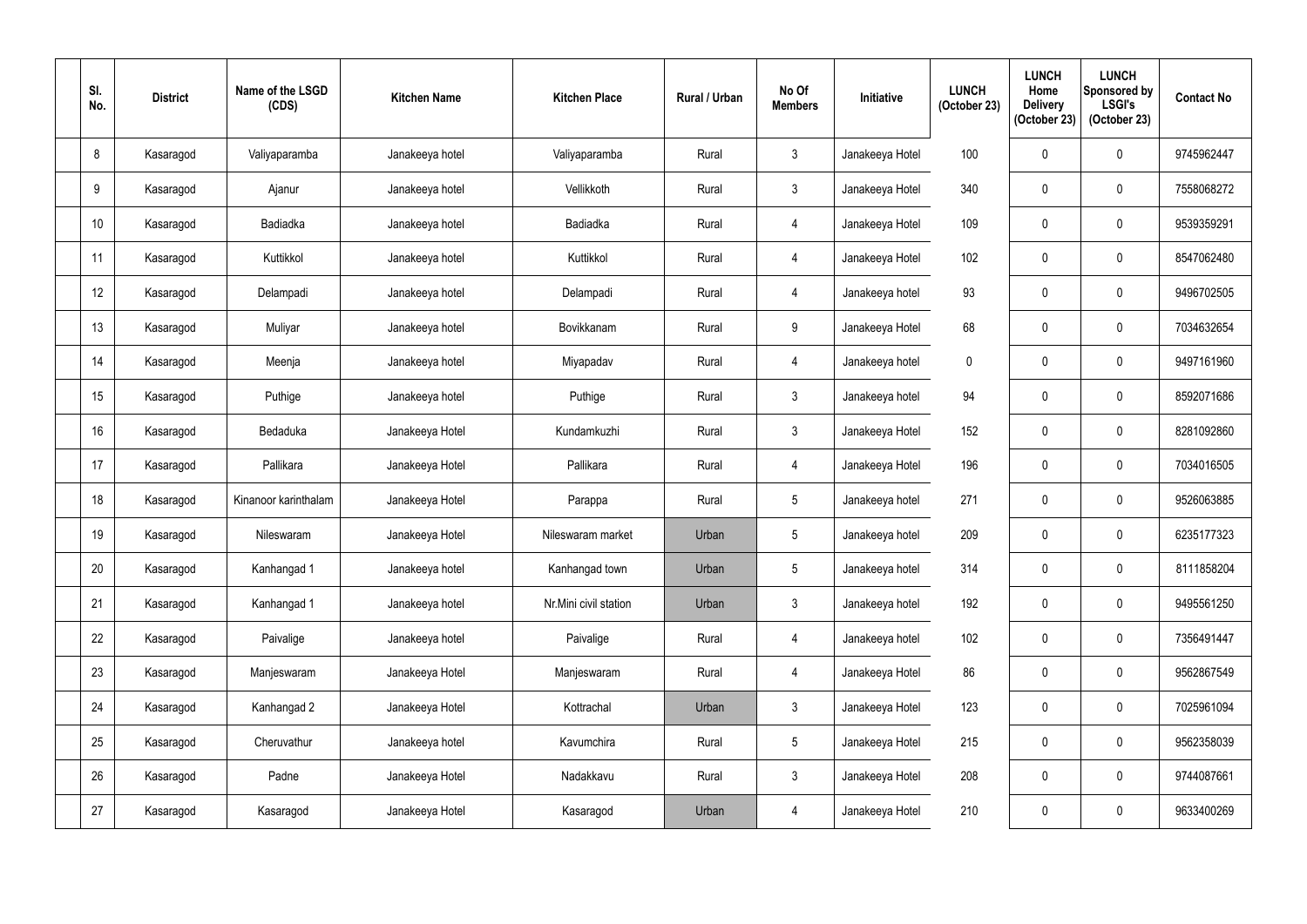|    | SI.<br>No.      | <b>District</b> | Name of the LSGD<br>(CDS) | <b>Kitchen Name</b>          | <b>Kitchen Place</b>                 | Rural / Urban | No Of<br><b>Members</b> | Initiative      | <b>LUNCH</b><br>(October 23) | <b>LUNCH</b><br>Home<br><b>Delivery</b><br>(October 23) | <b>LUNCH</b><br>Sponsored by<br><b>LSGI's</b><br>(October 23) | <b>Contact No</b> |
|----|-----------------|-----------------|---------------------------|------------------------------|--------------------------------------|---------------|-------------------------|-----------------|------------------------------|---------------------------------------------------------|---------------------------------------------------------------|-------------------|
|    | 28              | Kasarkode       | Pallikkara                | Janakeeya Hotel              | Perladukkam                          | Rural         | $\overline{4}$          | Janakeeya Hotel | 238                          |                                                         | $\pmb{0}$                                                     | 9544582935        |
|    | 29              | Kasargode       | Kumbala                   | Janakeeya Hotel              | Kumbala                              | Rural         | $\mathbf{3}$            | Janakeeya Hotel | 65                           | $\Omega$                                                | $\boldsymbol{0}$                                              | 7012142329        |
|    | 30              | Kasargode       | Karadka                   | Janakeeya Hotel              | Mulleria                             | Rural         | $\overline{7}$          | Janakeeya Hotel | 120                          | $\mathbf{0}$                                            | $\boldsymbol{0}$                                              | 8281395910        |
|    | 31              | Kasaragode      | Vorkady                   | Janakeeya Hotel              | Vorkady                              | Rural         | $\mathfrak{Z}$          | Janakeeya Hotel | $\mathbf 0$                  |                                                         | $\mathbf 0$                                                   | 8547223339        |
|    | 32              | Kasaragode      | <b>Balal</b>              | Janakeeya hotel              | <b>Balal</b>                         | Rural         | $\mathfrak{Z}$          | Janakeeya hotel | 77                           | 0                                                       | $\pmb{0}$                                                     | 7510839676        |
|    | 33              | Kasaragod       | Nileswaram                | mahima janakeeya hotel       | kanichira                            | urban         | 4                       | janakeeya hotel | 141                          | $\mathbf{0}$                                            | $\mathbf 0$                                                   | 8590121681        |
|    | 34              | Kasaragode      | Kallar                    | janakeeya hotel              | kallar                               | rural         | 4                       | janakeeya hotel | 144                          |                                                         | $\mathbf 0$                                                   | 9562820280        |
|    | 35              | Kasaragode      | Mangalpady                | janakeeya hotel              | mangalpady                           | rural         | 4                       | janakeeya hotel | 162                          | 0                                                       | $\mathbf 0$                                                   | 9633488309        |
|    | 36              | kasaragod       | Uduma                     | granma janakeeya hotel       | palakkunnu                           | Rural         | 4                       | janakeeya hotel | 318                          |                                                         | $\mathbf 0$                                                   | 8129957159        |
|    | 37              | Kasaragod       | pullur periya             | Salkara Janakeeya hotel      | periya                               | Rural         | $5\phantom{.0}$         | janakeeya hotel | 121                          | $\Omega$                                                | $\mathbf 0$                                                   | 8547309266        |
|    | 38              | kasaragod       | kumbadaje                 | janakeeya hotel              | kumbadaje                            | Rural         | $\mathbf{3}$            | janakeeya hotel | 50                           | 0                                                       | $\mathbf 0$                                                   | 8593848698        |
|    | 39              | Kasaragod       | Chengala                  | Janakeeya Hotel              | Cherkkala                            | Rural         | $\mathfrak{Z}$          | Janakeeya Hotel | 95                           | 0                                                       | $\pmb{0}$                                                     |                   |
|    | 40              | kasaragod       | East eleri                | janakeeya hotel              | east eleri                           | Rural         | $3\phantom{.0}$         | janakeeya hotel | 140                          | $\mathbf 0$                                             | $\pmb{0}$                                                     |                   |
| 40 |                 |                 |                           |                              |                                      |               | <b>161</b>              |                 | 6089                         | $\mathbf{0}$                                            | $\pmb{0}$                                                     |                   |
|    | $\overline{1}$  | Kollam          | Chathannur                | Memsahib                     | Sheemaaty junction                   | Rural         | $5\phantom{.0}$         | Janakeeya Hotel | $\mathbf 0$                  | $\mathbf 0$                                             | $\pmb{0}$                                                     | 9446246685        |
|    | $\overline{2}$  | Kollam          | Melila                    | <b>Atham Unit</b>            | Melila                               | Rural         | $\overline{7}$          | Janakeeya Hotel | 220                          | 0                                                       | $\mathbf 0$                                                   | 9961178040        |
|    | $\mathbf{3}$    | Kollam          | Kulakkada                 | Ruchi Snacks & Catering Unit | Poovattoor                           | Rural         | $\overline{4}$          | Janakeeya Hotel | 197                          | 0                                                       | $\pmb{0}$                                                     | 7907941183        |
|    | $\overline{4}$  | Kollam          | Ittiva                    | Nanma Janakeeya hotel        | Kattampally                          | Rural         | $5\phantom{.0}$         | Janakeeya Hotel | $\mathbf 0$                  | 0                                                       | $\pmb{0}$                                                     | 9809171887        |
|    | $5\phantom{.0}$ | Kollam          | Sooranad North            | Nanma catering unit          | Sooranadu higher secondary<br>school | Rural         | $5\phantom{.0}$         | Janakeeya Hotel | 268                          | $\mathbf 0$                                             | $\pmb{0}$                                                     | 9846082469        |
|    | 6               | Kollam          | Clappana                  | Bismi catering               | Palakulangara                        | Rural         | $5\phantom{.0}$         | Janakeeya Hotel | 103                          | $\mathbf 0$                                             | $\pmb{0}$                                                     | 9847901413        |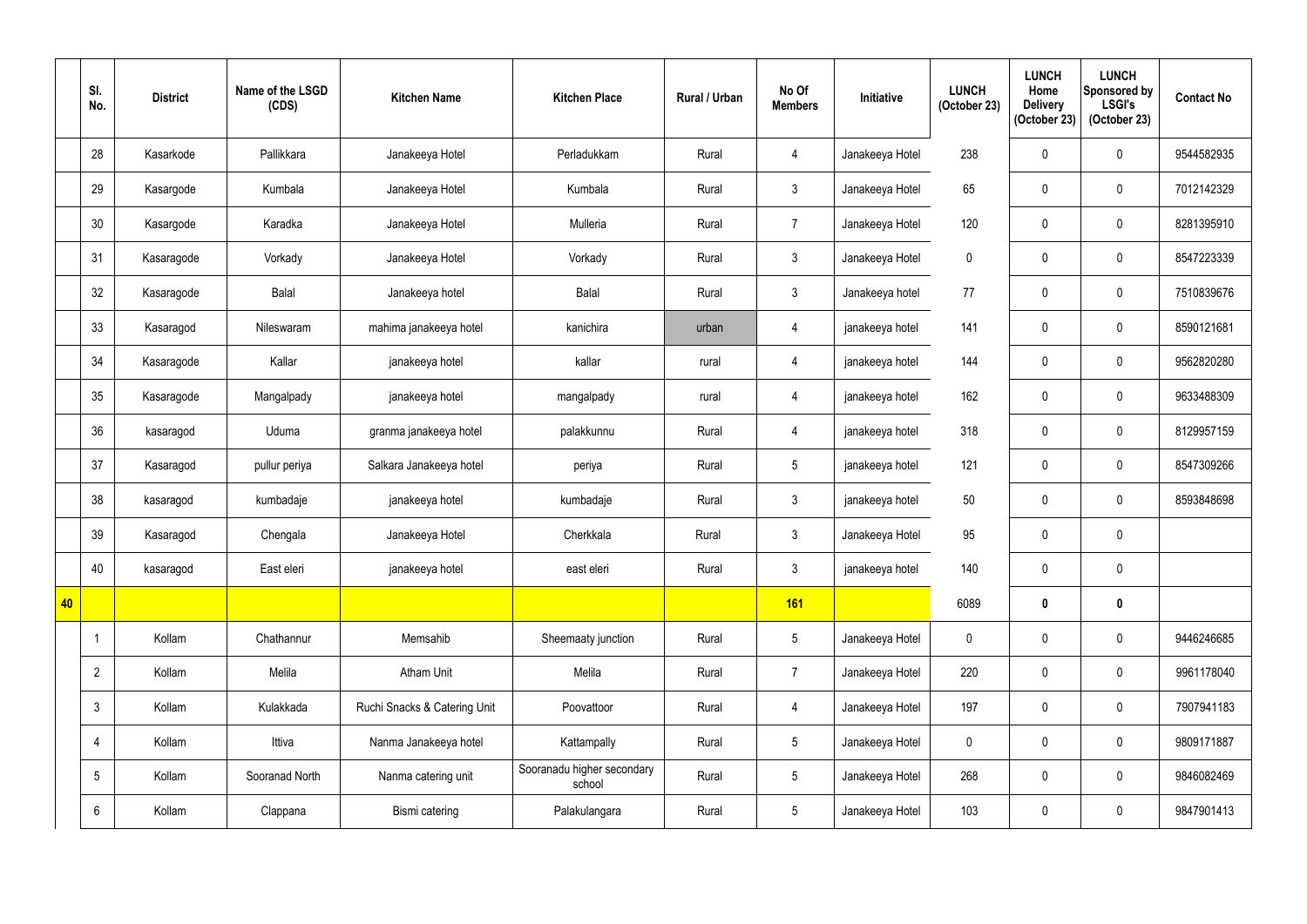| SI.<br>No.       | <b>District</b> | Name of the LSGD<br>(CDS) | <b>Kitchen Name</b>              | <b>Kitchen Place</b>         | <b>Rural / Urban</b> | No Of<br><b>Members</b> | Initiative      | <b>LUNCH</b><br>(October 23) | <b>LUNCH</b><br>Home<br><b>Delivery</b><br>(October 23) | <b>LUNCH</b><br>Sponsored by<br><b>LSGI's</b><br>(October 23) | <b>Contact No</b> |
|------------------|-----------------|---------------------------|----------------------------------|------------------------------|----------------------|-------------------------|-----------------|------------------------------|---------------------------------------------------------|---------------------------------------------------------------|-------------------|
| $\overline{7}$   | Kollam          | Mayyanad                  | Krishnas Janakeeya hotel         | Eravipuram                   | Rural                | $\mathbf{3}$            | Janakeeya Hotel | 84                           | $\mathbf 0$                                             | $\pmb{0}$                                                     | 9656477455        |
| 8                | Kollam          | Mayyanad                  | Souhridha Janakeeya hotel        | Pattarumukku,                | Rural                | 9                       | Janakeeya Hotel | 219                          | $\mathbf 0$                                             | $\pmb{0}$                                                     | 7902645448        |
| 9                | Kollam          | Kulasekharapuram          | adi sakthi                       | Puthentheruvu.               | Rural                | $5\phantom{.0}$         | Janakeeya Hotel | 0                            | $\mathbf 0$                                             | $\pmb{0}$                                                     | 9656890790        |
| 10 <sup>°</sup>  | Kollam          | Thekkumbhagam             | Krishna hotel                    | Nadakavu junction            | Rural                | $\overline{4}$          | Janakeeya Hotel | 43                           | $\mathbf 0$                                             | $\mathbf 0$                                                   | 9961070031        |
| 11               | Kollam          | Oachira                   | Parabhramam catering             | near oachira , ITI canteen,  | Rural                | $\overline{4}$          | Janakeeya Hotel | 0                            | $\mathbf 0$                                             | $\pmb{0}$                                                     | 9562283927        |
| 12               | Kollam          | Thodiyoor                 | Samridhi activity group          | Lpschool thodiyoor           | Rural                | $5\phantom{.0}$         | Janakeeya Hotel | 71                           | 0                                                       | $\mathbf 0$                                                   | 9895703572        |
| 13               | Kollam          | Thrikkovilvattom          | Murari catering, janakeeya hotel | Mukhathala                   | Rural                | $\overline{4}$          | Janakeeya Hotel | 88                           | $\mathbf 0$                                             | $\pmb{0}$                                                     | 9847072544        |
| 14               | Kollam          | Sasthamcotta              | Sreedurgha catering              | Jemini hotel sasthamcotta    | Rural                | $\overline{7}$          | Janakeeya Hotel | 219                          | $\mathbf 0$                                             | $\mathbf 0$                                                   | 9744368496        |
| 15 <sup>15</sup> | Kollam          | Kollam                    | Athulya catering                 | Thirumullavaram              | Urban                | 4                       | Janakeeya Hotel | 173                          | 0                                                       | $\pmb{0}$                                                     | 9048646080        |
| 16               | Kollam          | West Kallada              | Keerthi catering                 | Karalimukku                  | Rural                | $\overline{5}$          | Janakeeya Hotel | 208                          | $\mathbf 0$                                             | $\mathbf 0$                                                   | 9605206907        |
| 17               | Kollam          | Thazhava                  | Pavizham                         | Karutheri junction           | Rural                | $\overline{5}$          | Janakeeya Hotel | 176                          | $\mathbf 0$                                             | 0                                                             | 8086704216        |
| 18               | Kollam          | Kollam                    | Niravu catering                  | Chinnakkada                  | Urban                | $5\phantom{.0}$         | Janakeeya Hotel | 284                          | 0                                                       | $\mathbf 0$                                                   | 9633073613        |
| 19               | Kollam          | Kundara                   | Ammu Catering unit               | Mulavana LP school           | Rural                | $\overline{4}$          | Janakeeya Hotel | 158                          | 0                                                       | $\mathbf 0$                                                   | 9633518572        |
| 20               | Kollam          | Neduvathur                | Pooja hotel                      | Thevalappuram                | Rural                | $\mathfrak{Z}$          | Janakeeya Hotel | 52                           | 0                                                       | $\pmb{0}$                                                     | 9745376675        |
| 21               | Kollam          | Punalur                   | Jyothi Catering                  | Punalur                      | Urban                | $\overline{4}$          | Janakeeya Hotel | 310                          | 0                                                       | $\pmb{0}$                                                     | 9961249345        |
| 22               | Kollam          | Punalur                   | Mahima Catering                  | Punalur                      | Urban                | $\sqrt{5}$              | Janakeeya Hotel | 231                          | 0                                                       | $\boldsymbol{0}$                                              | 9496112957        |
| 23               | Kollam          | Punalur                   | Safalyam Catering                | Punalur                      | Urban                | $\sqrt{5}$              | Janakeeya Hotel | 381                          | 0                                                       | $\pmb{0}$                                                     | 9495476197        |
| 24               | Kollam          | Thrikkaruva               | Janakeeya Bhakshanashala         | Thinavila Junction Kanjaveli | Rural                | $\overline{4}$          | Janakeeya Hotel | 142                          | 0                                                       | $\pmb{0}$                                                     | 9645069880        |
| 25               | Kollam          | Chithara                  | AKG Janakeeya Hotel              | Kizhakkumbagom               | Rural                | $\overline{5}$          | Janakeeya Hotel | 121                          | 0                                                       | $\pmb{0}$                                                     | 9495701987        |
| 26               | Kollam          | South Paravur             | Kshree janakeeya hotel           | Busstand ,paravur            | Urban                | $\sqrt{5}$              | Janakeeya Hotel | 184                          | $\mathbf 0$                                             | $5\phantom{.0}$                                               | 8606179380        |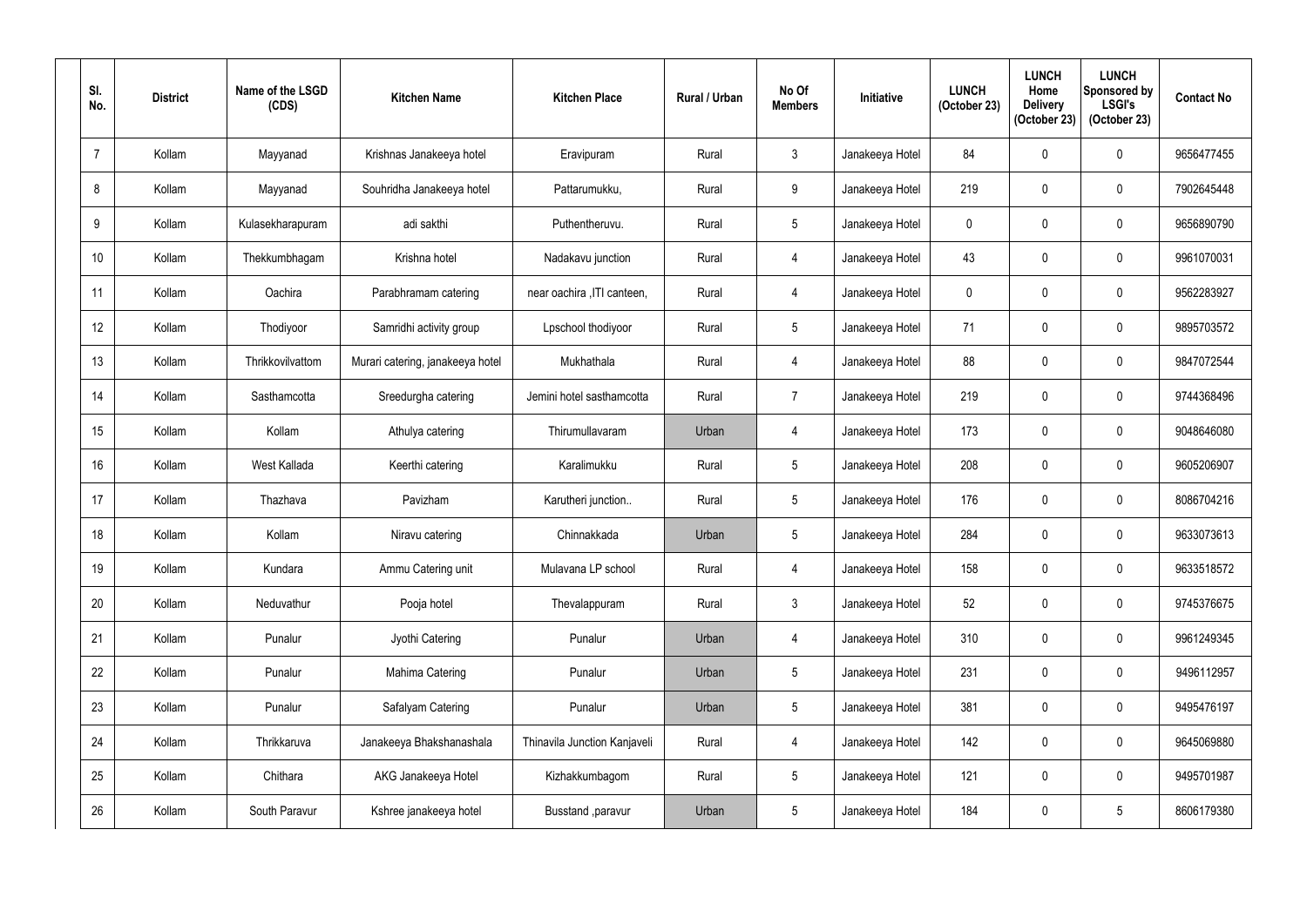|    | SI.<br>No. | <b>District</b> | Name of the LSGD<br>(CDS) | <b>Kitchen Name</b>      | <b>Kitchen Place</b>              | <b>Rural / Urban</b> | No Of<br><b>Members</b> | <b>Initiative</b> | <b>LUNCH</b><br>(October 23) | <b>LUNCH</b><br>Home<br><b>Delivery</b><br>(October 23) | <b>LUNCH</b><br><b>Sponsored by</b><br><b>LSGI's</b><br>(October 23) | <b>Contact No</b> |
|----|------------|-----------------|---------------------------|--------------------------|-----------------------------------|----------------------|-------------------------|-------------------|------------------------------|---------------------------------------------------------|----------------------------------------------------------------------|-------------------|
|    | 27         | Kollam          | Mynagappally              | Anugraha hotel           | Kadappa                           | Rural                | $5\phantom{.0}$         | Janakeeya Hotel   | 286                          | $\mathbf{0}$                                            | $\pmb{0}$                                                            | 9995085705        |
|    | 28         | Kollam          | Mandrothuruthu            | Janakeeya Bhakshanashala | Thoombummukham                    | Rural                | $\overline{4}$          | Janakeeya Hotel   | 81                           | $\mathbf{0}$                                            | $\pmb{0}$                                                            | 9526648057        |
|    | 29         | Kollam          | Karungappally             | Bagya catering           | Muncipality                       | Urban                | $\overline{4}$          | Janakeeya Hotel   | $\mathbf 0$                  | 0                                                       | $\boldsymbol{0}$                                                     | 9947702130        |
|    | 30         | Kollam          | Kollam East               | Bharathlekshmi           | Vadakkevila                       | Urban                | $\mathbf{3}$            | Janakeeya Hotel   | 371                          | 0                                                       | $\mathbf 0$                                                          | 9744300901        |
|    | 31         | Kollam          | Chavara                   | Harisree janakeya hotel  | Panchayath                        | Rural                | $\mathfrak{Z}$          | Janakeeya Hotel   | 45                           | 0                                                       | $\pmb{0}$                                                            | 9995166343        |
|    | 32         | Kollam          | Pavithreswaram            | Kairali                  | Pavithreswaram                    | Rural                | $\overline{4}$          | Janakeeya Hotel   | 286                          | 0                                                       | $\pmb{0}$                                                            | 9605836414        |
|    | 33         | Kollam          | Veliyam                   | Kantharees               | Panchayathu building              | Rural                | $5\phantom{.0}$         | Janakeeya Hotel   | 114                          | $\mathbf 0$                                             | $\pmb{0}$                                                            | 9562111715        |
|    | 34         | Kollam          | Velinalloor               | Quality Janakeeya hotel  | Alummod, Velinalloor              | Rural                | $\overline{4}$          | Janakeeya Hotel   | $\mathbf 0$                  | 0                                                       | $\pmb{0}$                                                            | 9605896303        |
|    | 35         | Kollam          | Elamadu                   | Swaruma janakeeya hotel  | Near cooperative bank,<br>Elamadu | Rural                | $\mathfrak{Z}$          | Janakeeya Hotel   | 175                          | 0                                                       | $\mathfrak{Z}$                                                       | 8129611321        |
|    | 36         | Kollam          | Kadakkal                  | Nanma janakeeya hotel    | Kadakkal                          | Rural                | $\overline{4}$          | Janakeeya Hotel   | 285                          | $\mathbf{0}$                                            | $\pmb{0}$                                                            | 9847936390        |
|    | 37         | Kollam          | Perayam                   | Janakeeya hotel          | Onambalam                         | Rural                | $\overline{4}$          | Janakeeya Hotel   | $\mathbf 0$                  | 0                                                       | $\pmb{0}$                                                            | 9446855866        |
|    | 38         | Kollam          | Ezhukone                  | Ezhukone janakeeya hotel | Near panchayathu office           | Rural                | $5\phantom{.0}$         | Janakeeya Hotel   | 195                          | 0                                                       | $\pmb{0}$                                                            | 8086757275        |
| 80 | 39         | Kollam          | Adichanalloor             | Ruchikkoottu             | Mylakkaadu                        | Rural                | $\overline{4}$          | Janakeeya Hotel   | $\pmb{0}$                    | 0                                                       | $\pmb{0}$                                                            | 8136954461        |
|    | 40         | Kollam          | Poruvazhi                 | Amma janakeeya hotel     | Poruvaxhy                         | Rural                | $5\overline{)}$         | Janakeeya Hotel   | 198                          | 0                                                       | $\pmb{0}$                                                            | 9656421272        |
|    | 41         | Kollam          | Nilamel                   | Vanitha Janakeeya Hotel  | Nilamel                           | Rural                | $\overline{4}$          | Janakeeya Hotel   | $\mathbf 0$                  | 0                                                       | $\boldsymbol{0}$                                                     | 9447407264        |
|    | 42         | Kollam          | Panmana                   | SV janakeeya hotel       | Kollaka CN junction               | Rural                | $\mathbf{3}$            | Janakeeya Hotel   | 75                           | 0                                                       | $\pmb{0}$                                                            | 8113020216        |
|    | 43         | Kollam          | Ummannoor                 | Thanal                   | Nellikunnam                       | Rural                | $\overline{4}$          | Janakeeya Hotel   | 190                          | 0                                                       | $\pmb{0}$                                                            | 9656194614        |
|    | 44         | Kollam          | Kulathupuzha              | Karunya Janakeeya Hotel  | Thinkal karikkam                  | Rural                | $\overline{4}$          | Janakeeya Hotel   | 140                          | 0                                                       | $\boldsymbol{0}$                                                     | 9048034267        |
|    | 45         | Kollam          | Kareepra                  | Kareepra janakeeya hotel | Panchayathu office junction       | Rural                | $\sqrt{5}$              | Janakeeya Hotel   | 57                           | 0                                                       | $\pmb{0}$                                                            | 9656783244        |
|    | 46         | Kollam          | Piravanthur               | Thanima catering unit    | Piravanthoor                      | Rural                | $5\phantom{.0}$         | Janakeeya Hotel   | 99                           | 0                                                       | $\pmb{0}$                                                            | 9207907284        |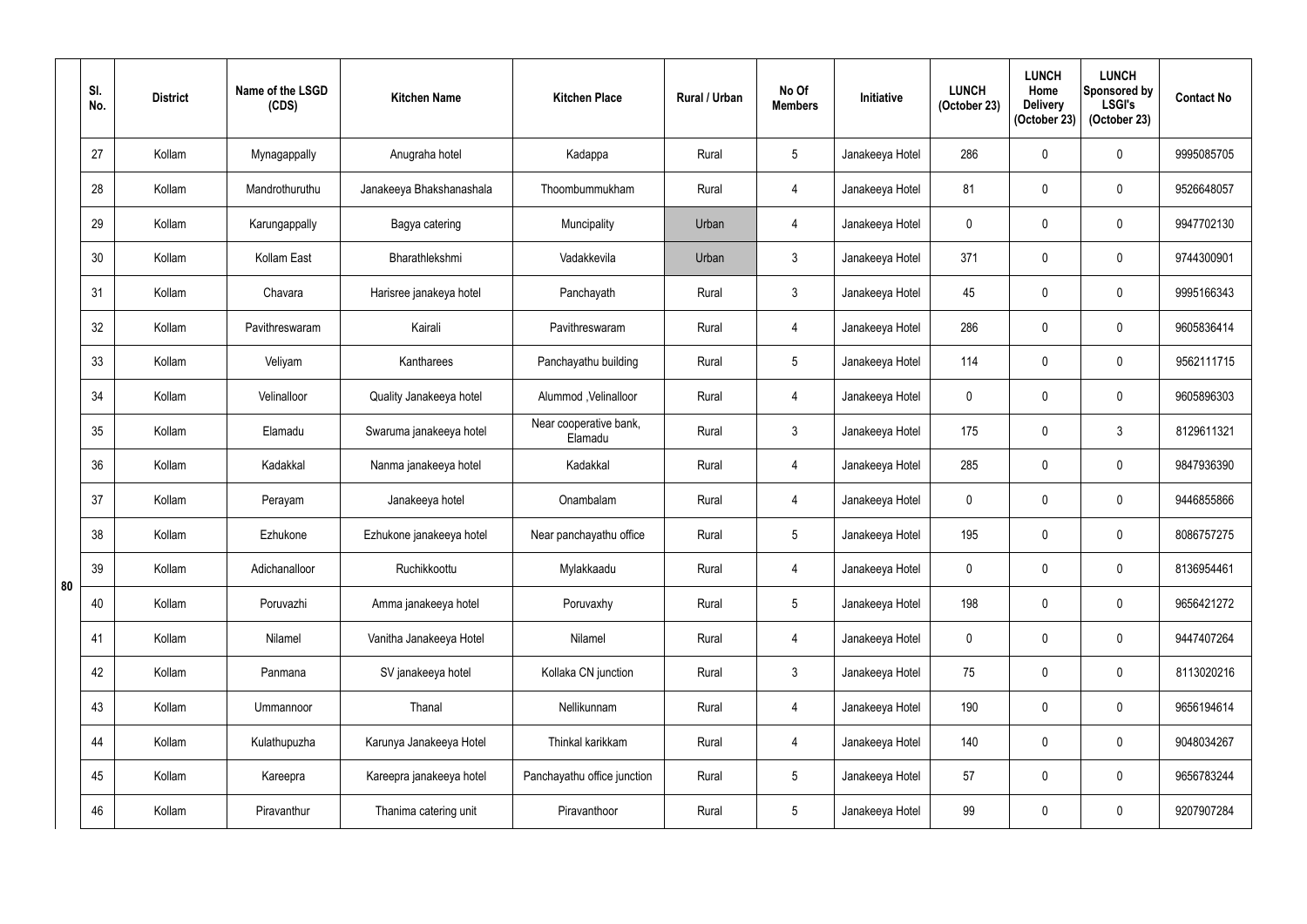| SI.<br>No. | <b>District</b> | Name of the LSGD<br>(CDS) | <b>Kitchen Name</b>                   | <b>Kitchen Place</b>                                 | <b>Rural / Urban</b> | No Of<br><b>Members</b> | Initiative      | <b>LUNCH</b><br>(October 23) | <b>LUNCH</b><br>Home<br><b>Delivery</b><br>(October 23) | <b>LUNCH</b><br>Sponsored by<br><b>LSGI's</b><br>(October 23) | <b>Contact No</b> |
|------------|-----------------|---------------------------|---------------------------------------|------------------------------------------------------|----------------------|-------------------------|-----------------|------------------------------|---------------------------------------------------------|---------------------------------------------------------------|-------------------|
| 47         | Kollam          | Karavaloor                | Sreelekshmi Janakeeya Hotel           | Karavalur                                            | Rural                | $5\phantom{.0}$         | Janakeeya Hotel | 133                          | 0                                                       | 0                                                             | 9745719860        |
| 48         | Kollam          | Kunnathur                 | Sneha janakeeya hotel                 | Bhoothakuzhi                                         | Rural                | $\mathfrak{Z}$          | Janakeeya Hotel | 90                           | $\mathbf{0}$                                            | 0                                                             | 9061504141        |
| 49         | Kollam          | Alayaman                  | Sreelakam Janakeeya Hotel             | Karukone                                             | Rural                | 4                       | Janakeeya Hotel | 199                          | 0                                                       | 0                                                             | 8592858448        |
| 50         | Kollam          | Kottarakkara              | Ruchi                                 | Kottarakkara christuraj hospital<br>hospital canteen | Urban                | $\overline{5}$          | Janakeeya Hotel | 196                          | 0                                                       | 0                                                             | 9447997809        |
| 51         | Kollam          | Chirakkara                | Bhoomika Jh                           | Bhajanamadam mukku                                   | Rural                | $\overline{5}$          | Janakeeya Hotel | 140                          | $\mathbf 0$                                             | 0                                                             | 9567024263        |
| 52         | Kollam          | Kalluvathukkal            | Deepam Jh                             | Parippally                                           | Rural                | 4                       | Janakeeya Hotel | 30                           | 0                                                       | 0                                                             | 8593984144        |
| 53         | Kollam          | Chirakkara                | Niram Jh                              | Vadakkemukku ,chirakkara                             | Rural                | 4                       | Janakeeya Hotel | 189                          | 0                                                       | 0                                                             | 9847286593        |
| 54         | Kollam          | Velinalloor               | Mathrika janakeeya hotel              | Govt PHC canteen                                     | Rural                | 4                       | Janakeeya Hotel | 105                          | 0                                                       | 0                                                             | 7592859804        |
| 55         | Kollam          | East Kallada              | kudumbashree janakeeya hotel          | marthandapuram                                       | Rural                | $\overline{5}$          | Janakeeya Hotel | 236                          | 0                                                       | 0                                                             | 9746964557        |
| 56         | Kollam          | Anchal                    | Malu janakeeya hotel                  | Anchal, Town ward                                    | Rural                | $\mathfrak{Z}$          | Janakeeya Hotel | 273                          | 0                                                       | 0                                                             | 9656920091        |
| 57         | Kollam          | Kummil                    | Sreebhadra janakeeya hotel            | Thachonam                                            | Rural                | $\mathfrak{Z}$          | Janakeeya Hotel | 75                           | 0                                                       | 0                                                             | 9846327312        |
| 58         | Kollam          | Yeroor                    | Oottupura janakeeya hotel             | yeroor                                               | Rural                | $6\,$                   | Janakeeya Hotel | 296                          | 0                                                       | 0                                                             | 9526031467        |
| 59         | Kollam          | Nedumpana                 | Samthripthy janakeeya hotel           | Pallimon                                             | Rural                | $\overline{4}$          | Janakeeya Hotel | 52                           | 0                                                       | 0                                                             | 9539780119        |
| 60         | Kollam          | Kollam                    | Ishwarya janakeeya hotel              | Near collectorate, Thevally<br>division              | Urban                | $\mathfrak{Z}$          | Janakeeya Hotel | 276                          | $\mathbf 0$                                             | 0                                                             | 8848893882        |
| 61         | Kollam          | Edamulakkal               | Sahya janakeeya hotel                 | Edamulackal                                          | Rural                | $\overline{4}$          | Janakeeya Hotel | 137                          | 0                                                       | 0                                                             | 7025532998        |
| 62         | Kollam          | Mylom                     | Amrutha                               | Inchakkadu                                           | Rural                | $\sqrt{5}$              | Janakeeya Hotel | 82                           | $\mathbf 0$                                             | 0                                                             | 9539780965        |
| 63         | Kollam          | Thevalakkara              | Kerala Janakeeya Hotel                | Thevalakkara                                         | Rural                | $\mathfrak{Z}$          | Janakeeya Hotel | 92                           | 0                                                       | 0                                                             | 9847291089        |
| 64         | Kollam          | Thalavoor                 | Kudumbasheree Nadan<br>Bhakshanashala | Pidavoor                                             | Rural                | $\overline{4}$          | Janakeeya Hotel | 80                           | $\mathbf 0$                                             | 0                                                             | 9747324839        |
| 65         | Kollam          | Vilakkudy                 | vadhanam                              | <b>KUNNICODU</b>                                     | Rural                | $\sqrt{5}$              | Janakeeya Hotel | 145                          | $\mathbf 0$                                             | 0                                                             | 9526354689        |
| 66         | Kollam          | Poothakkulam              | Avani catering                        | Poothakkulam gp                                      | Rural                | $\overline{4}$          | Janakeeya Hotel | 70                           | 0                                                       | 0                                                             | 9562782082        |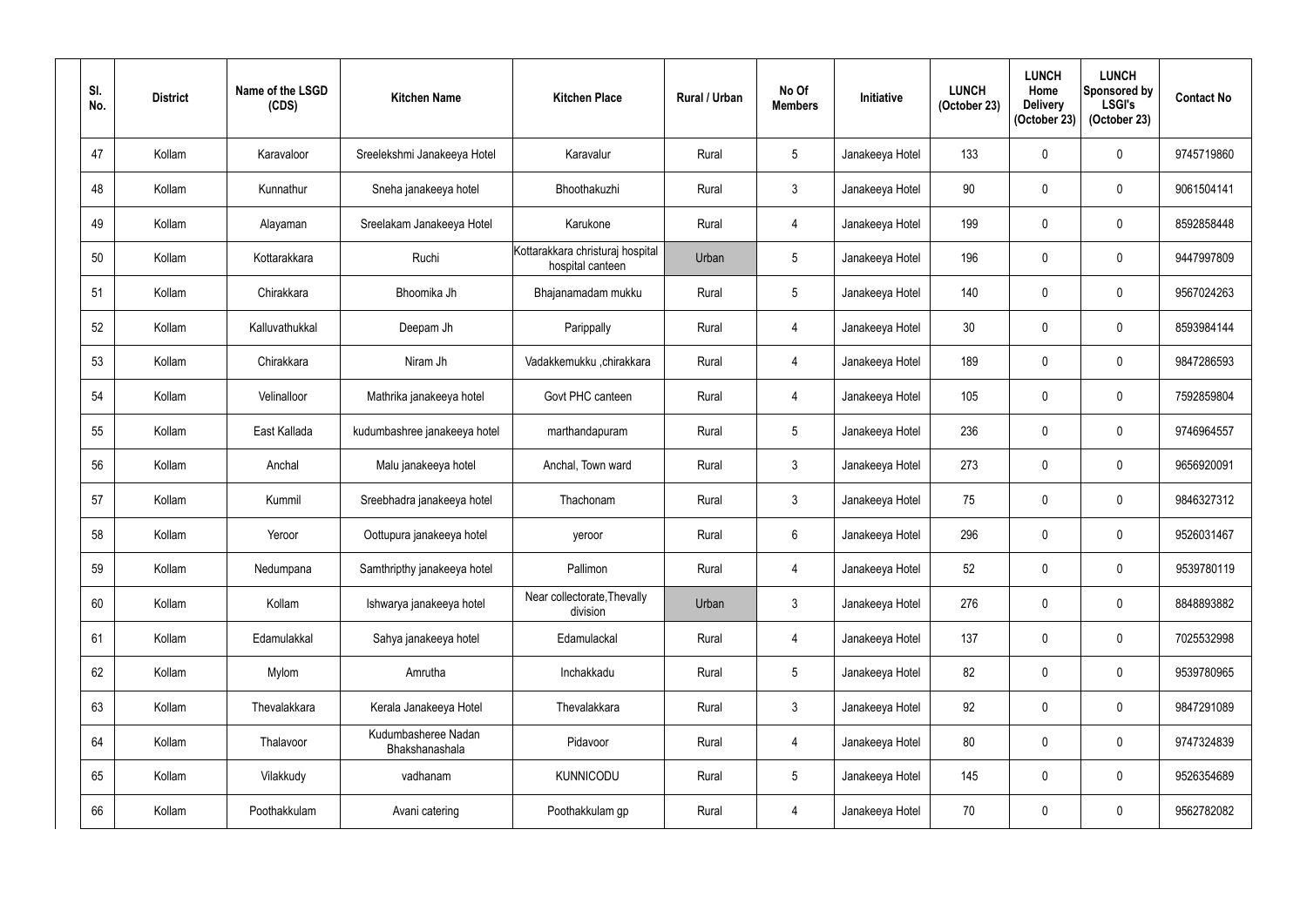|    | SI.<br>No.     | <b>District</b> | Name of the LSGD<br>(CDS) | <b>Kitchen Name</b>                              | <b>Kitchen Place</b>      | Rural / Urban | No Of<br><b>Members</b> | Initiative      | <b>LUNCH</b><br>(October 23) | <b>LUNCH</b><br>Home<br><b>Delivery</b><br>(October 23) | <b>LUNCH</b><br>Sponsored by<br><b>LSGI's</b><br>(October 23) | <b>Contact No</b> |
|----|----------------|-----------------|---------------------------|--------------------------------------------------|---------------------------|---------------|-------------------------|-----------------|------------------------------|---------------------------------------------------------|---------------------------------------------------------------|-------------------|
|    | 67             | Kollam          | Pathanapuram              | Pathanapuram Grama Panchayath<br>Janakeeya Hotel | Pathanapuram              | Rural         | $\overline{4}$          | Janakeeya Hotel | 91                           |                                                         | $\mathbf 0$                                                   | 9061291033        |
|    | 68             | Kollam          | Chadayamangalam           | Real janakeeya hotel                             | Chadayamangalam           | Rural         | $\mathfrak{Z}$          | Janakeeya Hotel | 66                           |                                                         | $\boldsymbol{0}$                                              | 9562123039        |
|    | 69             | Kollam          | Elampalloor               | Kalavara janakeeya hotel                         | Ashupathri mukku, Kundara | Rural         | $5\phantom{.0}$         | Janakeeya Hotel | 203                          |                                                         | $\boldsymbol{0}$                                              | 8943182967        |
|    | 70             | Kollam          | Kottamkara                | Ishwarya janakeeya hotel                         | Keralapuram               | Rural         | 5                       | Janakeeya Hotel | $\mathbf{0}$                 |                                                         | $\mathbf 0$                                                   | 9747765979        |
|    | 71             | Kollam          | Vettikavala               | Nanma                                            | Vettikkavala              | Rural         | $\mathbf{3}$            | Janakeeya Hotel | 173                          |                                                         | $\mathbf 0$                                                   | 9645070430        |
|    | 72             | Kollam          | Pooyappally               | Anaswara janakeeya hotel                         | Maruthamanpally           | Rural         | 5                       | Janakeeya Hotel | $\mathbf 0$                  | $\Omega$                                                | $\boldsymbol{0}$                                              | 9947289476        |
|    | 73             | Kollam          | Thenmala                  | Nanma janakeeya hotel                            | Thennala                  | Rural         | $\overline{4}$          | Janakeeya Hotel | 125                          |                                                         | $\boldsymbol{0}$                                              | 9446274943        |
|    | 74             | Kollam          | Pattazhi                  | Suprabhatham Catering Unit                       | pattazhy                  | Rural         | $\overline{4}$          | Janakeeya Hotel | 38                           |                                                         | $\pmb{0}$                                                     | 9495195796        |
|    | 75             | Kollam          | Neendakara                | Darshana Janakeeya Hotel                         | Puthenthura Junction      | Rural         | $\mathfrak{Z}$          | Janakeeya Hotel | 168                          |                                                         | $\mathbf 0$                                                   | 9633106463        |
|    | 76             | Kollam          | Panayam                   | snehadeepam activity group                       | Thanikkamukku             | Rural         | $\overline{4}$          | Janakeeya Hotel | $\mathbf 0$                  |                                                         | $\mathbf 0$                                                   | 8606117577        |
|    | 77             | Kollam          | Clappana                  | Vijayasree                                       | Near alumpeedika junction | Rural         | $5\phantom{.0}$         | Janakeeya Hotel | $\mathbf 0$                  |                                                         | $\pmb{0}$                                                     | 9567797660        |
|    | 78             | Kollam          | Sooranad South            | Akshaya janakeeya hotel                          | Patharam                  | Rural         | $\overline{4}$          | Janakeeya Hotel | 296                          |                                                         | $\boldsymbol{0}$                                              | 9746919825        |
|    | 79             | Kollam          | Edamulakkal               | Deepam janakeeya hotel                           | Edamulackal               | Rural         | 3 <sup>1</sup>          | Janakeeya Hotel | 291                          | 0                                                       | $\pmb{0}$                                                     | 9400684494        |
|    | 80             | Kollam          | Aryankavu                 | Sevana janakeeya hotel                           | Kazhuthurutty             | Rural         | $\mathfrak{Z}$          | Janakeeya Hotel | 110                          | $\Omega$                                                | $\pmb{0}$                                                     | 8921381398        |
|    | 81             | Kollam          | Pattazhi Vadakkekara      | Annapoorna                                       | Kaduvathode               | Rural         | $\overline{4}$          | Janakeeya Hotel | 86                           | 0                                                       | $\boldsymbol{0}$                                              | 7561013776        |
| 81 |                |                 |                           |                                                  |                           |               | 350                     |                 | 11072                        | $\mathbf{0}$                                            | $\boldsymbol{8}$                                              |                   |
|    | -1             | Kottayam        | Akalakkunnam              | Navaruchi                                        | Chengalam                 | Rural         | $5\phantom{.0}$         | Janakeeya Hotel | 125                          | 0                                                       | $\pmb{0}$                                                     | 9188362235        |
|    | $\overline{2}$ | Kottayam        | Arpookkara                | Niravu                                           | <b>Medical College</b>    | Rural         | 8                       | Janakeeya Hotel | 219                          | 0                                                       | $\pmb{0}$                                                     | 9744719092        |
|    | $\mathfrak{Z}$ | Kottayam        | Arpookkara                | Ruchi Janakeeya Hotel                            | Kaippuzha mutt            | Rural         | $\overline{4}$          | Janakeeya Hotel | 125                          | 0                                                       | $\mathbf 0$                                                   | 9847147156        |
|    | 4              | Kottayam        | Athirampuzha              | Hannas                                           | Mannanam                  | Rural         | $\overline{4}$          | Janakeeya Hotel | 54                           | 0                                                       | $\pmb{0}$                                                     | 9496136682        |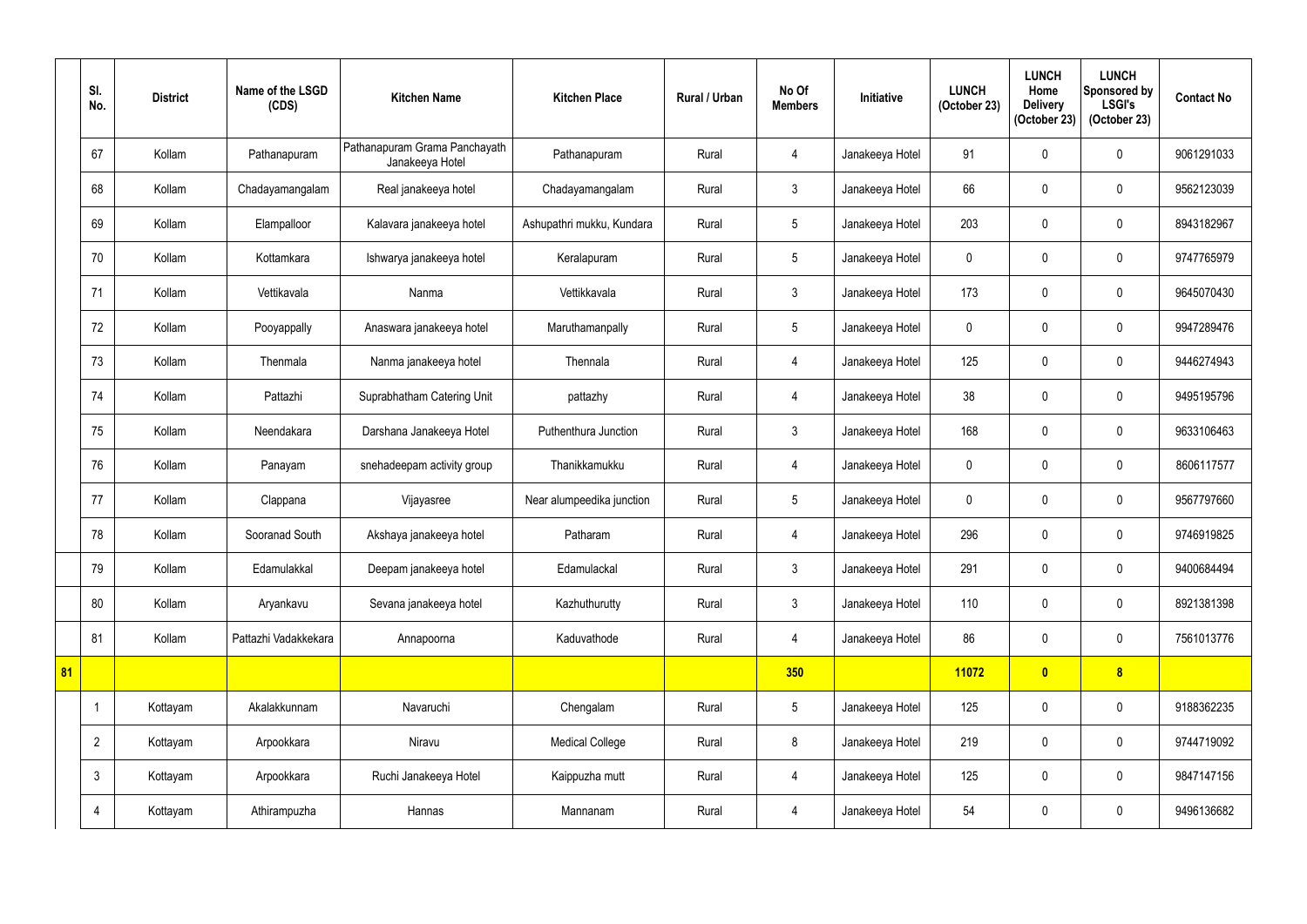| SI.<br>No.      | <b>District</b> | Name of the LSGD<br>(CDS) | <b>Kitchen Name</b>                | <b>Kitchen Place</b>                   | <b>Rural / Urban</b> | No Of<br><b>Members</b> | Initiative      | <b>LUNCH</b><br>(October 23) | <b>LUNCH</b><br>Home<br><b>Delivery</b><br>(October 23) | <b>LUNCH</b><br>Sponsored by<br><b>LSGI's</b><br>(October 23) | <b>Contact No</b> |
|-----------------|-----------------|---------------------------|------------------------------------|----------------------------------------|----------------------|-------------------------|-----------------|------------------------------|---------------------------------------------------------|---------------------------------------------------------------|-------------------|
| $5\phantom{.0}$ | Kottayam        | Ayarkunnam                | Panchami Unit                      | Near PHC Ayarkunnam                    | Rural                | $5\phantom{.0}$         | Janakeeya Hotel | 30 <sup>°</sup>              | $\mathbf{0}$                                            | 0                                                             | 9744560994        |
| $6\phantom{.}$  | Kottayam        | Aymanam                   | Bisiya                             | Aymanam panchayath hall                | Rural                | $\mathfrak{Z}$          | Janakeeya Hotel | 72                           | $\mathbf{0}$                                            | 0                                                             | 9544560606        |
| $\overline{7}$  | Kottayam        | Bharananganam             | Kudumbshree nadan<br>bhakshanasala | Bharananganam                          | Rural                | $\mathfrak{Z}$          | Janakeeya Hotel | 95                           | 0                                                       | 0                                                             | 8113827680        |
| 8               | Kottayam        | Changanassery             | Janakeeya Hotel                    | Near Railway station                   | Urban                | $\mathfrak{Z}$          | Janakeeya Hotel | 68                           | 0                                                       | 0                                                             | 7560866821        |
| 9               | Kottayam        | Chemp                     | Thanima                            | Chemp                                  | Rural                | $\overline{4}$          | Janakeeya Hotel | $\mathbf 0$                  | $\mathbf 0$                                             | 0                                                             | 9809940907        |
| 10 <sup>°</sup> | Kottayam        | Chirakkadav               | <b>Udaya Catering Unit</b>         | Mahatma Gandhi Town Hall,<br>Ponkunnam | Rural                | $5\phantom{.0}$         | Janakeeya Hotel | 0                            | 0                                                       | 0                                                             | 6282479410        |
| 11              | Kottayam        | Chirakkadav               | Sargam                             | Thekkethu Kavala                       | Rural                | $\mathfrak{Z}$          | Janakeeya Hotel | 39                           | 0                                                       | 0                                                             | 9656087110        |
| 12              | Kottayam        | Elikulam                  | Janakeeya Hotel Elikkulam          | Manchakuzhy                            | Rural                | $\mathfrak{Z}$          | Janakeeya Hotel | 32                           | 0                                                       | 0                                                             | 9074768314        |
| 13              | Kottayam        | Ettumanoor                | Gramashree cafe kudumbasree        | Nandanam auditorium,<br>Ettumanoor     | Urban                | $5\phantom{.0}$         | Janakeeya Hotel | 102                          | 0                                                       | 0                                                             | 9847334071        |
| 14              | Kottayam        | Kadanad                   | Thanal catering                    | Kadanad                                | Rural                | $5\phantom{.0}$         | Janakeeya Hotel | 98                           | $\mathbf 0$                                             | 0                                                             | 9048099040        |
| 15              | Kottayam        | Kadaplamattam             | Salt &pepper                       | Near Kadaplamattom CDS                 | Rural                | $\overline{4}$          | Janakeeya Hotel | 83                           | 0                                                       | 0                                                             | 9645400860        |
| 16              | Kottayam        | Kadaplamattam             | Kadaplamattam Janakeeya Hotel      | Vayala                                 | Rural                | 4                       | Janakeeya Hotel | 175                          | 53                                                      | 0                                                             | 9446804954        |
| 17              | Kottayam        | Kaduthuruthy              | Janakeeya Hotel                    | Panchayath premise                     | Rural                | $6\,$                   | Janakeeya Hotel | 128                          | 0                                                       | 0                                                             | 9847166464        |
| 18              | Kottayam        | Kallara                   | Vasuki Janakeeya hotel             | Kallara                                | Rural                | $\mathfrak{Z}$          | Janakeeya Hotel | 63                           | $\mathbf 0$                                             | 0                                                             | 9846103478        |
| 19              | Kottayam        | Kanakkari                 | Jesus                              | Pattithanam                            | Rural                | $\sqrt{5}$              | Janakeeya Hotel | 123                          | $\mathbf 0$                                             | 0                                                             | 9447192439        |
| 20              | Kottayam        | Kangazha                  | Sulabha                            | Pathanadu                              | Rural                | $\sqrt{5}$              | Janakeeya Hotel | 72                           | $\mathbf 0$                                             | 0                                                             | 9847438293        |
| 21              | Kottayam        | Kanjirapally              | Vanitha canteen                    | Panchayath premise                     | Rural                | $\mathfrak{Z}$          | Janakeeya Hotel | $\mathbf 0$                  | $\mathbf 0$                                             | 0                                                             | 9605391868        |
| 22              | Kottayam        | Karoor                    | Unarvu janakeeya hotel             | Valavoor                               | Rural                | $\sqrt{5}$              | Janakeeya Hotel | 105                          | $\mathbf 0$                                             | 0                                                             | 8304903250        |
| 23              | Kottayam        | Karukachal                | <b>Sukrutham Catering Unit</b>     | Karukachal                             | Rural                | $\sqrt{5}$              | Janakeeya Hotel | 45                           | $\mathbf 0$                                             | 0                                                             | 9847766843        |
| 24              | Kottayam        | Kidangoor                 | Janakeeya hotel                    | Kidangoor Panchayath                   | Rural                | $\mathfrak{Z}$          | Janakeeya Hotel | 88                           | 0                                                       | 0                                                             | 9048080292        |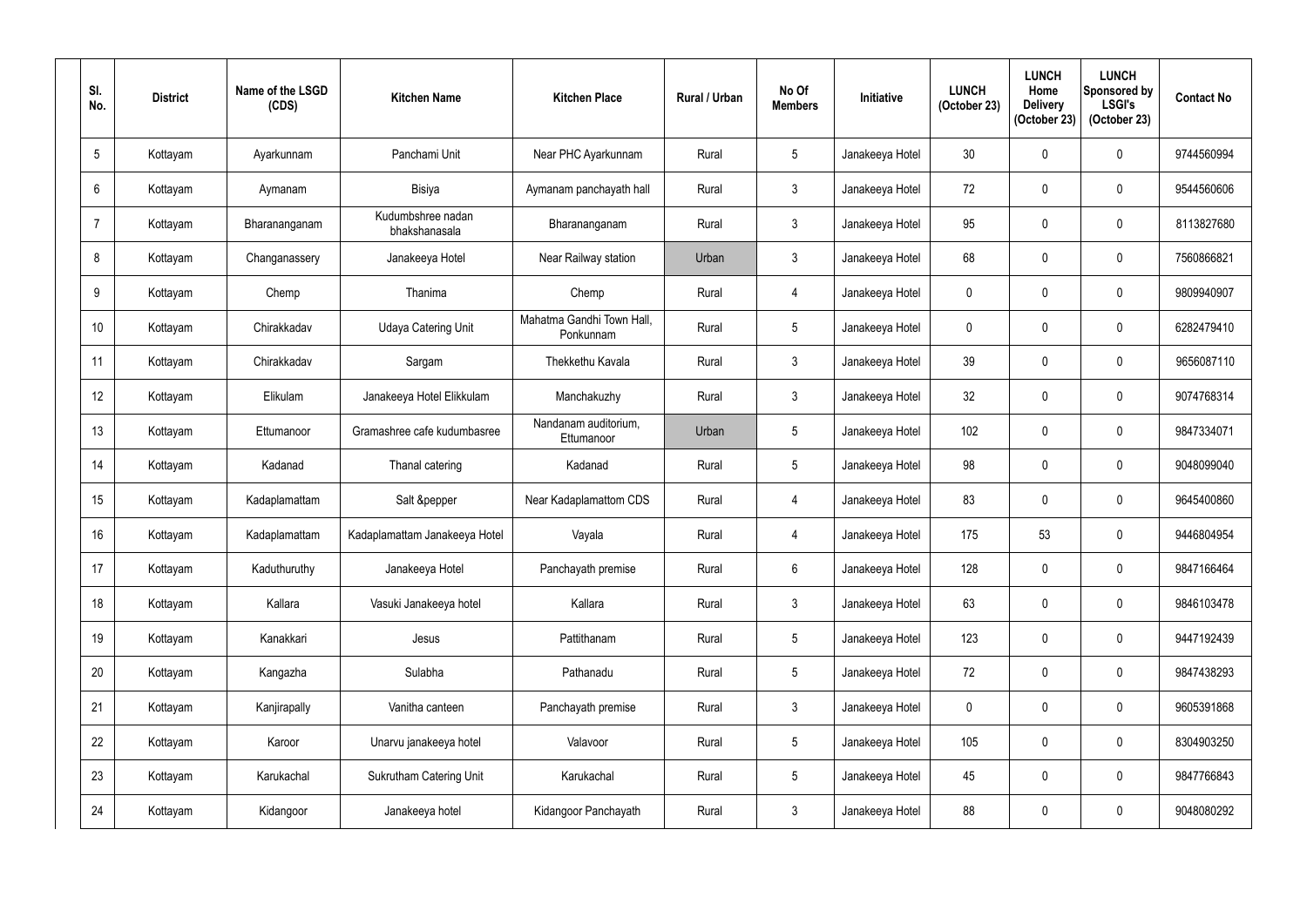|    | SI.<br>No. | <b>District</b> | Name of the LSGD<br>(CDS) | <b>Kitchen Name</b>             | <b>Kitchen Place</b>           | <b>Rural / Urban</b> | No Of<br><b>Members</b> | <b>Initiative</b> | <b>LUNCH</b><br>(October 23) | <b>LUNCH</b><br>Home<br><b>Delivery</b><br>(October 23) | <b>LUNCH</b><br>Sponsored by<br><b>LSGI's</b><br>(October 23) | <b>Contact No</b> |
|----|------------|-----------------|---------------------------|---------------------------------|--------------------------------|----------------------|-------------------------|-------------------|------------------------------|---------------------------------------------------------|---------------------------------------------------------------|-------------------|
|    | 25         | Kottayam        | Kooroppada                | Achus Janakeeya Hotel           | Panchayath                     | Rural                | $\mathfrak{Z}$          | Janakeeya Hotel   | 56                           | $\mathbf 0$                                             | $\mathbf 0$                                                   | 9778121989        |
|    | 26         | Kottayam        | Koottickal                | Janakeeya hotel                 | Koottickal                     | Rural                | $\overline{5}$          | Janakeeya Hotel   | $\mathbf 0$                  | $\mathbf 0$                                             | $\pmb{0}$                                                     | 9645219929        |
|    | 27         | Kottayam        | Koruthodu                 | Koruthodu Janakeeya Hotel       | Koruthodu                      | Rural                | $6\overline{6}$         | Janakeeya Hotel   | $\mathbf 0$                  | $\mathbf 0$                                             | $\mathbf 0$                                                   | 7510770418        |
|    | 28         | Kottayam        | KottayamNorth             | Alfa Canteen                    | Municipality Kottayam          | Urban                | 5                       | Janakeeya Hotel   | 161                          | $\mathbf 0$                                             | $\pmb{0}$                                                     | 9846571923        |
|    | 29         | Kottayam        | KottayamNorth             | Kerala cafe janakeeya hotel     | Choottuveli                    | Urban                | $\mathfrak{Z}$          | Janakeeya Hotel   | 360                          | $\mathbf 0$                                             | 0                                                             | 8129337294        |
|    | 30         | Kottayam        | KottayamNorth             | Maria Janakeeya Hotel           | Chungam                        | Urban                | 5                       | Janakeeya Hotel   | 215                          | 0                                                       | $\pmb{0}$                                                     | 9744843928        |
|    | 31         | Kottayam        | KottayamNorth             | Ambady Janakeeya Hotel          | Karapuzha                      | Urban                | 4                       | Janakeeya Hotel   | $\mathbf 0$                  | $\mathbf 0$                                             | 0                                                             | 9496374594        |
|    | 32         | Kottayam        | Kozhuvanal                | Rohini Janakeeya Hotel          | Vakkappulam                    | Rural                | $\mathfrak{Z}$          | Janakeeya Hotel   | 177                          | $\mathbf 0$                                             | 0                                                             | 9400216885        |
|    | 33         | Kottayam        | Kuravilangadu             | kudumbashree janakeeya hotel    | kuravilangady by pass junction | Rural                | $5\phantom{.0}$         | Janakeeya Hotel   | 125                          | $\mathbf 0$                                             | $\mathbf 0$                                                   | 7559022364        |
|    | 34         | Kottayam        | Kurichi                   | Swad Catering                   | Cheruvelippadi                 | Rural                | 4                       | Janakeeya Hotel   | 300                          | $\mathbf{0}$                                            | $\pmb{0}$                                                     | 9847891917        |
|    | 35         | Kottayam        | Madappally                | SR catering                     | Mammoodu                       | Rural                | $\mathfrak{Z}$          | Janakeeya Hotel   | 119                          | $\mathbf 0$                                             | $\pmb{0}$                                                     | 9747702203        |
|    | 36         | Kottayam        | Manimala                  | Vanitha canteen                 | Manimala                       | Rural                | $\mathbf{3}$            | Janakeeya Hotel   | 133                          | $\mathbf 0$                                             | $\mathbf 0$                                                   | 9946318069        |
|    | 37         | Kottayam        | Manjoor                   | Oruma catering unit             | Kuruppanthara                  | Rural                | $5\overline{)}$         | Janakeeya Hotel   | 74                           | $\mathbf 0$                                             | $\overline{2}$                                                | 9349189590        |
|    | 38         | Kottayam        | Manjoor                   | Deepam                          | Manjoor                        | Rural                | $5\phantom{.0}$         | Janakeeya Hotel   | $\mathbf 0$                  | $\mathbf 0$                                             | $\pmb{0}$                                                     | 8547676135        |
|    | 39         | Kottayam        | Marangattupilly           | Marangattupilly Janakeeya Hotel | Marangattupilly                | Rural                | $\overline{4}$          | Janakeeya Hotel   | 165                          | $\mathbf 0$                                             | $\pmb{0}$                                                     | 9544416772        |
| 79 | 40         | Kottayam        | Maravanthuruth            | Changathi                       | Maravanthuruth                 | Rural                | $\overline{4}$          | Janakeeya Hotel   | 63                           | $\mathbf 0$                                             | $\boldsymbol{0}$                                              | 9744598169        |
|    | 41         | Kottayam        | Meenachil                 | Akshaya Janakeeya hotel         | Idamattam                      | Rural                | $\overline{4}$          | Janakeeya Hotel   | 90                           | $\mathbf 0$                                             | $\overline{2}$                                                | 9747190979        |
|    | 42         | Kottayam        | Meenachil                 | Archana janakeeya Hotel         | Paika                          | Rural                | $5\phantom{.0}$         | Janakeeya Hotel   | 147                          | $\mathbf 0$                                             | $\boldsymbol{0}$                                              | 9048759539        |
|    | 43         | Kottayam        | Meenadom                  | <b>Nainus</b>                   | Meenadom                       | Rural                | $\mathfrak{Z}$          | Janakeeya Hotel   | 48                           | $\mathbf 0$                                             | $\boldsymbol{0}$                                              | 9539752801        |
|    | 44         | Kottayam        | Melukavu                  | Seenayi Cafe centre             | Melukavumattam                 | Rural                | $5\phantom{.0}$         | Janakeeya Hotel   | $\pmb{0}$                    | 0                                                       | $\pmb{0}$                                                     | 9744546703        |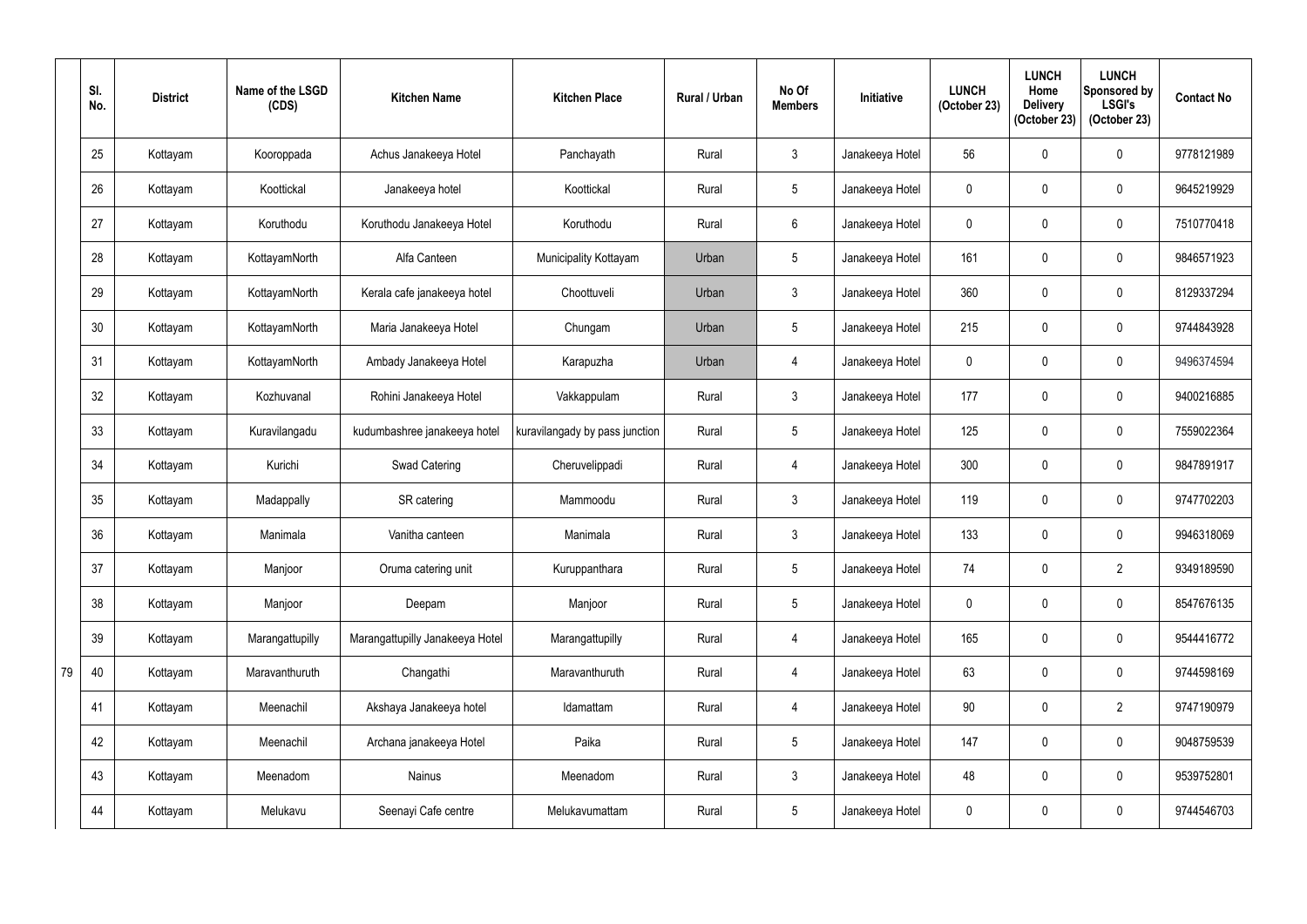| SI.<br>No. | <b>District</b> | Name of the LSGD<br>(CDS) | <b>Kitchen Name</b>          | <b>Kitchen Place</b>     | <b>Rural / Urban</b> | No Of<br><b>Members</b> | Initiative      | <b>LUNCH</b><br>(October 23) | <b>LUNCH</b><br>Home<br><b>Delivery</b><br>(October 23) | <b>LUNCH</b><br>Sponsored by<br><b>LSGI's</b><br>(October 23) | <b>Contact No</b> |
|------------|-----------------|---------------------------|------------------------------|--------------------------|----------------------|-------------------------|-----------------|------------------------------|---------------------------------------------------------|---------------------------------------------------------------|-------------------|
| 45         | Kottayam        | Moonnilav                 | Aiswarya                     | Moonnilav                | Rural                | $\mathfrak{Z}$          | Janakeeya Hotel | 168                          | $\mathbf 0$                                             | 0                                                             | 8281227689        |
| 46         | Kottayam        | Mulakkulam                | Janakeeya Hotel              | Moorkkattilpadi          | Rural                | $\overline{4}$          | Janakeeya Hotel | 61                           | 0                                                       | 0                                                             | 9747856382        |
| 47         | Kottayam        | Mundakkayam               | Janakeeya Hotel Mundakkayam  | Mundakkayam              | Rural                | $6\,$                   | Janakeeya Hotel | 0                            | $\mathbf 0$                                             | 0                                                             | 9495314979        |
| 48         | Kottayam        | Nedumkunnam               | Nanma Kudumbashree Unit      | Nedumkunnam              | Rural                | $5\phantom{.0}$         | Janakeeya Hotel | 85                           | 0                                                       | 0                                                             | 7306791612        |
| 49         | Kottayam        | Neendoor                  | <b>Gruhasree ME Unit</b>     | Panchayath               | Rural                | $\mathfrak{Z}$          | Janakeeya Hotel | 36                           | $\mathbf 0$                                             | 0                                                             | 9847756958        |
| 50         | Kottayam        | Njeezhoor                 | Annapoorna Janakeeya Hotel   | Panchayath               | Rural                | $\overline{4}$          | Janakeeya Hotel | 125                          | 0                                                       | 0                                                             | 9745246839        |
| 51         | Kottayam        | Pala                      | Harithasree catering         | Chethimattam             | Urban                | $5\phantom{.0}$         | Janakeeya Hotel | 188                          | $\mathbf 0$                                             | 0                                                             | 9895154240        |
| 52         | Kottayam        | Pampady                   | Thrupthi                     | Pampady Town             | Rural                | $\overline{5}$          | Janakeeya Hotel | 22                           | $\mathbf 0$                                             | 0                                                             | 9633013622        |
| 53         | Kottayam        | Panachikkadu              | Ruchi Canteen                | Paruthumpara             | Rural                | $\overline{5}$          | Janakeeya Hotel | 120                          | $\mathbf 0$                                             | 0                                                             | 9656411494        |
| 54         | Kottayam        | Parathodu                 | Janakeeya Hotel Parathodu    | Panchayath               | Rural                | 4                       | Janakeeya Hotel | 88                           | 0                                                       | $\mathbf 0$                                                   | 7907455541        |
| 55         | Kottayam        | Paippadu                  | Thejus                       | Paippadu                 | Rural                | $\sqrt{5}$              | Janakeeya Hotel | 188                          | 0                                                       | 0                                                             | 7034621426        |
| 56         | Kottayam        | Poonjar                   | Haritham                     | Poonjar                  | Rural                | $5\phantom{.0}$         | Janakeeya Hotel | 65                           | 0                                                       | $5\phantom{.0}$                                               | 9495235348        |
| 57         | Kottayam        | Ramapuram                 | Ruchi                        | Ramapuram                | Rural                | $\overline{4}$          | Janakeeya Hotel | 190                          | $\mathbf 0$                                             | $\mathbf 0$                                                   | 9495107277        |
| 58         | Kottayam        | T.V.Puram                 | Vijaya Janakeeya Hotel       | TV Puram                 | Rural                | $\mathfrak{Z}$          | Janakeeya Hotel | 27                           | $\mathbf 0$                                             | 0                                                             | 9847614136        |
| 59         | Kottayam        | Teekkoy                   | Kairali                      | Vagamattom, Kallambhagam | Rural                | $\mathfrak{Z}$          | Janakeeya Hotel | 89                           | $\mathbf 0$                                             | 0                                                             | 7025702768        |
| 60         | Kottayam        | Thalanad                  | Nanma                        | Muttambhagam Kavala      | Rural                | $\mathfrak{Z}$          | Janakeeya Hotel | 44                           | 0                                                       | 0                                                             | 9961289547        |
| 61         | Kottayam        | Thalappalam               | Ameya                        | Thalappalam              | Rural                | $\overline{4}$          | Janakeeya Hotel | 121                          | 0                                                       | $\pmb{0}$                                                     | 7025932626        |
| 62         | Kottayam        | Thalayolaparambu          | kudumbashree janakeeya hotel | Thalayolaparambu         | Rural                | $\mathfrak{Z}$          | Janakeeya Hotel | 83                           | $\mathbf 0$                                             | 0                                                             | 7994830570        |
| 63         | Kottayam        | Thidanadu                 | Janani                       | Chemmlamattam            | Rural                | $\,6\,$                 | Janakeeya Hotel | 92                           | $\mathbf 0$                                             | 0\$                                                           | 9562695545        |
| 64         | Kottayam        | Thiruvarppu               | Sreeparvathy food products   | Illickal                 | Rural                | $\mathfrak{Z}$          | Janakeeya Hotel | 148                          | 0                                                       | $\pmb{0}$                                                     | 9747289846        |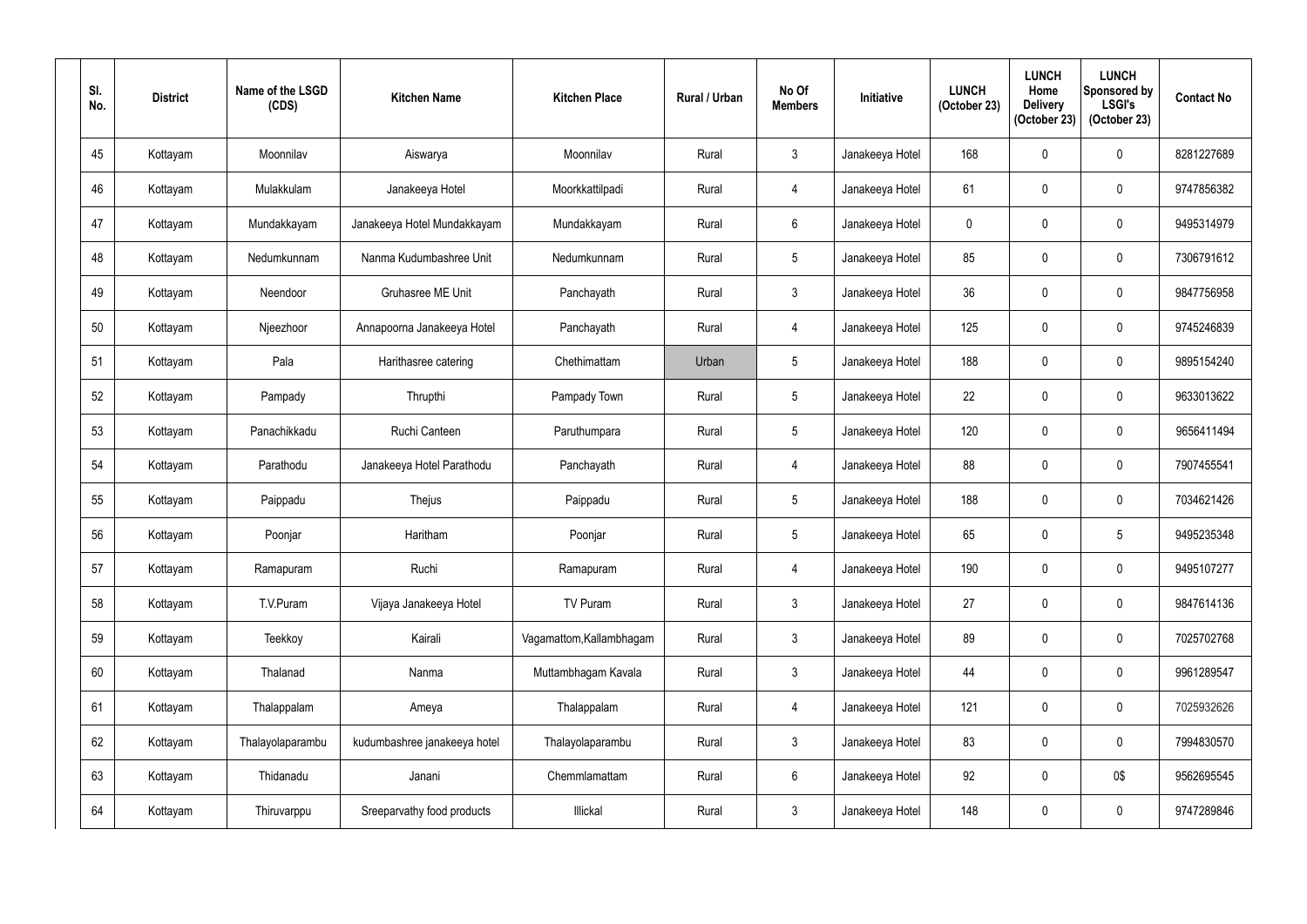|    | SI.<br>No.     | <b>District</b> | Name of the LSGD<br>(CDS) | <b>Kitchen Name</b>                                      | <b>Kitchen Place</b>                        | <b>Rural / Urban</b> | No Of<br><b>Members</b> | Initiative      | <b>LUNCH</b><br>(October 23) | <b>LUNCH</b><br>Home<br><b>Delivery</b><br>(October 23) | <b>LUNCH</b><br>Sponsored by<br><b>LSGI's</b><br>(October 23) | <b>Contact No</b> |
|----|----------------|-----------------|---------------------------|----------------------------------------------------------|---------------------------------------------|----------------------|-------------------------|-----------------|------------------------------|---------------------------------------------------------|---------------------------------------------------------------|-------------------|
|    | 65             | Kottayam        | Thrikkodithanam           | Swanthanam                                               | Thrikkodithanam                             | Rural                | 5                       | Janakeeya Hotel | 68                           |                                                         | $\mathbf 0$                                                   | 7902729237        |
|    | 66             | Kottayam        | Udayanapuram              | Uppum Mulakum                                            | Nerekadavu                                  | Rural                | $\mathfrak{Z}$          | Janakeeya Hotel | 52                           | 0                                                       | $\mathbf 0$                                                   | 8111850728        |
|    | 67             | Kottayam        | Udayanapuram              | Aiswarya Activity Group                                  | Vaikom Block Panchayath                     | Rural                | $\sqrt{5}$              | Janakeeya Hotel | 45                           | $\Omega$                                                | $\pmb{0}$                                                     | 9847437286        |
|    | 68             | Kottayam        | Uzhavoor                  | Uzhavoor Janakeeya Hotel                                 | Uzhavoor Town                               | Rural                | 8                       | Janakeeya Hotel | 215                          | 135                                                     | 15                                                            | 9746074266        |
|    | 69             | Kottayam        | Vaikom                    | <b>Chanees Eats</b>                                      | Chalapparambu                               | Urban                | 4                       | Janakeeya Hotel | 79                           |                                                         | $\pmb{0}$                                                     | 9446467389        |
|    | 70             | Kottayam        | Vakathanam                | Padheyam                                                 | Njaliakuzhi                                 | Rural                | 6                       | Janakeeya Hotel | 178                          |                                                         | $\mathbf 0$                                                   | 9495010073        |
|    | 71             | Kottayam        | Vazhappally               | Udayam                                                   | Vazhappally                                 | Rural                | $\overline{4}$          | Janakeeya Hotel | 89                           |                                                         | $\mathbf 0$                                                   | 9562267564        |
|    | 72             | Kottayam        | Vazhoor                   | Kudumbashree Canteen Unit At<br>Vazhoor Grama Panchayath | Vazhoor Grama Panchayath<br><b>Building</b> | Rural                | $\sqrt{5}$              | Janakeeya Hotel | 49                           | 0                                                       | $\pmb{0}$                                                     | 9544717796        |
|    | 73             | Kottayam        | Vazhoor                   | New India                                                | Nedumavu                                    | Rural                | $\mathfrak{Z}$          | Janakeeya Hotel | 39                           |                                                         | $\mathbf 0$                                                   | 9744581242        |
|    | 74             | Kottayam        | Vechoor                   | <b>Treeland Annapoorna</b>                               | <b>Bund Road</b>                            | Rural                | $\mathfrak{Z}$          | Janakeeya Hotel | 79                           |                                                         | $\mathbf 0$                                                   | 8606814487        |
|    | 75             | Kottayam        | Veliyannoor               | Thanima foods                                            | Veliyannoor                                 | Rural                | $\mathfrak{Z}$          | Janakeeya Hotel | 186                          | $\mathbf{0}$                                            | $\mathbf 0$                                                   | 9744392147        |
|    | 76             | Kottayam        | Vellavoor                 | Uppum Mulakum Janakeeya Hotel                            | Panchayath premise                          | Rural                | $5\overline{)}$         | Janakeeya Hotel | 108                          | 0                                                       | 0                                                             | 9188317288        |
|    | 77             | Kottayam        | Velloor                   | Puzhayoram catering                                      | Near Velloor cds office                     | Rural                | $\overline{4}$          | Janakeeya Hotel | 144                          |                                                         | $\pmb{0}$                                                     | 9895522286        |
|    | 78             | Kottayam        | Vijayapuram               | Niravu                                                   | Iranjal                                     | Rural                | $3\phantom{a}$          | Janakeeya Hotel | 198                          | $\mathbf{0}$                                            | $\pmb{0}$                                                     | 9495245895        |
|    | 79             | Kottayam        | Vijayapuram               | Renown Janakeeya Hotel                                   | Vadavathoor                                 | Rural                | $5\phantom{.0}$         | Janakeeya Hotel | 127                          | $\boldsymbol{0}$                                        | $\pmb{0}$                                                     | 8606536302        |
| 79 |                |                 |                           |                                                          |                                             |                      | 336                     |                 | 7770                         | <b>188</b>                                              | 24                                                            |                   |
|    | $\mathbf{1}$   | Kozhikode       | Balussery                 | Unarvu Janakeeya Hotel                                   | Balussery                                   | Rural                | $5\phantom{.0}$         | Janakeeya Hotel | 130                          | $\mathbf 0$                                             | $\pmb{0}$                                                     | 95440 03929       |
|    | $\overline{2}$ | Kozhikode       | Panangad                  | Kairali Janakeeya Hotel                                  | Balussery mukku at KK<br>hospital           | Rural                | $3\phantom{a}$          | Janakeeya Hotel | 418                          | 0                                                       | $\pmb{0}$                                                     | 97450 85782       |
|    | 3              | Kozhikode       | Koorachundu               | Koorachundu Janakeeya hotel                              | Koorachundu                                 | Rural                | $\overline{4}$          | Janakeeya Hotel | 235                          | $\mathbf 0$                                             | $\pmb{0}$                                                     | 94967 07886       |
|    | 4              | Kozhikode       | Koorachundu               | Koottayma Janakeeya Hotel                                | Kallanode                                   | Rural                | $5\phantom{.0}$         | Janakeeya Hotel | 350                          | $\pmb{0}$                                               | $\pmb{0}$                                                     | 94967 26850       |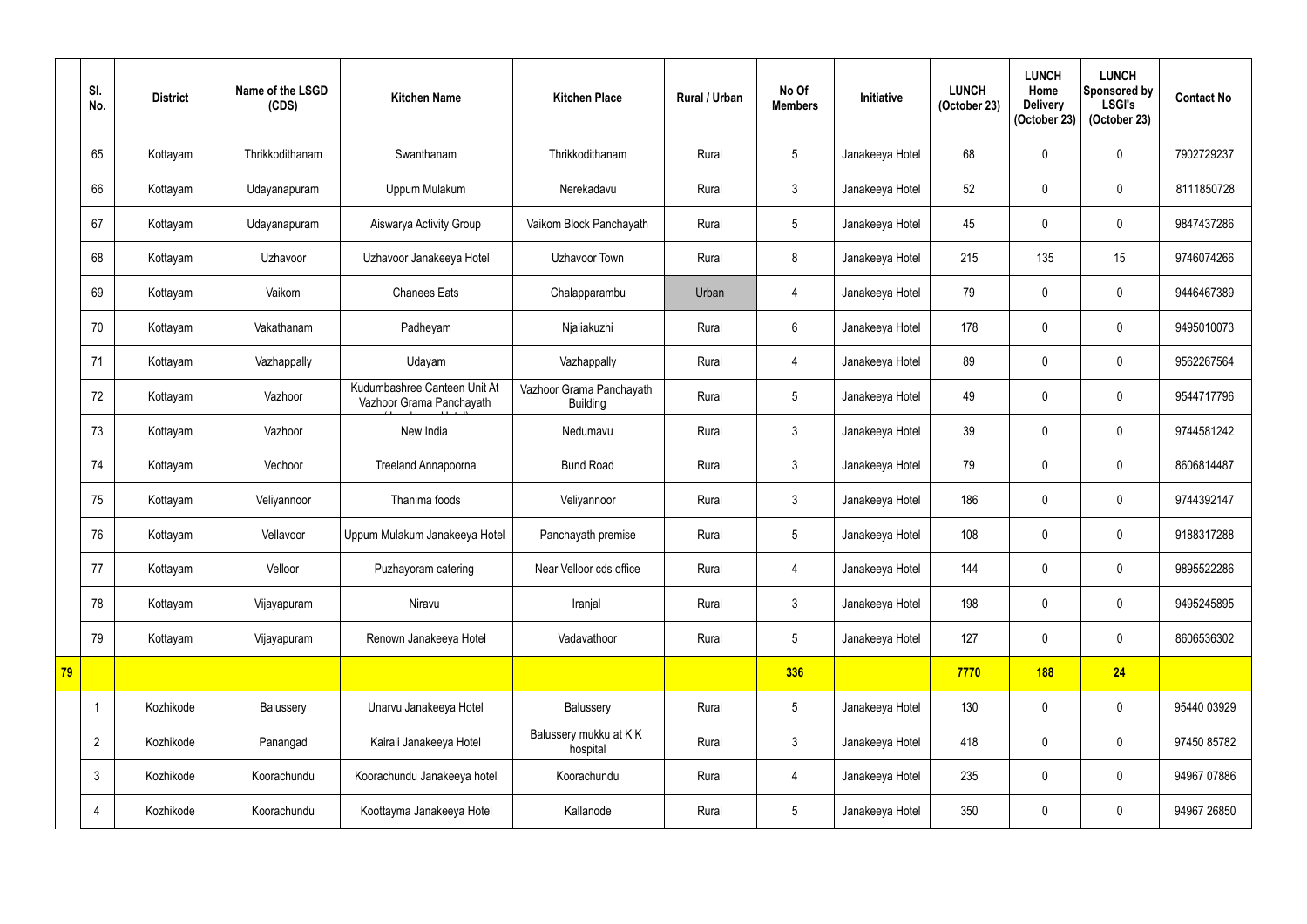| SI.<br>No.       | <b>District</b> | Name of the LSGD<br>(CDS) | <b>Kitchen Name</b>            | <b>Kitchen Place</b>                  | <b>Rural / Urban</b> | No Of<br><b>Members</b> | Initiative      | <b>LUNCH</b><br>(October 23) | <b>LUNCH</b><br>Home<br><b>Delivery</b><br>(October 23) | <b>LUNCH</b><br>Sponsored by<br><b>LSGI's</b><br>(October 23) | <b>Contact No</b> |
|------------------|-----------------|---------------------------|--------------------------------|---------------------------------------|----------------------|-------------------------|-----------------|------------------------------|---------------------------------------------------------|---------------------------------------------------------------|-------------------|
| $5\phantom{.0}$  | Kozhikode       | Kottur                    | Sneha Janakeeya Hotel          | Kottur                                | Rural                | $\overline{5}$          | Janakeeya Hotel | 91                           | $\mathbf 0$                                             | $\pmb{0}$                                                     | 97456 72101       |
| 6                | Kozhikode       | Naduvannur                | Naduvannur Janakeeya Hotel     | Naduvannur                            | Rural                | $\overline{7}$          | Janakeeya Hotel | 339                          | $\mathbf 0$                                             | $\pmb{0}$                                                     | 8592-031802       |
| $\overline{7}$   | Kozhikode       | Naduvannur                | Kudumbashree Janakeeya Hotel   | Anjolimukku                           | Rural                | $\mathfrak{Z}$          | Janakeeya Hotel | 443                          | 0                                                       | $\pmb{0}$                                                     | 9995947043        |
| 8                | Kozhikode       | Ulliyeri                  | Ulliyeri Janakeeya Hotel       | Ulliyeri                              | Rural                | $\overline{4}$          | Janakeeya Hotel | 307                          | 0                                                       | $\pmb{0}$                                                     | 89434 06681       |
| 9                | Kozhikode       | Unnikulam                 | Swad Janakeeya Hotel           | Ekarool Kaappil Road                  | Rural                | $\mathfrak{Z}$          | Janakeeya Hotel | 518                          | 0                                                       | $\pmb{0}$                                                     | 85475 75474       |
| 10 <sup>°</sup>  | Kozhikode       | Unnikulam                 | Chaithanya Janakeeya Hotel     | Opposite unnikulam<br>gramapanchayath | Rural                | $\mathfrak{Z}$          | Janakeeya Hotel | 542                          | 0                                                       | $\mathbf 0$                                                   | 87141 31460       |
| 11               | Kozhikode       | Nanminda                  | Akshaya vanitha hotel          | Nanminda panchayath building          | Rural                | $\mathfrak{Z}$          | Janakeeya Hotel | 110                          | $\mathbf 0$                                             | $\pmb{0}$                                                     | 9961184212        |
| 12 <sup>°</sup>  | Kozhikode       | Thalakkulathur            | Thalakkulathur Janakeeya Hotel | Parambath                             | Rural                | $\overline{4}$          | Janakeeya Hotel | 204                          | 0                                                       | $\mathbf 0$                                                   | 7593067511        |
| 13               | Kozhikode       | Kakkodi                   | Kakkodi Janakeeya Hotel        | Kakkodi Bazar                         | Rural                | $\overline{7}$          | Janakeeya Hotel | 749                          | 0                                                       | $\pmb{0}$                                                     | 8943123615        |
| 14               | Kozhikode       | Chelannur                 | Oottupura Janakeeya Hotel      | Ambalathukulangara                    | Rural                | $\overline{7}$          | Janakeeya Hotel | 230                          | $\mathbf 0$                                             | $\mathbf 0$                                                   | 9846010528        |
| 15 <sup>15</sup> | Kozhikode       | Narikkuni                 | Amma Janakeeya Hotel           | Narikkuni                             | Rural                | $\mathfrak{Z}$          | Janakeeya Hotel | 147                          | 0                                                       | 0                                                             | 9645606562        |
| 16               | Kozhikode       | Kakkoor                   | Janakeeya Hotel Kakkoor        | Kakkoor                               | Rural                | $5\phantom{.0}$         | Janakeeya Hotel | 120                          | 0                                                       | 14                                                            | 8592050112        |
| 17               | Kozhikode       | Koduvally                 | Sadhya Janakeeya Hotel         | G M L P School, Koduvally             | Urban                | $\overline{5}$          | Janakeeya Hotel | 389                          | 0                                                       | $\mathbf 0$                                                   | 8593898831        |
| 18               | Kozhikode       | Koduvally                 | KKN Janakeeya Hotel Koduvally  | Nellamkandi                           | Urban                | $\mathfrak{Z}$          | Janakeeya Hotel | 171                          | 0                                                       | $\pmb{0}$                                                     | 9847650894        |
| 19               | Kozhikode       | Koduvally                 | Swad Janakeeya Hotel           | Manipuram                             | Urban                | $\sqrt{5}$              | Janakeeya Hotel | 232                          | 0                                                       | $\pmb{0}$                                                     | 9946991995        |
| 20               | Kozhikode       | Madavoor                  | Madavoor Janakeeya Hotel       | Near madavoor panchayath              | Rural                | $5\phantom{.0}$         | Janakeeya Hotel | 167                          | 0                                                       | $\pmb{0}$                                                     | 8547590842        |
| 21               | Kozhikode       | Omasseri                  | Annapoornna Janakeeya Hotel    | Omasseri                              | Rural                | $\overline{4}$          | Janakeeya Hotel | 248                          | 0                                                       | $\pmb{0}$                                                     | 9605102599        |
| 22               | Kozhikode       | Puthuppadi                | Ruchi Janakeeya Hotel          | Puthupadi                             | Rural                | $\sqrt{5}$              | Janakeeya Hotel | 252                          | 0                                                       | $\pmb{0}$                                                     | 7909113114        |
| 23               | Kozhikode       | Kizhakkoth                | Swad Janakeeya Hotel           | Mariveettilthazham                    | Rural                | $\overline{4}$          | Janakeeya Hotel | 0                            | $\mathbf 0$                                             | $\pmb{0}$                                                     | 9847086665        |
| 24               | Kozhikode       | Thamarassery              | Pavithram Janakeeya hotel      | Thamarassery old stand                | Rural                | $6\phantom{.}$          | Janakeeya Hotel | 0                            | 0                                                       | $\pmb{0}$                                                     | 9048389661        |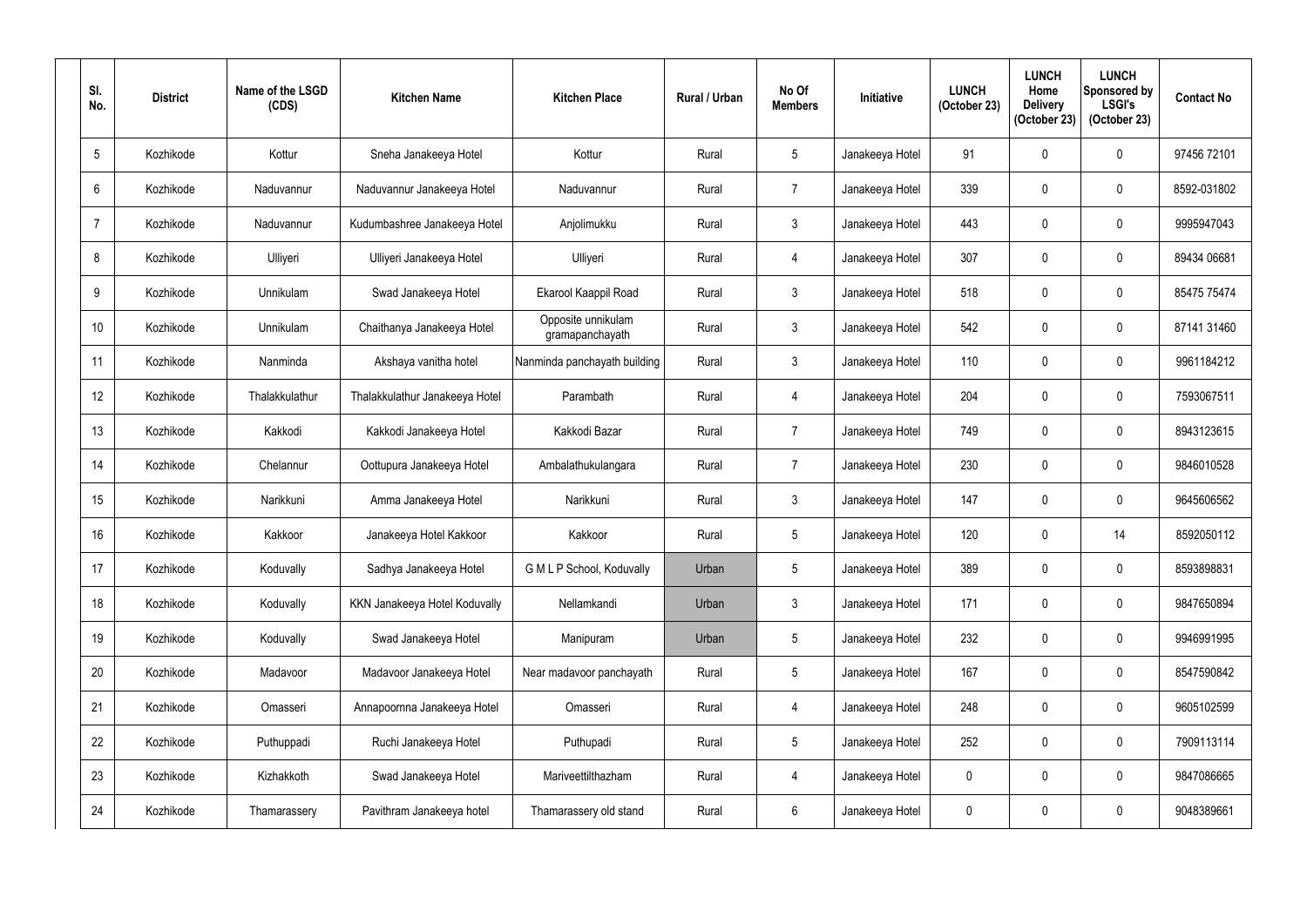| SI.<br>No. | <b>District</b> | Name of the LSGD<br>(CDS) | <b>Kitchen Name</b>                      | <b>Kitchen Place</b>                        | <b>Rural / Urban</b> | No Of<br><b>Members</b> | Initiative      | <b>LUNCH</b><br>(October 23) | <b>LUNCH</b><br>Home<br><b>Delivery</b><br>(October 23) | <b>LUNCH</b><br>Sponsored by<br><b>LSGI's</b><br>(October 23) | <b>Contact No</b> |
|------------|-----------------|---------------------------|------------------------------------------|---------------------------------------------|----------------------|-------------------------|-----------------|------------------------------|---------------------------------------------------------|---------------------------------------------------------------|-------------------|
| 25         | Kozhikode       | Kodenchery                | Kairali Janakeeya Hotel                  | Kodenchery                                  | Rural                | 4                       | Janakeeya Hotel | 80                           | $\mathbf{0}$                                            | 0                                                             | 9446037829        |
| 26         | Kozhikode       | Koodaranji                | Ruchikkoot Janakeeya Hotel               | Koodaranji                                  | Rural                | $6\phantom{.}$          | Janakeeya Hotel | 274                          | $\mathbf{0}$                                            | 0                                                             | 9496439278        |
| 27         | Kozhikode       | Thiruvambadi              | Pulari Janakeeya Hotel                   | Thondimmal                                  | Rural                | $\sqrt{5}$              | Janakeeya Hotel | 89                           | 0                                                       | 0                                                             | 7034264232        |
| 28         | Kozhikode       | Kattippara                | Ruchi Janakeeya Hotel                    | Chamal                                      | Rural                | $6\,$                   | Janakeeya Hotel | 191                          | 0                                                       | 0                                                             | 7591974045        |
| 29         | Kozhikode       | Koyilandy North           | Naveena canteen                          | Near new bus stand                          | Urban                | $\overline{7}$          | Janakeeya Hotel | 590                          | 0                                                       | $\overline{2}$                                                | 9544185262        |
| 30         | Kozhikode       | Koyilandy North           | Koyilandi Nagarasabha Janakeeya<br>Hotel | Near Kollamchira                            | Urban                | 10 <sup>°</sup>         | Janakeeya Hotel | 370                          | 0                                                       | 0                                                             | 8943191728        |
| 31         | Kozhikode       | Koyilandi South           | Snehadeepam Janakeeya Hotel              | Muthambi                                    | Urban                | $6\phantom{.}$          | Janakeeya Hotel | 136                          | 0                                                       | 0                                                             | 9188198658        |
| 32         | Kozhikode       | Chengottukavu             | Amma Janakeeya Hotel                     | Edakkulam                                   | Rural                | $5\overline{)}$         | Janakeeya Hotel | 103                          | 0                                                       | 0                                                             | 9048235785        |
| 33         | Kozhikode       | Atholi                    | Atholi Janakeeya Hotel                   | Kodassery                                   | Rural                | 4                       | Janakeeya Hotel | 113                          | 0                                                       | 0                                                             | 9072499251        |
| 34         | Kozhikode       | Moodadi                   | Ruchi Janakeeya Hotel                    | Moodadi                                     | Rural                | $5\overline{)}$         | Janakeeya Hotel | 282                          | $\mathbf{0}$                                            | 0                                                             | 8281226403        |
| 35         | Kozhikode       | Chemancheri               | Annapoornna Janakeeya Hotel              | Pookkad                                     | Rural                | $\sqrt{5}$              | Janakeeya Hotel | 298                          | 0                                                       |                                                               | 9048235785        |
| 36         | Kozhikode       | Arikkulam                 | Thanima Janakeeya Hotel                  | Kurudimukku                                 | Rural                | 4                       | Janakeeya Hotel | 140                          | 0                                                       | 0                                                             | 9645137125        |
| 37         | Kozhikode       | Arikkulam                 | Ruchiyidam Janakeeya Hotel               | Arikkulam                                   | Rural                | $\overline{4}$          | Janakeeya Hotel | 51                           | $\mathbf 0$                                             | 0                                                             | 9048410803        |
| 38         | Kozhikode       | Kozhikode Central.        | Ruchikkoott                              | <b>District Veterinary Hospital</b>         | Urban                | $\mathfrak{Z}$          | Janakeeya Hotel | 758                          | 279                                                     | 0                                                             | 7025774213        |
| 39         | Kozhikode       | Kozhikode Central         | Sneha Ruchikkoott                        | Mankavu                                     | Urban                | $\overline{4}$          | Janakeeya Hotel | 325                          | 36                                                      | 0                                                             | 8921995031        |
| 40         | Kozhikode       | Kozhikode Central         | Tripthi Janakeeya Hotel                  | Near AMLP School,<br>Moozhikkal             | Urban                | $\mathfrak{Z}$          | Janakeeya Hotel | 761                          | 128                                                     | 0                                                             | 8129200288        |
| 41         | Kozhikode       | Kozhikode Central         | New Ganesh                               | Kovoor, near library                        | Urban                | $5\overline{)}$         | Janakeeya Hotel | 830                          | 110                                                     | 0                                                             | 9349123701        |
| 42         | Kozhikode       | Kozhikode Central         | Ruchippura Janakeeya Hotel               | Near Focus mall, New bus<br>stand Kozhikode | Urban                | $\mathfrak{Z}$          | Janakeeya Hotel | 1180                         | $\mathbf 0$                                             | 0                                                             | 9605602806        |
| 43         | Kozhikode       | Kozhikode Central         | Souparnika Janakeeya Hotel               | Medical college near chest<br>hospital      | Urban                | $6\,$                   | Janakeeya Hotel | 411                          | $\mathbf 0$                                             | 0                                                             | 8281709784        |
| 44         | Kozhikode       | Kozhikode North           | Udayam kudumbasree canteen               | Thadambattuthazham                          | Urban                | $5\phantom{.0}$         | Janakeeya Hotel | 650                          | 84                                                      | 0                                                             | 7736850096        |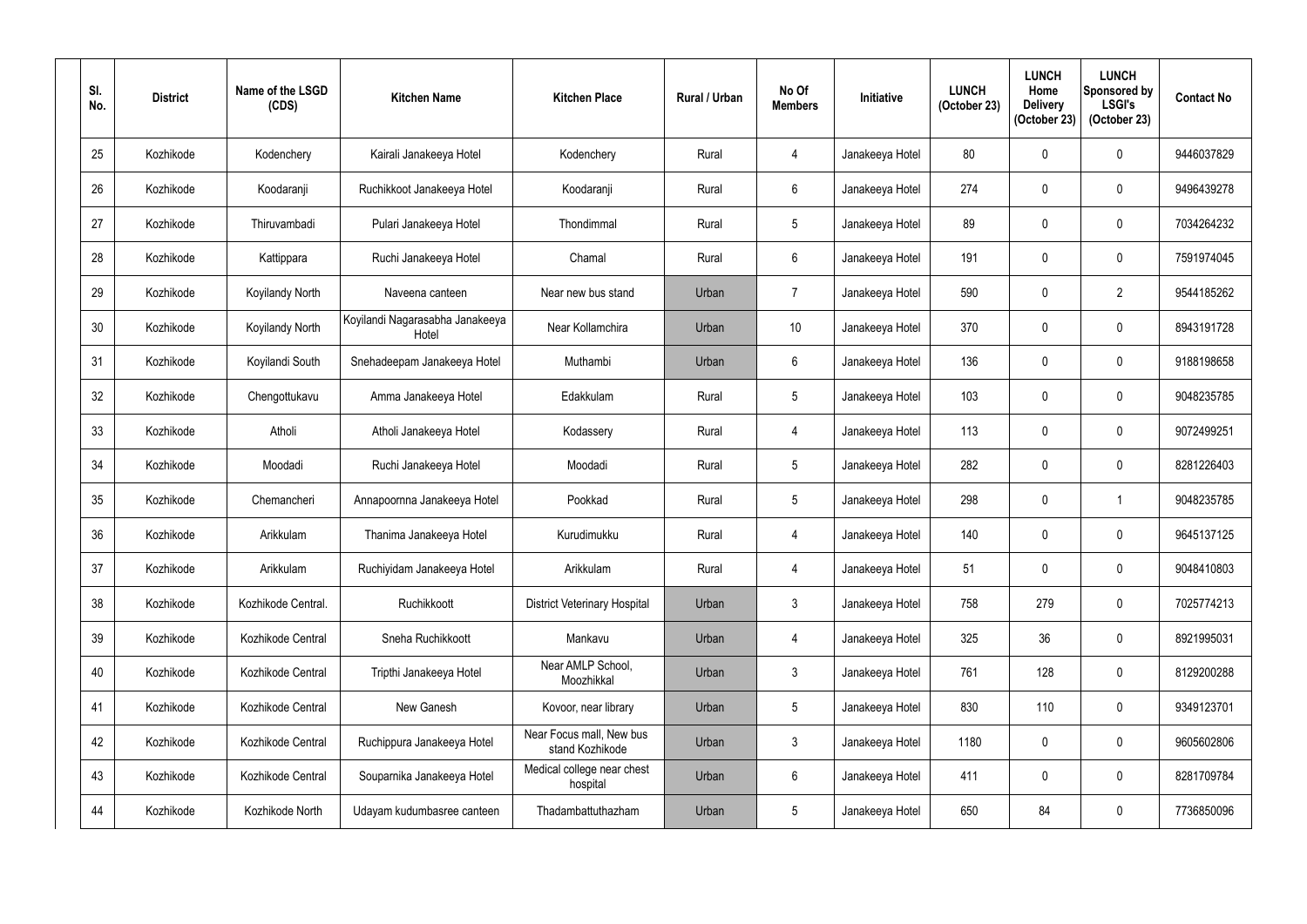|     | SI.<br>No. | <b>District</b> | Name of the LSGD<br>(CDS) | <b>Kitchen Name</b>            | <b>Kitchen Place</b>               | <b>Rural / Urban</b> | No Of<br><b>Members</b> | <b>Initiative</b> | <b>LUNCH</b><br>(October 23) | <b>LUNCH</b><br>Home<br><b>Delivery</b><br>(October 23) | <b>LUNCH</b><br>Sponsored by<br><b>LSGI's</b><br>(October 23) | <b>Contact No</b> |
|-----|------------|-----------------|---------------------------|--------------------------------|------------------------------------|----------------------|-------------------------|-------------------|------------------------------|---------------------------------------------------------|---------------------------------------------------------------|-------------------|
|     | 45         | Kozhikode       | Kozhikode North           | Ruchi                          | Elathoor, Chettikulam              | Urban                | $\overline{4}$          | Janakeeya Hotel   | 307                          | 0                                                       | $\mathbf 0$                                                   | 9947743713        |
|     | 46         | Kozhikode       | Kozhikode North           | Tasty Janakeeya Hotel          | <b>Butt road</b>                   | Urban                | $5\phantom{.0}$         | Janakeeya Hotel   | 642                          | 83                                                      | $\pmb{0}$                                                     | 9074462795        |
|     | 47         | Kozhikode       | Kozhikode North           | Oruma                          | Eranjikkal                         | Urban                | $\overline{4}$          | Janakeeya Hotel   | 340                          | 15                                                      | $\pmb{0}$                                                     |                   |
|     | 48         | Kozhikode       | Feroke                    | Ruchi vanitha mess             | <b>Feroke Muncipality</b>          | Urban                | $\overline{7}$          | Janakeeya Hotel   | 167                          | 0                                                       | 0                                                             | 9544468026        |
|     | 49         | Kozhikode       | Feroke                    | Mithra Janakeeya Hotel         | Ambalangadi                        | Urban                | $\overline{5}$          | Janakeeya Hotel   | 215                          | $\mathbf{0}$                                            | $\pmb{0}$                                                     | 9847657229        |
|     | 50         | Kozhikode       | Ramanattukara             | Tasty catering unit            | Ramanattukara                      | Urban                | 6                       | Janakeeya Hotel   | 391                          | 0                                                       | $\mathbf 0$                                                   | 9961004004        |
|     | 51         | Kozhikode       | KozhikodeSouth            | Ushass cattering               | Meenchantha school                 | Urban                | $\sqrt{5}$              | Janakeeya Hotel   | 785                          | $\Omega$                                                | $\boldsymbol{0}$                                              | 9645629224        |
| 104 | 52         | Kozhikode       | Kozhikode South           | Oruma                          | Naduvattam                         | Urban                | $\overline{4}$          | Janakeeya Hotel   | 402                          | $\mathbf 0$                                             | $\mathbf 0$                                                   | 9747405960        |
|     | 53         | Kozhikode       | Kozhikode South           | Ruchi Janakeeya Hotel          | Kundayithode                       | Urban                | $\overline{5}$          | Janakeeya Hotel   | 545                          | 0                                                       | $\mathbf 0$                                                   | 9526521036        |
|     | 54         | Kozhikode       | Kozhikode South           | Five star                      | Palayam                            | Urban                | 4                       | Janakeeya Hotel   | 468                          | $\mathbf 0$                                             | $\mathbf 0$                                                   | 9744307041        |
|     | 55         | Kozhikode       | Olavanna                  | Kailamadam Janakeeya Hotel     | Pantheerankavu bypass              | Rural                | $6\phantom{.}$          | Janakeeya Hotel   | 410                          | 230                                                     | $\pmb{0}$                                                     | 9526123535        |
|     | 56         | Kozhikode       | Olavanna                  | Snehitha Janakeeya Hotel       | Kunnathupalam                      | Rural                | $6\overline{6}$         | Janakeeya Hotel   | 171                          | 241                                                     | 0                                                             | 9072771905        |
|     | 57         | Kozhikode       | Kadalundi                 | Kadambhari Janakeeya Hotel     | Mannoor valavil                    | Rural                | $6\phantom{.}6$         | Janakeeya Hotel   | 160                          | $\mathbf{0}$                                            | $\pmb{0}$                                                     | 9349923675        |
|     | 58         | Kozhikode       | Mukkam                    | Mukkam Friends Janakeeya hotel | Mukkam                             | Urban                | $\overline{4}$          | Janakeeya Hotel   | 385                          | $\mathbf 0$                                             | $\pmb{0}$                                                     | 9497215604        |
|     | 59         | Kozhikode       | Mukkam                    | Oottupura Janakeeya Hotel      | Manassery                          | Urban                | $\overline{4}$          | Janakeeya Hotel   | 315                          | $\mathbf 0$                                             | $\pmb{0}$                                                     | 9645563417        |
|     | 60         | Kozhikode       | Chathamangalam            | Prakruthi                      | Chathamangalam vipanana<br>kendram | Rural                | $5\overline{)}$         | Janakeeya Hotel   | 80                           | $\mathbf 0$                                             | $\pmb{0}$                                                     | 9745828787        |
|     | 61         | Kozhikode       | Perumanna                 | Thushara Janakeeya Hotel       | Vallikkunnu                        | Rural                | $\sqrt{5}$              | Janakeeya Hotel   | 165                          | $\mathbf 0$                                             | $\pmb{0}$                                                     | 8113873612        |
|     | 62         | Kozhikode       | Kodiyathur                | Kanivu                         | Eranjimavu                         | Rural                | $\overline{4}$          | Janakeeya Hotel   | 182                          | 0                                                       | $\pmb{0}$                                                     | 9048094053        |
|     | 63         | Kozhikode       | Karassery                 | Karassery CDS Janakeeya Hotel  | Near karassery panchayath          | Rural                | $\overline{4}$          | Janakeeya Hotel   | 135                          | $\mathbf 0$                                             | $\pmb{0}$                                                     | 9645120636        |
|     | 64         | Kozhikode       | Kuruvattoor               | Nanma Janakeeya Hotel          | Payambra                           | Rural                | $\overline{4}$          | Janakeeya Hotel   | 366                          | 0                                                       | $\pmb{0}$                                                     | 8547413299        |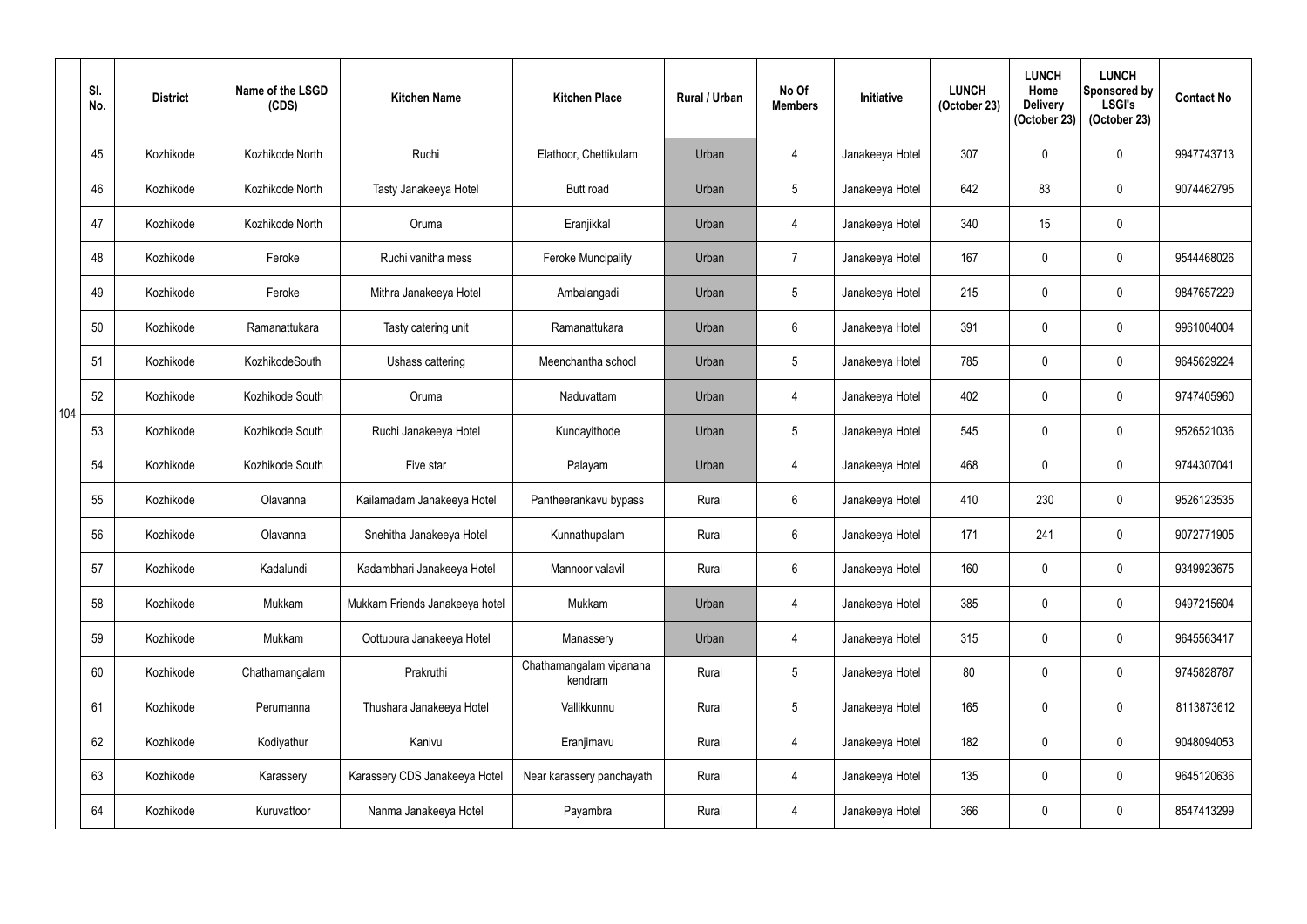| SI.<br>No. | <b>District</b> | Name of the LSGD<br>(CDS) | <b>Kitchen Name</b>                                  | <b>Kitchen Place</b>                               | <b>Rural / Urban</b> | No Of<br><b>Members</b> | Initiative      | <b>LUNCH</b><br>(October 23) | <b>LUNCH</b><br>Home<br><b>Delivery</b><br>(October 23) | <b>LUNCH</b><br>Sponsored by<br><b>LSGI's</b><br>(October 23) | <b>Contact No</b> |
|------------|-----------------|---------------------------|------------------------------------------------------|----------------------------------------------------|----------------------|-------------------------|-----------------|------------------------------|---------------------------------------------------------|---------------------------------------------------------------|-------------------|
| 65         | Kozhikode       | Mavoor                    | Koottayma Janakeeya Hotel                            | Mavoor                                             | Rural                | 4                       | Janakeeya Hotel | 105                          | $\mathbf 0$                                             | $\pmb{0}$                                                     | 9961856227        |
| 66         | Kozhikode       | Peruvayal                 | Tripthi Janakeeya Hotel                              | Velliparambu                                       | Rural                | $\overline{5}$          | Janakeeya Hotel | 187                          | $\mathbf 0$                                             | $\pmb{0}$                                                     | 6238723687        |
| 67         | Kozhikode       | Kunnamangalam             | Snehapuram Janakeeya Hotel                           | Karanthoor                                         | Rural                | $\mathfrak{Z}$          | Janakeeya Hotel | $\mathbf 0$                  | $\mathbf 0$                                             | $\pmb{0}$                                                     | 9048545152        |
| 68         | Kozhikode       | Kuttiadi                  | Janakeeya Hotel                                      | Kuttiadi Town                                      | Rural                | 9                       | Janakeeya Hotel | 233                          | $\mathbf 0$                                             | $\mathbf 0$                                                   | 8606099575        |
| 69         | Kozhikode       | Kavilumpara               | Kavilumpara panchayath<br>Janakeeya Hotel            | Thottilpalam                                       | Rural                | $\overline{4}$          | Janakeeya Hotel | 331                          | $\mathbf 0$                                             | $\pmb{0}$                                                     | 8157900256        |
| 70         | Kozhikode       | Maruthonkara              | Thanima Janakeeya Hotel                              | Adukkath                                           | Rural                | $5\phantom{.0}$         | Janakeeya Hotel | 299                          | 0                                                       | $\mathbf 0$                                                   | 9846974198        |
| 71         | Kozhikode       | Velom                     | Samridhi                                             | Kallumpuram - Theekkuni                            | Rural                | $5\phantom{.0}$         | Janakeeya Hotel | 192                          | $\mathbf 0$                                             | $\pmb{0}$                                                     | 9846813401        |
| 72         | Kozhikode       | Kunnummal                 | Ruchi Janakeeya Hotel                                | Kakkattil                                          | Rural                | $\overline{5}$          | Janakeeya Hotel | 241                          | $\mathbf 0$                                             | $\mathbf 0$                                                   | 9605800608        |
| 73         | Kozhikode       | Naripatta                 | Sthree sakthi Janakeeya Hotel                        | Kaiveli                                            | Rural                | $\overline{5}$          | Janakeeya Hotel | 134                          | 0                                                       | $\pmb{0}$                                                     | 9645339232        |
| 74         | Kozhikode       | Kayakkodi                 | Samridhi Janakeeya Hotel                             | Kayakkodi                                          | Rural                | $\overline{5}$          | Janakeeya Hotel | 207                          | $\mathbf 0$                                             | $\mathbf 0$                                                   | 9495587551        |
| 75         | Kozhikode       | Thurayur                  | Cds coffee house                                     | Thurayur                                           | Rural                | $\overline{5}$          | Janakeeya Hotel | 208                          | 0                                                       | 0                                                             | 9048028293        |
| 76         | Kozhikode       | Payyoli                   | Mithra                                               | Payyoli Municipality                               | Urban                | $5\phantom{.0}$         | Janakeeya Hotel | $\mathbf 0$                  | 0                                                       | $\mathbf 0$                                                   | 8606505900        |
| 77         | Kozhikode       | Meppayur                  | Ruchi canteen                                        | Meppayur                                           | Rural                | $\sqrt{5}$              | Janakeeya Hotel | 235                          | 0                                                       | $\mathbf 0$                                                   | 9447469729        |
| 78         | Kozhikode       | Thikkodi                  | Kaippunnyam Janakeeya Hotel                          | Thikkodi                                           | Rural                | $5\phantom{.0}$         | Janakeeya Hotel | 200                          | 0                                                       | $\pmb{0}$                                                     | 9526071250        |
| 79         | Kozhikode       | Keezhariyur               | Tripthi Janakeeya Hotel                              | Arayanattu para                                    | Rural                | $\,8\,$                 | Janakeeya Hotel | 275                          | 0                                                       | $\pmb{0}$                                                     | 8592834034        |
| 80         | Kozhikode       | Chakkittappara            | Chakkittapara cds Hotel                              | Chakkittapara CDS                                  | Rural                | $\mathfrak{Z}$          | Janakeeya Hotel | 178                          | 0                                                       | $\boldsymbol{0}$                                              | 9526881089        |
| 81         | Kozhikode       | Cheruvannur               | Vanitha canteen                                      | near cheruvannur panchayath<br>office, Cheruvannur | Rural                | $\sqrt{5}$              | Janakeeya Hotel | 170                          | 0                                                       | $\pmb{0}$                                                     | 9400676505        |
| 82         | Kozhikode       | Koothali                  | Salkara stationary cum Coffee<br>house and photostat | Near Koothali panchayath<br>office                 | Rural                | $6\phantom{.0}$         | Janakeeya Hotel | 209                          | 0                                                       | $\pmb{0}$                                                     | 9847642496        |
| 83         | Kozhikode       | Changaroth                | Changorath Janakeeya Hotel                           | Near Vadakkumbad HSS                               | Rural                | $\sqrt{5}$              | Janakeeya Hotel | 70                           | $\mathbf 0$                                             | $\pmb{0}$                                                     | 9747353283        |
| 84         | Kozhikode       | Perambra                  | Perambra Janakeeya Hotel                             | Perambra                                           | Rural                | $\overline{4}$          | Janakeeya Hotel | 218                          | $\mathbf 0$                                             | $\pmb{0}$                                                     | 6238677483        |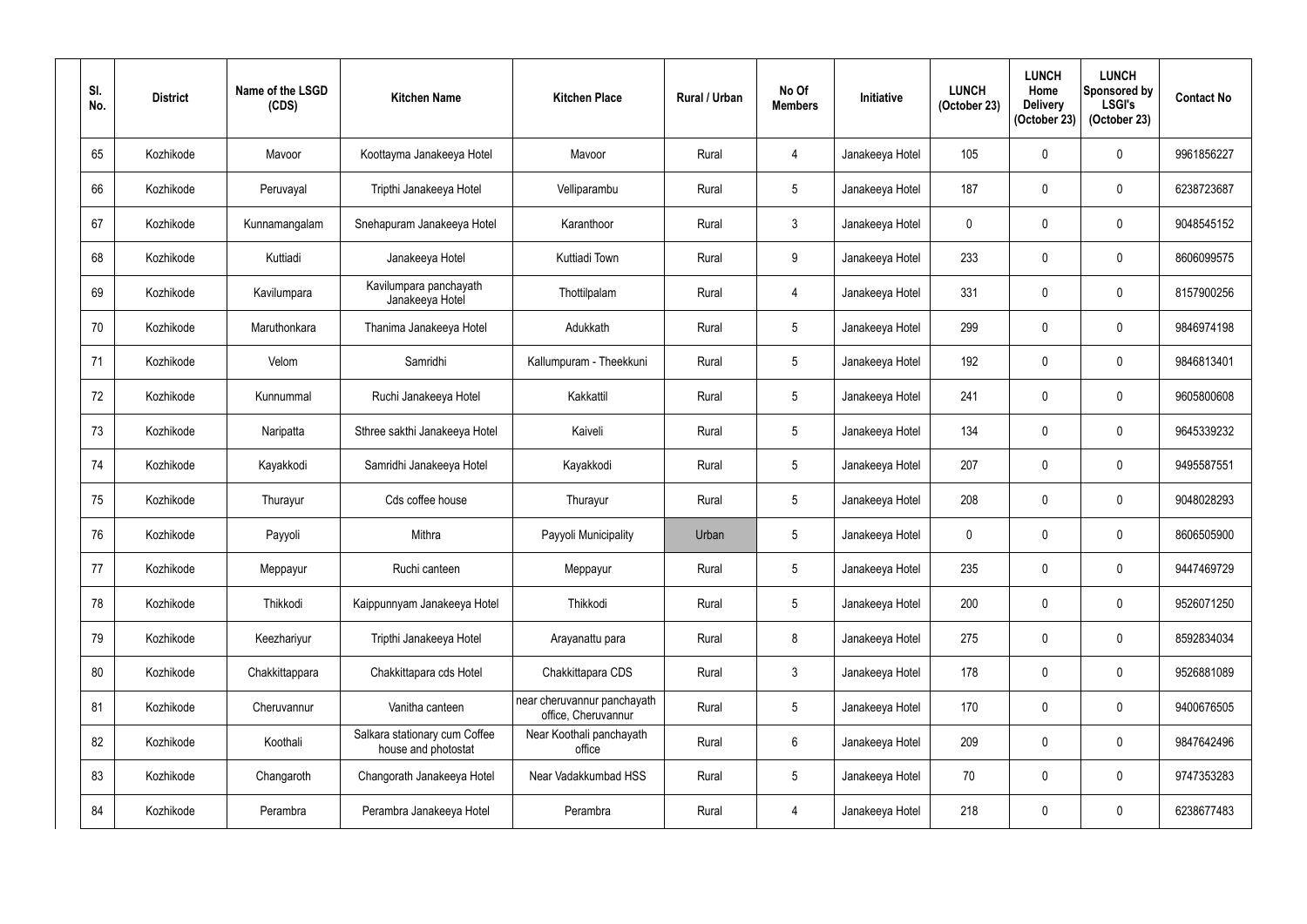| SI.<br>No. | <b>District</b> | Name of the LSGD<br>(CDS) | <b>Kitchen Name</b>                      | <b>Kitchen Place</b>                             | Rural / Urban | No Of<br><b>Members</b> | <b>Initiative</b> | <b>LUNCH</b><br>(October 23) | <b>LUNCH</b><br>Home<br><b>Delivery</b><br>(October 23) | <b>LUNCH</b><br><b>Sponsored by</b><br><b>LSGI's</b><br>(October 23) | <b>Contact No</b> |
|------------|-----------------|---------------------------|------------------------------------------|--------------------------------------------------|---------------|-------------------------|-------------------|------------------------------|---------------------------------------------------------|----------------------------------------------------------------------|-------------------|
| 85         | Kozhikode       | Kayanna                   | Kudumbashree Janakeeya Hotel<br>Kayanna  | Kayanna Bazar                                    | Rural         | $\mathfrak{Z}$          | Janakeeya Hotel   | 37                           | 0                                                       | $\pmb{0}$                                                            | 9496130121        |
| 86         | Kozhikode       | Nochad                    | Kudumbashree Janakeeya Hotel             | Muliyangal                                       | Rural         | $5\overline{)}$         | Janakeeya Hotel   | 205                          | $\mathbf 0$                                             | $\pmb{0}$                                                            | 7034944936        |
| 87         | Kozhikode       | Ayenchery                 | Janakeeya Hotel Ayanchery                | Ayanchery                                        | Rural         | $\overline{4}$          | Janakeeya Hotel   | $\mathbf 0$                  | $\mathbf 0$                                             | $\mathbf 0$                                                          | 8078369520        |
| 88         | Kozhikode       | Maniyur                   | Ruchikoott Vanitha Hotel                 | Near maniyur panchayath<br>office, Navodaya stop | Rural         | $\overline{4}$          | Janakeeya Hotel   | 113                          | $\mathbf 0$                                             | $\mathbf 0$                                                          | 9400097895        |
| 89         | Kozhikode       | Villiappally              | Janakeeya Hotel Villiappally             | Keezhal Mukku                                    | Rural         | $\overline{4}$          | Janakeeya Hotel   | 120                          | $\mathbf 0$                                             | $\pmb{0}$                                                            | 8086472039        |
| 90         | Kozhikode       | Thiruvallur               | Ruchi Janakeeya Hotel                    | Thiruvallur                                      | Rural         | $5\phantom{.0}$         | Janakeeya Hotel   | 180                          | 0                                                       | $\pmb{0}$                                                            | 9400723619        |
| 91         | Kozhikode       | Edachery                  | Kudumbasree cafe and helpdesk            | Edachery                                         | Rural         | $\overline{4}$          | Janakeeya Hotel   | 266                          | $\mathbf 0$                                             | $\pmb{0}$                                                            | 7736287974        |
| 92         | Kozhikode       | Nadapuram                 | Uttupura canteen and catering            | Kallachi                                         | Rural         | $6\phantom{.}6$         | Janakeeya Hotel   | 348                          | $\mathbf 0$                                             | $\pmb{0}$                                                            | 9946448011        |
| 93         | Kozhikode       | Chekkyad                  | Ruchi vanitha hotel                      | Puliyav                                          | Rural         | 4                       | Janakeeya Hotel   | $\mathbf 0$                  | 0                                                       | $\mathbf 0$                                                          | 9048541152        |
| 94         | Kozhikode       | Valayam                   | Nanma Janakeeya Hotel                    | Valayam                                          | Rural         | $5\phantom{.0}$         | Janakeeya Hotel   | 166                          | 0                                                       | $\mathbf 0$                                                          | 9207821783        |
| 95         | Kozhikode       | Purameri                  | Nanma Janakeeya Hotel                    | Purameri                                         | Rural         | $6\phantom{.}6$         | Janakeeya Hotel   | 279                          | $\mathbf 0$                                             | $\pmb{0}$                                                            | 9745393164        |
| 96         | Kozhikode       | Vanimel                   | Vanimel Janakeeya Hotel                  | Bhoomivathukkal                                  | Rural         | $\overline{5}$          | Janakeeya Hotel   | 205                          | $\mathbf 0$                                             | $\mathbf 0$                                                          | 9048163049        |
| 97         | Kozhikode       | Tuneri                    | Menma Oottupura Janakeeya Hotel          | Tuneri                                           | Rural         | $\mathfrak{Z}$          | Janakeeya Hotel   | 175                          | $\mathbf 0$                                             | $\pmb{0}$                                                            | 9745251928        |
| 98         | Kozhikode       | Onchiyam                  | Adukkala                                 | Kannookkara                                      | Rural         | $\mathbf{3}$            | Janakeeya Hotel   | 220                          | $\mathbf 0$                                             | $\pmb{0}$                                                            | 8606115054        |
| 99         | Kozhikode       | Chorode                   | Janani Hotel and Catering Unit           | Chorode                                          | Rural         | $\overline{4}$          | Janakeeya Hotel   | 324                          | $\mathbf 0$                                             | $\boldsymbol{0}$                                                     | 9645426343        |
| 100        | Kozhikode       | Eramala                   | Janakeeya Hotel - Eramala                | Orkkatteri                                       | Rural         | 8                       | Janakeeya Hotel   | 125                          | $\mathbf 0$                                             | $\pmb{0}$                                                            | 9645239675        |
| 101        | Kozhikode       | Vadakara West             | Janakeeya Hotel -Vadakara west           | Vadakara                                         | Urban         | $\mathfrak{Z}$          | Janakeeya Hotel   | 380                          | $\mathbf 0$                                             | $\pmb{0}$                                                            | 8943703596        |
| 102        | Kozhikode       | Vadakara West             | Chithra Janakeeya Hotel                  | Vadakara New bus stand                           | Urban         | $\mathfrak{Z}$          | Janakeeya Hotel   | 302                          | $\mathbf 0$                                             | $\boldsymbol{0}$                                                     | 9387762939        |
| 103        | Kozhikode       | Vadakara East             | Janakeeya Hotel Vadakara<br>Municipality | Edodi                                            | Urban         | $6\,$                   | Janakeeya Hotel   | 427                          | $\mathbf 0$                                             | $\pmb{0}$                                                            | 9207604876        |
| 104        | Kozhikode       | Azhiyoor                  | Janakeeya Hotel Azhiyoor                 | Chombala near Block Office                       | Rural         | $\mathfrak{Z}$          | Janakeeya Hotel   | 200                          | $\mathbf 0$                                             | $\pmb{0}$                                                            | 8086159250        |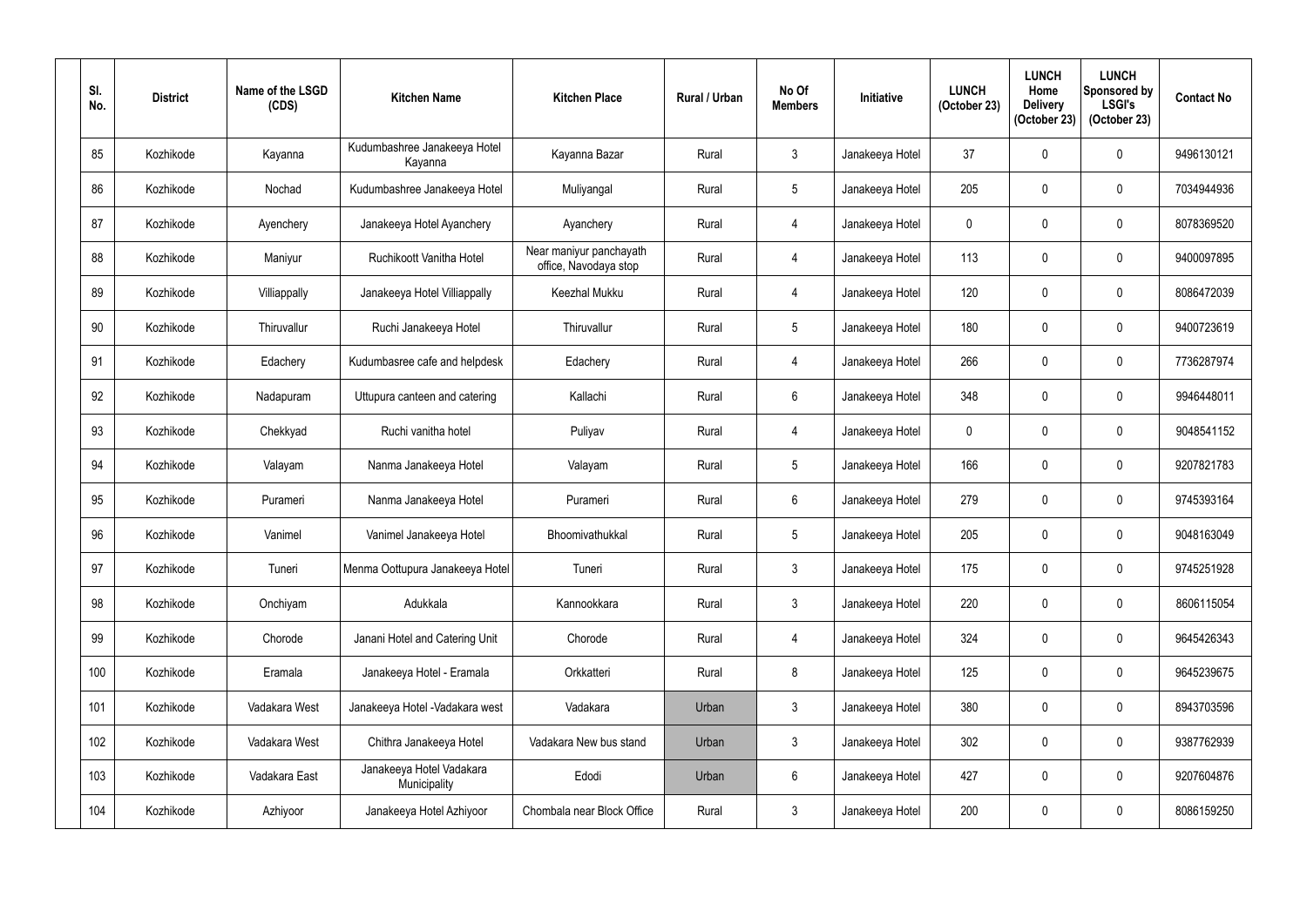|            | SI.<br>No.      | <b>District</b> | Name of the LSGD<br>(CDS) | <b>Kitchen Name</b>         | <b>Kitchen Place</b>                     | <b>Rural / Urban</b> | No Of<br><b>Members</b> | <b>Initiative</b> | <b>LUNCH</b><br>(October 23) | <b>LUNCH</b><br>Home<br><b>Delivery</b><br>(October 23) | <b>LUNCH</b><br>Sponsored by<br><b>LSGI's</b><br>(October 23) | <b>Contact No</b> |
|------------|-----------------|-----------------|---------------------------|-----------------------------|------------------------------------------|----------------------|-------------------------|-------------------|------------------------------|---------------------------------------------------------|---------------------------------------------------------------|-------------------|
| <b>104</b> |                 |                 |                           |                             |                                          |                      | 494                     |                   | 28419                        | 1206                                                    | 17                                                            |                   |
|            |                 | Malappuram      | Triprangode               | Vishista Vanitha Canteen    | Ottumpuram                               | Rural                | $5\phantom{.0}$         | Janakeeya Hotel   | 73                           | 26                                                      | $\boldsymbol{0}$                                              | 9526951352        |
|            | $\overline{2}$  | Malappuram      | Kondotty-2                | Amrutham Janakeeya Hotel    | Kondotty busstand                        | Urban                | 4                       | Janakeeya Hotel   | 495                          | $\mathbf 0$                                             | $5\phantom{.0}$                                               | 7356582539        |
|            | $\mathbf{3}$    | Malappuram      | Ponmundam                 | Janakeeya hotel             | Athanikkal                               | Rural                | 4                       | Janakeeya Hotel   | 176                          | $\mathbf 0$                                             | $\mathbf 0$                                                   | 9746986753        |
|            | $\overline{4}$  | Malappuram      | Ponnani-1                 | Samridhi                    | Ponnani                                  | Urban                | 5                       | Janakeeya Hotel   | 146                          | $\mathbf 0$                                             | $\pmb{0}$                                                     | 9526810552        |
|            | $5\phantom{.0}$ | Malappuram      | Parappanangadi            | Thathoos janakeeya hotel    | Parappanangadi                           | Urban                | $\mathfrak{Z}$          | Janakeeya Hotel   | $\mathbf 0$                  | 297                                                     | $\mathbf 0$                                                   | 9048515158        |
|            | $6\phantom{.}6$ | Malappuram      | Edayur                    | mathuraka vanita hotel      | vattaparamb                              | Rural                | $\mathfrak{Z}$          | Janakeeya Hotel   | 127                          | $\mathbf 0$                                             | $\pmb{0}$                                                     | 9995857550        |
|            | $\overline{7}$  | Malappuram      | Kaladi                    | Thripthi Janakeeya Hotel    | Naripparamb                              | Rural                | $\overline{4}$          | Janakeeya Hotel   | 94                           | $\mathbf 0$                                             | 0                                                             | 9048111134        |
|            | 8               | Malappuram      | Tavanur                   | Snehitha                    | Ayankalam                                | Rural                | 5                       | Janakeeya Hotel   | 43                           | 0                                                       | $\pmb{0}$                                                     | 9995887155        |
|            | 9               | Malappuram      | Karulai                   | Janakeeya Hotel             | Karulayi Town                            | Rural                | $\overline{4}$          | Janakeeya Hotel   | 37                           | 35                                                      | $\mathbf 0$                                                   | 9388070564        |
|            | 10              | Malappuram      | Melattur                  | Melattur Janakeeya Hotel    | Melattur                                 | Rural                | 5                       | Janakeeya Hotel   | 281                          | $\mathbf 0$                                             | $\pmb{0}$                                                     | 9497644650        |
|            | 11              | Malappuram      | Vallikkunnu               | Ruchikootu                  | Anangadi                                 | Rural                | 4                       | Janakeeya Hotel   | $\mathbf 0$                  | 219                                                     | 0                                                             | 9846828029        |
|            | 12              | Malappuram      | Parappanangadi            | Sobhika Janakeeya hotel     | Parappanangadi                           | Urban                | $\sqrt{5}$              | Janakeeya Hotel   | $\mathbf 0$                  | 490                                                     | $\pmb{0}$                                                     | 9048220552        |
|            | 13              | Malappuram      | Vazhakkad                 | Ruchi hotel vazhakkad       | Gup school vazhakkad                     | Rural                | $5\overline{)}$         | Janakeeya Hotel   | 320                          | 175                                                     | $\pmb{0}$                                                     | 9656316072        |
|            | 14              | Malappuram      | Amarambalam               | Janakeeya Hotel             | Opposite Federal Bank<br>Pookkottumpadam | Rural                | $\overline{4}$          | Janakeeya Hotel   | 91                           | 8                                                       | $\boldsymbol{0}$                                              | 8157060589        |
|            | 15              | Malappuram      | Marakkara                 | Famous Hotel                | marakkara                                | Rural                | $\mathbf{3}$            | Janakeeya Hotel   | 106                          | $\mathbf 0$                                             | $\boldsymbol{0}$                                              | 6238909658        |
|            | 16              | Malappuram      | Ozhur                     | Archana Vanitha Canteen     | Pulparambu                               | Rural                | $\overline{2}$          | Janakeeya Hotel   | 125                          | $\mathbf 0$                                             | $\pmb{0}$                                                     | 9645906084        |
|            | 17              | Malappuram      | Keezhuparambu             | Sisiram hotel keezhuparambu | New bazar kuniyil                        | Rural                | $5\phantom{.0}$         | Janakeeya Hotel   | 89                           | 54                                                      | $\pmb{0}$                                                     | 8086830582        |
|            | 18              | Malappuram      | Irimbiliyam               | nandanam vanita hotel       | kotappuram                               | Rural                | $5\phantom{.0}$         | janakeeya Hotel   | 205                          | $\mathbf 0$                                             | $\boldsymbol{0}$                                              | 7306302029        |
|            | 19              | Malappuram      | Porur                     | Kudumbasree vanitha canteen | Cherukod                                 | Rural                | $\overline{4}$          | Janakeeya Hotel   | 117                          | $\mathbf 0$                                             | $\pmb{0}$                                                     | 9745425647        |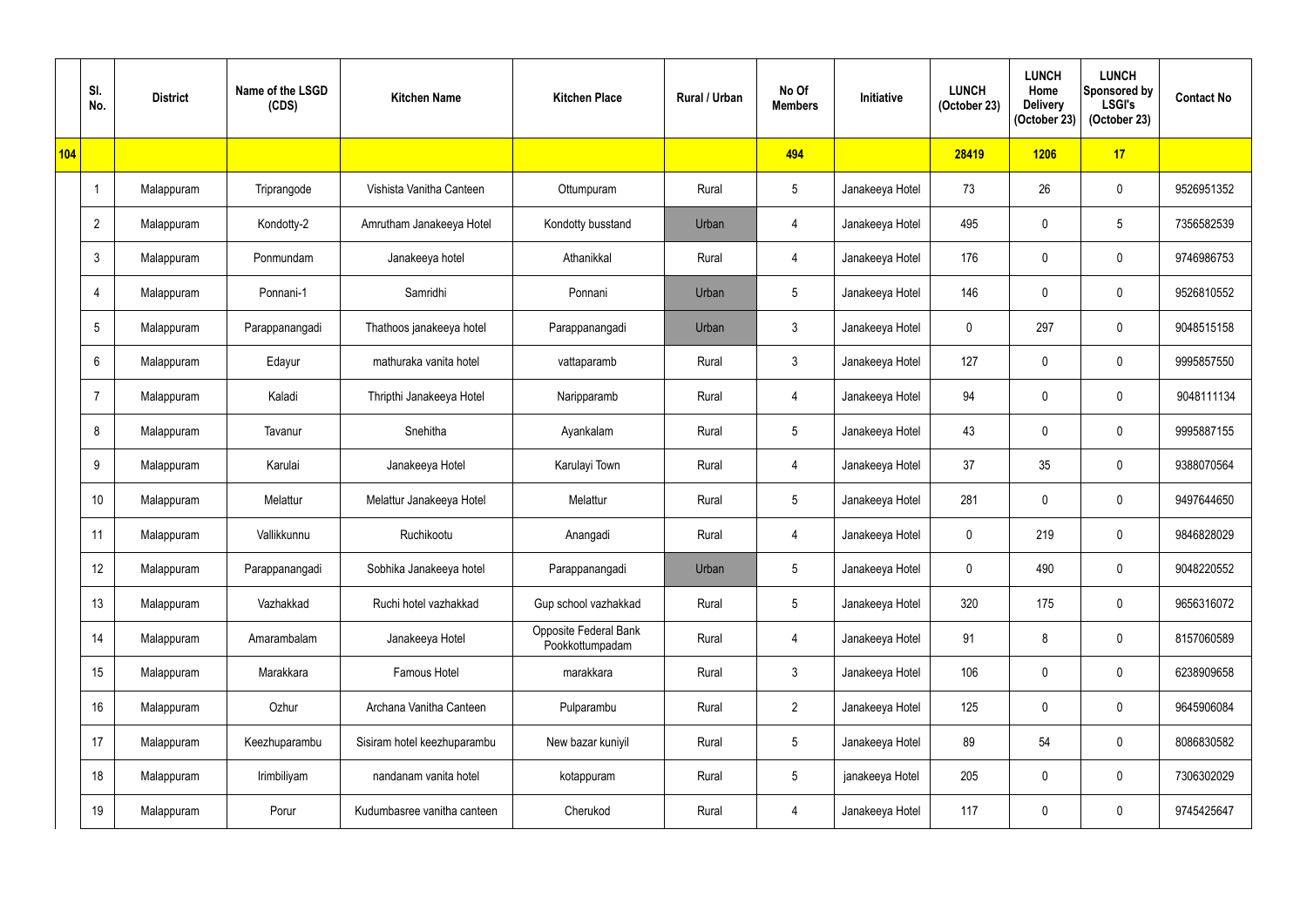| SI.<br>No. | <b>District</b> | Name of the LSGD<br>(CDS) | <b>Kitchen Name</b>        | <b>Kitchen Place</b> | <b>Rural / Urban</b> | No Of<br><b>Members</b> | Initiative      | <b>LUNCH</b><br>(October 23) | <b>LUNCH</b><br>Home<br><b>Delivery</b><br>(October 23) | <b>LUNCH</b><br>Sponsored by<br><b>LSGI's</b><br>(October 23) | <b>Contact No</b> |
|------------|-----------------|---------------------------|----------------------------|----------------------|----------------------|-------------------------|-----------------|------------------------------|---------------------------------------------------------|---------------------------------------------------------------|-------------------|
| 20         | Malappuram      | Tirunavaya                | Vibhava Cafesree           | Karathoor            | Rural                | 4                       | Janakeeya Hotel | 82                           | 22                                                      | 0                                                             | 9645414837        |
| 21         | Malappuram      | Moothedam                 | Moothedam janakeeya hotel  | Karappuram           | Rural                | $\mathbf{3}$            | Janakeeya Hotel | $\mathbf 0$                  | $\mathbf{0}$                                            | 0                                                             | 9447630154        |
| 22         | Malappuram      | Vazhayur                  | Three Star Janakeeya Hotel | Karad                | Rural                | $\overline{4}$          | Janakeeya Hotel | 284                          | 148                                                     | 0                                                             | 9744305921        |
| 23         | Malappuram      | urngattiri                | Oottupura                  | Therattummal         | Rural                | $\overline{5}$          | Janakeeya Hotel | 114                          | 97                                                      | 0                                                             | 9562851125        |
| 24         | Malappuram      | Maranchery                | Janakeeya Hotel maranchey  | Panambad             | Rural                | $\overline{5}$          | Janakeeya Hotel | 62                           | 54                                                      | 0                                                             | 9048081621        |
| 25         | Malappuram      | Athavanad                 | Janakeeya Bhakshanasala    | Vettichira           | Rural                | $\overline{5}$          | Janakeeya Hotel | 170                          | 0                                                       | 0                                                             | 9495291580        |
| 26         | Malappuram      | Pothukal                  | Vanitha Canteen            | Nettikulam           | Rural                | $6\phantom{.}$          | Janakeeya Hotel | $\mathbf 0$                  | 85                                                      | 0                                                             | 9048501397        |
| 27         | Malappuram      | Mampad                    | <b>Bismi Cafe</b>          | Mampad               | Rural                | $\mathfrak{Z}$          | Janakeeya Hotel | 117                          | $\mathbf 0$                                             | 0                                                             | 9961170251        |
| 28         | Malappuram      | Marakkara                 | Ruchikoottu                | <b>AC Nirappu</b>    | Rural                | $5\phantom{.0}$         | Janakeeya Hotel | 45                           | 0                                                       | 0                                                             | 9745625415        |
| 29         | Malappuram      | Alipparambu               | Oottupura                  | Alipparambu          | Rural                | $5\phantom{.0}$         | Janakeeya Hotel | 146                          | $\mathbf 0$                                             | 0                                                             | 9847690941        |
| 30         | Malappuram      | Valanchery                | Janakkeeya Hotel           | Valanchery           | Urban                | $\overline{5}$          | Janakeeya Hotel | 156                          | 0                                                       | 0                                                             | 8593812408        |
| 31         | Malappuram      | Chaliyar                  | Chaliyar Janakeeya Hotel   | Akambaadam           | Rural                | $\mathfrak{Z}$          | Janakeeya Hotel | 88                           | 32                                                      | 0                                                             | 9605274841        |
| 32         | Malappuram      | Kalikavu                  | Friends Janakeeya Hotel    | Kalikavu             | Rural                | $\overline{4}$          | Janakeeya Hotel | 104                          | 10                                                      | 0                                                             | 9745751684        |
| 33         | Malappuram      | Angadipuram               | Janakeeya Hotel            | Angadipuram          | Rural                | $\overline{4}$          | Janakeeya Hotel | 167                          | $\mathbf 0$                                             | 0                                                             | 7902314724        |
| 34         | Malappuram      | Puzhakkattri              | Jasmin                     | Puzhakkattiri        | Rural                | $5\phantom{.0}$         | Janakeeya Hotel | 186                          | 125                                                     | 0                                                             | 9495497872        |
| 35         | Malappuram      | Nannamukku                | Tanima                     | Nannamukku           | Rural                | $5\phantom{.0}$         | Janakeeya Hotel | 155                          | 161                                                     | 0                                                             | 8943417885        |
| 36         | Malappuram      | Moorkkanad                | Oruma Janakeeya Hotel      | Moorkkanad           | Rural                | $5\phantom{.0}$         | Janakeeya Hotel | 60                           | 82                                                      | 0                                                             | 9605728248        |
| 37         | Malappuram      | Edavanna                  | Souhrtham Janakeeya Hotel  | Edavanna             | Rural                | $5\phantom{.0}$         | Janakeeya Hotel | 161                          | 80                                                      | 0                                                             | 9746986110        |
| 38         | Malappuram      | Tirur                     | Ruchi Janakeeya Hotel      | Tirur                | Urban                | 4                       | Janakeeya Hotel | 365                          | 38                                                      | 0                                                             | 9895409528        |
| 39         | Malappuram      | Tirur                     | Amrutham Janakeeya Hotel   | Tirur                | Urban                | $\overline{4}$          | Janakeeya Hotel | 260                          | 0                                                       | $\pmb{0}$                                                     | 9745074259        |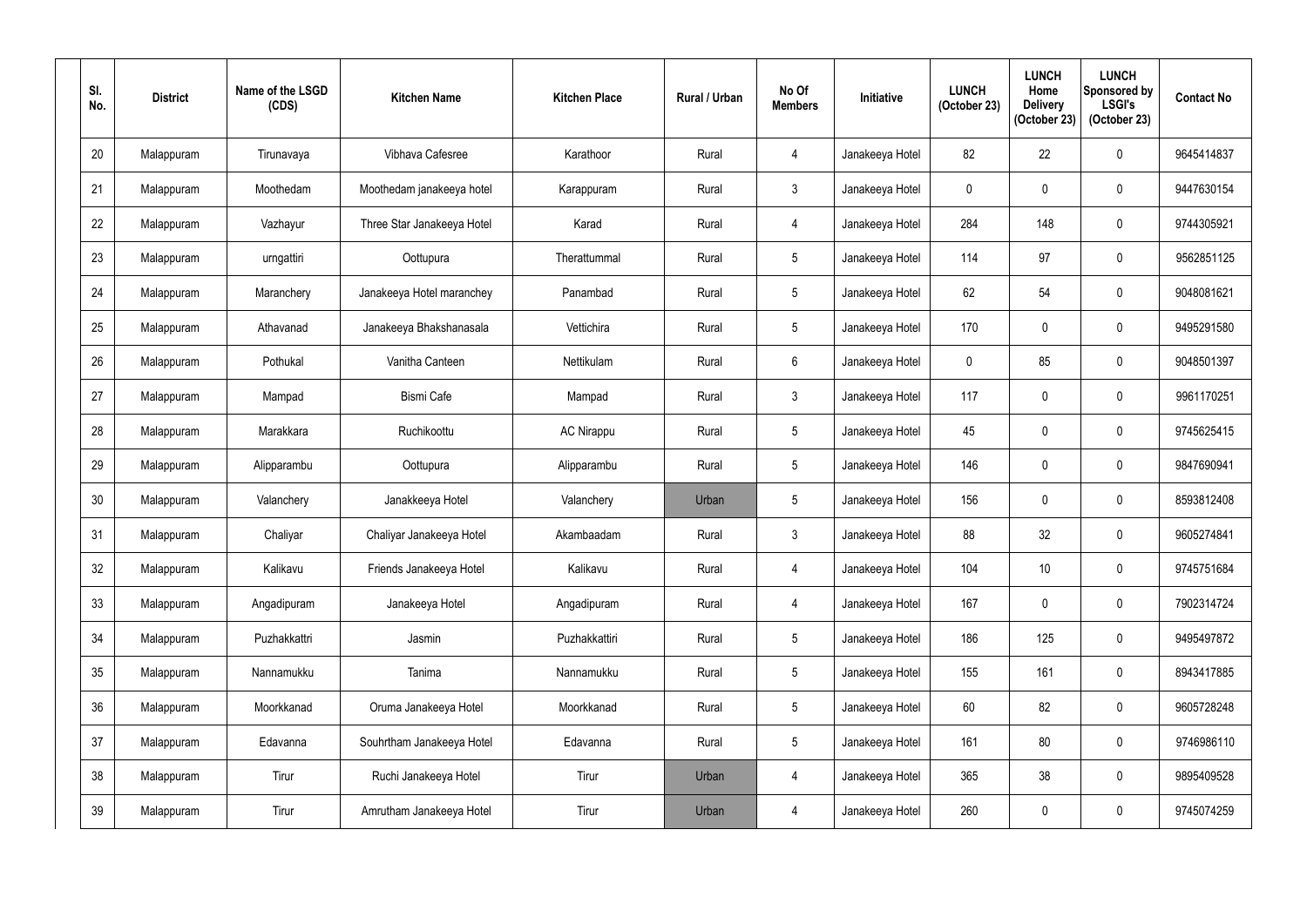|     | SI.<br>No. | <b>District</b> | Name of the LSGD<br>(CDS) | <b>Kitchen Name</b>                               | <b>Kitchen Place</b>   | Rural / Urban | No Of<br><b>Members</b> | <b>Initiative</b> | <b>LUNCH</b><br>(October 23) | <b>LUNCH</b><br>Home<br><b>Delivery</b><br>(October 23) | <b>LUNCH</b><br><b>Sponsored by</b><br><b>LSGI's</b><br>(October 23) | <b>Contact No</b> |
|-----|------------|-----------------|---------------------------|---------------------------------------------------|------------------------|---------------|-------------------------|-------------------|------------------------------|---------------------------------------------------------|----------------------------------------------------------------------|-------------------|
|     | 40         | Malappuram      | Edappal                   | Daya Cafesree                                     | Edappal                | Rural         | $5\phantom{.0}$         | Janakeeya Hotel   | 168                          | $\mathbf{0}$                                            | $\pmb{0}$                                                            | 9895439056        |
|     | 41         | Malappuram      | Koottilangadi             | Janakeeya Hotel                                   | Koottilangadi          | Rural         |                         | Janakeeya Hotel   | 35                           | 30                                                      | $\pmb{0}$                                                            | 9539471939        |
|     | 42         | Malappuram      | Vattamkulam               | Vibhava Janakeeya Hotel                           | Edappal                | Rural         | $\overline{4}$          | Janakeeya Hotel   | $\mathbf 0$                  | $\mathbf 0$                                             | $\boldsymbol{0}$                                                     | 9744844512        |
|     | 43         | Malappuram      | Nilambur                  | Annapporna Janakeeya Hotel                        | Nilambur               | Urban         | 8                       | Janakeeya Hotel   | 299                          | 157                                                     | $\pmb{0}$                                                            | 8547795364        |
|     | 44         | Malappuram      | Puzhakkattri              | PT Group                                          | Ramapuram              | Rural         | $\overline{4}$          | Janakeeya Hotel   | 136                          | 58                                                      | $\pmb{0}$                                                            | 9745108676        |
|     | 45         | Malappuram      | Vazhikkadavu              | Vanitha Janakeeya Hotel                           | Manimooli              | Rural         | 4                       | Janakeeya Hotel   | 80                           | 25                                                      | $\pmb{0}$                                                            | 8943046755        |
|     | 46         | Malappuram      | Chungathara               | Chungathara Annapoorna Vanitha<br>Janakeeya Hotel | Chalikkulam            | Rural         | $\mathfrak{Z}$          | Janakeeya Hotel   | $\mathbf 0$                  | 42                                                      | $\pmb{0}$                                                            | 9745674102        |
|     | 47         | Malappuram      | Vallikunnu                | Punathil Janakeeya Hotel                          | Vallikunnu             | Rural         | $\overline{4}$          | Janakeeya Hotel   | $\mathbf 0$                  | 221                                                     | $\pmb{0}$                                                            | 9946051042        |
|     | 48         | Malappuram      | Tirurangadi               | Nirmalyam Janakeeya Hotel                         | Chanthappadi           | Urban         | $5\phantom{.0}$         | Janakeeya Hotel   | $\mathbf 0$                  | 386                                                     | $\pmb{0}$                                                            | 9895168511        |
|     | 49         | Malappuram      | Purathur                  | Purathur Janakeeya Hotel                          | Kavilakkad             | Rural         | $\mathbf{3}$            | Janakeeya Hotel   | 109                          | 48                                                      | $\pmb{0}$                                                            | 9645170119        |
|     | 50         | Malappuram      | Kuruva                    | Swad                                              | Ambalaparamb           | Rural         | $\overline{4}$          | Janakeeya Hotel   | 46                           | 37                                                      | $\pmb{0}$                                                            | 9495993543        |
|     | 51         | Malappuram      | Perumanna Klari           | Perumanna Klari Janakeeya Hotel                   | Near Panjayathu office | Rural         | $\mathbf{3}$            | Janakeeya Hotel   | 78                           | $\mathbf 0$                                             | $\pmb{0}$                                                            | 7306197556        |
|     | 52         | Malappuram      | Kuttippuram               | Janakeeya Hotel Kuttippurram                      | Kuttipuram             | Rural         | $5\phantom{.0}$         | Janakeeya Hotel   | 142                          | $\mathbf 0$                                             | $\pmb{0}$                                                            | 8921459017        |
|     | 53         | Malappuram      | Niramaruthur              | Annapporna Janakeeya Hotel                        | Mangad                 | Rural         | $\mathfrak{Z}$          | Janakeeya Hotel   | $\mathbf 0$                  | $\mathbf 0$                                             | $\pmb{0}$                                                            | 9746334349        |
|     | 54         | Malappuram      | Veliyancode               | Cafe Kudumbashree                                 | Eramangalam            | Rural         | $\mathbf{3}$            | Janakeeya Hotel   | 48                           | 75                                                      | $\pmb{0}$                                                            | 9567575145        |
|     | 55         | Malappuram      | Pulilkal                  | Ruchi Koottu Janakeeya Hotel                      | Pulikkal               | Rural         | $\overline{4}$          | Janakeeya Hotel   | 173                          | 64                                                      | $\pmb{0}$                                                            | 9947039208        |
| 111 | 56         | Malappuram      | Karuvarakund              | Janakeeya Hotel                                   | Karuvarakund           | Rural         | $\overline{4}$          | Janakeeya Hotel   | 152                          | 14                                                      | $\pmb{0}$                                                            | 9562233316        |
|     | 57         | Malappuram      | Thuvvur                   | Janakeeya Hotel                                   | Thuvvur                | Rural         | $5\phantom{.0}$         | Janakeeya Hotel   | 114                          | 44                                                      | $\pmb{0}$                                                            | 8075365565        |
|     | 58         | Malappuram      | Kottakkal                 | Kottakkal Janakeeya Hotel                         | Kottakkal              | Urban         | $\mathfrak{Z}$          | Janakeeya Hotel   | 312                          | $\mathbf 0$                                             | $\pmb{0}$                                                            | 9946216609        |
|     | 59         | Malappuram      | Kuzhimanna                | Mythri Janakkeeya Hotel                           | Cheruparamb            | Rural         | $\overline{4}$          | Janakeeya Hotel   | 179                          | 130                                                     | $\pmb{0}$                                                            | 9961738543        |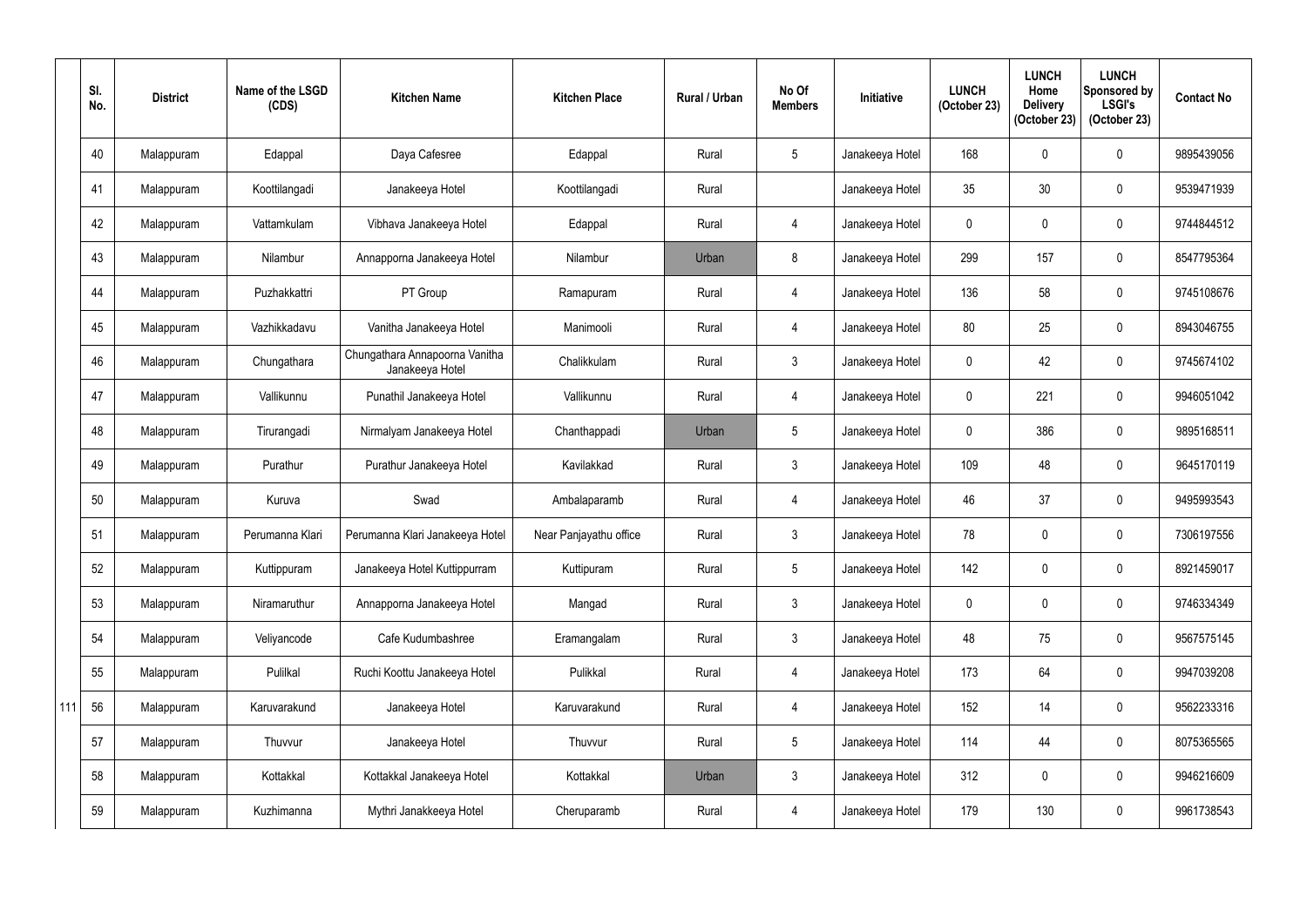| SI.<br>No. | <b>District</b>   | Name of the LSGD<br>(CDS) | <b>Kitchen Name</b>          | <b>Kitchen Place</b> | <b>Rural / Urban</b> | No Of<br><b>Members</b> | Initiative      | <b>LUNCH</b><br>(October 23) | <b>LUNCH</b><br>Home<br><b>Delivery</b><br>(October 23) | <b>LUNCH</b><br><b>Sponsored by</b><br><b>LSGI's</b><br>(October 23) | <b>Contact No</b> |
|------------|-------------------|---------------------------|------------------------------|----------------------|----------------------|-------------------------|-----------------|------------------------------|---------------------------------------------------------|----------------------------------------------------------------------|-------------------|
| 60         | Malappuram        | Talakkad                  | Talakkad Janakeeya Hotel     | <b>BP</b> Angadi     | Rural                | 4                       | Janakeeya Hotel | 62                           | 27                                                      | $\pmb{0}$                                                            | 9447824517        |
| 61         | Malappuram        | Areecode                  | Haritha sree Janakeeya Hotel | Pookottuchola        | Rural                | 4                       | Janakeeya Hotel | 108                          | 39                                                      | $\boldsymbol{0}$                                                     | 7025072558        |
| 62         | Malappuram        | Cherukkavu                | Kitchen Hut Janakeeya Hotel  | Chevayoor            | Rural                | 4                       | Janakeeya Hoel  | 181                          | 112                                                     | $\boldsymbol{0}$                                                     | 9895195887        |
| 63         | Malappuram        | Thiruvali                 | Janakeeya hotel              | Thiruvali            | Rural                | $\sqrt{5}$              | Janakeeya Hotal | 95                           | $\mathbf 0$                                             | 0                                                                    | 9746385945        |
| 64         | Malappuram        | Alamcode                  | Janakeeya hotel              | Alamcode             | Rural                | $\overline{5}$          | Janakeeya Hotal | 167                          | 110                                                     | $\pmb{0}$                                                            | 8129368109        |
| 65         | Malappuram        | Manjeri 1                 | Cafe Janakeeya hotel         | Manjeri              | Urban                | $6\phantom{.}$          | Janakeeya Hotal | 248                          | 50                                                      | $\boldsymbol{0}$                                                     | 7336671011        |
| 66         | Malappuram        | kalpakanchery             | Janakeeya HOTEL              | Kalpakanchery        | Rural                | 4                       | Janakeeya Hotel | 110                          | $\mathbf 0$                                             | $\mathbf 0$                                                          | 9048929947        |
| 67         | Malappuram        | Kodur                     | Janakeeya hotel              | vadakkemanna         | Rural                | $\mathbf{3}$            | Janakeeya hotel | 107                          | 41                                                      | $\pmb{0}$                                                            | 9605430938        |
| 68         | Malappuram        | Anakayam                  | janakeeya hotel              | Anakayam             | Rural                | $5\phantom{.0}$         | Janakeeya hotel | 222                          | $\mathbf 0$                                             | $\pmb{0}$                                                            | 7025840671        |
| 69         | Malappuram        | Malappuram                | Janakeeya Hotel              | Malappuram           | Urban                | $\mathbf{3}$            | Janakeeya Hotal | 116                          | 20                                                      | $\boldsymbol{0}$                                                     | 8281125864        |
| 70         | Malappuram        | Tanur                     | Azhimukham Janakeeya hotel   | tanur                | Urban                | $\mathbf{3}$            | Janakeeya Hotel | 207                          | $\mathbf 0$                                             | $\boldsymbol{0}$                                                     | 7594914843        |
| 71         | Malappuram        | Elamkulam                 | Janapriya                    | Kunnakav             | Rural                | 4                       | Janakeeya Hotel | 153                          | $\mathbf 0$                                             | 0                                                                    | 9496725446        |
| 72         | <b>MALAPPURAM</b> | Wandoor                   | Janakeeya Hotel              | wandoor              | Rural                | 4                       | Janakeeya Hotel | 132                          | $\mathbf 0$                                             | $\pmb{0}$                                                            | 8086064498        |
| 73         | Malappuram        | Perinthalmanna            | samrthi janakeeya hotei      | Perinthalmanna       | Urban                | $5\phantom{.0}$         | Janakeeya hotel | 118                          | $\mathbf 0$                                             | $\pmb{0}$                                                            | 7994259773        |
| 74         | Malappuram        | Munniyur                  | Oottupura                    | Munniyur             | Rural                | $5\phantom{.0}$         | Janakeeya Hotel | 132                          | 54                                                      | $\pmb{0}$                                                            |                   |
| 75         | Malappuram        | AR Nagar                  | Aiswarya                     | AR Nagar             | Rural                | $3\phantom{a}$          | Janakeeya Hotel | 142                          | $\mathbf 0$                                             | $\pmb{0}$                                                            |                   |
| 76         | Malappuram        | Thenjippalam              | Nanma                        | Thenjippalam         | Rural                |                         | Janakeeya Hotel | 352                          | 146                                                     | $\pmb{0}$                                                            |                   |
| 77         | Malappuram        | Peruvallur                | Anugraha                     | Super bazar          | Rural                | $5\phantom{.0}$         | Jankeeya Hotel  | $\pmb{0}$                    | 494                                                     | $\mathbf{1}$                                                         | 9747037665        |
| 78         | Malappuram        | Muthuvallur               | Nanma janakeeya hotel        | Muthuparambu         | Rural                | $\mathbf{3}$            | Janakeeya hotel | 314                          | $\pmb{0}$                                               | $\pmb{0}$                                                            | 9744406501        |
| 79         | Malappuram        | mankada                   | janakeeya hatel              | Aryiranazhipadi      | Rural                | $\mathbf{3}$            | janakeeya hotel | 186                          | 83                                                      | $\pmb{0}$                                                            | 9539855520        |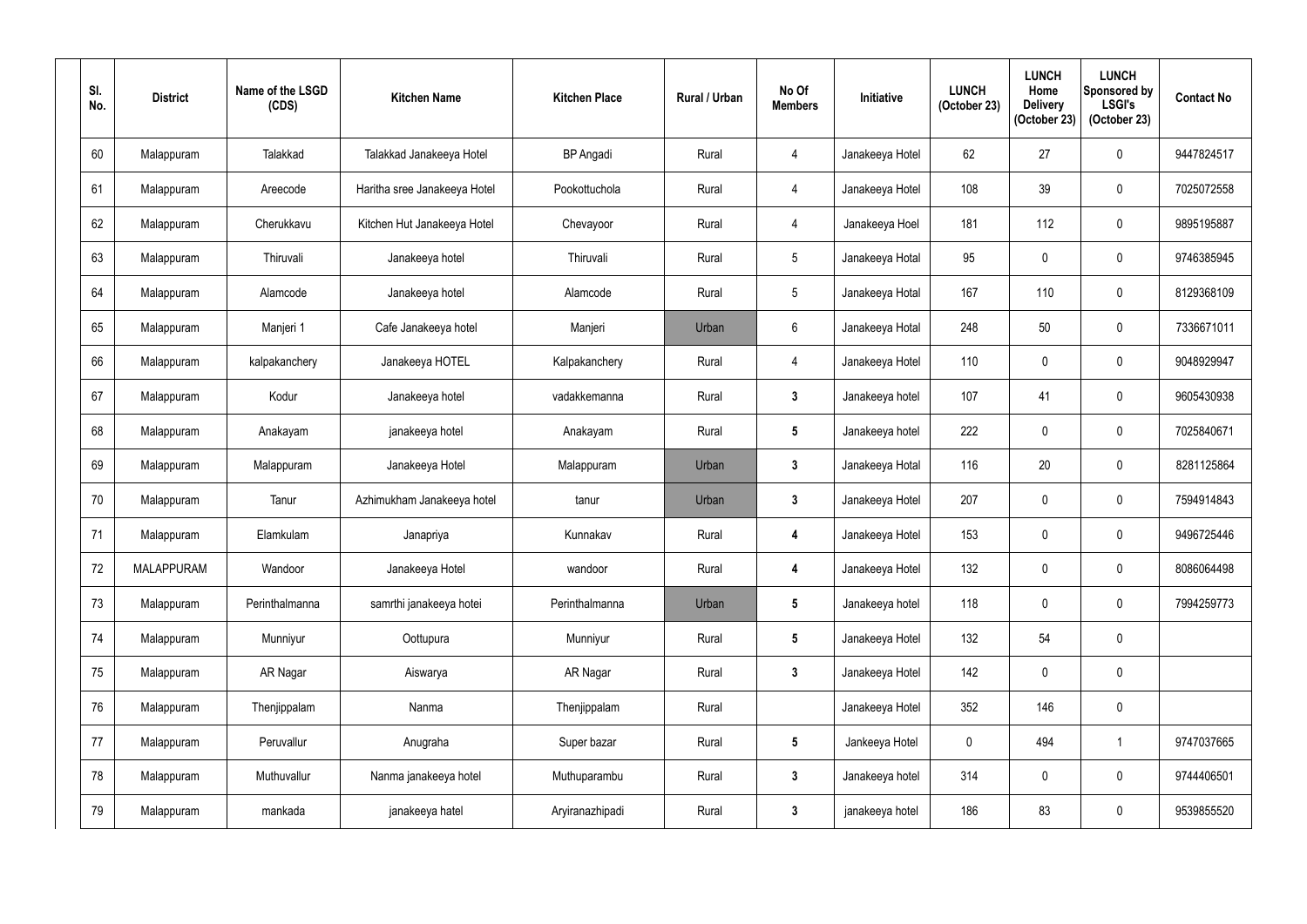| SI.<br>No. | <b>District</b> | Name of the LSGD<br>(CDS) | <b>Kitchen Name</b>        | <b>Kitchen Place</b> | <b>Rural / Urban</b> | No Of<br><b>Members</b> | Initiative      | <b>LUNCH</b><br>(October 23) | <b>LUNCH</b><br>Home<br><b>Delivery</b><br>(October 23) | <b>LUNCH</b><br><b>Sponsored by</b><br><b>LSGI's</b><br>(October 23) | <b>Contact No</b> |
|------------|-----------------|---------------------------|----------------------------|----------------------|----------------------|-------------------------|-----------------|------------------------------|---------------------------------------------------------|----------------------------------------------------------------------|-------------------|
| 80         | Malappuram      | Vengara                   | Ponnoos hotel              | Vengara              | Rural                | 4                       | Janakeeya hotel | 380                          | 0                                                       | $\boldsymbol{0}$                                                     | 9947424618        |
| 81         | Malappuram      | Pulpatta                  | Santhwanam Janakeeya hotel | Padikkal parambil    | Rural                | $5\phantom{.0}$         | Janakeeya hotel | 328                          | 140                                                     | $\pmb{0}$                                                            | 9526367569        |
| 82         | Malappuram      | Keezhattur                | Keezhattur Janakeeya hotel | Keezhattur           | Rural                | 4                       | Janakeeya hotel | $\mathbf 0$                  | $\mathbf 0$                                             | $\pmb{0}$                                                            | 9539209640        |
| 83         | Malappuram      | Cherumundam               | Nanma janakeeya hotel      | Manchingapara        | Rural                | 4                       | Janakeeya hotel | 200                          | $\mathbf 0$                                             | 0                                                                    | 9496048689        |
| 84         | Malappuram      | Chelambre                 | Soorya Janakeeya hotel     | Pulluparamb          | Rural                | $\mathbf{3}$            | Janakeeya hotel | 0                            | 215                                                     | $\pmb{0}$                                                            | 7994179285        |
| 85         | Malappuram      | Ponmala                   | Janakeeya hotel            | Chappangadi          | Rural                | 4                       | Janakeeya hotel | 195                          | $\mathbf 0$                                             | $\mathbf 0$                                                          | 9605811748        |
| 86         | Malappuram      | Thennala                  | <b>Bismi Hotel</b>         | Pookkiparamb         | Rural                | 4                       | Jankeeya Hotel  | 240                          | $\mathbf 0$                                             | $\mathbf 0$                                                          | 9995757092        |
| 87         | Malappuram      | Tanalur                   | Janakeeya Hotel            | Tanalur              | Rural                |                         | Jankeeya Hotel  | 198                          | $\mathbf 0$                                             | $\pmb{0}$                                                            |                   |
| 88         | Malappuram      | Parappur                  | Janakeeya Hotel            | chullipparambu       | Rural                | $5\phantom{.0}$         | Janakeeya Hotel | 103                          | $\mathbf 0$                                             | $\pmb{0}$                                                            | 9961091317        |
| 89         | Malappuram      | Edarikkode                | Janakeeya Hotel            | Edarikkod            | Rural                | $\mathbf{3}$            | Janakeeya Hotel | $\mathbf 0$                  | $\mathbf 0$                                             | $\boldsymbol{0}$                                                     | 8089003770        |
| 90         | Malappuram      | Oorakam                   | Ammoos                     | Panchayath padi      | Rural                | $\mathbf{3}$            | Janakeeya Hotel | 200                          | $\mathbf 0$                                             | $\mathbf 0$                                                          | 9526449294        |
| 91         | Malappuram      | Nannambra                 | Veeturuchi                 | Kundoor Athani       | Rural                | 4                       | Janakeeya Hotel | 27                           | 185                                                     | 0                                                                    | 9400618659        |
| 92         | Malappuram      | Pandikkad                 | Janakeeya Hotel            | Pandikkad            | Rural                | $\boldsymbol{4}$        | Janakeeya Hotel | 165                          | $\mathbf 0$                                             | $\pmb{0}$                                                            |                   |
| 93         | Malappuram      | Chokkad                   | Natturuchi                 | Chokkad              | Rural                |                         | Janakeeya Hotel | 78                           | $\mathbf 0$                                             | $\pmb{0}$                                                            |                   |
| 94         | Malappuram      | Cheekode                  | Cheekode Janakeeya Hotel   | Cheekode             | Rural                |                         | Janakeeya Hotel | 60                           | 45                                                      | $\pmb{0}$                                                            |                   |
| 95         | Malappuram      | Makkarapparamb            | Subiksha                   | Makkarapparamb       | Rural                | $\mathbf{3}$            | Janakeeya Hotel | 35                           | 19                                                      | $\pmb{0}$                                                            | 8089003770        |
| 96         | Malappuram      | Ponnani-1                 | Devi Janakeeya Hotel       | Ponnani              | Urban                | $5\phantom{.0}$         | Janakeeya Hotel | $\mathbf 0$                  | $\mathbf 0$                                             | $\pmb{0}$                                                            | 9961919097        |
| 97         | malappuram      | mangalam                  | Soubagya                   | mangalam             | Rural                | $5\phantom{.0}$         | janakeeya hotel | 71                           | 81                                                      | $\pmb{0}$                                                            |                   |
| 98         | Malappuram      | Trikkalangode             | janakeeya hotel            | karakkunnu           | Rural                | $\boldsymbol{6}$        | Janakeeya Hotel | 173                          | $\pmb{0}$                                               | $\pmb{0}$                                                            |                   |
| 99         | Malppuram       | Morayoor                  | Janakeeya hotel            | Valanchery           | Rural                | $\mathbf{3}$            | Janakeeya hotel | 125                          | 0                                                       | $\pmb{0}$                                                            |                   |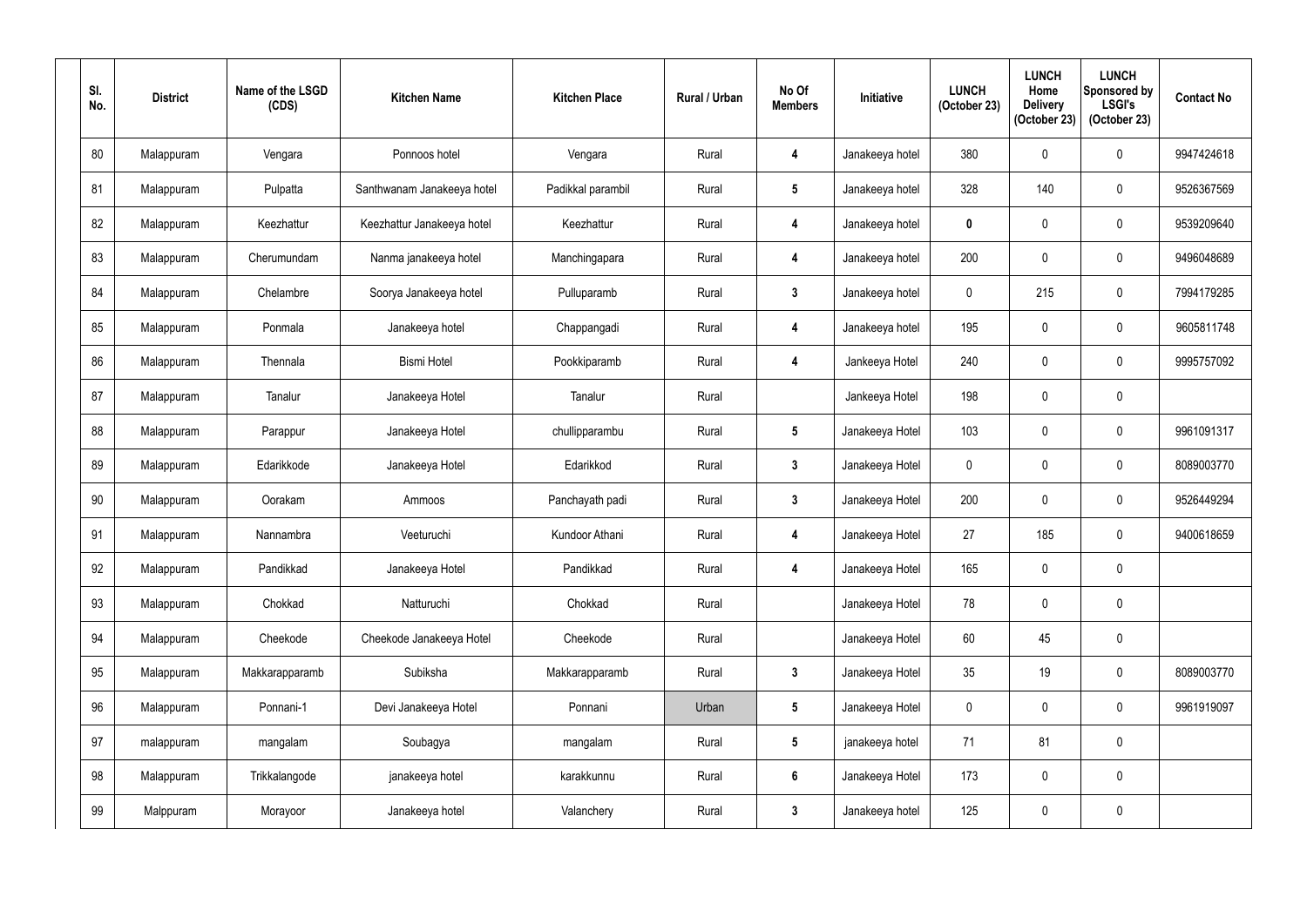|     | SI.<br>No.      | <b>District</b> | Name of the LSGD<br>(CDS) | <b>Kitchen Name</b>        | <b>Kitchen Place</b>                     | <b>Rural / Urban</b> | No Of<br><b>Members</b> | <b>Initiative</b> | <b>LUNCH</b><br>(October 23) | <b>LUNCH</b><br>Home<br><b>Delivery</b><br>(October 23) | <b>LUNCH</b><br>Sponsored by<br><b>LSGI's</b><br>(October 23) | <b>Contact No</b> |
|-----|-----------------|-----------------|---------------------------|----------------------------|------------------------------------------|----------------------|-------------------------|-------------------|------------------------------|---------------------------------------------------------|---------------------------------------------------------------|-------------------|
|     | 100             | Malappuram      | Perumbadapp               | Janakeeya hotel            | Perumbadapp                              | Rural                | 4                       | Janakeeya hotel   | 87                           | 32                                                      | 0                                                             |                   |
|     | 101             | Malappuram      | Tirur                     | Samruthi Janakeeya Hotel   | Vettom                                   | <b>RURAL</b>         |                         | Janakeeya hotel   | 180                          | 147                                                     | 0                                                             |                   |
|     | 102             | Malappuram      | Kondotty                  | Janakeeya hotel            | vazhakad                                 | <b>RURAL</b>         |                         | janakeeya hotel   | 256                          | 197                                                     | 0                                                             |                   |
|     | 103             | Malappuram      | Perinthalmanna            | Janakeeya hotel            | pulamanthole                             | <b>RURAL</b>         | $\overline{4}$          | Janakeeya hotel   | 204                          | 0                                                       | 0                                                             |                   |
|     | 104             | Malappuram      | Tanur                     | Jankeeya hotel             | Valavannur                               | <b>RURAL</b>         |                         | Janakeeya hotel   | 190                          | 0                                                       | 0                                                             |                   |
|     | 105             | Malappuram      | kottakkal                 | Janakeeya hotel            | kotakkal                                 | <b>URBAN</b>         |                         | Janakeeya hotel   | 286                          | 0                                                       | 0                                                             |                   |
|     | 106             | Malappuram      | Vettom                    | Thripthi Janakeeya Hotel   | vettom                                   | <b>RURAL</b>         |                         | Janakeeya hotel   | 97                           | 25                                                      | 0                                                             |                   |
|     | 107             | Malappuram      | Nilambur                  | Janakeeya hotel            | nilambur                                 | <b>URBAN</b>         |                         | Janakeeya hotel   | 198                          | 20                                                      | 0                                                             |                   |
|     | 108             | Malappuram      | Nilambur                  | Janakeeya hotel            | nilambur                                 | <b>URBAN</b>         |                         | Janakeeya hotel   | 184                          | 0                                                       | 0                                                             |                   |
|     | 109             | Malappuram      | Vallikkunn                | Rasakkut                   |                                          | Rural                |                         | janakeeyahotel    | $\mathbf 0$                  | 215                                                     | 0                                                             |                   |
|     | 110             | Malappuram      | kuruva                    | Ruchi                      |                                          | Rural                | $\overline{\mathbf{5}}$ | Janakeeyahotel    | 115                          | 54                                                      | 0                                                             | 9745414800        |
|     | 111             | Malappuram      | Kannamangalam             |                            |                                          |                      |                         |                   | 284                          | 0                                                       | 0                                                             |                   |
| 111 |                 |                 |                           |                            |                                          |                      |                         |                   | 15129                        | 6120                                                    | 6                                                             |                   |
|     |                 | Palakkad        | Elapully                  | Nakshathra Vanitha canteen | Canteen                                  | Rural                | $\overline{4}$          | Janakeeya Hotel   | 197                          | $\mathbf 0$                                             | 0                                                             | 8547384972        |
|     | $\overline{2}$  | Palakkad        | Nalleppilly               | Vanitha Canteen            | Canteen                                  | Rural                | $\overline{4}$          | Janakeeya Hotel   | 190                          | $\mathbf 0$                                             | 0                                                             | 9656232569        |
|     | $\mathbf{3}$    | Palakkad        | Chittur                   | Thanal vanitha Canteen     | Thathamangalam, Mettuvalavu              | Urban                | $\mathfrak{Z}$          | Janakeeya Hotel   | 329                          | $\mathbf 0$                                             | 0                                                             | 9447105400        |
|     | $\overline{4}$  | Palakkad        | polpully                  | subiksha janakeeya hotel   | kallootiyal                              | Rural                | $5\overline{)}$         | Janakeeya hotel   | 168                          | 0                                                       | $\overline{0}$                                                | 9495197498        |
|     | $5\phantom{.0}$ | Palakkad        | Eruthenpathy              | Nila janakeeya hotel       | Mooniilmada muniyappan<br>kshethram near | Rural                | $5\phantom{.0}$         | Janakeeya hotel   | 108                          | $\mathbf 0$                                             | 0                                                             | 9037290925        |
|     | 6               | Palakkad        | Perumatty                 | Nanam Janakeeya hotel      | kannimari                                | Rural                | $\mathbf{3}$            | Janakeeya hotel   | 110                          | $\mathbf 0$                                             | $\mathbf 0$                                                   | 9605529657        |
|     | $\overline{7}$  | Palakkad        | Vadakarapathy             | soubhagya janakeeya hotel  | vadakarapathy panchayath                 | Rural                | $\sqrt{5}$              | Janakeeya hotel   | 94                           | $\mathbf 0$                                             | $\pmb{0}$                                                     | 9633578756        |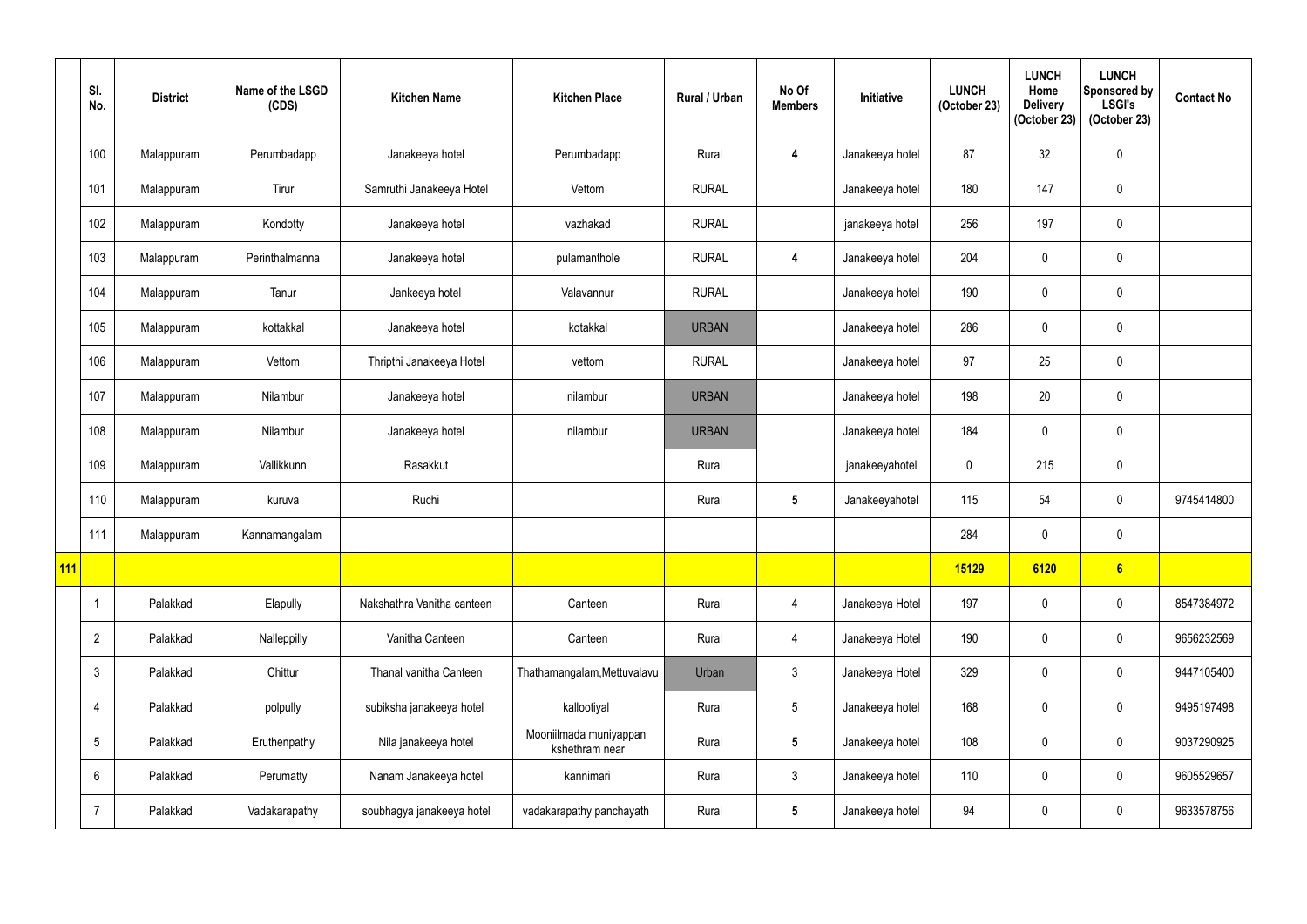| SI.<br>No.       | <b>District</b> | Name of the LSGD<br>(CDS) | <b>Kitchen Name</b>             | <b>Kitchen Place</b>                      | <b>Rural / Urban</b> | No Of<br><b>Members</b> | Initiative       | <b>LUNCH</b><br>(October 23) | <b>LUNCH</b><br>Home<br><b>Delivery</b><br>(October 23) | <b>LUNCH</b><br>Sponsored by<br><b>LSGI's</b><br>(October 23) | <b>Contact No</b> |
|------------------|-----------------|---------------------------|---------------------------------|-------------------------------------------|----------------------|-------------------------|------------------|------------------------------|---------------------------------------------------------|---------------------------------------------------------------|-------------------|
| 8                | Palakkad        | Kozhinjampara             | Sreesakthi Janakeeya hotel      | Kozhinjampara<br>gramapanchayth, near bus | Rural                | $\overline{\mathbf{5}}$ | Janakeeya hotel  | 140                          | 0                                                       | $\pmb{0}$                                                     | 9847121105        |
| 9                | Palakkad        | Vadakkenchery             | Oottupura Vanitha Canteen       | Panchayath building,<br>Vadakkenchery     | Rural                | $\overline{4}$          | Janakeeya Hotel  | 272                          | $\mathbf 0$                                             | $\pmb{0}$                                                     | 9656360141        |
| 10 <sup>°</sup>  | Palakkad        | PKD North                 | Cafesree                        | opp. ksrtc bus stand,<br>Manjakulam road  | Urban                | $5\phantom{.0}$         | Janakeeya Hotel  | 260                          | 0                                                       | $\pmb{0}$                                                     | 9037332005        |
| 11               | Palakkad        | Ongallur                  | Amma canteen                    | Ongallur vipanana kendram                 | Rural                | $\overline{4}$          | Janakeeya Hotel  | 187                          | 0                                                       | $\mathbf 0$                                                   | 7560924507        |
| 12               | Palakkad        | Muthuthala                | Sreelakshmi vanitha canteen     | Muthuthala panchayath                     | Rural                | $\overline{4}$          | Janakeeya Hotel  | 84                           | $\mathbf{0}$                                            | $\pmb{0}$                                                     | 7558865485        |
| 13               | Palakkad        | Koppam                    | Natturuchi kudumbashree cafe    | Near koppam village                       | Rural                | $\overline{5}$          | Janakeeya Hotel  | 148                          | 0                                                       | $\pmb{0}$                                                     | 8075779172        |
| 14               | Palakkad        | Paruthur                  | Mamatty vanitha canteen         | Near panchayath                           | Rural                | $\overline{5}$          | Janakeeya Hotel  | 82                           | 0                                                       | $\pmb{0}$                                                     | 9544847874        |
| 15 <sup>15</sup> | Palakkad        | Vilayur                   | Souhritha caffesree (Ruchipura) | Near Vilayur Panchayath                   | Rural                | $6\phantom{.}6$         | Janakeeya Hotel  | 152                          | 0                                                       | $\mathbf 0$                                                   | 9747342046        |
| 16               | palakkad        | Kulukkallur               | Snehitha Janakeeya hotel        | Kulukkallur panchayath                    | Rural                | $\overline{\mathbf{5}}$ | Janakeeya hotel  | 85                           | 0                                                       | $\pmb{0}$                                                     | 9746701454        |
| 17               | Palakkad        | Pattambi                  | Janakeeya hotel                 | near Govt samskritha college,<br>Pattambi | Urban                | 4                       | Janakeeya hotel  | 0                            | 0                                                       | $\mathbf 0$                                                   | 9562043428        |
| 18               | Palakkad        | Erimayur                  | Thanima Vanitha Canteen         | Panchayath building, Erimayur             | Rural                | $\overline{5}$          | Janakeeya Hotel  | 52                           | 0                                                       | 4                                                             | 9746440633        |
| 19               | Palakkad        | Kizhekkencheri            | Vanitha Canteen                 | Panchayath Building,<br>Kizhakkenchery    | Rural                | 4                       | Janakeeya Hotel  | 68                           | 0                                                       | $\overline{2}$                                                | 9747923418        |
| 20               | Palakkad        | Peringottukkurrissi       | Aiswarya Vanitha canteen        | Panchayth building                        | Rural                | $\mathfrak{Z}$          | Janakeeya Hotel  | 77                           | 0                                                       | $\pmb{0}$                                                     | 9048665884        |
| 21               | Palakkad        | Mundoor                   | Bharath vanitha canteen         | Panchayath building                       | Rural                | $\mathfrak{Z}$          | Janakeeya Hotel  | 133                          | 0                                                       | $\boldsymbol{0}$                                              | 8592830607        |
| 22               | Palakkad        | Kodumbu                   | kripa                           | kodumb panchayath                         | Rural                | $\overline{4}$          | Janakeeya HoteL  | 38                           | 0                                                       | $\pmb{0}$                                                     | 9048682860        |
| 23               | Palakkad        | Thirumittakode            | Thirumuttam Janakeeya Hotel     | Karukaputhur                              | Rural                | $6\,$                   | Janakeeya Hotel  | 95                           | 0                                                       | $\pmb{0}$                                                     | 9072841599        |
| 24               | Palakkad        | Akathethara               | Nanma canteen                   | kalyanamandapam                           | Rural                | $\mathfrak{Z}$          | Janakeeya Hotel  | 103                          | 0                                                       | $\pmb{0}$                                                     | 7025563510        |
| 25               | Palakkad        | Marutharoad               | flavours cantteen               | panchayath                                | Rural                | $\sqrt{5}$              | Janakeeya Hotela | 64                           | 0                                                       | $\boldsymbol{0}$                                              | 9746227966        |
| 26               | Palakkad        | Trithala                  | Kairali Vanitha Hotel           | Thirthala                                 | Rural                | $5\,$                   | Janakeeya Hotel  | 89                           | 0                                                       | $\mathfrak{Z}$                                                | 9048710155        |
| 27               | Palakkad        | Kongad                    | Annapoorna vanitha canteen      | Near Kongad village office                | Rural                | $\sqrt{5}$              | Janakeeya Hotel  | 355                          | 0                                                       | $\pmb{0}$                                                     | 9645425774        |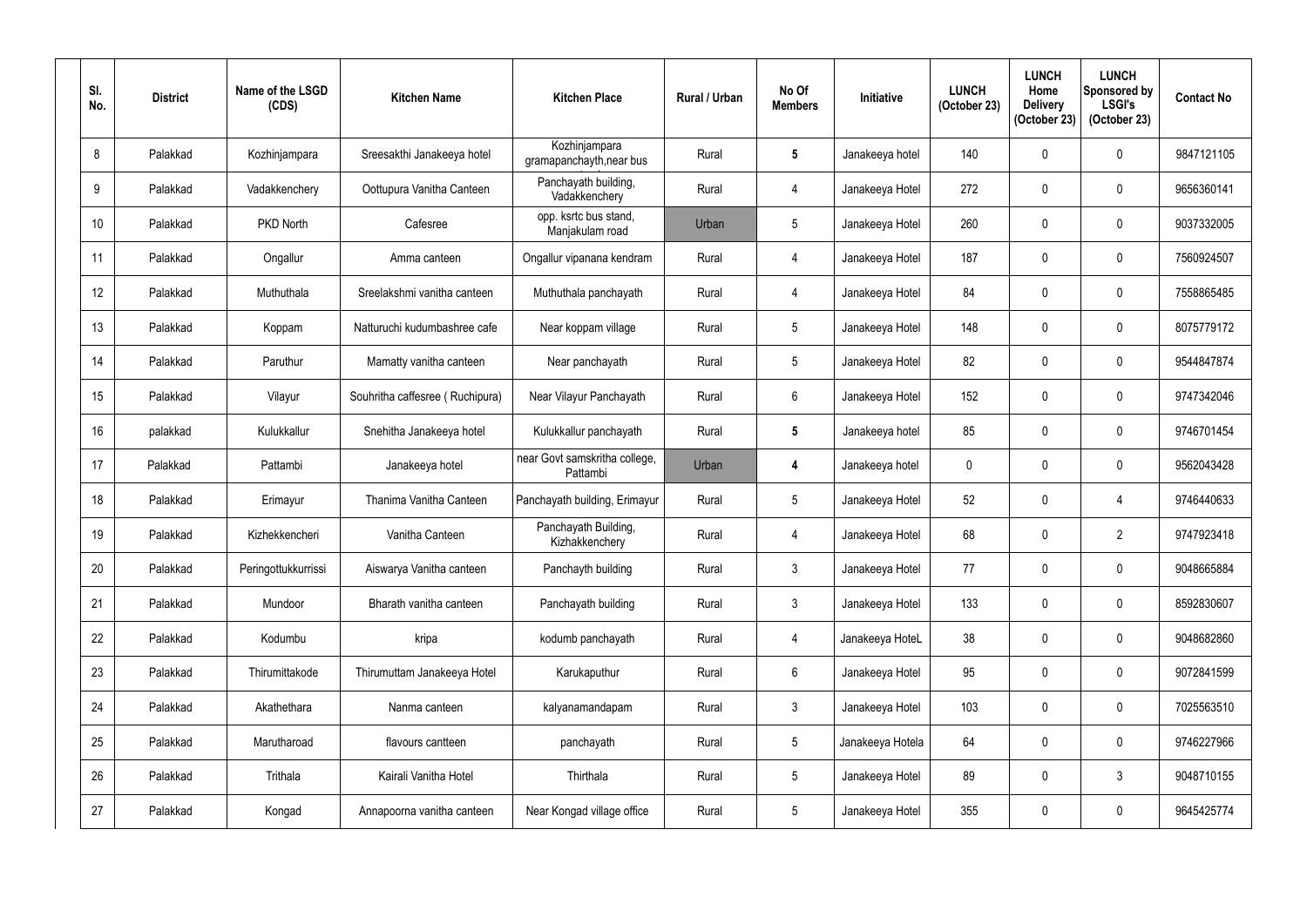| SI.<br>No. | <b>District</b> | Name of the LSGD<br>(CDS) | <b>Kitchen Name</b>                      | <b>Kitchen Place</b>                            | <b>Rural / Urban</b> | No Of<br><b>Members</b> | Initiative      | <b>LUNCH</b><br>(October 23) | <b>LUNCH</b><br>Home<br><b>Delivery</b><br>(October 23) | <b>LUNCH</b><br>Sponsored by<br><b>LSGI's</b><br>(October 23) | <b>Contact No</b> |
|------------|-----------------|---------------------------|------------------------------------------|-------------------------------------------------|----------------------|-------------------------|-----------------|------------------------------|---------------------------------------------------------|---------------------------------------------------------------|-------------------|
| 28         | Palakkad        | Sreekrishnapuram          | Subiksha canteen                         | Near panchayath office                          | Rural                | $\mathfrak{Z}$          | Janakeeya Hotel | 93                           | 0                                                       | 0                                                             | 8086697226        |
| 29         | Palakkad        | Pallassana                | dhanalakshmi vanitha canteen             | pallassana panchayath<br>building               | Rural                | $5\phantom{.0}$         | Janakeeya Hotel | 264                          | $\mathbf{0}$                                            | 0                                                             | 8943225892        |
| 30         | Palakkad        | Nenmmara                  | Nemmara Janakeeya hotel                  | Nemmara junction                                | Rural                | 4                       | Janakeeya hotel | 230                          | 0                                                       | 0                                                             | 8157850935        |
| 31         | Palakkad        | Ayilur                    | Janakeeya hotel                          | Thalavettanpara, Ayilur                         | Rural                | $\mathfrak{Z}$          | Janakeeya hotel | 95                           | 0                                                       | 0                                                             | 9539517856        |
| 32         | Palakkad        | Melarkode                 | Janakeeya Hotel                          | near Melarkode panchayath                       | Rural                | 4                       | Janakeeya hotel | 145                          | $\mathbf 0$                                             | 0                                                             | 8606193918        |
| 33         | Palakkad        | Vandazhi                  | janakeeya hotel                          | Kaniyamangalam                                  | Rural                | $\mathfrak{Z}$          | Janakeeya hotel | 39                           | 0                                                       | 0                                                             | 9645919937        |
| 34         | Palakkad        | Nelliayampathy            | Janakeeya hotel                          | near Panchayat, kaikaty                         | Rural                | 4                       | Janakeeya hotel | $\mathbf 0$                  | 0                                                       | 0                                                             | 9497123529        |
| 35         | Palakkad        | Elavanchery               | Snehatheeram                             | Near GUPS, Vattekkad                            | Rural                | $5\phantom{.0}$         | Janakeeya Hotel | $\mathbf 0$                  | 0                                                       | 0                                                             | 9744195274        |
| 36         | Palakkad        | Kollemkode                | Priya Vanitha Canteen                    | Block Panchayath Office,<br>Kollengode          | Rural                | 4                       | Janakeeya Hotel | 219                          | 0                                                       | 0                                                             | 9745456764        |
| 37         | Palakkad        | Koduvayur                 | Samridhi Kudumbashree Vanitha<br>Canteen | Panchayath Building                             | Rural                | 5                       | Janakeeya Hotel | 115                          | $\mathbf{0}$                                            | 0                                                             | 8086263595        |
| 38         | Palakkad        | Pattanchery               | Sreelakshmi vanitha canteen              | Panchayath Building                             | Rural                | $\overline{4}$          | Janakeeya Hotel | 52                           | 0                                                       | 0                                                             | 8086916932        |
| 39         | Palakkad        | Pudunagaram               | Janakeeya Hotel                          | Near KSEB, Pudunagaram                          | Rural                | 4                       | Janakeeya hotel | 164                          | 0                                                       | 0                                                             | 9497241598        |
| 40         | Palakkad        | Vadavanoor                | Sree Muruka Janakeeya Hotel              | Vydhyasala, Vadavanoor                          | Rural                | $5\phantom{.0}$         | Janakeeya hotel | 147                          | $\mathbf 0$                                             | 0                                                             | 9567011729        |
| 41         | Palakkad        | Peruvemba                 | Samridi Janakeeya Hotel                  | Peruvemba Junction                              | Rural                | 4                       | Jankeeya hotel  | 21                           | 0                                                       | 0                                                             | 918089611261      |
| 42         | Palakkad        | Muthalamada               | Janakeeya Hotel                          | Chulliyarmedu                                   | Rural                | $\overline{\mathbf{4}}$ | Jankeeya hotel  | 196                          | $\mathbf 0$                                             | 0                                                             | 9633730067        |
| 43         | Palakkad        | Cherppalasseri            | Swad Janakiyahotel, CPY                  | Scheduled caste coperative<br>society hall, cpy | Urban                | $\sqrt{5}$              | Janakeeya Hotel | 104                          | 0                                                       | 0                                                             | 9447746082        |
| 44         | Palakkad        | Vellinezhi                | Aiswarya kudumbashree                    | Adakkaputhur                                    | Rural                | $\mathfrak{Z}$          | Janakeeya Hotel | 82                           | 0                                                       | 0                                                             | 9747730588        |
| 45         | Palakkad        | Keralasseri               | Bhagyasree janakeeya hotel               | Near village office                             | Rural                | $\mathfrak{Z}$          | Janakeeya Hotel | 50                           | $\mathbf 0$                                             | 0                                                             | 8606125128        |
| 46         | Palakkad        | Kottayi                   | Kudumbashree Vanitha canteen             | Near Kottayi Panchayath                         | Rural                | $\overline{4}$          | Jankeeya hotel  | 97                           | 0                                                       | 0                                                             | 9605699847        |
| 47         | Palakkad        | anakkara                  | udayasurya vanitha canteen               | kumbidi                                         | rural                | $\sqrt{5}$              | Janakeeya Hotel | 168                          | 0                                                       | $\pmb{0}$                                                     | 9895947614        |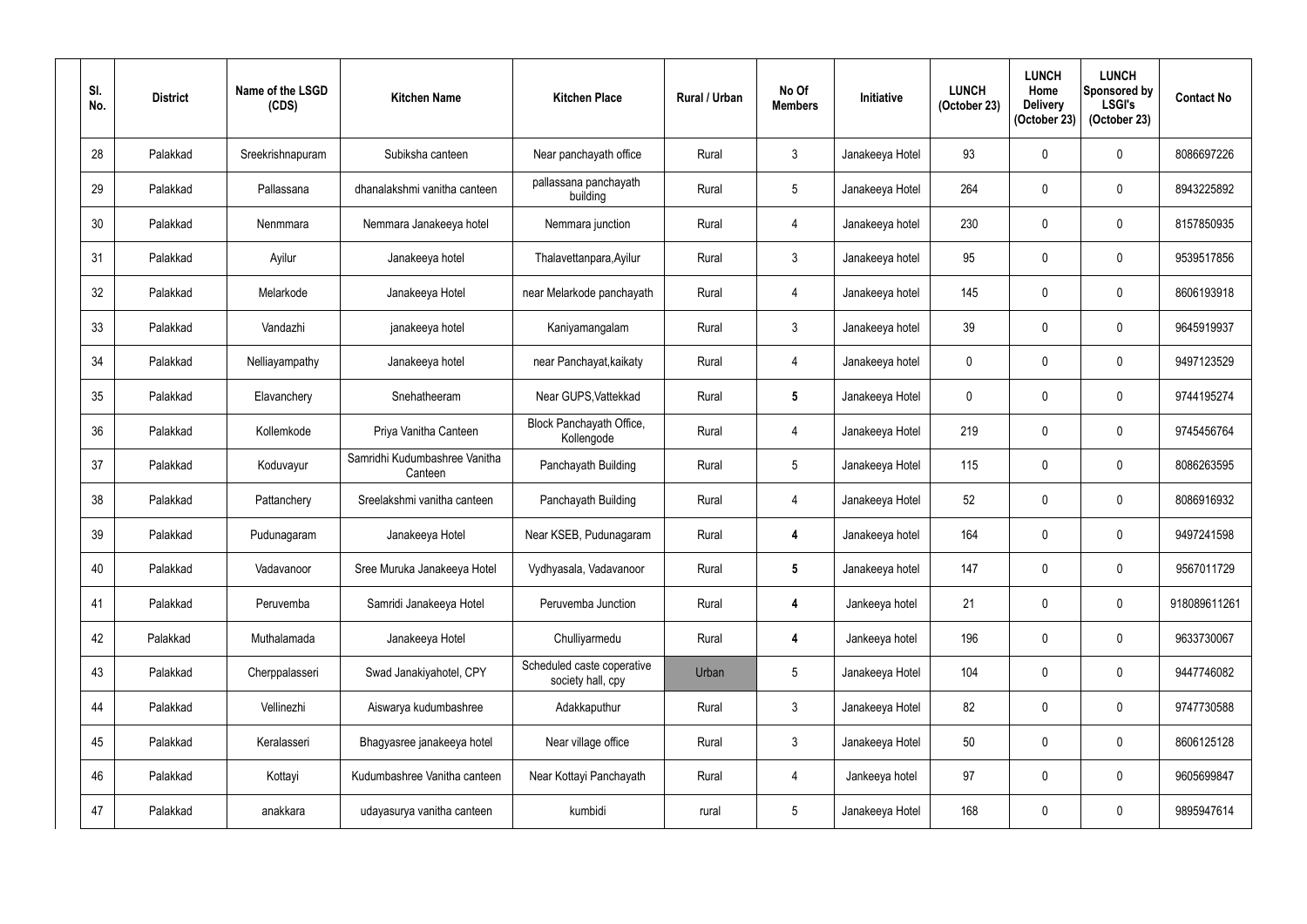|    | SI.<br>No. | <b>District</b> | Name of the LSGD<br>(CDS) | <b>Kitchen Name</b>                         | <b>Kitchen Place</b>                       | Rural / Urban | No Of<br><b>Members</b> | <b>Initiative</b> | <b>LUNCH</b><br>(October 23) | <b>LUNCH</b><br>Home<br><b>Delivery</b><br>(October 23) | <b>LUNCH</b><br>Sponsored by<br><b>LSGI's</b><br>(October 23) | <b>Contact No</b> |
|----|------------|-----------------|---------------------------|---------------------------------------------|--------------------------------------------|---------------|-------------------------|-------------------|------------------------------|---------------------------------------------------------|---------------------------------------------------------------|-------------------|
|    | 48         | Palakkad        | kappur                    | jeevanam hotel                              | kumaranellur                               | rural         | $6\phantom{.}$          | Janakeeya Hotel   | 172                          |                                                         | $\mathbf 0$                                                   | 9605308385        |
|    | 49         | Palakkad        | Malampauzha               | Nandhanam canteen                           | near fantasy park                          | Rural         | 5                       | Janakeeya HotelT  | 113                          |                                                         | $\mathbf 0$                                                   | 807587062         |
| 96 | 50         | Palakkad        | Puduppariyaram            | Anaswara Canteen                            | Panchayath                                 | Rural         | $\overline{4}$          | Janakeeya Hotel   | 128                          | $\mathbf{0}$                                            | $\mathbf 0$                                                   | 9526677781        |
|    | 51         | Palakkad        | kadambazhipuram           | Reshmi janakeeya hotel                      | 16 mail                                    | Rural         | 5                       | Janakeeya Hotel   | 50                           |                                                         | $\mathbf 0$                                                   | 9048375891        |
|    | 52         | Palakkad        | Kadambazhipuram           | Ardhram Janakeeya hotel                     | Pulapatta                                  | Rural         | $\mathfrak{Z}$          | Janakeeya Hotel   | 41                           | $\Omega$                                                | $\boldsymbol{0}$                                              | 9495775246        |
|    | 53         | Palakkad        | Kannambra                 | Sree kurumba canteen                        | kannambra                                  | Rural         | $\overline{4}$          | Janakeeya Hotel   | $\mathbf 0$                  |                                                         | $\mathbf 0$                                                   | 8157815819        |
|    | 54         | Palakkad        | karakkurissi              | Janakiya hotel                              | Near ammus auditorium,<br>Ayappankavu      | Rural         | $\mathfrak{Z}$          | Janakeeya Hotel   | 116                          | $\Omega$                                                | $\mathbf 0$                                                   | 6238788932        |
|    | 55         | Palakkad        | Thenkara                  | Subiksham janakeeya hotel                   | Ayurveda hospital compound<br>Then kara    | Rural         | 5                       | Janakeeya Hotel   | 80                           | 0                                                       | $\mathbf 0$                                                   | 9747557333        |
|    | 56         | Palakkad        | Alanallur                 | Keerthi vanitha canteen and<br>catering     | Near panchayath Alanallur                  | Rural         | 5                       | Janakeeya hotel   | 101                          |                                                         | $\mathbf 0$                                                   | 9495447569        |
|    | 57         | Palakkad        | Pudur                     | Asil canteen                                | Pudur panchayath                           | Rural         | $\overline{4}$          | Janakeeya hotel   | 46                           |                                                         | $\mathbf 0$                                                   | 8086968050        |
|    | 58         | Palakkad        | Parali                    | Annasree Janakeeya hotel                    | Near parali panchayath                     | Rural         | $\overline{4}$          | Janakeeya hotel   | 114                          | $\mathbf{0}$                                            | $\boldsymbol{0}$                                              | 8281829238        |
|    | 59         | Palakkad        | Mannur                    | Kudumbasree janakeeya hotel                 | Mannur panchayath                          | Rural         | 5                       | Janakeeya hotel   | 123                          | 0                                                       | $\mathbf 0$                                                   | 9495771095        |
|    | 60         | Palakkad        | Kuzhalmannam              | Janasree jankeeya hotel                     | Kuzhalmannam block<br>panchayth            | Rural         | $\mathfrak{Z}$          | Jankeeya hotel    | 140                          | 5                                                       | $\boldsymbol{0}$                                              | 9847364980        |
|    | 61         | Palakkad        | Kavassery                 | samridhi Janakeeya Hotel                    | Alathur road, kavasheery                   | Rural         | $6\phantom{.0}$         | Janakeeya hotel   | 92                           | $\mathbf 0$                                             | $\pmb{0}$                                                     | 9747570761        |
|    | 62         | palakkad        | chalissery                | Thanal janakeeya hotel                      | chalissery panchayath building             | Rural         | $\mathfrak{Z}$          | Janakeeya hotel   | 44                           | 0                                                       | $\pmb{0}$                                                     | 9562702284        |
|    | 63         | palakkad        | Kottopadam                | Iva canteen and catering janakeeya<br>hotel | Block building, Near<br>aryambavu junction | Rural         | $\overline{4}$          | Janakeeya hotel   | 86                           | $\mathbf 0$                                             | $\pmb{0}$                                                     | 9074818126        |
|    | 64         | palakkad        | kumaramputhur             | Ruchi cafe janakeeya hotel                  | Panchayath kumaramputhur                   | Rural         | $\mathbf{3}$            | Janakeeya hotel   | 261                          |                                                         | $\pmb{0}$                                                     | 8589968705        |
|    | 65         | palakkad        | Malampuzha                | Amma janakeeya hotel                        | kadukkamkunnu, Malampuzha                  | Rural         | $\mathbf{3}$            | Janakeeya hotel   | 301                          | $\mathbf 0$                                             | $\boldsymbol{0}$                                              | 9446521664        |
|    | 66         | palakkad        | Alathur                   | Rich Janakeeya hotel                        | Near bus stand, Alathur                    | Rural         | 4                       | Janakeeya hotel   | 272                          | 0                                                       | 9                                                             | 9947030779        |
|    | 67         | palakkad        | Karimpuzha                | Janakeeya hotel                             | Karimpuzha panchayath                      | Rural         | $\mathbf{3}$            | Janakeeya hotel   | 74                           | 0                                                       | $\pmb{0}$                                                     | 9961502739        |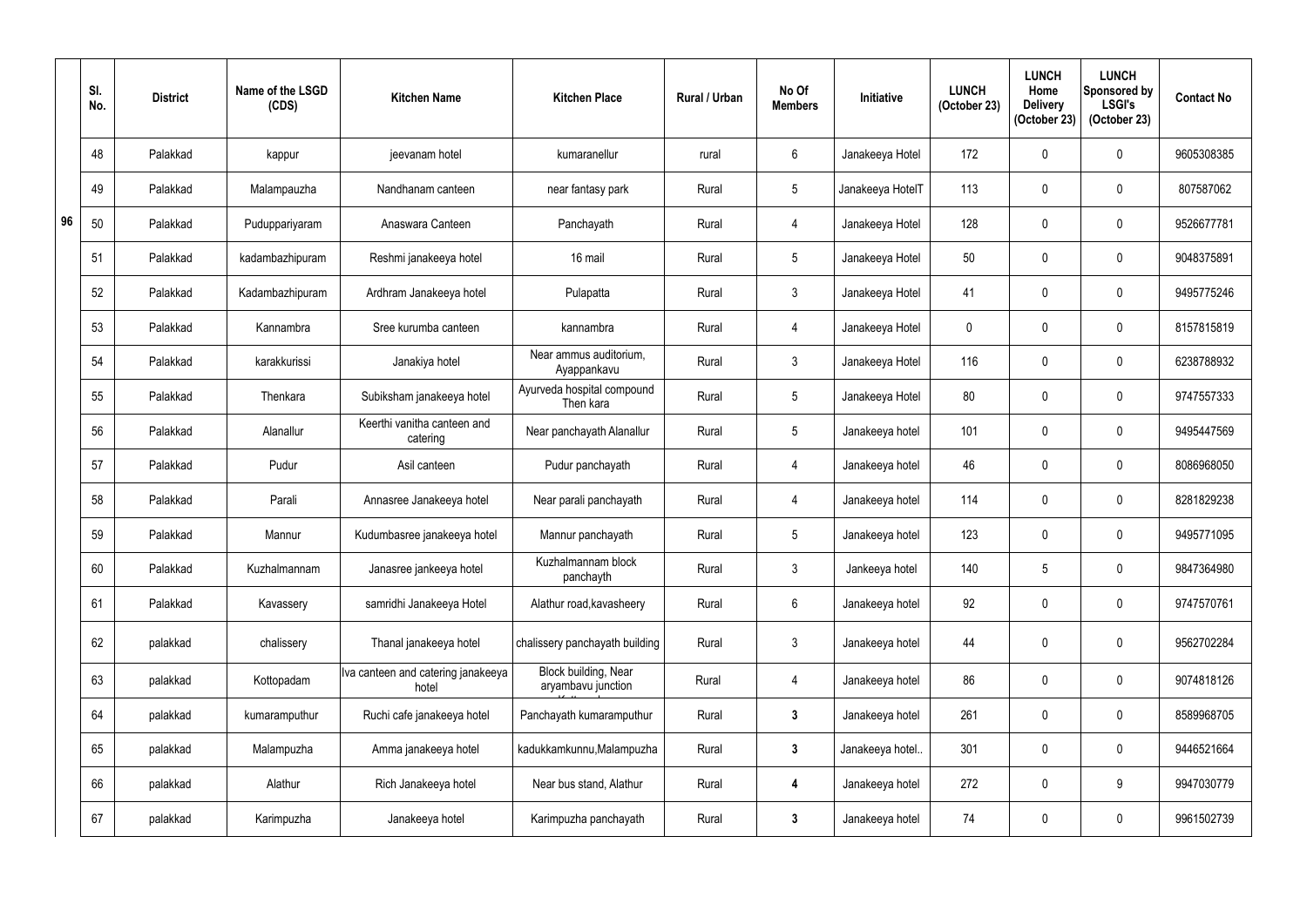| SI.<br>No. | <b>District</b> | Name of the LSGD<br>(CDS) | <b>Kitchen Name</b>         | <b>Kitchen Place</b>                | <b>Rural / Urban</b> | No Of<br><b>Members</b> | Initiative      | <b>LUNCH</b><br>(October 23) | <b>LUNCH</b><br>Home<br><b>Delivery</b><br>(October 23) | <b>LUNCH</b><br>Sponsored by<br><b>LSGI's</b><br>(October 23) | <b>Contact No</b> |
|------------|-----------------|---------------------------|-----------------------------|-------------------------------------|----------------------|-------------------------|-----------------|------------------------------|---------------------------------------------------------|---------------------------------------------------------------|-------------------|
| 68         | Palakkad        | Thenkurissi               | Eyeshee janakeeya hotel     | Panchayth building,<br>Thenkurissi  | Rural                | 4                       | Jankeeya hotel  | 93                           | $\mathbf 0$                                             | $\pmb{0}$                                                     | 9995662723        |
| 69         | Palakkad        | Agali                     | Janakeeya Hotel             | Block Panchayath building,<br>Agali | Rural                | $5\phantom{.0}$         | Jankeeya hotel  | 153                          | $\mathbf 0$                                             | $\pmb{0}$                                                     | 9037878897        |
| 70         | Palakkad        | Sholayur                  | Powrnami janakeeya hotel    | anakkatty bus stand                 | Rural                | 4                       | Jankeeya hotel  | $\mathbf 0$                  | $\mathbf 0$                                             | $\pmb{0}$                                                     | 9159556404        |
| 71         | Palakkad        | Puthushery                | Janakeeya hotel             | Puthushery panchayath               | Rural                | $5\phantom{.0}$         | Janakeeya hotel | 107                          | $\mathbf 0$                                             | $\mathbf 0$                                                   | 9562772723        |
| 72         | Palakkad        | Karimba                   | Janakeeya hotel             | Panchayath premise                  | Rural                | $\mathbf{3}$            | Janakeeya Hotel | 136                          | $\mathbf 0$                                             | $\pmb{0}$                                                     | 9562163979        |
| 73         | Palakkad        | Nagalasseri               | Janakeeya hotel             | near koottanad bus stand            | Rural                | $5\phantom{.0}$         | Janakeeya hotel | 290                          | 0                                                       | $\mathbf 0$                                                   | 8921928291        |
| 74         | Palakkad        | Mathur                    | Nila janakeeya Hotel        | Near Panchayth, Mathur              | Rural                | 4                       | Jankeeya hotel  | 122                          | $\mathbf 0$                                             | $\pmb{0}$                                                     | 9562356483        |
| 75         | Palakkad        | Chalavara                 | Janakeeya hotel             | Chalavara panchayath                | Rural                | $5\phantom{.0}$         | Janakeeya hotel | 99                           | $\mathbf 0$                                             | $\mathbf 0$                                                   | 9544659942        |
| 76         | Palakkad        | Ananganadi                | vanitha cateen              | near Ananganadi panchayath          | Rural                | $\mathfrak{Z}$          | Janakeeya Hotel | 35                           | 0                                                       | $\pmb{0}$                                                     | 8921410495        |
| 77         | Palakkad        | Lakkidiperur              | Janakeeya hotel             | Lekkidi perur panchayath            | Rural                | $5\phantom{.0}$         | Jankeeya hotel  | 110                          | $\mathbf 0$                                             | $\mathbf 0$                                                   | 6238921903        |
| 78         | Palakkad        | Nellaya                   | Janakeeya hotel             | Nellaya panchayath                  | Rural                | 4                       | Janakeeya hotel | 78                           | 0                                                       | 0                                                             | 9562432883        |
| 79         | Palakkad        | Shornur                   | Oottupura Janakeeya hotel   | near bus stand, Shoranur            | Urban                | $5\phantom{.0}$         | Janakeeya hotel | 210                          | 0                                                       | $\mathbf 0$                                                   | 9747102377        |
| 80         | Palakkad        | Shornur                   | Snehadeepam Janakeeya hotel | Shoranur municipality               | Urban                | 4                       | Janakeeya hotel | 144                          | 0                                                       | $\mathbf 0$                                                   | 6238755729        |
| 81         | Palakkad        | Thrikkadiri               | Janakeeya hotel             | Samskarika nilayam                  | Rural                | 4                       | Janakeeya hotel | 80                           | 0                                                       | $\pmb{0}$                                                     | 9544806032        |
| 82         | palakkad        | Vaniyamkulam              | Janakeeya hotel             | near PK DAS hospital                | Rural                | $\mathbf{3}$            | Janakeeya hotel | 365                          | 0                                                       | $\mathfrak{Z}$                                                | 9947408415        |
| 83         | Palakkad        | Ambalappara               | Janakiya hotel              | ambalappara<br>kalyanamandapam      | Rural                | $\sqrt{5}$              | Janakeeya Hotel | 50                           | 0                                                       | $\pmb{0}$                                                     | 8129562289        |
| 84         | Palakkad        | Vallappuzha               | Janakeeya hotel             | Hayath Complex, Vallappuzha         | Rural                | $5\phantom{.0}$         | Janakeeya Hotel | 217                          | 0                                                       | $\pmb{0}$                                                     | 8086406897        |
| 85         | Palakkad        | Shoranur                  | Ela janakeeya hotel         | Vpc market, kulappully              | Urban                | $\boldsymbol{3}$        | Janakeeya hotel | 139                          | 0                                                       | $\pmb{0}$                                                     | 8129769113        |
| 86         | Palakkad        | Mankara                   | Subiksha Janakeeya hotel    | Near Mankara Panchayath             | Rural                | $\sqrt{5}$              | Janakeeya hotel | 84                           | 0                                                       | $\pmb{0}$                                                     | 8549045637        |
| 87         | Palakkad        | Kanjirapuzha              | Surya Janakeeya hotel       | Kanjirapuzha, panchayath            | Rural                | $5\phantom{.0}$         | Janakeeya hotel | 132                          | 0                                                       | $\pmb{0}$                                                     | 9048698194        |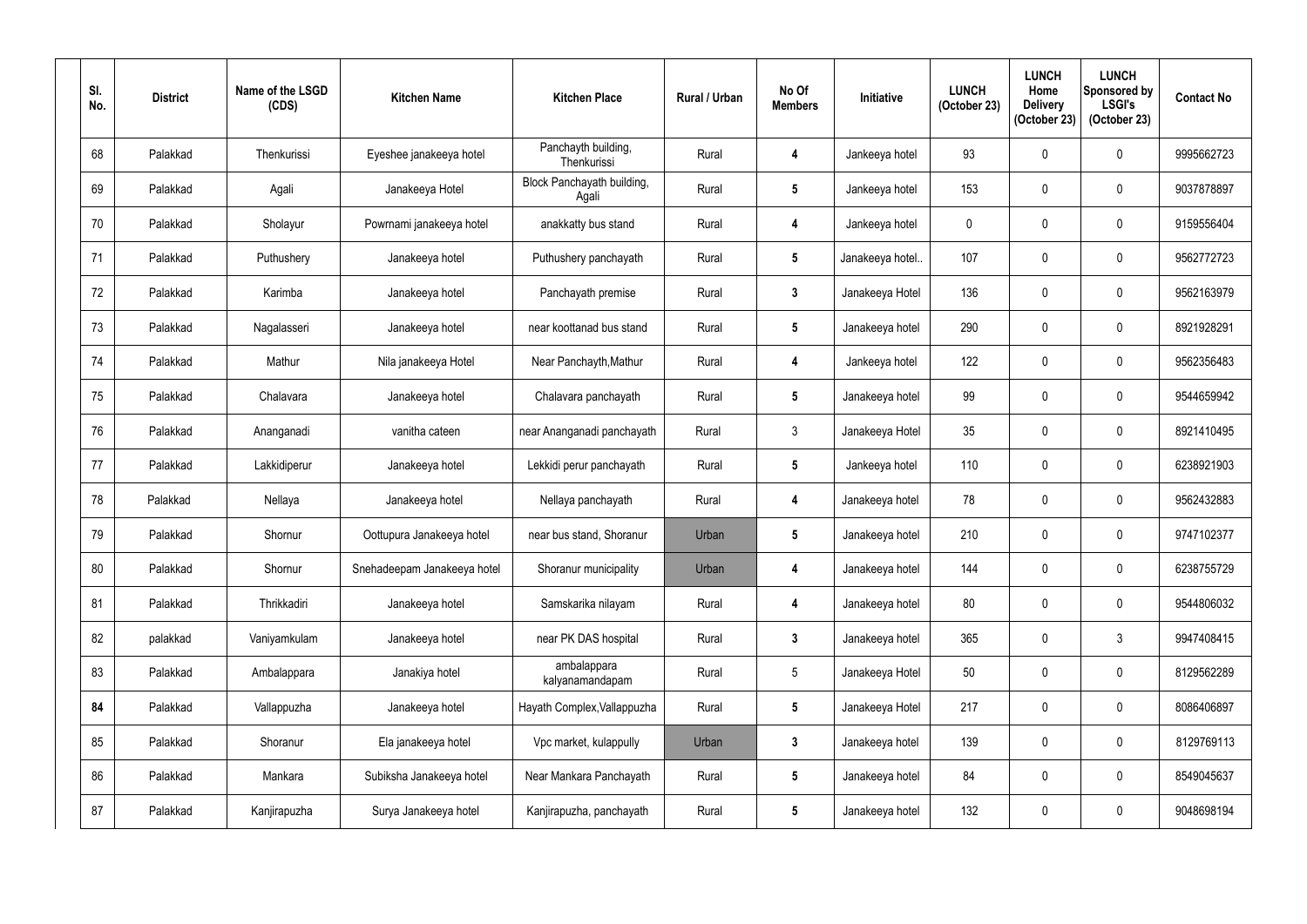|    | SI.<br>No.      | <b>District</b> | Name of the LSGD<br>(CDS) | <b>Kitchen Name</b>             | <b>Kitchen Place</b>                       | <b>Rural / Urban</b> | No Of<br><b>Members</b> | Initiative      | <b>LUNCH</b><br>(October 23) | <b>LUNCH</b><br>Home<br><b>Delivery</b><br>(October 23) | <b>LUNCH</b><br>Sponsored by<br><b>LSGI's</b><br>(October 23) | <b>Contact No</b> |
|----|-----------------|-----------------|---------------------------|---------------------------------|--------------------------------------------|----------------------|-------------------------|-----------------|------------------------------|---------------------------------------------------------|---------------------------------------------------------------|-------------------|
|    | 88              | Palakkad        | Thachanattukara           | Haritham janakeeya hotel        | 53 mile, Thachanattukara                   | Rural                | $\mathbf{3}$            | Janakeeya hotel | 140                          |                                                         | $\mathbf 0$                                                   | 9605097810        |
|    | 89              | Palakkad        | Puthukode                 | Puthuma jankeeya hotel          | Thachanadi junction                        | Rural                | $6\phantom{1}$          | Janakeeya hotel | 141                          | $\Omega$                                                | $\boldsymbol{0}$                                              | 9744459080        |
|    | 90              | Palakkad        | Tarur                     | Jankeeya Hotel                  | Infront of vilage office, Tarurk           | Rural                | 4                       | Janakeeya hotel | 118                          |                                                         | $\mathbf 0$                                                   | 8606780959        |
|    | 91              | Palakkad        | Pirayiri                  | Janakeeya hotel                 | Near Panchayath office                     | Rural                | $5\phantom{.0}$         | Janakeeya hotel | 85                           | $\Omega$                                                | $\boldsymbol{0}$                                              | 9037495586        |
|    | 92              | Palakkad        | Palakkad ulb              | Ruchi                           | Near Balaji hospital, Fort<br>Maidan       | Urban                | 4                       | Janakeeya hotel | 221                          | $\mathbf{0}$                                            | $\mathbf 0$                                                   | 7994185687        |
|    | 93              | Palakkad        | Pookkottukavu             | Punya                           | Pookkottukavu Centre                       | Rural                | $\overline{\mathbf{4}}$ | Janakeeya Hotel | 48                           |                                                         | $\mathbf 0$                                                   | 9745511432        |
|    | 94              | Palakkad        | Kuthanoor                 | Suryodayam jankeeya hotel       | Kalapara, kuthanoor                        | Rural                | $5\phantom{.0}$         | Jankeeya hotel  | 53                           | $\mathbf 0$                                             | $\mathbf 0$                                                   | 9995159738        |
|    | 95              | Palakkad        | Thiruvegappura            | Janakeeya Hotel                 | Kaippuram                                  | Rural                | $5\phantom{.0}$         | Jankeeya hotel  | 137                          |                                                         | $\mathbf 0$                                                   | 8921882903        |
|    | 96              | Palakkad        | Thachampara               | Vanitha canteen Janakeeya Hotel | Thachampara town                           | Rural                | $\overline{\mathbf{4}}$ | Jankeeya hotel  | 62                           | $\Omega$                                                | $\mathbf 0$                                                   | 9497826216        |
|    | 97              | Palakkad        | Kannadi                   | Sweet jankeeya hotel            | Yakkara junction                           | Rural                | $\mathbf{3}$            | Jankeeya hotel  | 63                           | 0                                                       | $\mathbf 0$                                                   | 9846918028        |
|    | 98              | Palakkad        | Pattithara                | Bavana janakeeya hotel          | kottappadam                                | Rural                | $5\phantom{.0}$         | Janakeeya hotel | $\mathbf 0$                  | 0                                                       | $\mathbf 0$                                                   | 9074163402        |
|    | 99              | Palakkad        | Mannarkkad                | Janakeeya Hotel                 | muncipal building, busstand,<br>mannarkkad | Urban                | $\overline{\mathbf{4}}$ | Janakeeya hotel | 134                          | $\mathbf 0$                                             | 45                                                            |                   |
| 99 |                 |                 |                           |                                 |                                            |                      | 420                     |                 | 12161                        | 5 <sup>1</sup>                                          | 66                                                            |                   |
|    | $\mathbf{1}$    | Pathanamthitta  | Anicadu                   | Janatha janakeeya hotel         | Nooromave                                  | Rural                | $\mathbf{3}$            | Janakeeya Hotel | $\pmb{0}$                    | 131                                                     | $\pmb{0}$                                                     | 6282875679        |
|    | $\overline{2}$  | Pathanamthitta  | Kaviyoor                  | Janakeeya Hotel                 | Manakkachira                               | Rural                | $\overline{4}$          | Janakeeya Hotel | $\mathbf 0$                  | 143                                                     | $\pmb{0}$                                                     | 9747886172        |
|    | $3\phantom{.0}$ | Pathanamthitta  | Kottanadu                 | Janakeeya Hotel                 | Kottanadu                                  | Rural                | $\overline{4}$          | Janakeeya Hotel | $\pmb{0}$                    | 225                                                     | $\pmb{0}$                                                     | 6282382608        |
|    | 4               | Pathanamthitta  | Kalloopara                | Janakeeya Hotel                 | Kalloopara                                 | Rural                | 5 <sub>5</sub>          | Janakeeya Hotel | $\pmb{0}$                    | 49                                                      | $\pmb{0}$                                                     | 9947471024        |
|    | $5\phantom{.0}$ | Pathanamthitta  | Kunnamthanam              | Thripthi Hotel                  | Kunnamthanam                               | Rural                | $\mathbf{3}$            | Janakeeya Hotel | $\mathbf 0$                  | 34                                                      | $\pmb{0}$                                                     | 6235908328        |
|    | $6\phantom{.}$  | pathanamthitta  | mallappally               | janakeeya hotel                 | mallappally                                | Rural                | $\mathfrak{Z}$          | janakeeya hotel | $\boldsymbol{0}$             | 119                                                     | $\pmb{0}$                                                     | 9744194830        |
|    | $\overline{7}$  | Pathanamthitta  | kottangal                 | janakeeya hotel                 | kottangal                                  | Rural                | $\mathfrak{Z}$          | Janakeeya Hotel | $\pmb{0}$                    | 267                                                     | $\pmb{0}$                                                     | 9526690541        |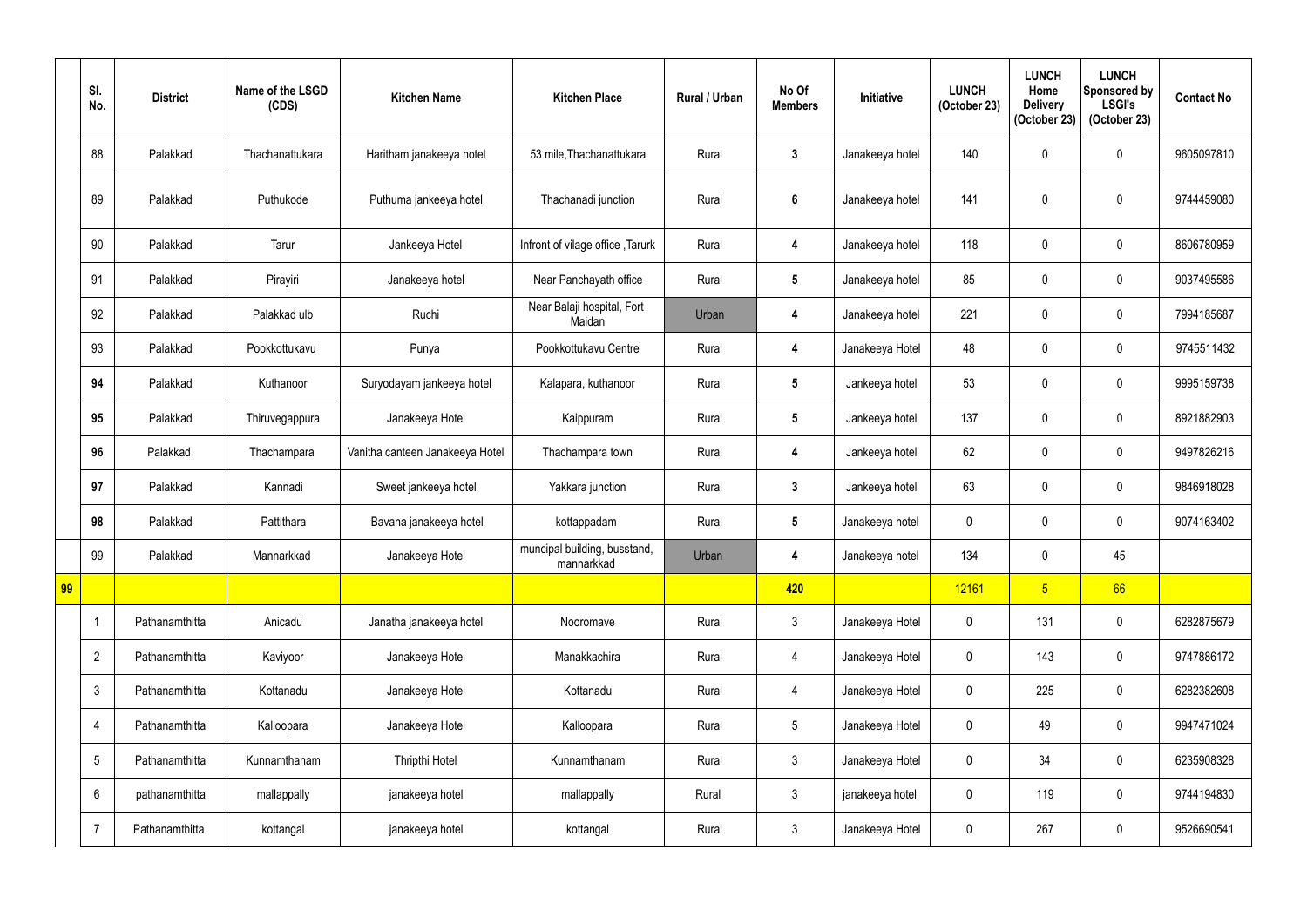| SI.<br>No.      | <b>District</b> | Name of the LSGD<br>(CDS) | <b>Kitchen Name</b>             | <b>Kitchen Place</b>        | <b>Rural / Urban</b> | No Of<br><b>Members</b> | Initiative      | <b>LUNCH</b><br>(October 23) | <b>LUNCH</b><br>Home<br><b>Delivery</b><br>(October 23) | <b>LUNCH</b><br>Sponsored by<br><b>LSGI's</b><br>(October 23) | <b>Contact No</b> |
|-----------------|-----------------|---------------------------|---------------------------------|-----------------------------|----------------------|-------------------------|-----------------|------------------------------|---------------------------------------------------------|---------------------------------------------------------------|-------------------|
| 8               | Pathanamthitta  | Nedumpuram                | Nedumpram Janakeeya Hotel       | Podiyadi                    | Rural                | $\overline{5}$          | Janakeeya Hotel | $\mathbf 0$                  | 52                                                      | 0                                                             | 919188291409      |
| $9\,$           | Pathanamthitta  | Niranam                   | Sakhi cafe                      | Niranam                     | Rural                | $\mathfrak{Z}$          | Janakeeya Hotel | $\mathbf 0$                  | 50                                                      | 0                                                             | 919526423710      |
| 10 <sup>°</sup> | Pathanamthitta  | Peringara                 | Haritha samrudhi Catering       | <b>PMVHS Pringara</b>       | Rural                | 4                       | Janakeeya Hotel | $\mathbf 0$                  | 97                                                      | 0                                                             | 919961219550      |
| 11              | Pathanamthitta  | Peringara                 | Pulari janakeeya Hotel          | swamipalam                  | Rural                | 4                       | Janakeeya hotel | $\mathbf 0$                  | 0                                                       | 0                                                             | 919656132036      |
| 12              | Pathanamthitta  | Kuttor                    | Nanma Catering                  | <b>GHS Kuttoor</b>          | Rural                | $\mathfrak{Z}$          | Janakeeya Hotel | 0                            | 105                                                     | 0                                                             | 919526323212      |
| 13              | Pathanamthitta  | Kadapra                   | Niradeepam janakeeya hotel      | Kadapra                     | Rural                | 4                       | Janakeeya Hotel | 0                            | 0                                                       | 0                                                             | 9656512066        |
| 14              | Pathanamthitta  | Eraviperoor               | Avi cafe                        | Avi cafe                    | Rural                | $\mathfrak{Z}$          | Janakeeya Hotel | $\mathbf 0$                  | 85                                                      | 0                                                             | 6238013293        |
| 15              | Pathanamthitta  | Koipuram                  | Ammas kudumbashree cafe         | Muttamon                    | Rural                | $\overline{5}$          | Janakeeya Hotel | $\mathbf 0$                  | 110                                                     | 0                                                             | 9961485931        |
| 16              | Pathanamthitta  | Thottappuzhassery         | Thottapuzhassery Jankeeya Hotel | Thottapuzhassery            | Rural                | 4                       | Janakeeya Hotel | 0                            | 0                                                       | 0                                                             | 9656403054        |
| 17              | Pathanamthitta  | Puramattom                | Top N Taste                     | Puramattom                  | Rural                | $\mathfrak{Z}$          | Janakeeya Hotel | $\mathbf 0$                  | 15                                                      | 0                                                             | 9526728230        |
| 18              | Pathanamthitta  | Ayroor                    | Janakeeya Hotel                 | Ayroor                      | Rural                | $6\,$                   | Janakeeya Hotel | $\mathbf 0$                  | 55                                                      | 0                                                             | 8086653951        |
| 19              | Pathanamthitta  | Ezhumattor                | Swad Hotel                      | Thadiyoor                   | Rural                | $\mathfrak{Z}$          | Janakeeya Hotel | 0                            | 45                                                      | 0                                                             | 9526857335        |
| 20              | Pathanamthitta  | Kozhencherry              | Ruchi Janakeeya hotel           | Community hall, kozhenchery | Rural                | 4                       | Janakeeya Hotel | $\mathbf 0$                  | 83                                                      | $\pmb{0}$                                                     | 9947387912        |
| 21              | Pathanamthitta  | Mallappuzhassery          | Snehadeepam                     | Paramootil                  | Rural                | $6\phantom{.}$          | Janakeeya Hotel | 0                            | 58                                                      | 0                                                             | 9847170052        |
| 22              | Pathanamthitta  | Chennerkara               | Thanal Kudumbasree Cafe         | Nallanikunnu                | Rural                | $\sqrt{5}$              | Janakeeya Hotel | 0                            | 26                                                      | 0                                                             | 9747469562        |
| 23              | Pathanamthitta  | Cherukole                 | Janakeeya Hotel                 | Cherukole                   | Rural                | $\mathfrak{Z}$          | Janakeeya Hotel | 0                            | 50                                                      | 0                                                             | 7907811728        |
| 24              | Pathanamthitta  | Elanthoor                 | Janakeeya Hotel                 | Vary                        | Rural                | $\overline{4}$          | Janakeeya Hotel | $\mathbf 0$                  | 50                                                      | $\pmb{0}$                                                     | 9946047385        |
| 25              | Pathanamthitta  | naranganam                | janakeeya hotel                 | kadammanitta                | Rural                | $\mathfrak{Z}$          | janakeeya hotel | 0                            | 0                                                       | 0                                                             | 9744478962        |
| 26              | Pathanamthitta  | Omalloor                  | Janakeeya Hotel                 | Omalloor                    | Rural                |                         | Janakeeya Hotel | 0                            | 62                                                      | $\pmb{0}$                                                     |                   |
| 27              | Pathanamthitta  | Chittar                   | Chittar janakiya hotel          | Koothattukulam              | Rural                | $\mathfrak{Z}$          | Janakeeya Hotel | 0                            | 238                                                     | 0                                                             | 9072374618        |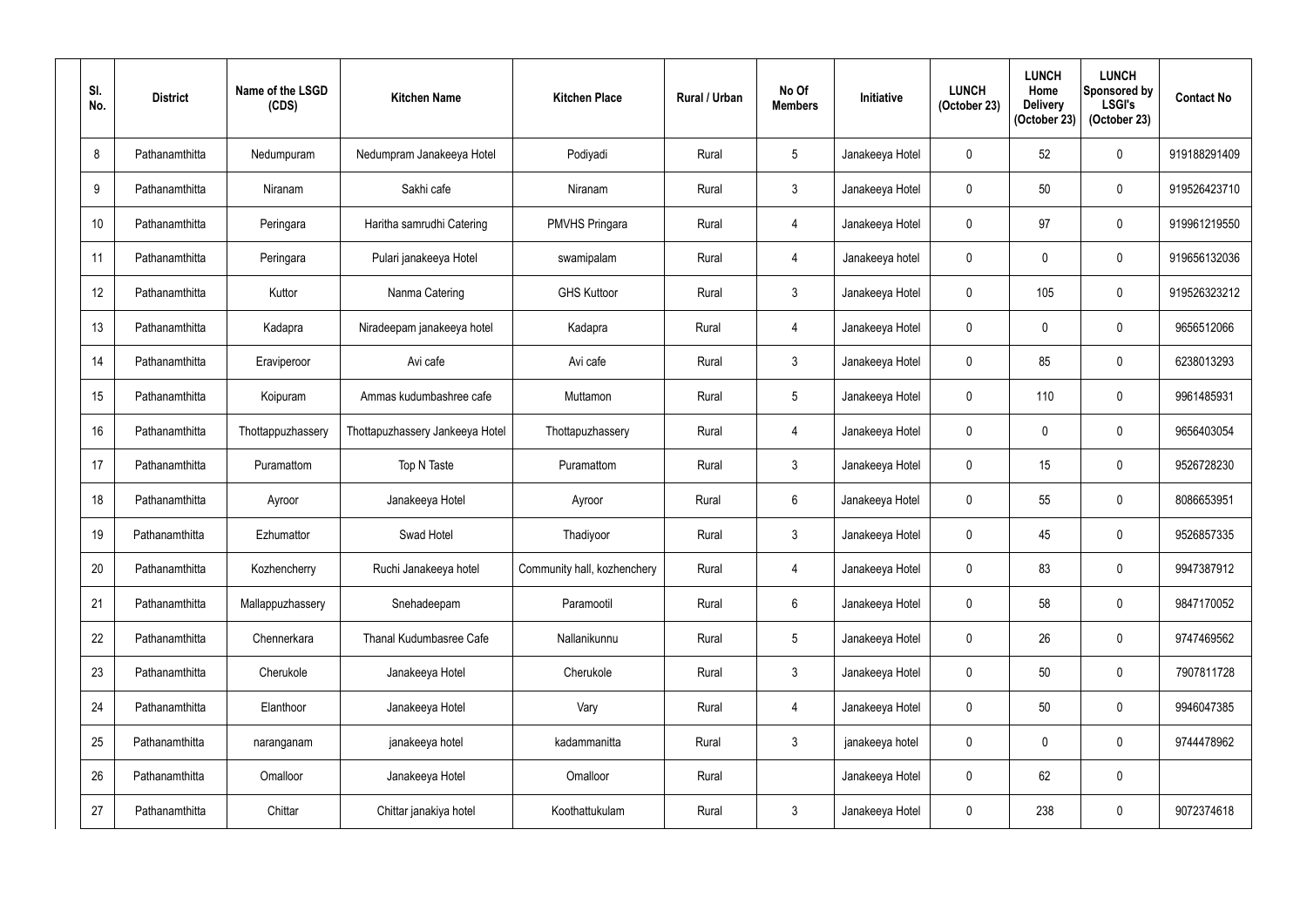|    | SI.<br>No. | <b>District</b> | Name of the LSGD<br>(CDS) | <b>Kitchen Name</b>        | <b>Kitchen Place</b>   | Rural / Urban | No Of<br><b>Members</b> | Initiative      | <b>LUNCH</b><br>(October 23) | <b>LUNCH</b><br>Home<br><b>Delivery</b><br>(October 23) | <b>LUNCH</b><br>Sponsored by<br><b>LSGI's</b><br>(October 23) | <b>Contact No</b> |
|----|------------|-----------------|---------------------------|----------------------------|------------------------|---------------|-------------------------|-----------------|------------------------------|---------------------------------------------------------|---------------------------------------------------------------|-------------------|
|    | 28         | Pathanamthitta  | Naranammoozhi             | Thanima                    | Arakkamon              | Rural         | $\mathfrak{Z}$          | Janakeeya Hotel | $\mathbf 0$                  | 0                                                       | $\pmb{0}$                                                     | 9605021278        |
| 58 | 29         | Pathanamthitta  | Perunadu                  | Perunadu Janakeeya Hotel   | Perunadu               | Rural         | $5\phantom{.0}$         | Janakeeya Hotel | $\mathbf 0$                  | 121                                                     | $\pmb{0}$                                                     |                   |
|    | 30         | Pathanamthitta  | Ranni-Angadi              | Angadi Janakeeya Hotel     | Thoodathil church hall | Rural         | $5\phantom{.0}$         | Janakeeya Hotel | $\mathbf 0$                  | 98                                                      | 0                                                             | 9961190622        |
|    | 31         | Pathanamthitta  | Ranni-Pazhavangadi        | Navami Hotel               | Makkappuzha            | Rural         | $\overline{4}$          | Janakeeya Hotel | $\mathbf 0$                  | 132                                                     | $\mathbf 0$                                                   | 9562135824        |
|    | 32         | Pathanamthitta  | Seethathodu               | Thanima catering unit      | Seethathodu            | Rural         | $5\phantom{.0}$         | Janakeeya Hotel | 75                           | 68                                                      | $\pmb{0}$                                                     | 9747622310        |
|    | 33         | Pathanamthitta  | Ranni                     | Janakeeya Hotel            | Ranni                  | Rural         | 4                       | Janakeeya Hotel | $\mathbf 0$                  | 58                                                      | $\pmb{0}$                                                     | 99462338752       |
|    | 34         | Pathanamthitta  | Vechhoochira              | Annapoorneswary hotel      | Venkurinji             | Rural         | $\overline{4}$          | Janakeeya Hotel | $\mathbf 0$                  | 163                                                     | $\pmb{0}$                                                     | 8547264134        |
|    | 35         | Pathanamthitta  | Vadasserikara             | Thannal Janakeeya Hotel    | Vadasserikara          | Rural         | 5                       | Janakeeya Hotel | $\mathbf 0$                  | 63                                                      | $\pmb{0}$                                                     | 8590107684        |
|    | 36         | Pathanamthitta  | Vallickodu                | Janakeeya Hotel            | Vallicodu              | Rural         | 5                       | Janakeeya Hotel | $\mathbf 0$                  | 121                                                     | 0                                                             | 8547121591        |
|    | 37         | Pathanamthitta  | Pramadom                  | Aishwarya Janakeeya Hotel  | Pramadom               | Rural         | $\mathbf{3}$            | Janakeeya Hotel | $\mathbf 0$                  | 75                                                      | 0                                                             | 9495312020        |
|    | 38         | Pathanamthitta  | Aruvappulam               | Janakeeya Hotel            | Kallely                | Rural         | $\mathbf{3}$            | Janakeeya Hotel | $\mathbf 0$                  | 66                                                      | $\pmb{0}$                                                     | 9656700499        |
|    | 39         | Pathanamthitta  | mylapra                   | Manna janakeeya hotel      | mylapra                | Rural         | $\mathfrak{Z}$          | janakeeya hotel | $\mathbf 0$                  | 23                                                      | $\pmb{0}$                                                     | 9961750470        |
|    | 40         | Pathanamthitta  | Thannithodu               | Flowers janakeeya hotel    | Thannithodu            | Rural         | $\mathbf{3}$            | Janakeeya hotel | $\mathbf 0$                  | 204                                                     | $\pmb{0}$                                                     | 9061295035        |
|    | 40         | Pathanamthitta  | Malayappuzha              | Janakeeya Hotel            | Malayappuzha           | Rural         | $\mathbf{3}$            | Janakeeya Hotel | $\mathbf 0$                  | 189                                                     | $\pmb{0}$                                                     |                   |
|    | 41         | Pathanamthitta  | Konni                     | Janakeeya Hotel            | Konni                  | Rural         | $\mathbf{3}$            | Janakeeya Hotel | $\mathbf 0$                  | 158                                                     | $\pmb{0}$                                                     |                   |
|    | 43         | Pathanamthitta  | Kalanjoor                 | Kalanjoor janakeeya Hotel  | Kalanjoor              | Rural         | 4                       | Janakeeya Hotel | $\mathbf 0$                  | 138                                                     | $\pmb{0}$                                                     | 6238045066        |
|    | 44         | Pathanamthitta  | Ezhamkulam                | Swad Catering Unit         | Enathu                 | Rural         | $5\phantom{.0}$         | Janakeeya Hotel | $\mathbf 0$                  | 173                                                     | $\pmb{0}$                                                     | 9747243317        |
|    | 45         | Pathanamthitta  | Kodumon                   | Ruchiyidam Janakeeya Hotel | Kodumon                | Rural         | $\overline{7}$          | Janakeeya Hotel | $\mathbf 0$                  | 68                                                      | $\pmb{0}$                                                     | 75611017112       |
|    | 46         | Pathanamthitta  | Erathu                    | Janakeeya Hotel            | Erathu                 | Rural         | $\overline{4}$          | Janakeeya Hotel | $\mathbf 0$                  | 105                                                     | $\pmb{0}$                                                     | 9645102262        |
|    | 47         | Pathanamthitta  | Enadimangalam             | Janakeeya Hotel            | Elamannoor             | Rural         | 4                       | Janakeeya Hotel | $\pmb{0}$                    | 90                                                      | $\pmb{0}$                                                     |                   |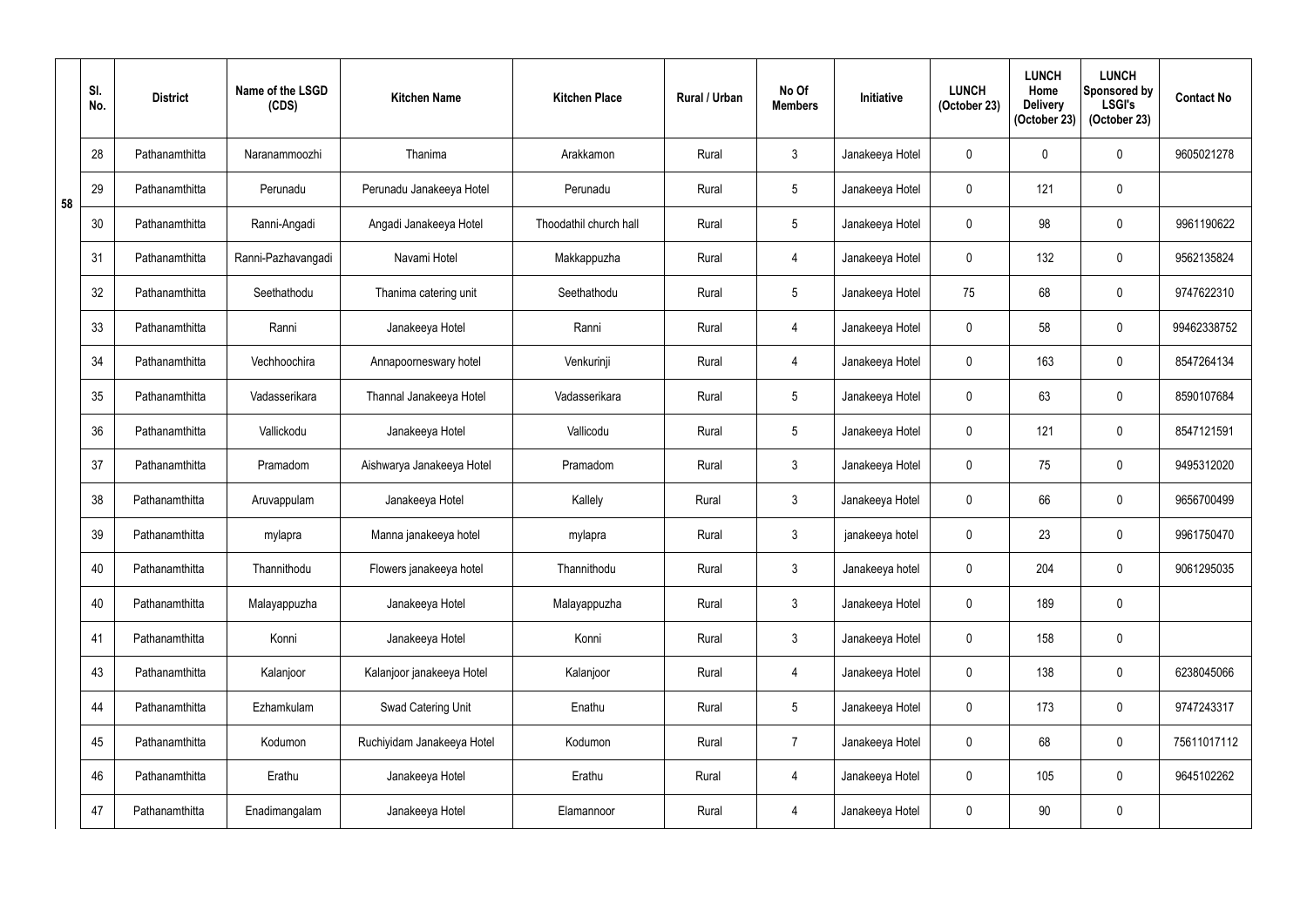|    | SI.<br>No.     | <b>District</b>    | Name of the LSGD<br>(CDS) | <b>Kitchen Name</b>           | <b>Kitchen Place</b>                 | Rural / Urban | No Of<br><b>Members</b> | Initiative      | <b>LUNCH</b><br>(October 23) | <b>LUNCH</b><br>Home<br><b>Delivery</b><br>(October 23) | <b>LUNCH</b><br>Sponsored by<br><b>LSGI's</b><br>(October 23) | <b>Contact No</b> |
|----|----------------|--------------------|---------------------------|-------------------------------|--------------------------------------|---------------|-------------------------|-----------------|------------------------------|---------------------------------------------------------|---------------------------------------------------------------|-------------------|
|    | 48             | Pathanamthitta     | Kadampanadu               | Janakeeya Hotel               | Mannady                              | Rural         | $\mathfrak{Z}$          | Janakeeya Hotel | $\mathbf{0}$                 | 66                                                      | $\mathbf 0$                                                   |                   |
|    | 49             | Pathanamthitta     | Thumpamon                 | Ruchi Cafe                    | Mampilali                            | Rural         | $5\phantom{.0}$         | Janakeeya Hotel | $\mathbf 0$                  | 168                                                     | $\pmb{0}$                                                     | 9188300026        |
|    | 50             | Pathanamthitta     | Kulanada                  | Bhagyalekshmi cafe unit       | Kaipuzha                             | Rural         | $3\phantom{.0}$         | Janakeeya Hotel | $\mathbf{0}$                 | 85                                                      | $\pmb{0}$                                                     |                   |
|    | 51             | Pathanamthitta     | Pandalam Thekkekara       | Pandalam Thekkekara           | Thatta                               | Rural         | $3\phantom{.0}$         | Janakeeya Hotel | $\mathbf 0$                  | 138                                                     | $\pmb{0}$                                                     | 9526224922        |
|    | 52             | Pathanamthitta     | Aranmula                  | Janakeeya Hotel               | Aranmula                             | Rural         | 5                       | Janakeeya Hotel | $\mathbf{0}$                 | 79                                                      | $\mathbf 0$                                                   | 9656296503        |
|    | 53             | Pathanamthitta     | Mezhuveli                 | Thripthi Janakeeya Hotel      | Mezhuveli                            | Rural         | $\mathfrak{Z}$          | Janakeeya Hotel | $\mathbf{0}$                 | 65                                                      | $\pmb{0}$                                                     | 9495265971        |
|    | 54             | Pathanamthitta     | Adoor                     | Amma Catering Unit            | Adoor                                | Urban         | 5                       | Janakeeya Hotel | $\mathbf 0$                  |                                                         | $\mathbf 0$                                                   | 8606887490        |
|    | 55             | Pathanamthitta     | Pandalam                  | Ruchi catering                | Sivarenjini Auditorium               | Urban         | 5                       | Janakeeya Hotel | $\mathbf 0$                  |                                                         | $\mathbf 0$                                                   | 9846212739        |
|    | 56             | Pathanamthitta     | <b>Thiruvalla East</b>    | janakeeya hotel               | near private bus stand<br>thiruvalla | Urban         | 5                       | Janakeeya Hotel | $\mathbf 0$                  | 266                                                     | $\mathbf 0$                                                   | 919847729416      |
|    | 57             | Pathanamthitta     | Thiruvalla West           | janakeeya hotel               | kizhakkan muthoor                    | Urban         | 5                       | Janakeeya Hotel | $\mathbf 0$                  | 74                                                      | $\mathbf 0$                                                   | 919656132036      |
|    | 58             | Pathanamthitta     | Pathanamthitta            | Janakeeya Hotel               | Near Municipality Office             | Urban         | 5                       | Janakeeya Hotel | $\boldsymbol{0}$             | 50                                                      | $\pmb{0}$                                                     |                   |
| 58 |                |                    |                           |                               |                                      |               | 229                     |                 | 75                           | 5253                                                    | $\bullet$                                                     |                   |
|    |                | Thiruvananthapuram | Parassala                 | Bhagyalekshmi janakeeya hotel | Mundaplavila                         | Rural         | $5\phantom{.0}$         | Janakeeya Hotel | 298                          | $\mathbf 0$                                             | $\pmb{0}$                                                     | 9895463718        |
|    | $\overline{2}$ | Thiruvananthapuram | Karode                    | Karode janakeeya hotel        | Paavaara,<br>pazhaya uchakkada       | Rural         | 5                       | Janakeeya Hotel | 308                          | 0                                                       | $\pmb{0}$                                                     | 9605122139        |
|    | $\mathfrak{3}$ | Thiruvananthapuram | Thirupuram                | Thirupuram janakeeya hotel    | Pazhayakada                          | Rural         | 5                       | Janakeeya Hotel | 192                          | 0                                                       | $\pmb{0}$                                                     | 7034723987        |
|    | 4              | Thiruvananthapuram | Chenkal                   | Karuna janakeeya hotel        | Udiyankulangara                      | Rural         | 5                       | Janakeeya Hotel | 275                          | 0                                                       | $\pmb{0}$                                                     | 9746726109        |
|    | $\overline{5}$ | Thiruvananthapuram | Kulathoor                 | Nakshatra janakeeya hotel     | Attapuram                            | Rural         | 5                       | Janakeeya Hotel | 506                          | 0                                                       | $\pmb{0}$                                                     | 8301924221        |
|    | 6              | Thiruvananthapuram | Neyyattinkara 1           | Oottupura                     | Neyyattinkara                        | Urban         | 5                       | Janakeeya Hotel | 348                          | 0                                                       | $\mathbf 0$                                                   | 8129192485        |
|    | 7              | Thiruvananthapuram | Neyyattinkara 1           | Cafesree Janakeeya Hotel      | Vazhimukku                           | Urban         | 5                       | Janakeeya Hotel | 495                          | 0                                                       | $\pmb{0}$                                                     | 9995604997        |
|    | 8              | Thiruvananthapuram | Neyyattinkara 1           | Thripthi janakeeya Hotel      | perumpazhuthoor                      | urban         | $\overline{4}$          | janakeeya Hotel | 200                          | 0                                                       | $\pmb{0}$                                                     | 6282944199        |
|    | 9              | Thiruvananthapuram | Neyyattinkara 2           | Harsha catering unit          | Neyyattinkara                        | Urban         | 5                       | Janakeeya Hotel | 290                          |                                                         | $\mathbf 0$                                                   | 9048822770        |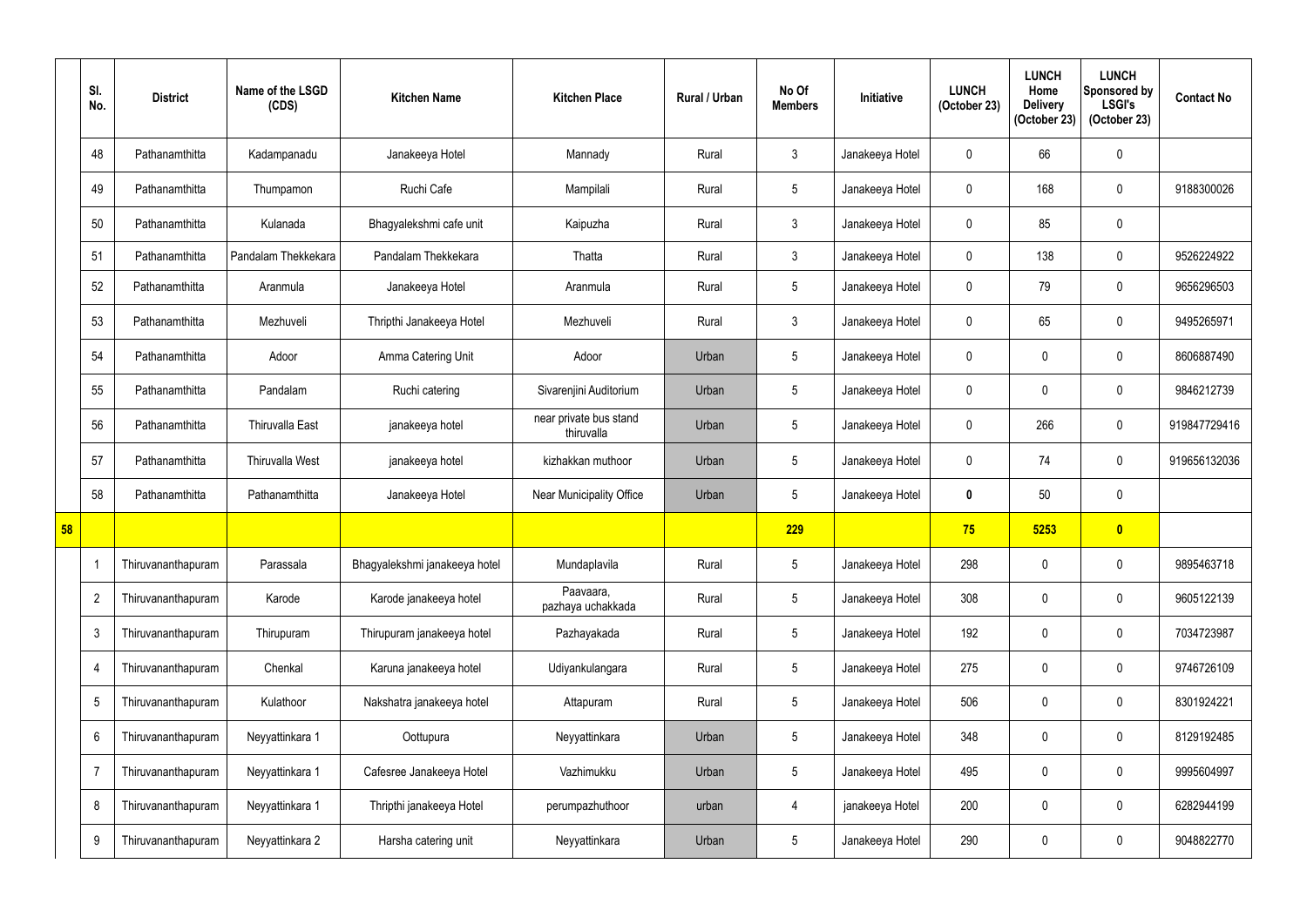| SI.<br>No. | <b>District</b>    | Name of the LSGD<br>(CDS) | <b>Kitchen Name</b>                       | <b>Kitchen Place</b>                       | <b>Rural / Urban</b> | No Of<br><b>Members</b> | Initiative      | <b>LUNCH</b><br>(October 23) | <b>LUNCH</b><br>Home<br><b>Delivery</b><br>(October 23) | <b>LUNCH</b><br>Sponsored by<br><b>LSGI's</b><br>(October 23) | <b>Contact No</b> |
|------------|--------------------|---------------------------|-------------------------------------------|--------------------------------------------|----------------------|-------------------------|-----------------|------------------------------|---------------------------------------------------------|---------------------------------------------------------------|-------------------|
| 10         | Thiruvananthapuram | Neyyattinkara 2           | Devarose Janakeeya Hotel                  | Amaravila                                  | Urban                | 5                       | Janakeeya Hotel | $\mathbf 0$                  | 0                                                       | 0                                                             | 9995028659        |
| 11         | Thiruvananthapuram | Kollayil                  | Kaveri janakeeya hotel                    | Kavuvila, kottamam,<br>Dhanuvachapuram     | Rural                | 5                       | Janakeeya Hotel | $\mathbf 0$                  | $\mathbf{0}$                                            | 0                                                             | 9656815322        |
| 12         | Thiruvananthapuram | Kunnathukal               | Aiswarya Janakeeya Hotel -<br>Kunnathukal | Kuruwad, paliyodu                          | Rural                | $\mathbf{3}$            | Janakeeya Hotel | 115                          | 0                                                       | 0                                                             | 9539549507        |
| 13         | Thiruvananthapuram | Vellarada                 | Eden Janakeeya Hotel                      | Panachamoodu, Vellarada                    | Rural                | $\sqrt{5}$              | Janakeeya Hotel | 600                          | $\mathbf{0}$                                            | 0                                                             | 8547973305        |
| 14         | Thiruvananthapuram | Vellarada                 | Chandrika Janakeeya Hotel -<br>Vellarada  | Vellarada                                  | Rural                | $6\phantom{1}$          | Janakeeya Hotel | 106                          | 112                                                     | 0                                                             | 9539366295        |
| 15         | Thiruvananthapuram | Aryankode                 | Aryan Janakeeya Hotel -<br>Aryankode      | Aryankode                                  | Rural                | 5                       | Janakeeya Hotel | 158                          | $\mathbf{0}$                                            | $\bm{0}$                                                      | 9746905408        |
| 16         | Thiruvananthapuram | Ottashekharamangala<br>m  | Minnaram Janakeeya Hotel                  | Kuravara, Near<br>Ottashekharamangalam UPS | Rural                | $\overline{4}$          | Janakeeya Hotel | 100                          | $\mathbf{0}$                                            | 0                                                             | 9567553161        |
| 17         | Thiruvananthapuram | Kollayil                  | Janakeeya Hotel                           | Mylakkara                                  | Rural                | 5                       | Janakeeya Hotel | 143                          | $\mathbf{0}$                                            | 0                                                             | 9605076268        |
| 18         | Thiruvananthapuram | perunkadavila             | shankholi janakeeya hotel                 | perunkadavila                              | rural                | $\mathfrak{Z}$          | Janakeeya Hotel | 226                          | 0                                                       | 0                                                             |                   |
| 19         | Thiruvananthapuram | Amboori                   | Janakeeya Hotel                           | Amboori                                    | Rural                | 5                       | Janakeeya Hotel | $\mathbf 0$                  | $\mathbf{0}$                                            | 0                                                             | 9747169098        |
| 20         | Thiruvananthapuram | Athiyanoor                | Kudumbashree janakeeya hotel              | Venpakal                                   | Rural                | $\overline{4}$          | Janakeeya Hotel | 292                          | $\mathbf 0$                                             | 0                                                             | 919562752580      |
| 21         | Thiruvananthapuram | Kottukal                  | Vismaya janakeeya hotel                   | Uchakkada                                  | Rural                | $\overline{5}$          | Janakeeya Hotel | 425                          | $\mathbf{0}$                                            | 0                                                             | 6282447041        |
| 22         | Thiruvananthapuram | Kanjiramkulam             | Padaswaram unit                           | Kanjiramkulam                              | Rural                | 4                       | Janakeeya Hotel | $\mathbf{0}$                 | $\mathbf 0$                                             | 0                                                             | 919072899432      |
| 23         | Thiruvananthapuram | Karumkulam                | Alil Janakeeya Hotel                      | Pallam                                     | Rural                | $5\phantom{.0}$         | Janakeeya Hotel | 132                          | 0                                                       | 0                                                             | 917736513673      |
| 24         | Thiruvananthapuram | Venganoor                 | Venganoor Ruchi janakeeya hotel           | Peringamala                                | Rural                | 10 <sup>°</sup>         | Janakeeya Hotel | 65                           | $\mathbf 0$                                             | $\pmb{0}$                                                     | 9656309710        |
| 25         | Thiruvananthapuram | Vilavoorkkal              | Priyam Janakeeya Hotel                    | Chanthamukku, Peyadu Jn                    | Rural                | $\sqrt{5}$              | Janakeeya Hotel | 284                          | 0                                                       | 0                                                             | 7902504494        |
| 26         | Thiruvananthapuram | Vilavoorkal               | Vilavoorkal janakeeya hotel               | Pottayil                                   | Rural                | $\overline{5}$          | Janakeeya Hotel | 288                          | $\mathbf 0$                                             | 0                                                             | 9497883130        |
| 27         | Thiruvananthapuram | Kalliyoor                 | Stree Shakthi Janakeeya Hotel             | Kalliyoor                                  | Rural                | $5\phantom{.0}$         | Janakeeya Hotel | 0                            | 0                                                       | 0                                                             | 9074998782        |
| 28         | Thiruvananthapuram | Maranalloor               | Mayooram Janakeeya Hotel                  | Mannadikkonam                              | Rural                | $\overline{4}$          | Janakeeya Hotel | $\mathbf 0$                  | 0                                                       | 0                                                             | 9847371025        |
| 29         | Thiruvananthapuram | Pallichal                 | Vandhanam Janakeeya hotel                 | Naruvamoodu                                | Rural                | 4                       | Janakeeya Hotel | 260                          | 0                                                       | $\pmb{0}$                                                     | 9562636222        |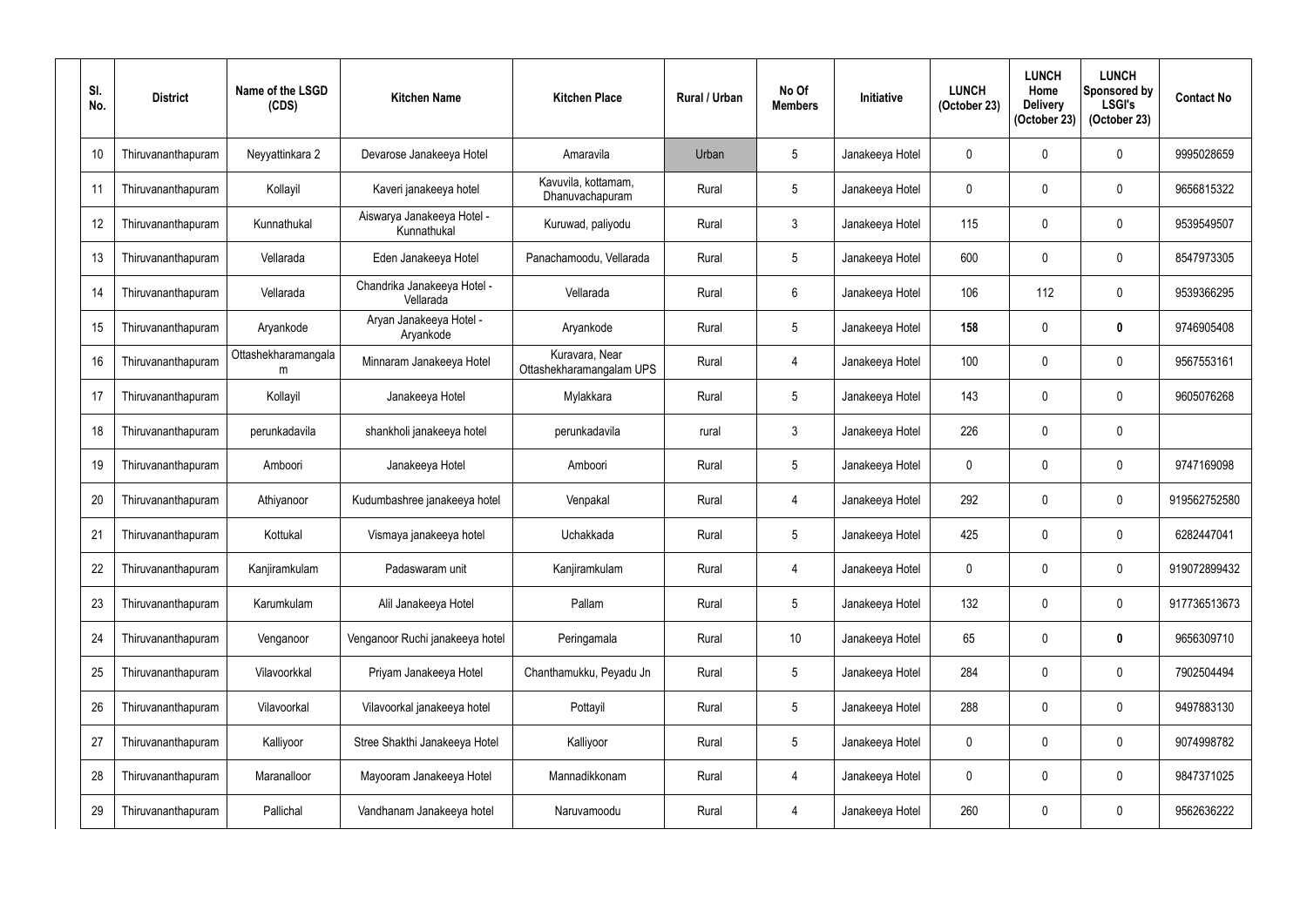| SI.<br>No. | <b>District</b>    | Name of the LSGD<br>(CDS)  | <b>Kitchen Name</b>                           | <b>Kitchen Place</b>                              | <b>Rural / Urban</b> | No Of<br><b>Members</b> | Initiative      | <b>LUNCH</b><br>(October 23) | <b>LUNCH</b><br>Home<br><b>Delivery</b><br>(October 23) | <b>LUNCH</b><br>Sponsored by<br><b>LSGI's</b><br>(October 23) | <b>Contact No</b> |
|------------|--------------------|----------------------------|-----------------------------------------------|---------------------------------------------------|----------------------|-------------------------|-----------------|------------------------------|---------------------------------------------------------|---------------------------------------------------------------|-------------------|
| 30         | Thiruvananthapuram | Vilappil                   | Sreebhadra janakeey a hotel                   | peyad                                             | Rural                | $5\phantom{.0}$         | Janakeeya Hotel | 316                          | $\mathbf{0}$                                            | 0                                                             | 919496194745      |
| 31         | Thiruvananthapuram | Malayinkeezhu              | Thapasya janakeeya hotel                      | Aruvacode                                         | Rural                | $5\phantom{.0}$         | Janakeeya Hotel | 0                            | $\mathbf{0}$                                            | 0                                                             | 9074329707        |
| 32         | Thiruvananthapuram | Andoorkonam                | Thiruvathira janakeeya hotel                  | Kaniyapuram                                       | Rural                | $\mathfrak{Z}$          | Janakeeya Hotel | 180                          | $\mathbf 0$                                             | 0                                                             | 8921698989        |
| 3,3        | Thiruvananthapuram | Kadinamkulam               | Sabarmathi janakeeya hotel                    | Chitattumukku                                     | Rural                | 4                       | Janakeeya Hotel | 62                           | $\mathbf 0$                                             | 0                                                             |                   |
| 34         | Thiruvananthapuram | Azhoor                     | Kudumbadsree janakeeya hotel                  | Azhoor                                            | Rural                | 4                       | Janakeeya Hotel | 50                           | $\mathbf{0}$                                            | 0                                                             | 8129060294        |
| 35         | Thiruvanathapuram  | Pothencode                 | Pothencode Kudumbashree<br>Janakeeya hotel    | Pothencode ayiroorppara<br>Farmers centre         | Rural                | $5\phantom{.0}$         | Janakeeya Hotel | 180                          | $\mathbf{0}$                                            | 0                                                             | 9037832338        |
| 36         | Thiruvananthapuram | Mangalapuram               | Mangalapuram Kudumbashree<br>Janakeeya Hotel  | Managalapuram Junction,<br>Near Panchayath Office | Rural                | $5\phantom{.0}$         | Janakeeya Hotel | 220                          | $\mathbf{0}$                                            | 0                                                             | 9995459534        |
| 37         | Thiruvananthapuram | Mangalapuram               | Swad Kudumbashree Janakeeya<br>hotel          | Murukkumpuzha                                     | Rural                | $\mathfrak{Z}$          | Janakeeya Hotel | 210                          | $\mathbf 0$                                             | 0                                                             | 8281624670        |
| 38         | Thiruvananthapuram | Mangalapuram               | Ruchisagaram Kudumbashree<br>Janakeeya Hotel  | Chembakamangalam                                  | Rural                | $5\phantom{.0}$         | Janakeeya Hotel | 320                          | 0                                                       | 0                                                             | 8139079929        |
| 39         | Thiruvanathapuram  | <b>TVM Corporation CDS</b> | Krishnakripa Janakeeya hotel                  | Anayara                                           | Urban                | $5\phantom{.0}$         | Janakeeya Hotel | 450                          | $\mathbf{0}$                                            | 0                                                             | 9745823832        |
| 40         | Thiruvanathapuram  | <b>TVM Corporation CDS</b> | Vanitha Janakeeya Hotel                       | Manvila                                           | Urban                | $\overline{4}$          | Janakeeya Hotel | 420                          | 0                                                       | 0                                                             | 8129412369        |
| 41         | Thiruvanathapuram  | <b>TVM Corporation CDS</b> | Bhagyalekshmi Kudumbashree<br>Janakeeya Hotel | EK Nayanar Trust, Medical<br>College              | Urban                | 6                       | Janakeeya Hotel | 210                          | $\mathbf{0}$                                            | 0                                                             |                   |
| 42         | Thiruvanathapuram  | <b>TVM Corporation CDS</b> | Tripthi Janakeeya Hotel                       | Pallithura                                        | Urban                | $\mathfrak{Z}$          | Janakeeya Hotel | 350                          | $\mathbf 0$                                             | 0                                                             | 9387738568        |
| 43         | Thiruvanathapuram  | <b>TVM Corporation CDS</b> | soubhagya janakeeya Hotel                     | kazhakoottam                                      | Urban                | $\mathfrak{Z}$          | janakeeya Hotel | 410                          | $\mathbf 0$                                             | 0                                                             | 8921555192        |
| 44         | Thiruvanathapuram  | <b>TVM Corporation CDS</b> | Uthradam Janakeeya Hotel                      | Pattom                                            | Urban                | $\mathfrak{Z}$          | janakeeya Hotel | 800                          | 0                                                       | 0                                                             | 8281062575        |
| 45         | Thiruvananthapuram | <b>TVM Corporation CDS</b> | Janakeeya hotel                               | Mannarakonam                                      | Urban                | $\mathfrak{Z}$          | Janakeeya Hotel | 650                          | $\mathbf 0$                                             | 0                                                             | 8281088923        |
| 46         | Thiruvananthapuram | <b>TVM Corporation CDS</b> | Kismath Janakeeya Hotel                       | Pottakuzhi                                        | Urban                | $\mathfrak{Z}$          | Janakeeya Hotel | 0                            | $\mathbf 0$                                             | 0                                                             | 8129179622        |
| 47         | Thiruvananthapuram | <b>TVM Corporation CDS</b> | Salt and Pepper                               | Poomalliyoorkkonam                                | Urban                | $\mathfrak{Z}$          | Janakeeya Hotel | 313                          | 0                                                       | 0                                                             | 8593986935        |
| 48         | Thiruvananthapuram | <b>TVM Corporation CDS</b> | Sreebhadra Janakeeya Hotel                    | Pettah                                            | Urban                | $\overline{4}$          | Janakeeya Hotel | 387                          | $\mathbf 0$                                             | 0                                                             | 9847227647        |
| 49         | Thiruvananthapuram | <b>TVM Corporation CDS</b> | kalavara Janakeeya Hotel                      | vattiyoorkavu                                     | Urban                | $\mathfrak{Z}$          | Janakeeya Hotel | 570                          | 0                                                       | 0                                                             | 9847655426        |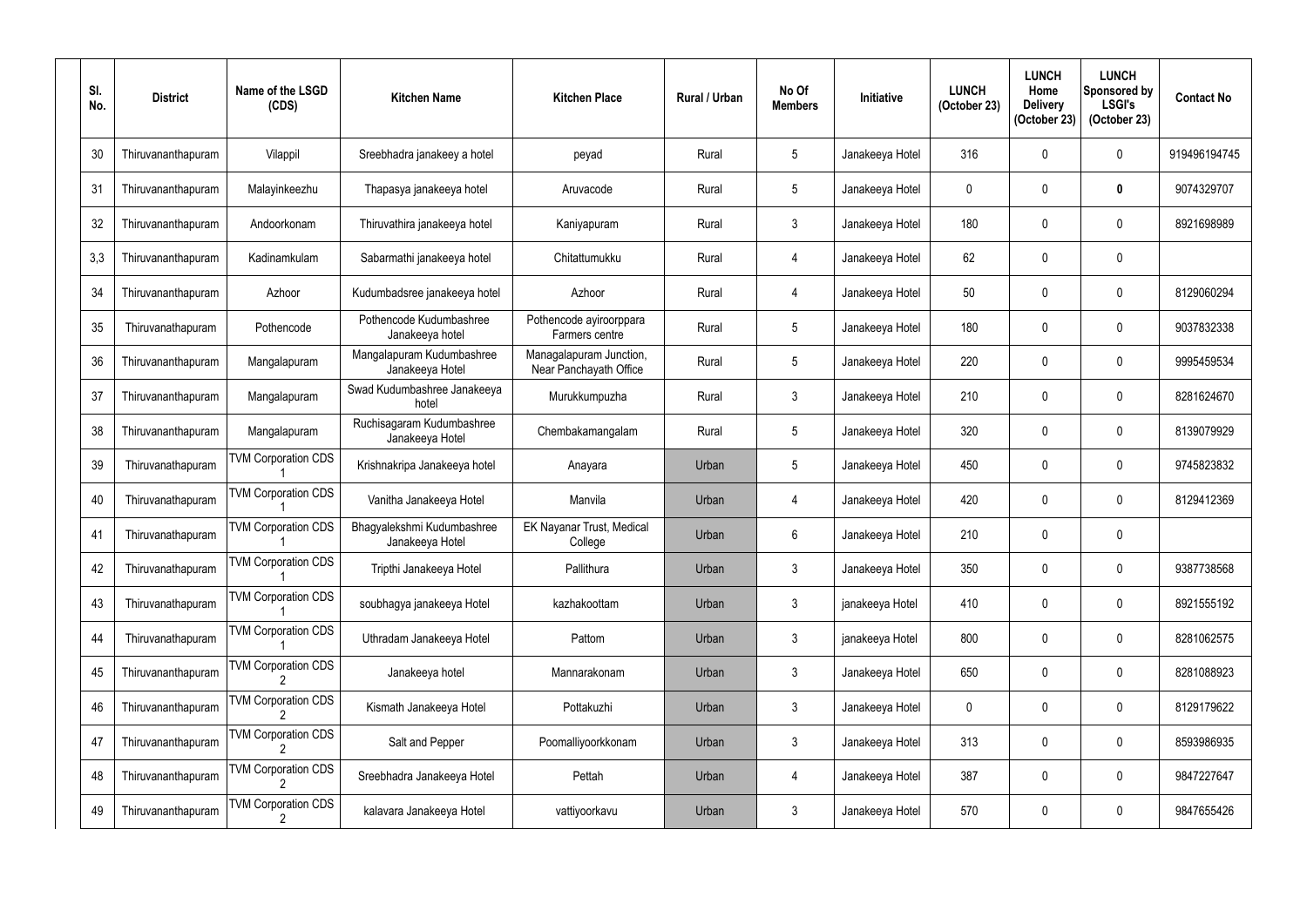|     | SI.<br>No. | <b>District</b>    | Name of the LSGD<br>(CDS)  | <b>Kitchen Name</b>                     | <b>Kitchen Place</b>                              | Rural / Urban | No Of<br><b>Members</b> | Initiative      | <b>LUNCH</b><br>(October 23) | <b>LUNCH</b><br>Home<br><b>Delivery</b><br>(October 23) | <b>LUNCH</b><br>Sponsored by<br><b>LSGI's</b><br>(October 23) | <b>Contact No</b> |
|-----|------------|--------------------|----------------------------|-----------------------------------------|---------------------------------------------------|---------------|-------------------------|-----------------|------------------------------|---------------------------------------------------------|---------------------------------------------------------------|-------------------|
|     | 50         | Thiruvananthapuram | <b>TVM Corporation CDS</b> | punartham kudumbashree                  | kudappanakunnu                                    | Urban         | $\mathfrak{Z}$          | Janakeeya Hotel | $\mathbf 0$                  |                                                         | $\boldsymbol{0}$                                              | 9747115789        |
|     | 51         | Thiruvananthapuram | <b>TVM Corporation CDS</b> | peroor JH                               | Palayam                                           | Urban         | $\mathfrak{Z}$          | Janakeeya Hotel | 360                          |                                                         | $\boldsymbol{0}$                                              | 8086119633        |
|     | 52         | Thiruvananthapuram | Aryanadu                   | Aryanad Janakeeya Hotel                 | Aryanad                                           | Rural         | $6\phantom{.}$          | Janakeeya Hotel | 298                          | 0                                                       | $\boldsymbol{0}$                                              | 9207447839        |
|     | 53         | Thiruvananthapuram | Kuttichal                  | Kutichal Janakeeya Hotel                | Kuttichal                                         | Rural         | $5\phantom{.0}$         | Janakeeya Hotel | 278                          |                                                         | $\boldsymbol{0}$                                              | 9446331479        |
| 113 | 54         | Thiruvananthapuram | Poovachal                  | Poovachal Janakeeya Hotel               | Poovachal Panchayath                              | Rural         | $5\phantom{.0}$         | Janakeeya Hotel | 92                           | 0                                                       | $\pmb{0}$                                                     | 9495225046        |
|     | 55         | Thiruvananthapuram | Vithura                    | Navodaya Janakeeya hotel                | Koppam, Vithura                                   | Rural         | $\overline{4}$          | Janakeeya Hotel | $\mathbf 0$                  |                                                         | $\boldsymbol{0}$                                              | 9946837014        |
|     | 56         | Thiruvananthapuram | Tholicode                  | Tholicode Janakeeya Hotel               | Pulimoodu, Near Bharath<br>Petrol Pump, Tholicode | Rural         | $\overline{4}$          | Janakeeya Hotel | $\mathbf 0$                  |                                                         | $\boldsymbol{0}$                                              | 9539995862        |
|     | 57         | Thiruvananthapuram | Vellanad                   | vellanad JH                             | kulacode vellanad                                 | Rural         | $\mathfrak{Z}$          | Janakeeya Hotel | $\mathbf 0$                  |                                                         | $\pmb{0}$                                                     | 9048295005        |
|     | 58         | Thiruvananthapuram | uzhamalackal               | mazhavil jh                             | Puthukulangara                                    | Rural         | 5                       | Janakeeya Hotel | 264                          |                                                         | $\boldsymbol{0}$                                              | 96457 54988       |
|     | 59         | Thiruvananthapuram | <b>TVPM Corpn CDS 4</b>    | Maithri Janakeeya Hotel                 | Poozhyakkunnu, Nemom, TVM                         | Urban         | 5                       | Janakeeya Hotel | $\mathbf 0$                  |                                                         | $\boldsymbol{0}$                                              | 9846905594        |
|     | 60         | Thiruvananthapuram | TVPM. Corpn. CDS III       | Janatha hotel                           | Over bridge                                       | Urban         | 9                       | Janakeeya Hotel | 1155                         | 0                                                       | 15                                                            | 919746149160      |
|     | 61         | Thiruvananthapuram | TVPM. Corpn. CDS III       | Asraya Janakeeya Hotel                  | <b>DPI</b>                                        | Urban         | $\overline{4}$          | Janakeeya Hotel | 865                          |                                                         | $\boldsymbol{0}$                                              | 918113008306      |
|     | 62         | Thiruvananthapuram | TVPM. Corpn. CDS III       | Ruchikkoott                             | Mudavanmukal                                      | Urban         | $\overline{4}$          | Janakeeya Hotel | 89                           | $\Omega$                                                | $\mathbf 0$                                                   | 917907579424      |
|     | 63         | Thiruvananthapuram | TVPM. Corpn. CDS IV        | Janakeeya hotel tvm corporation<br>cds4 | Vallakkadavu                                      | Urban         | $5\phantom{.0}$         | Janakeeya Hotel | 298                          |                                                         | $\pmb{0}$                                                     | 8129795072        |
|     | 64         | Thiruvananthapuram | TVPM. Corpn. CDS IV        | Karuna Janakeeya Hotel                  | Avaduthura                                        | Urban         | $5\phantom{.0}$         | Janakeeya Hotel | 296                          | 0                                                       | $\pmb{0}$                                                     | 9567523799        |
|     | 65         | Thiruvananthapuram | Anadu                      | Nanma anad                              | Govt LPS Anad                                     | Rural         | 4                       | Janakeeya Hotel | $\mathbf 0$                  |                                                         | $\pmb{0}$                                                     | 9645709754        |
|     | 66         | Thiruvananthapuram | Vembayam                   | Liya canteen                            | Perumboor near panchayath<br>office               | Rural         | $5\phantom{.0}$         | Janakeeya Hotel | 237                          | 0                                                       | $\pmb{0}$                                                     | 9544337362        |
|     | 67         | Thiruvananthapuram | Vembayam                   | Four's Janakeeya Hotel                  | Naduveli Konchira                                 | Rural         | $\overline{4}$          | Janakeeya Hotel | $\mathbf 0$                  |                                                         | $\pmb{0}$                                                     | 9526253578        |
|     | 68         | Thiruvananthapuram | Nedumangad 1               | Subhiksham                              | Irinjayam                                         | Urban         | $\overline{4}$          | Janakeeya Hotel | 265                          | 0                                                       | $\pmb{0}$                                                     | 9745606588        |
|     | 69         | Thiruvananthapuram | Nedumangad 1               | Ootupura                                | Pazhakutty                                        | Urban         | 6                       | Janakeeya Hotel | 412                          | 0                                                       | $\pmb{0}$                                                     | 7510910614        |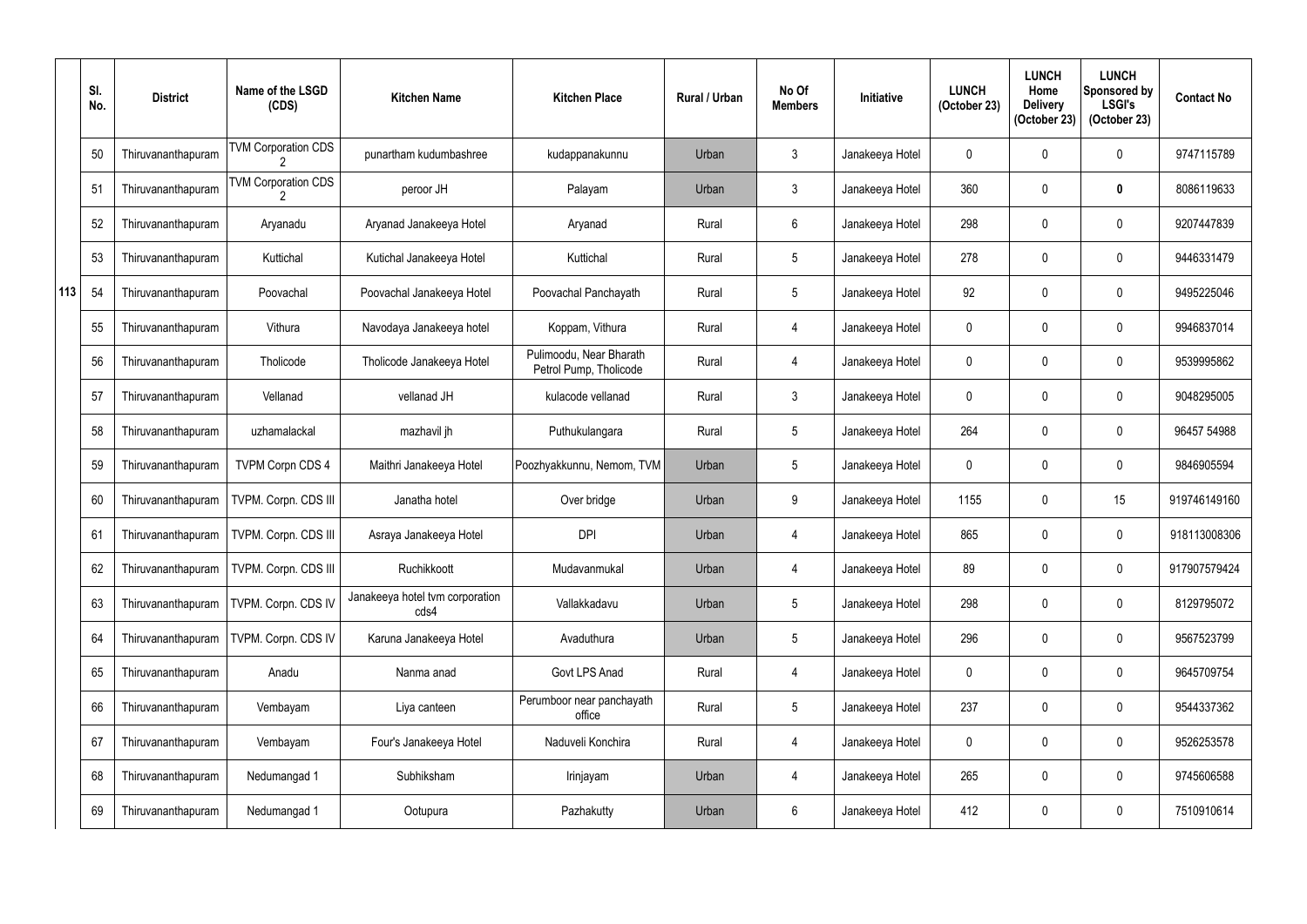| SI.<br>No. | <b>District</b>    | Name of the LSGD<br>(CDS) | <b>Kitchen Name</b>                    | <b>Kitchen Place</b>                      | <b>Rural / Urban</b> | No Of<br><b>Members</b> | Initiative      | <b>LUNCH</b><br>(October 23) | <b>LUNCH</b><br>Home<br><b>Delivery</b><br>(October 23) | <b>LUNCH</b><br>Sponsored by<br><b>LSGI's</b><br>(October 23) | <b>Contact No</b> |
|------------|--------------------|---------------------------|----------------------------------------|-------------------------------------------|----------------------|-------------------------|-----------------|------------------------------|---------------------------------------------------------|---------------------------------------------------------------|-------------------|
| 70         | Thiruvananthapuram | Nedumangad 2              | Niravu                                 | Near ksrtc bus stand                      | Urban                | 4                       | Janakeeya Hotel | 339                          | 0                                                       | 0                                                             | 9645958207        |
| 71         | Thiruvananthapuram | Nedumangad 2              | Ruchiyidam                             | <b>Near Municipality</b>                  | Urban                | $\pmb{0}$               | Janakeeya Hotel | 379                          | 0                                                       | 0                                                             | 9846371353        |
| 72         | Thiruvananthapuram | Karakulam                 | Karakulam Vanitha hotel                | Karakulam Junction                        | Rural                | 4                       | Janakeeya Hotel | 237                          | 0                                                       | 0                                                             | 9747176668        |
| 73         | Thiruvananthapuram | Panavoor                  | Kudumbashree vanitha hotel             | HI auditorium near panavoor<br>panchayath | Rural                | $6\phantom{.}$          | Janakeeya Hotel | 367                          | 0                                                       | 16                                                            | 9526740817        |
| 74         | Thiruvananthapuram | Aruvikara                 | Nanma                                  | Aruvikara junction                        | Rural                | $3\phantom{.0}$         | Janakeeya hotel | 50                           | $\mathbf{0}$                                            | 0                                                             | 8606524464        |
| 75         | Thiruvananthapuram | Pullampara                | Janakeeya Hotel                        | Kalumkinmukham                            | Rural                | $5\phantom{.0}$         | Janakeeya Hotel | 336                          | 0                                                       | 0                                                             |                   |
| 76         | Thiruvananthapuram | Pangode                   | Bhagyalekshmi janakeeya hotel          | Pangodu Panchayath Hall                   | Rural                | $\overline{5}$          | Janakeeya Hotel | 205                          | $\mathbf{0}$                                            | 0                                                             |                   |
| 77         | Thiruvananthapuram | Manickal                  | Janakeeya hotel                        | Pirappancode                              | Rural                | $6\phantom{.}$          | Janakeeya Hotel | 174                          | 0                                                       | 0                                                             | 9745874522        |
| 78         | Thiruvananthapuram | Vamanapuram               | Pournami Kalamachal                    | Kalamachal                                | Rural                | 5                       | Janakeeya Hotel | 208                          | 0                                                       | 0                                                             | 9846825964        |
| 79         | Thiruvananthapuram | kallara                   | Amma janakeeya hotel                   | kallara                                   | rural                | $\overline{4}$          | Janakeeya Hotel | 0                            | 0                                                       | 0                                                             | 8111891405        |
| 80         | Thiruvananthapuram | nellanad                  | Nellanad janakeeya hotel               | keezhayikkonam                            | rural                | $6\phantom{.}$          | Janakeeya Hotel | 218                          | 0                                                       | 0                                                             | 9946994811        |
| 81         | Thiruvananthapuram | Pazhayakunnummel          | Chaitanya janakeeya hotel              | Pazhayakunnumel                           | Rural                | $5\phantom{.0}$         | Janakeeya Hotel | 89                           | 0                                                       | $\mathbf 0$                                                   | 9496997201        |
| 82         | Thiruvananthapuram | Karavaram                 | Takkolam, Karavaram janakeeya<br>hotel | Pullurmukk, kallambalam                   | Rural                | $\overline{5}$          | Janakeeya Hotel | 106                          | 0                                                       | 0                                                             | 9539723288        |
| 83         | Thiruvananthapuram | Kilimanoor                | Tanima vanitha canteen                 | Kilimanoor                                | Rural                | $\overline{4}$          | Janakeeya Hotel | 87                           | 0                                                       | 0                                                             | 9846657166        |
| 84         | Thiruvananthapuram | Pulimath                  | Iswarya catering unit                  | Pulimath, Karet                           | Rural                | 4                       | Janakeeya Hotel | 112                          | 0                                                       | 0                                                             | 9645514593        |
| 85         | Thiruvananthapuram | Navaikkulam               | Kudumbashree janakeeya hotel           | Kadambaattukonam                          | Rural                | $\sqrt{5}$              | Janakeeya Hotel | 85                           | 0                                                       | 0                                                             | 9400619476        |
| 86         | Thiruvananthapuram | Nagaroor                  | Janakeeya Hotel                        | Altharamoodu                              | Rural                | $\sqrt{5}$              | Janakeeya Hotel | 107                          | 0                                                       | 0                                                             | 7034964806        |
| 87         | Thiruvananthapuram | Pallikal                  | pallikkal janakeeya hotel              | pakalkkuri                                | rural                | 4                       | Janakeeya Hotel | 132                          | 0                                                       | 0                                                             | 9447886364        |
| 88         | Thiruvananthapuram | Madavoor                  | Madavoor janakeeya hotel               | madavoor                                  | rural                | $\overline{5}$          | Janakeeya Hotel | 114                          | 0                                                       | 0                                                             | 9526206002        |
| 89         | Thiruvananthapuram | Chirayinkeezh             | Sevenstar Janakeeya Hotel              | Sarkkara                                  | Rural                | $\sqrt{5}$              | Janakeeya Hotel | 189                          | 0                                                       | $\pmb{0}$                                                     | 8921556636        |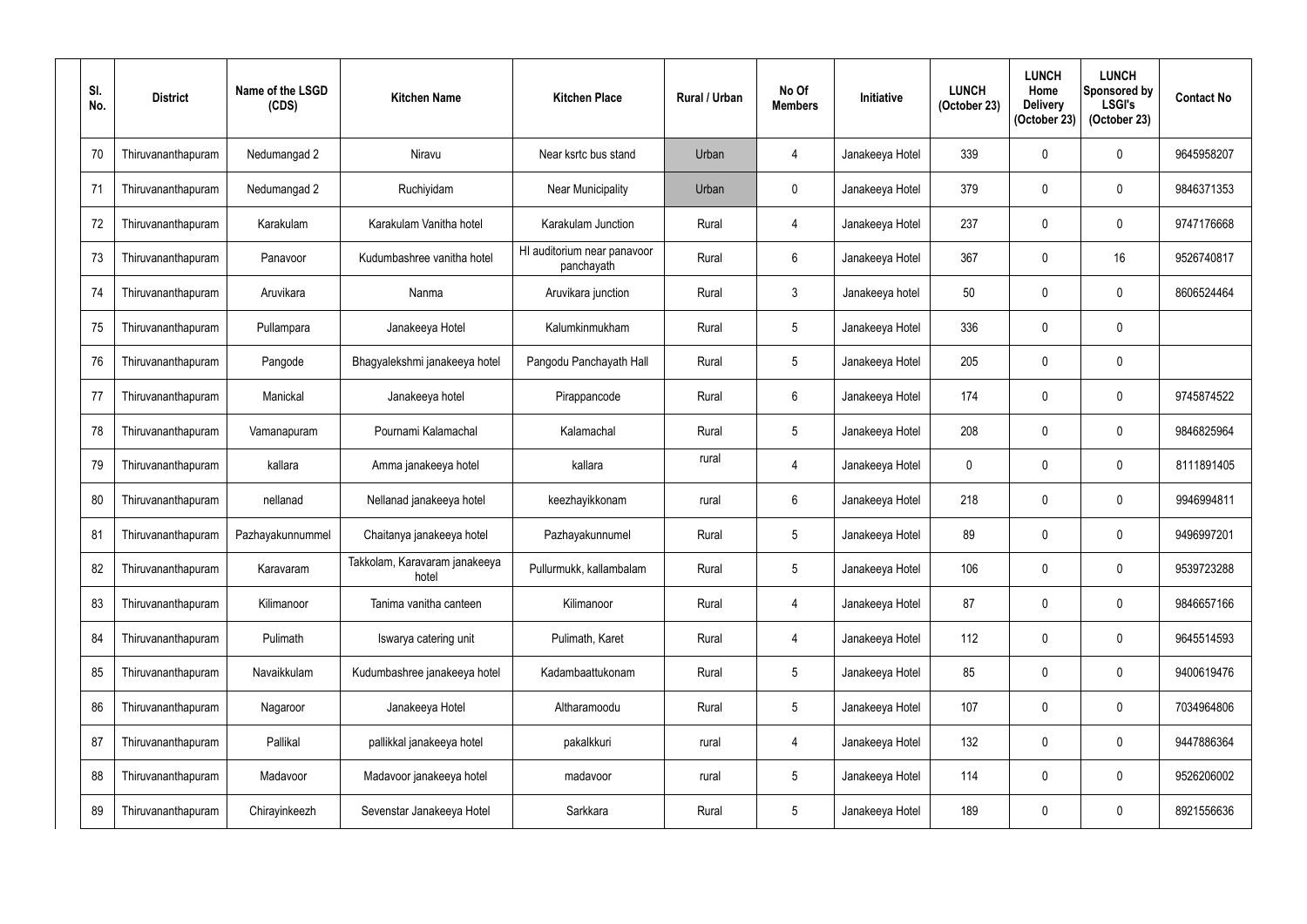|            | SI.<br>No.     | <b>District</b>    | Name of the LSGD<br>(CDS) | <b>Kitchen Name</b>                   | <b>Kitchen Place</b>     | Rural / Urban | No Of<br><b>Members</b> | Initiative      | <b>LUNCH</b><br>(October 23) | <b>LUNCH</b><br>Home<br><b>Delivery</b><br>(October 23) | <b>LUNCH</b><br>Sponsored by<br><b>LSGI's</b><br>(October 23) | <b>Contact No</b> |
|------------|----------------|--------------------|---------------------------|---------------------------------------|--------------------------|---------------|-------------------------|-----------------|------------------------------|---------------------------------------------------------|---------------------------------------------------------------|-------------------|
|            | 90             | Thiruvananthapuram | Kadaykkavoor              | Karmalamatha Janakeeya Hotel          | Kadakkavoor              | Rural         | $5\overline{)}$         | Janakeeya Hotel | 65                           |                                                         | $\mathbf 0$                                                   | 9645405591        |
|            | 91             | Thiruvananthapuram | Mudakkal                  | Sarovaram Janakeeya Hotel             | Valakkadu                | Rural         | $\mathbf{3}$            | Janakeeya Hotel | 63                           |                                                         |                                                               | 8086240900        |
|            | 92             | Thiruvananthapuram | Vakkom                    | Jananai Janakeeya Hotel               | SN Junction, Jeeva Dhara | Rural         | $5\phantom{.0}$         | Janakeeya Hotel | 347                          | $\Omega$                                                | 0                                                             | 8137014724        |
|            | 93             | Thiruvananthapuram | Vakkom                    | Diya Janakeeya Hotel                  | Panayile Kadavu          | Rural         | $5\overline{)}$         | Janakeeya Hotel | 160                          | $\theta$                                                | $\mathbf 0$                                                   | 8590439391        |
|            | 94             | Thiruvananthapuram | Kizhuvilam                | Kudumbashree vanitha canteen          | Kizhuvillam              | Rural         | 4                       | Janakeeya Hotel | 147                          | $\Omega$                                                | $\mathbf 0$                                                   | 9747361312        |
|            | 95             | Thiruvananthapuram | Anchuthengu               | Swad Janakeeya Hotel                  | Anchuthengu              | Rural         | $5\overline{)}$         | Janakeeya Hotel | 185                          | $\Omega$                                                | 0                                                             |                   |
|            | 96             | Thiruvananthapuram | Attingal                  | Bhagyashree janakeeya hotel           | Attingal                 | Urban         | 5                       | Janakeeya Hotel | 153                          |                                                         | $\mathbf 0$                                                   | 9539968503        |
|            | 97             | Thiruvananthapuram | Cherunniyoor              | Lekshmi janakeeya hotel               | Dhalavapuram             | Rural         | $\mathbf{3}$            | Janakeeya Hotel | 96                           | $\Omega$                                                | $\overline{2}$                                                | 9995391999        |
|            | 98             | Thiruvananthapuram | Chemmaruthi               | Dreams janakeeya hotel                | Mavinmoodu, muthana      | Rural         | 5                       | Janakeeya Hotel | 258                          | 0                                                       | $\mathbf 0$                                                   | 8129240185        |
|            | 99             | Thiruvananthapuram | Chemmaruthi               | Natturuchi janakeeya hotel            | Panayara&sivapuram       | Rural         | $5\phantom{.0}$         | Janakeeya Hotel | $\mathbf{0}$                 | $\cup$                                                  | 0                                                             | 8129240185        |
|            | 100            | Thiruvananthapuram | Chemmaruthi               | <b>Bhanusree</b>                      | Chavadimukku             | Rural         | $\overline{4}$          | Janakeeya Hotel | 210                          | 0                                                       | $\mathbf 0$                                                   | 8129240185        |
|            | 101            | Thiruvananthapuram | Manamboor                 | Manamboor janakeeya hotel             | Kavalayoor               | Rural         | $\overline{4}$          | Janakeeya Hotel | 117                          | 28                                                      | 2\$                                                           | 9074388684        |
|            | 102            | Thiruvananthapuram | Edava                     | Sreenandha janakeeyahotel             | Kaappil                  | Rural         | $5\phantom{.0}$         | Janakeeya Hotel | 22                           | $\mathbf{0}$                                            | $\pmb{0}$                                                     | 9895337334        |
|            | 103            | Thiruvananthapuram | Elakamon                  | Sreenarayana janakeeya hotel          | Elakamon                 | Rural         | $\overline{7}$          | Janakeeya Hotel | $\mathbf 0$                  | $\mathbf 0$                                             | $\pmb{0}$                                                     | 8086637798        |
|            | 104            | Thiruvananthapuram | Elakamon                  | kudumbashree janakeeya hotel          | Elakamon                 | Rural         | $5\phantom{.0}$         | janakeeya hotel | 58                           | 0                                                       | $\pmb{0}$                                                     | 8590725126        |
|            | 105            | Thiruvananthapuram | Vettoor                   | Kashi janakeeya hotel                 | Vettoor                  | Rural         | $\overline{4}$          | Janakeeya Hotel | 39                           | $\mathbf 0$                                             | $\pmb{0}$                                                     | 9061547396        |
|            | 106            | Thiruvananthapuram | Ottoor                    | Kudumbashree Janakeeya hotel          | ottoor                   | rural         | $\mathfrak{Z}$          | Janakeeya Hotel | 38                           | 0                                                       | $\pmb{0}$                                                     | 8590570561        |
|            | 107            | Thiruvanathapuram  | Varkala                   | Janakeeya hotel                       | Varkala municipality     | Urban         | $\sqrt{5}$              | Janakeeya Hotel | 35                           | $\mathbf 0$                                             | $\overline{2}$                                                | 8943261611        |
| <b>107</b> |                |                    |                           |                                       |                          |               | 485                     |                 | 22640                        | 140                                                     | 37                                                            |                   |
|            |                | Thrissur           | Kadangodu                 | Janakeeya Hotel Kadangod              | Kadangod                 | Rural         | $\overline{4}$          | Janakeeya Hotel | 26                           | 31                                                      | $\overline{7}$                                                |                   |
|            | $\overline{2}$ | Thrissur           | Chalakudy                 | Thripthy Janakeeya Hotel<br>Chalakudy | North Busstand Chalakudy | Urban         | 4                       | Janakeeya Hotel | 230                          | 125                                                     | $\pmb{0}$                                                     | 9544048190        |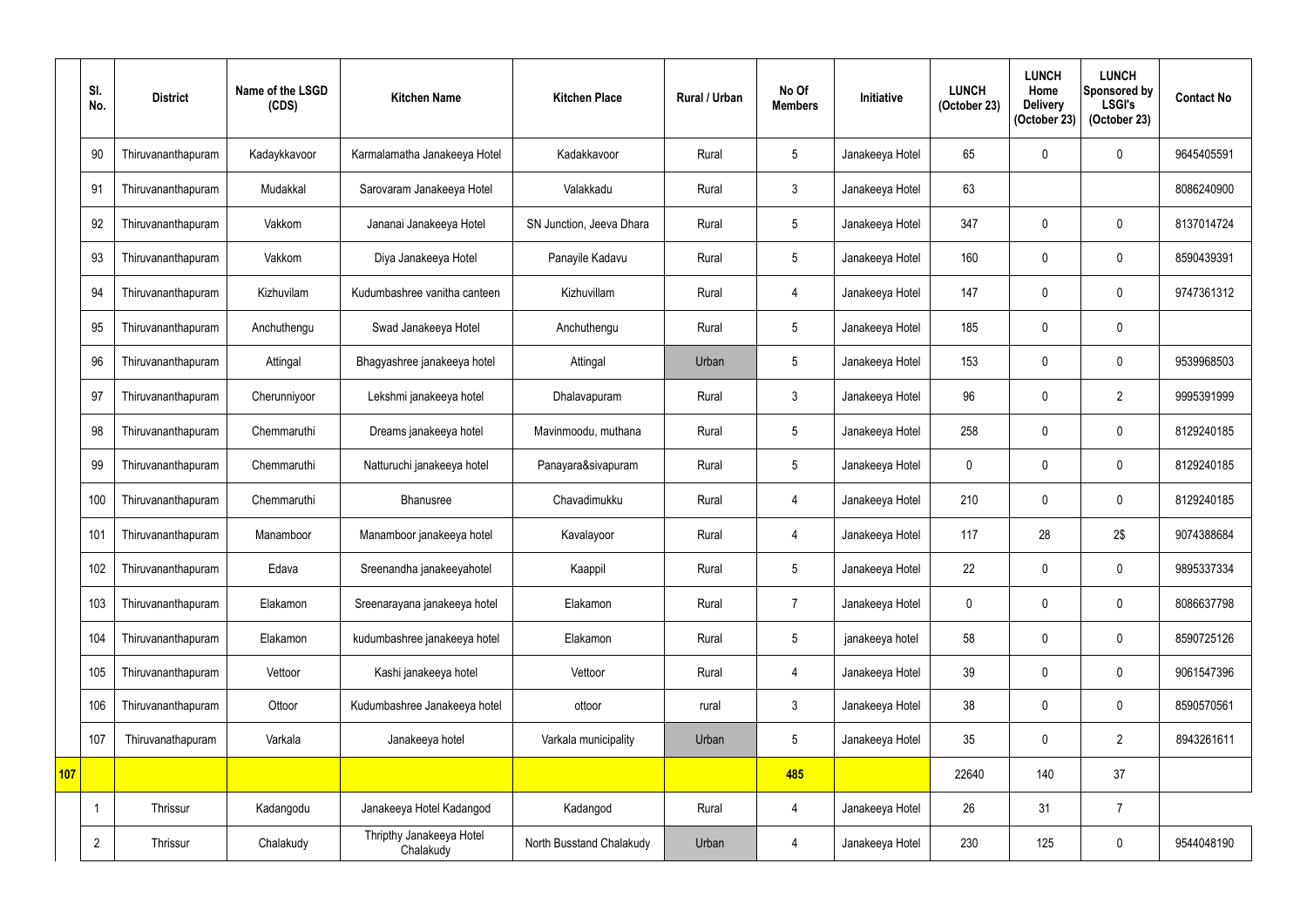| SI.<br>No.       | <b>District</b> | Name of the LSGD<br>(CDS) | <b>Kitchen Name</b>                             | <b>Kitchen Place</b>                             | <b>Rural / Urban</b> | No Of<br><b>Members</b> | Initiative      | <b>LUNCH</b><br>(October 23) | <b>LUNCH</b><br>Home<br><b>Delivery</b><br>(October 23) | <b>LUNCH</b><br>Sponsored by<br><b>LSGI's</b><br>(October 23) | <b>Contact No</b> |
|------------------|-----------------|---------------------------|-------------------------------------------------|--------------------------------------------------|----------------------|-------------------------|-----------------|------------------------------|---------------------------------------------------------|---------------------------------------------------------------|-------------------|
| $\mathfrak{Z}$   | Thrissur        | Pananchery                | Pananchery Janakeeya Hotel                      | Pattikkad                                        | Rural                | 5                       | Janakeeya Hotel | 40                           | 34                                                      | $\pmb{0}$                                                     | 9746354118        |
| 4                | Thrissur        | Kadavallur                | Janakeeya Hotel Kadavalloor                     | Panjayath Compound                               | Rural                | $\overline{4}$          | Janakeeya Hotel | 57                           | 150                                                     | $\pmb{0}$                                                     |                   |
| 5                | Thrissur        | Kattoor                   | Janakeeya Hotel Kattoor                         | Kudumbashree Vipanana<br>Kendram, Katoor Bazzar, | Rural                | $\overline{5}$          | Janakeeya Hotel | $\mathbf 0$                  | 0                                                       | $\pmb{0}$                                                     | 8606248967        |
| 6                | Thrissur        | Elavally                  | Janakeeya Hotel Elavally                        | <b>Elavally Panchayath</b><br>Compound           | Rural                | $\overline{4}$          | Janakeeya Hotel | 0                            | 95                                                      | $\mathbf 0$                                                   | 9744738247        |
| 7                | Thrissur        | Paralam                   | Paralam Janakeeya Hotel                         | Nanma Kudumbashree<br>canteen                    | Rural                | $\mathbf{3}$            | Janakeeya Hotel | 23                           | 17                                                      | $\pmb{0}$                                                     | 9744441594        |
| 8                | Thrissur        | Kadukutty                 | Uppum Mulakum Janakeeya Hotel<br>Kadukutty      | Kottamuri Junction                               | Rural                | $\overline{5}$          | Janakeeya Hotel | $\mathbf 0$                  | 77                                                      | $\pmb{0}$                                                     | 9846634710        |
| 9                | Thrissur        | Thrissur 2                | Kuttanellur Janakeeya Hotel                     | Kuttanellur                                      | Urban                | $\overline{5}$          | Janakeeya Hotel | 40                           | 0                                                       | $\pmb{0}$                                                     | 8330800498        |
| 10 <sup>°</sup>  | Thrissur        | Pazhayannur               | Janakeeya Hotel, Pazhayanoor                    | Pazhayannur Panchayath                           | Rural                | $\overline{4}$          | Janakeeya Hotel | 0                            | 220                                                     | 0                                                             | 9400257329        |
| 11               | Thrissur        | Aloor                     | Aloor Janakeeya Hotel                           | Aloor                                            | Rural                | 5                       | Janakeeya Hotel | $\mathbf 0$                  | 93                                                      | $\pmb{0}$                                                     | 9946922936        |
| 12 <sup>°</sup>  | Thrissur        | Muriyad                   | Jankeeya Hotel, Muriyad                         | Karuna Canteen, Muriyad                          | Rural                | 5                       | Janakeeya Hotel | $\mathbf{0}$                 | 60                                                      | $\bm{0}$                                                      | 9961920358        |
| 13               | Thrissur        | Valapad                   | Janakeeya Hotel Valapad                         | Valapad Chanthapadi                              | Rural                | $6\phantom{.}6$         | Janakeeya Hotel | 107                          | 0                                                       | $\pmb{0}$                                                     |                   |
| 14               | Thrissur        | Kaipamangalam             | Kaipamngalam Janakeeya Hotel                    | Kaipamangalam Panchayath                         | Rural                | $\mathfrak{Z}$          | Janakeeya Hotel | 310                          | 0                                                       | 5                                                             |                   |
| 15 <sup>15</sup> | Thrissur        | Annamanada                | Snehitha Catering                               | Annamanada                                       | Rural                | $\overline{5}$          | Janakeeya Hotel | $\mathbf 0$                  | 0                                                       | $\pmb{0}$                                                     | 9747712615        |
| 16 <sup>°</sup>  | Thrissur        | Vellangallur              | Janakeeya Hotel Vellangallur                    | Panchayath Community Hall                        | Rural                | $6\phantom{.}$          | Janakeeya Hotel | 17                           | 53                                                      | $\pmb{0}$                                                     | 9947462258        |
| 17               | Thrissur        | Pavaratty                 | Janakeeya Hotel Pavaratty                       | Akashaya Vanitha Canteen                         | Rural                | $\mathfrak{Z}$          | Janakeeya Hotel | $\mathbf 0$                  | 145                                                     | $\pmb{0}$                                                     |                   |
| 18               | Thrissur        | Edathiruthy               | Janakeeya Hotel Edathuruthi<br>(Nalinam Stores) | Opposite of GLPS,<br>Chenthrappinni Centre       | Rural                | $\overline{4}$          | Janakeeya Hotel | 197                          | 0                                                       | $6\phantom{.}$                                                |                   |
| 19               | Thrissur        | Adatt                     | Janakeeya Hotel Adat                            | Muthuvara                                        | Rural                | $\overline{7}$          | Janakeeya Hotel | 68                           | 110                                                     | $\pmb{0}$                                                     | 6235203703        |
| 20               | Thrissur        | Irinjalakuda 1            | Janakeeya Hotel Irinjalakuda Cds1               | Irinjalakuda Muncipality                         | Urban                | $\overline{4}$          | Janakeeya Hotel | 67                           | 0                                                       | $\boldsymbol{0}$                                              | 9526912506        |
| 21               | Thrissur        | Parapookkara              | Janakeeya Hotel , Parapookkara                  | Panchayath Canteen                               | Rural                | $\sqrt{5}$              | Janakeeya Hotel | 0                            | $\mathbf 0$                                             | $\pmb{0}$                                                     | 9605428611        |
| 22               | Thrissur        | Puthanchira               | Annapoorna Janakeeya Hotel<br>Puthenchira       | Panchayath Community Hall                        | Rural                | $\sqrt{5}$              | Janakeeya Hotel | 19                           | 26                                                      | $\pmb{0}$                                                     | 9383421350        |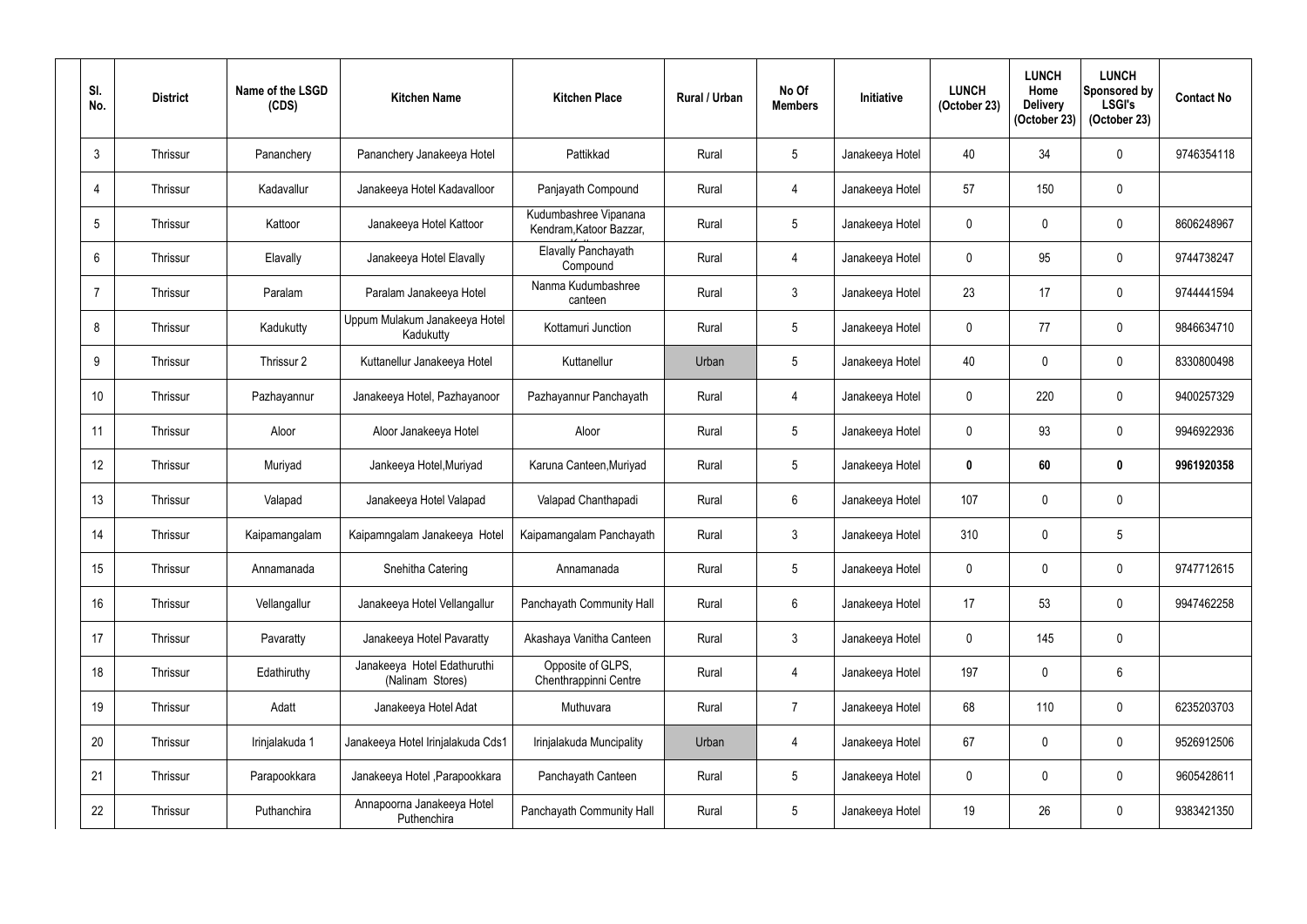| SI.<br>No. | <b>District</b> | Name of the LSGD<br>(CDS) | <b>Kitchen Name</b>                        | <b>Kitchen Place</b>                         | Rural / Urban | No Of<br><b>Members</b> | Initiative      | <b>LUNCH</b><br>(October 23) | <b>LUNCH</b><br>Home<br><b>Delivery</b><br>(October 23) | <b>LUNCH</b><br>Sponsored by<br><b>LSGI's</b><br>(October 23) | <b>Contact No</b> |
|------------|-----------------|---------------------------|--------------------------------------------|----------------------------------------------|---------------|-------------------------|-----------------|------------------------------|---------------------------------------------------------|---------------------------------------------------------------|-------------------|
| 23         | Thrissur        | SreeNarayanapuram         | Sree Narayana Puram Janakeeya<br>Hotel     | Sreenarayanapuram<br>Panchayath              | Rural         | $\overline{5}$          | Janakeeya Hotel | 121                          | $\mathbf{0}$                                            | 0\$                                                           |                   |
| 24         | Thrissur        | Nadathara                 | Nadathara Janakeeya Hotel                  | Moorkanikkara                                | Rural         | $5\phantom{.0}$         | Janakeeya Hotel | 49                           | 52                                                      | 6                                                             | 9744611176        |
| 25         | Thrissur        | Vallachira                | Vallachira Janakeeya Hotel                 | Vallachira Gramapanchayath                   | Rural         | 4                       | Janakeeya Hotel | $\mathbf 0$                  | 56                                                      | 0                                                             | 9744804256        |
| 26         | Thrissur        | Poyya                     | Janakeeya Hotel, Poyya                     | Poyya Junction                               | Rural         | $\overline{5}$          | Janakeeya Hotel | $\mathbf 0$                  | $\mathbf 0$                                             | 0                                                             | 7902318250        |
| 27         | Thrissur        | Wadakanchery 1            | Vrindavan Janakeeya Hotel                  | Ottupara                                     | Urban         | $\overline{5}$          | Janakeeya Hotel | $\mathbf 0$                  | 214                                                     | 0                                                             |                   |
| 28         | Thrissur        | Varandarappilly           | Janakeeya Hotel                            | Varandarappilly Panchayath                   | Rural         | $5\phantom{.0}$         | Janakeeya Hotel | 16                           | 25                                                      | 0                                                             | 9048283463        |
| 29         | Thrissur        | Nenmanikkara              | Vanitha Janakeeya Hotel                    | Paliyekkara, Nenmanikkara<br>Gramapanchayath | Rural         | $\overline{5}$          | Janakeeya Hotel | 62                           | 40                                                      | 4                                                             | 9747494386        |
| 30         | Thrissur        | Kodakara                  | Nanma Janakeeya Hotel                      | Kodakara Bus Stand                           | Rural         | $5\phantom{.0}$         | Janakeeya Hotel | 235                          | 220                                                     | 4                                                             | 9946283762        |
| 31         | Thrissur        | Thekkumkkara              | Janakeeya Hotel Thekkumkara                | Vanitha Canteen, Thekkumkara                 | Rural         | 4                       | Janakeeya Hotel | 50                           | $\mathbf 0$                                             | 0                                                             |                   |
| 32         | Thrissur        | Alagappa Ngar             | Janakeeya Hotel                            | Amballur                                     | Rural         | $5\phantom{.0}$         | Janakeeya Hotel | 130                          | 100                                                     | $5\phantom{.0}$                                               | 8606553521        |
| 33         | <b>Thrissur</b> | Kolazhy                   | Janakeeya Hotel Kolazhy                    | <b>ZMLP School</b>                           | Rural         | 4                       | Janakeeya Hotel | $\mathbf 0$                  | 64                                                      | 0                                                             | 9645535725        |
| 34         | Thrissur        | Manalur                   | Janakeeya Hotel Manalur                    | Govt High School, Manaloor                   | Rural         | $6\phantom{.}6$         | Janakeeya Hotel | $\mathbf 0$                  | 66                                                      | 4                                                             | 9446619441        |
| 35         | Thrissur        | Arimpur                   | Janakeeya Hotel Arimbur                    | Kudumbashree Vanitha<br>Canteen, Arimbur     | Rural         | $\overline{5}$          | Janakeeya Hotel | 52                           | 18                                                      | 0                                                             | 9946789338        |
| 36         | Thrissur        | Thanniyam                 | Thannyam Janakeeya Hotel                   | Peringottukara                               | Rural         | $\overline{4}$          | Janakeeya Hotel | $\mathbf 0$                  | 175                                                     | 0                                                             | 9048570194        |
| 37         | Thrissur        | Madakkathara              | Madakkathara Annapoorna<br>Janakeeya Hotel | Madakkathara                                 | Rural         | $6\,$                   | Janakeeya Hotel | $\mathbf 0$                  | 89                                                      | $\mathfrak{Z}$                                                | 9388431507        |
| 38         | Thrissur        | Athirappilly              | Panchayath Kudumbashree<br>Canteen         | Athirappilly                                 | Rural         | $\mathfrak{Z}$          | Janakeeya Hotel | 0                            | 125                                                     | 0                                                             | 9496151187        |
| 39         | Thrissur        | Kodassery                 | Five Star Janakeeya Hotel                  | Kodassery                                    | Rural         | $\overline{4}$          | Janakeeya Hotel | $\mathbf 0$                  | 184                                                     | 0                                                             | 9846464927        |
| 40         | Thrissur        | Mattathur                 | Karunya<br>kudumbShree                     | Vellikkulangara                              | Rural         | $\overline{4}$          | Janakeeya Hotel | 0                            | 0                                                       | 0                                                             | 8086449102        |
| 41         | Thrissur        | Koratty                   | Ruchi Janakeeya Hotel                      | Koratty                                      | Rural         | $\overline{4}$          | Janakeeya Hotel | 130                          | 146                                                     | 0.00\$                                                        | 9496527583        |
| 42         | Thrissur        | Thrikkoor                 | Susthira Janakeeya Hotel                   | Alengaad                                     | Rural         | $\mathfrak{Z}$          | Janakeeya Hotel | 105                          | 55                                                      | $\boldsymbol{2}$                                              | 8111847055        |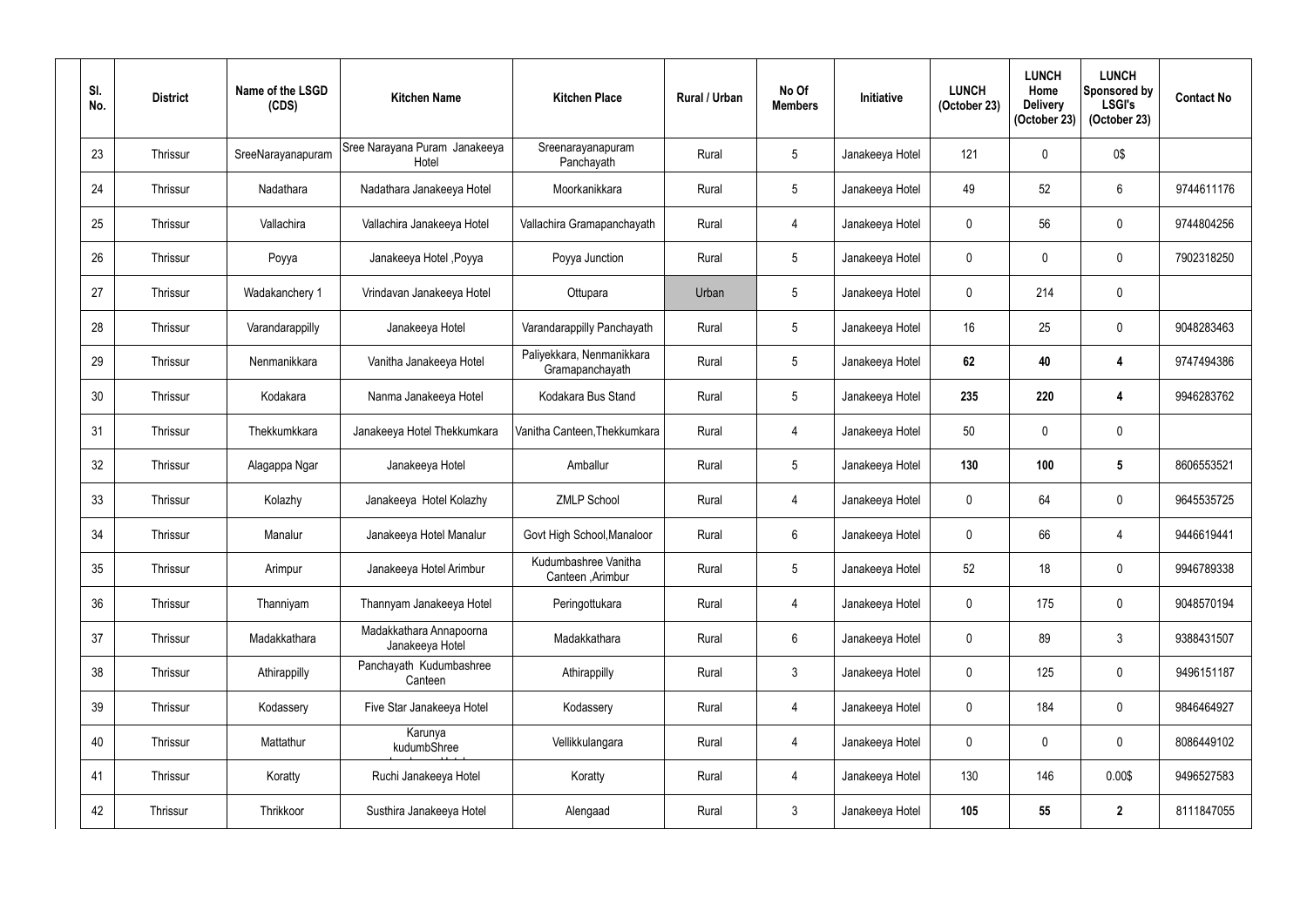|    | SI.<br>No. | <b>District</b> | Name of the LSGD<br>(CDS) | <b>Kitchen Name</b>                    | <b>Kitchen Place</b>               | Rural / Urban | No Of<br><b>Members</b> | <b>Initiative</b> | <b>LUNCH</b><br>(October 23) | <b>LUNCH</b><br>Home<br><b>Delivery</b><br>(October 23) | <b>LUNCH</b><br>Sponsored by<br><b>LSGI's</b><br>(October 23) | <b>Contact No</b> |
|----|------------|-----------------|---------------------------|----------------------------------------|------------------------------------|---------------|-------------------------|-------------------|------------------------------|---------------------------------------------------------|---------------------------------------------------------------|-------------------|
|    | 43         | Thrissur        | Venkitangu                | Ottupura<br>Janakeeya Hotel Vengidangu | Vengidangu Panchayath              | Rural         | $\mathbf{3}$            | Janakeeya Hotel   | 89                           | 97                                                      | $\mathbf 0$                                                   | 8156981840        |
|    | 44         | Thrissur        | Padiyoor                  | Padiyoor<br>Janakeya Hotel             | HDC School, Kakkathuruthy          | Rural         | $\mathbf{3}$            | Janakeeya Hotel   | $\mathbf 0$                  |                                                         | $\pmb{0}$                                                     | 9048817359        |
|    | 45         | Thrissur        | Pariyaram                 | Samridhi Janakeeya Hotel               | Pariyaram                          | Rural         | $5\overline{)}$         | Janakeeya Hotel   | 60                           | 92                                                      | $\mathbf 0$                                                   | 7025950795        |
|    | 46         | Thrissur        | Wadakanchery cds2         | Janakeeya Hotel, Wadakanchery<br>cds2  | Minaloor                           | Urban         | $\mathbf{3}$            | Janakeeya Hotel   | $\mathbf{0}$                 | 110                                                     | $\mathbf 0$                                                   |                   |
|    | 47         | Thrissur        | Kodungaloor cds2          | Jathikka Janakeeya Hotel               | Arakkulam                          | Urban         | 4                       | Janakeeya Hotel   | 96                           |                                                         | $\pmb{0}$                                                     | 9745397171        |
| 95 | 48         | Thrissur        | Punnayur                  | Kaipunnyam Janakeeya Hotel             | Edakazhiyur                        | Rural         | $5\phantom{.0}$         | Janakeeya Hotel   | $\mathbf{0}$                 | 105                                                     | $\mathbf 0$                                                   | 9744680885        |
|    | 49         | Thrissur        | Velookkara                | Velookkara Janakeeya Hotel             | Panchayath shopping complex        | Rural         | $\mathfrak{Z}$          | Janakeeya Hotel   | 36                           |                                                         | $\mathbf 0$                                                   | 9048756685        |
|    | 50         | Thrissur        | Meloor                    | Thanima Janakeeya Hotel Meloor         | Meloor centre                      | Rural         | $\overline{4}$          | Janakeeya Hotel   | $\mathbf 0$                  | 120                                                     | $\pmb{0}$                                                     | 7902354039        |
|    | 51         | Thrissur        | Vallathol Nagar           | Janakeeya Hotel, Vallathol Nagar       | near youth welfare center          | rural         | $5\phantom{.0}$         | Janakeeya Hotel   | $\mathbf 0$                  | 287                                                     | $\mathbf 0$                                                   | 9961296574        |
|    | 52         | Thrissur        | Eriyad                    | janakeeya Hotel, eriyad                | community hall                     | Rural         | $\overline{4}$          | Janakeeya Hotel   | 40                           |                                                         | $\mathbf 0$                                                   |                   |
|    | 53         | Thrissur        | Edavilangu                | Janakeeya Hotel, Edavilangu            | Edavilangu Center                  | Rural         | 4                       | Janakeeya Hotel   | 120                          | $\mathbf 0$                                             | $\overline{5}$                                                |                   |
|    | 54         | Thrissur        | Avanoor                   | Janakeeya Hotel, Avanoor               | near panchayath office,<br>Avanoor | Rural         | $5\phantom{.0}$         | Janakeeya Hotel   | 45                           | 77                                                      | $\mathbf 0$                                                   | 9447343516        |
|    | 55         | Thrissur        | Mala                      | Janakeeya hotel Mala                   | Near panchayath office, Mala       | Rural         | $\overline{4}$          | Janakeeya Hotel   | $\mathbf 0$                  | 115                                                     | $\boldsymbol{0}$                                              | 9946442260        |
|    | 56         | Thrissur        | Guruvayur1                | Guruvayur Janakeeya Hotel              | Guruvayur                          | Urban         | $\mathbf{3}$            | Janakeeya Hotel   | 377                          | 255                                                     | $\pmb{0}$                                                     | 9961227858        |
|    | 57         | Thrissur        | Vadakkekad                | Kudumbasree janakeeya hotel            | Nalam kallu                        | Rural         | $\overline{4}$          | Janakeeya Hotel   | $\mathbf 0$                  | 170                                                     | $\pmb{0}$                                                     | 9645190166        |
|    | 58         | Thrissur        | Kadappuram                | Kadappuram janakeeya hotel             | Kadappuram panchayath<br>building  | Rural         | 4                       | Janakeeya Hotel   | $\mathbf 0$                  |                                                         | $\boldsymbol{0}$                                              | 8156984319        |
|    | 59         | Thrissur        | Chavakkad                 | Chavakkad Janakeeya hotel              | Chavakkad, near bus stand          | Urban         | $5\phantom{.0}$         | Janakeeya Hotel   | 141                          | 51                                                      | $\pmb{0}$                                                     | 7560874804        |
|    | 60         | Thrissur        | Engadiyoor                | pavithra janikeeya hotel               | Pokulangara                        | Rural         | $5\overline{)}$         | Janakeeya Hotel   | 85                           | 0                                                       | $\pmb{0}$                                                     | 9562239618        |
|    | 61         | Thrissur        | Varavoor                  | Friends janakeeya hotel, Varavoor      | Thichur                            | Rural         | $\mathfrak{Z}$          | Janakeeya Hotel   | 44                           |                                                         | $\pmb{0}$                                                     |                   |
|    | 62         | Thrisssur       | Punnayurkulam             | Punnayurkkulam janakeeya hotel         | Althara centre                     | Rural         | $5\phantom{.0}$         | Janakeeya Hotel   | $\boldsymbol{0}$             | 146                                                     | $\pmb{0}$                                                     | 8086093454        |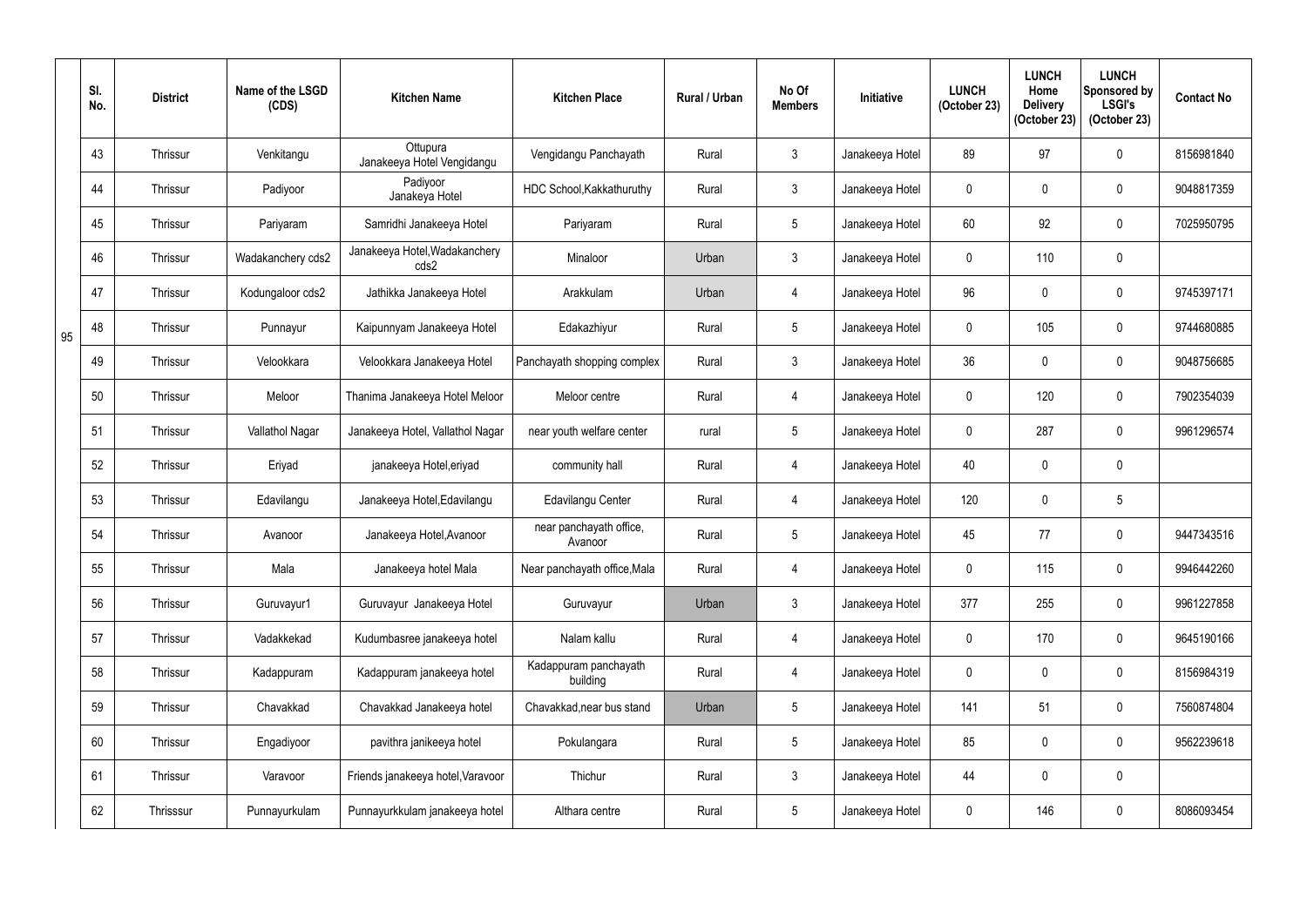| SI.<br>No. | <b>District</b> | Name of the LSGD<br>(CDS) | <b>Kitchen Name</b>           | <b>Kitchen Place</b>       | <b>Rural / Urban</b> | No Of<br><b>Members</b> | Initiative      | <b>LUNCH</b><br>(October 23) | <b>LUNCH</b><br>Home<br><b>Delivery</b><br>(October 23) | <b>LUNCH</b><br>Sponsored by<br><b>LSGI's</b><br>(October 23) | <b>Contact No</b> |
|------------|-----------------|---------------------------|-------------------------------|----------------------------|----------------------|-------------------------|-----------------|------------------------------|---------------------------------------------------------|---------------------------------------------------------------|-------------------|
| 63         | Thrissur        | Thiruwilamala             | Villuadry Janakeeya hotel     | Thiruwilamala              | Rural                | $\overline{5}$          | Janakeeya Hotel | 0                            | 96                                                      | 0                                                             | 9846174729        |
| 64         | Thrissur        | Kattakampal               | Janakeeya Hotel Kattakampal   | Chirakkal                  | Rural                | 4                       | Janakeeya Hotel | $\mathbf 0$                  | 39                                                      | 6                                                             |                   |
| 65         | Thrissur        | Kandanassery              | kandanassery janakeeya hotel  | kandanassery               | Rural                | $\overline{5}$          | Janakeeya Hotel | 36                           | 38                                                      | 0                                                             |                   |
| 66         | Thrissur        | Kaiparambu                | Janakeeya Hotel Kaiparambu    | Near mundoor health center | Rural                | $\sqrt{5}$              | janakeeya hotel | 30                           | 40                                                      | 0                                                             | 9645828069        |
| 67         | Thrissur        | Thrissur 2(new)           | kitchen girls janakeeya hotel | Olari                      | urban                | 4                       | janakeeya hotel | 88                           | 102                                                     | 0                                                             | 9388828112        |
| 68         | Thrissur        | Kuzhur                    |                               | kuzhur                     | Rural                | 4                       | janakeeya hotel | $\mathbf 0$                  | 0                                                       | 0                                                             | 9526566073        |
| 69         | Thrissur        | Chazhur                   | Chazur Janakeeya Hotel        | Pazhuvil Center            | Rural                | 4                       | janakeeya hotel | 0                            | 109                                                     | 0                                                             | 9061946216        |
| 70         | Thrissur        | Nattika                   | uttupura                      | Thriprayar                 | Rural                | $\sqrt{5}$              | janakeeya hotel | $\mathbf 0$                  | 0                                                       | 0                                                             | 9544055637        |
| 71         | Thrissur        | Thalikulam                | Nidhi janakeeya hotel         | Puthenthodu                | Rural                | $\overline{5}$          |                 | 173                          | 0                                                       | 0                                                             | 8606213960        |
| 72         | Thrissur        | Vadanapilly               | vadanappilly janakeeya hotel  | vadanapilly                | Rural                | $5\phantom{.0}$         | janakeeya hotel | 195                          | 0                                                       | 0                                                             | 9947728948        |
| 73         | Thrissur        | orumanayur                | orumanayur janakeeya hotel    | orumanayur                 | rural                | $\overline{5}$          | janakeeya hotel | 0                            | 135                                                     | 0                                                             | 9995588758        |
| 74         | Thrissur        | Panjal                    | Five-star Janakeeya hotel     | Panjal                     | Rural                | $\sqrt{5}$              | janakeeya hotel | $\mathbf 0$                  | 108                                                     | 0                                                             | 9746847353        |
| 75         | Thrissur        | veloor                    | Veloor Janakeeya hotel        | veloor                     | Rural                | $\overline{5}$          | janakeeya hotel | 65                           | 50                                                      | $\overline{2}$                                                | 9447724685        |
| 76         | Thrissur        | Chowanoor                 | Chowanoor Janakeeya hotel     | Chowanoor                  | Rural                | $\mathfrak{Z}$          | janakeeya hotel | 48                           | 40                                                      | $\pmb{0}$                                                     | 9,526,340,307     |
| 77         | Thrissur        | Puthur                    | Puthur janakeeyahotel         | puthur                     | Rural                | $\sqrt{5}$              | janakeeya hotel | 47                           | 52                                                      | 0                                                             | 6238101595        |
| 78         | Thrissur        | Erumapetty                | subhiksha janakeeya hotel     | Erumapetty                 | Rural                | $5\phantom{.0}$         | janakeeya hotel | 135                          | 135                                                     |                                                               | 9207201880        |
| 79         | Thrissur        | Kondazhy                  | Santhwanam Janakeeya Hotel    | Kondazhy                   | Rural                | $\overline{4}$          | janakeeya hotel | $\mathbf 0$                  | 36                                                      | $\mathbf 0$                                                   | 9526401759        |
| 80         | Thrissur        | Mullurkkara               | Kaniv Janakeeya Hotel         | Atoor                      | Rural                | $\overline{4}$          | janakeeya hotel | 10                           | 19                                                      | 0                                                             |                   |
| 81         | Thrissur        | Porkkulam                 | Porkulam janakeeya hotel      | Parempadam                 | Rural                | $\sqrt{5}$              | Janakeeya hotel | 0                            | 49                                                      | $\overline{2}$                                                | 8129017841        |
| 82         | Thrissur        | Puthukkad                 | Puthukkad Janakeeya Hotel     | Puthukkad                  | Rural                | $\sqrt{5}$              | Janakeeya hotel | 58                           | 61                                                      | $\boldsymbol{0}$                                              |                   |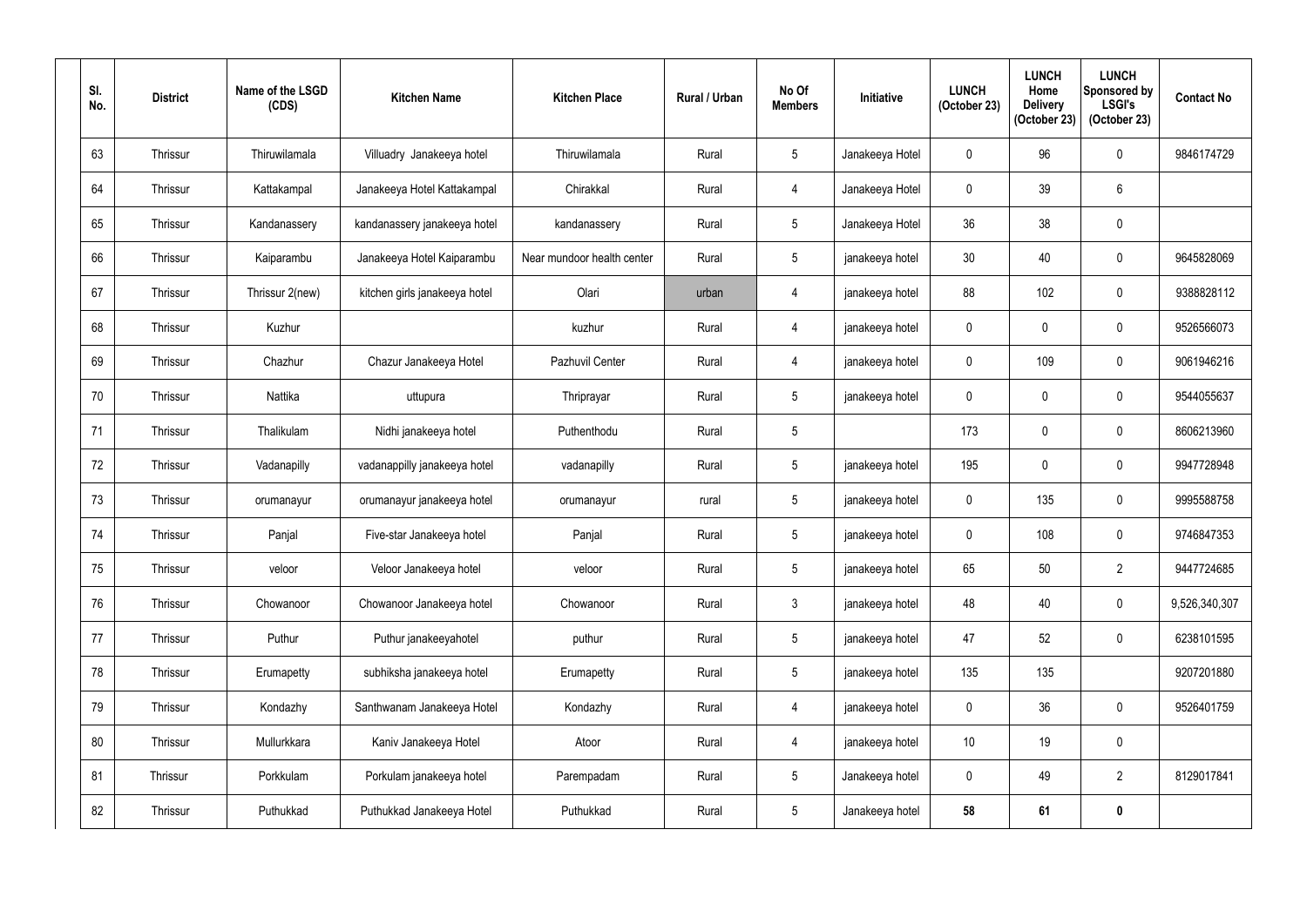| SI.<br>No.      | <b>District</b> | Name of the LSGD<br>(CDS) | <b>Kitchen Name</b>         | <b>Kitchen Place</b>                   | <b>Rural / Urban</b> | No Of<br><b>Members</b> | <b>Initiative</b> | <b>LUNCH</b><br>(October 23) | <b>LUNCH</b><br>Home<br><b>Delivery</b><br>(October 23) | <b>LUNCH</b><br>Sponsored by<br><b>LSGI's</b><br>(October 23) | <b>Contact No</b> |
|-----------------|-----------------|---------------------------|-----------------------------|----------------------------------------|----------------------|-------------------------|-------------------|------------------------------|---------------------------------------------------------|---------------------------------------------------------------|-------------------|
| 83              | Thrissur        | Choondal                  | Choondal Janakeeya Hotel    | <b>Kechery Centre</b>                  | Rural                | $8\phantom{1}$          | Janakeeya Hotel   | 68                           | 26                                                      | $\mathbf 0$                                                   |                   |
| 84              | Thrissur        | Cherpu                    | Cherpu Janakeeya Hotel      | Cherpu                                 | Rural                | $\mathbf{3}$            | Janakeeya Hotel   | $\mathbf 0$                  | 90                                                      | $\boldsymbol{0}$                                              | 9605375648        |
| 85              | Thrissur        | Mathilakam                | Mathilakam Janakeeya hotel  | Mathilakam gramapanchayath<br>compound | Rural                | $\mathbf{3}$            | Janakeeya hotel   | 10 <sup>°</sup>              | 10 <sup>°</sup>                                         |                                                               | 9995986808        |
| 86              | Thrissur        | Anthikad                  | Anthikad Janakeeya hotel    | Anthikad                               | Rural                | $\overline{4}$          | Janakeeya hotel   | $\mathbf 0$                  | $\Omega$                                                | $\mathbf 0$                                                   |                   |
| 87              | Thrissur        | Mullassery                | Mullassery Janakeeya Hotel  | Mullassery centre                      | Rural                | $5\phantom{.0}$         | Janakeeya hotel   | 40                           | 50                                                      | $\pmb{0}$                                                     |                   |
| 88              | Thrissur        | Karalam                   | Karalam Janakeeya Hotel     |                                        | Rural                | 4                       | Janakeeya hotel   | $\mathbf 0$                  | 59                                                      | $\mathbf 0$                                                   | 6282924636        |
| 89              | Thrissur        | Poomangalam               | Poomangalam Janakeeya Hotel | Edakkulam                              | Rural                | $\mathbf{3}$            | Janakeeya hotel   | 56                           | 18                                                      | $\pmb{0}$                                                     |                   |
| 90              | Thrissur        | <b>MG Kavu</b>            | Annapoorna Janakeeya Hotel  | <b>MG Kavu</b>                         | Rural                | 4                       | Janakeeya hotel   | 190                          | 57                                                      | $\pmb{0}$                                                     |                   |
| 91              | Thrissur        | chelakkara                | Nila janakeeya hotel        | chelakkara                             | rural                | $5\phantom{.0}$         | janakeeya hotel   | $\mathbf 0$                  | 91                                                      | $\pmb{0}$                                                     |                   |
| 92              | Thrissur        | Avinissery                | Avinissery Janakeeya Hotel  | Palakkal                               | Rural                | $\overline{4}$          | janakeeya hotel   | $\mathbf 0$                  | 85                                                      | $\pmb{0}$                                                     |                   |
| 93              | Thrissur        | Nadathara 2               | Grandmaas Janakeeya hotel   | Nadathara                              | Rural                | $5\phantom{.0}$         | Janakeeya Hotel   | 86                           | 120                                                     | $\pmb{0}$                                                     |                   |
| 94              | Thrissur        | Chavakkad                 | Janakeeya hotel             | Chavakkad                              | Urban                | $5\phantom{.0}$         | Janakeeya hotel   | $\mathbf 0$                  | 175                                                     | $\pmb{0}$                                                     | 7034752180        |
| 95              | Thrissur        | Mala 2                    | Janakeeya hotel             |                                        | Rural                | $5\phantom{.0}$         | janakeeya hotel   | 0                            | 102                                                     | 0                                                             |                   |
| 95              |                 |                           |                             |                                        |                      | 423                     |                   | 4619                         | 6482                                                    | 61                                                            |                   |
|                 | Wayanad         | Vellamunda                | Thanima mess                | 8/4 vellamuda                          | Rural                | 4                       | janakeeya Hotel   | 108                          | $\mathbf 0$                                             | $\pmb{0}$                                                     | 7025659685        |
| $\overline{2}$  | Wayanad         | Thavinjal                 | Sobhagya Vanitha mess       | Thalappuzha<br>chungam                 | Rural                | $\overline{4}$          | janakeeya Hotel   | 103                          | $\mathbf 0$                                             | $\pmb{0}$                                                     | 9497247541        |
| $\mathbf{3}$    | Wayanad         | Vythiri                   | Dharshana catering          | Vythiri                                | Rural                | $\overline{4}$          | janakeeya Hotel   | 198                          | $\mathbf 0$                                             | $\boldsymbol{0}$                                              | 9074598184        |
| $\overline{4}$  | Wayanad         | Mullankolly               | Kairali catering group      | Mullankolli                            | Rural                | $\mathfrak{Z}$          | janakeeya Hotel   | 117                          | $\mathbf 0$                                             | $\boldsymbol{0}$                                              | 9526706627        |
| $5\phantom{.0}$ | Wayanad         | Poothadi                  | Mary matha mess             | Kenichira                              | Rural                | $5\overline{)}$         | janakeeya Hotel   | 148                          | $\mathbf 0$                                             | $\pmb{0}$                                                     | 9526376970        |
| 6               | Wayanad         | Meppadi                   | Cafe Kudumbashree           | Meppadi                                | Rural                | $5\overline{)}$         | janakeeya Hotel   | 236                          | $\mathbf 0$                                             | $\boldsymbol{0}$                                              | 9207935764        |
| $\overline{7}$  | Wayanad         | Pozhuthana                | Dhanya mess                 | Pozhuthana                             | Rural                | $\mathfrak{Z}$          | janakeeya Hotel   | 144                          | $\mathbf 0$                                             | $\boldsymbol{0}$                                              | 8111838165        |
| 8               | Wayanad         | Thondernad                | Thanima canteen             | Korom                                  | Rural                | $\mathfrak{Z}$          | janakeeya Hotel   | 62                           | 0                                                       | $\pmb{0}$                                                     | 8943476943        |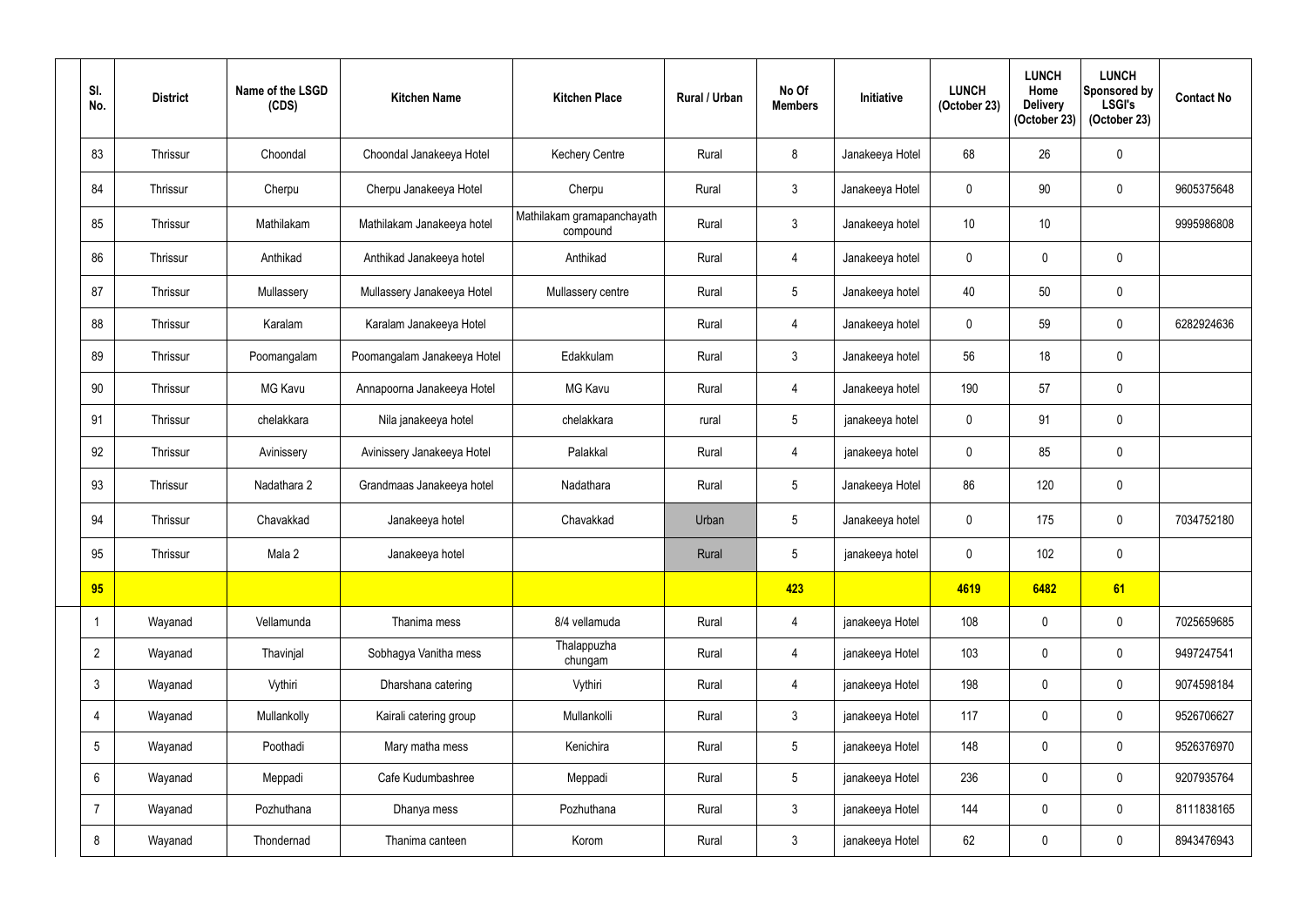|    | SI.<br>No.       | <b>District</b> | Name of the LSGD<br>(CDS) | <b>Kitchen Name</b>                 | <b>Kitchen Place</b>                   | Rural / Urban | No Of<br><b>Members</b> | <b>Initiative</b> | <b>LUNCH</b><br>(October 23) | <b>LUNCH</b><br>Home<br><b>Delivery</b><br>(October 23) | <b>LUNCH</b><br>Sponsored by<br><b>LSGI's</b><br>(October 23) | <b>Contact No</b> |
|----|------------------|-----------------|---------------------------|-------------------------------------|----------------------------------------|---------------|-------------------------|-------------------|------------------------------|---------------------------------------------------------|---------------------------------------------------------------|-------------------|
|    | 9                | Wayanad         | Meenangady                | Haritham Janakeeya Hotel            | Opposite police station,<br>Meenangadi | Rural         | 6                       | janakeeya Hotel   | 149                          |                                                         | $\mathbf 0$                                                   | 9526895975        |
|    | 10 <sup>°</sup>  | Wayanad         | Nenmeni                   | Minnaram Mess and Chappathi<br>Unit | Cheeral                                | Rural         | $5\overline{)}$         | janakeeya Hotel   | 98                           | 0                                                       | $\mathbf 0$                                                   | 8086835886        |
|    | 11               | Wayanad         | Thirunelli                | Adigamanai Mess and Catering        | Kartikulam                             | Rural         | $5\phantom{.0}$         | janakeeya Hotel   | 179                          | $\mathbf{0}$                                            | $\mathbf 0$                                                   | 9207406211        |
|    | 12               | Wayanad         | Mananthavady              | Dhanasree canteen                   | Mananthavadi                           | Urban         | $5\overline{)}$         | janakeeya Hotel   | 259                          |                                                         | $\mathbf 0$                                                   | 9496997382        |
|    | 13               | Wayanad         | Ambalavayal               | <b>Ruchi Catering</b>               | kalathuvayal                           | Rural         | $5\phantom{.0}$         | janakeeya Hotel   | 237                          | $\mathbf{0}$                                            | $\mathbf 0$                                                   | 9495084437        |
| 28 | 14               | Wayanad         | Kaniyambetta              | sree Vinayaka                       | millumukk                              | rural         | 5 <sub>5</sub>          | janakeeya Hotel   | 133                          |                                                         | $\mathbf 0$                                                   | 9061486938        |
|    | 15 <sub>15</sub> | Wayanad         | Pulpally                  | Vinayaka catering                   | Pulpally                               | Rural         | $5\phantom{.0}$         | janakeeya Hotel   | 205                          | $\Omega$                                                | $\mathbf 0$                                                   | 9947319307        |
|    | 16               | Wayanad         | Noolpuzha                 | Friends catering                    | Naikketty                              | Rural         | $5\overline{)}$         | janakeeya Hotel   | 321                          | 0                                                       | $\mathbf 0$                                                   | 7558019388        |
|    | 17               | Wayanad         | Panamaram                 | Testy mess                          | Panamaram                              | Rural         | $\overline{4}$          | janakeeya Hotel   | 135                          | 0                                                       | $\mathbf 0$                                                   | 9605814620        |
|    | 18               | wayanad         | Moopainad                 | vanitha mess                        | vaduvanchal                            | Rural         | 5 <sup>5</sup>          | janakeeya Hotel   | 232                          |                                                         | $\mathbf 0$                                                   | 974596708         |
|    | 19               | wayanad         | Edavaka                   | <b>Teasty Mess</b>                  | Irumbupalam                            | Rural         | 4                       | janakeeya Hotel   | 109                          | $\mathbf{0}$                                            | $\mathbf 0$                                                   | 9847842390        |
|    | 20               | wayanad         | kalpetta                  | shiya catering                      | pallithazhe, kalpetta town             | urban         | $\mathfrak{Z}$          | janakeeya Hotel   | 382                          | 0                                                       | $\mathbf 0$                                                   | 6282822890        |
|    | 21               | wayanad         | sulthan bathery           | preethis                            | near telephone exchange                | urban         | $5\phantom{.0}$         | janakeeya Hotel   | 134                          | $\mathbf 0$                                             | $\mathbf 0$                                                   | 9961088393        |
|    | 22               | wayanad         | Muttil                    | swad cattering                      | Muttil bus stand                       | Rural         | 5                       | janakeeya Hotel   | 181                          | $\mathbf 0$                                             | $\overline{0}$                                                | 9074461322        |
|    | 23               | wayanad         | padinjarathara            | oruma                               | padinjarathara town                    | Rural         | $5\overline{)}$         | janakeeya Hotel   | 248                          | $\mathbf 0$                                             | $\mathbf 0$                                                   | 9495814542        |
|    | 24               | wayanad         | kalpetta                  | Anjuse cattering                    | kalpetta town                          | Urban         | $5\overline{)}$         | janakeeya Hotel   | 385                          | $\mathbf 0$                                             | $\mathbf 0$                                                   | 9745883809        |
|    | 25               | wayanad         | Thariyode                 | Haritham                            | kavumadham town                        | Rural         | $\mathfrak{Z}$          | janakeeya Hotel   | 80                           | $\mathbf 0$                                             | $\mathbf 0$                                                   | 9074095457        |
|    | 26               | wayanad         | Mananthavady              | chothis mess                        | Kozhikode road,<br>Mananthavady        | Urban         | $\mathfrak{Z}$          | janakeeya Hotel   | 210                          | $\mathbf 0$                                             | $\mathbf 0$                                                   | 9947376596        |
|    | 27               | wayanad         | vengapalli                | Annapoorna                          | vengapalli town                        | Rural         | $5\overline{)}$         | janakeeya Hotel   | 373                          | $\mathbf{0}$                                            | $\mathbf 0$                                                   | 7592831851        |
|    | 28               | Wayanad         | Kottathara                | Jyothi vanitha mess                 | Venniyod                               | Rural         | $\mathfrak{Z}$          | janakeeya Hotel   | 240                          | 0                                                       | $\mathbf 0$                                                   | 9961844026        |
| 28 |                  |                 |                           | <b>1155</b>                         |                                        |               | 122                     |                   | 5406                         | $\mathbf{0}$                                            | $\mathbf 0$                                                   |                   |
|    |                  |                 |                           |                                     |                                        | <b>TOTAL</b>  | 4638                    |                   |                              | 18117                                                   | 286                                                           |                   |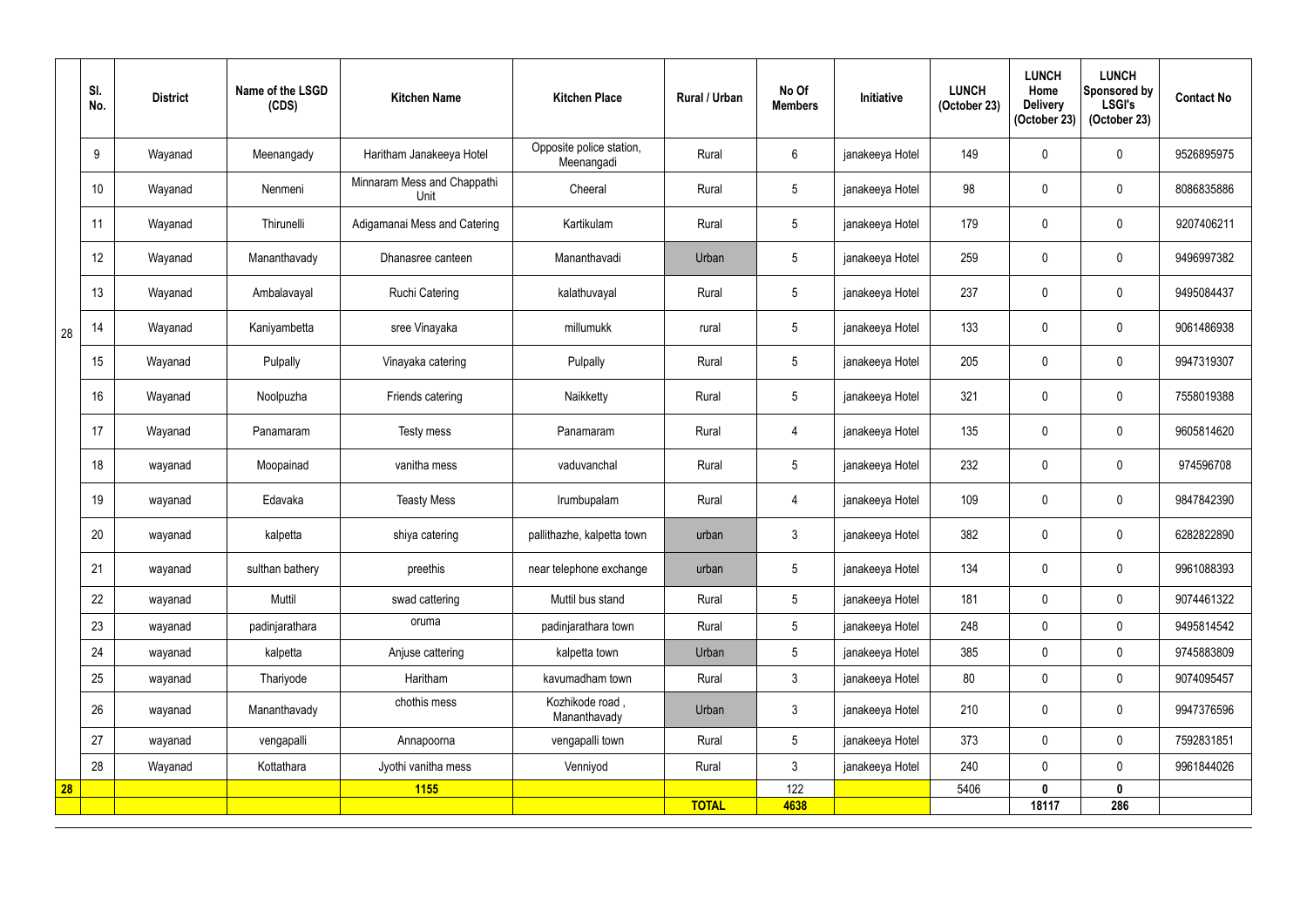| SI.<br>No. | <b>District</b> | Name of the LSGD<br>(CDS)        | <b>Kitchen Name</b>                                                       | <b>Kitchen Place</b>  | <b>Rural / Urban</b>    | No Of<br><b>Members</b> | Initiative                                   | <b>LUNCH</b><br><b>LUNCH</b><br>Home<br>(October 23)<br><b>Delivery</b><br>(October 23) | <b>LUNCH</b><br>Sponsored by<br><b>LSGI's</b><br>(October 23) | <b>Contact No</b> |
|------------|-----------------|----------------------------------|---------------------------------------------------------------------------|-----------------------|-------------------------|-------------------------|----------------------------------------------|-----------------------------------------------------------------------------------------|---------------------------------------------------------------|-------------------|
|            |                 |                                  | STATUS OF JANAKEEYA HOTELS FUNCTIONING IN DISTRICT                        |                       |                         |                         | 23.10.2021                                   | STATUS OF FOOD DISTRIBUTED THROUGH JANAKEEYA HOTELS AS ON                               |                                                               |                   |
|            | <b>District</b> | <b>Total</b><br>Janakeeya Hotels | <b>Rural Units</b>                                                        | <b>Urban</b><br>units | <b>Parcel</b>           | Home<br><b>Delviery</b> | <b>Food Sponsored</b><br>by LSGIs            | <b>TOTAL Meals</b><br><b>Distributed</b>                                                |                                                               |                   |
|            | <b>TVM</b>      | 107                              | 77                                                                        | 30                    | 22,640                  | 140                     | 37                                           | 22,817                                                                                  |                                                               |                   |
|            | <b>KLM</b>      | 81                               | 71                                                                        | 10 <sup>°</sup>       | 11072                   | $\overline{0}$          | 8                                            | 11,080                                                                                  |                                                               |                   |
|            | <b>PTA</b>      | 58                               | 53                                                                        | $5\phantom{.0}$       | 75                      | 5253                    | $\overline{0}$                               | 5,328                                                                                   |                                                               |                   |
|            | <b>ALP</b>      | 87                               | 78                                                                        | 9                     | 5,552                   | 4502                    | 35                                           | 10,089                                                                                  |                                                               |                   |
|            | <b>KTM</b>      | 79                               | 71                                                                        | 8 <sup>°</sup>        | 7770                    | 188                     | 24                                           | 7,982                                                                                   |                                                               |                   |
|            | <b>IDK</b>      | 46                               | 45                                                                        |                       | 5577                    | $\overline{0}$          | $\overline{4}$                               | 5,581                                                                                   |                                                               |                   |
|            | EKM             | 109                              | 79                                                                        | 30                    | 16465                   | 703                     | 12                                           | 17,180                                                                                  |                                                               |                   |
|            | <b>TSR</b>      | 95                               | 85                                                                        | 10 <sup>°</sup>       | 4,619                   | 6,482                   | 61                                           | 11,162                                                                                  |                                                               |                   |
|            | <b>PGT</b>      | 99                               | 90                                                                        | 9                     | 12,161                  | $\overline{5}$          | 66                                           | 12,232                                                                                  |                                                               |                   |
|            | <b>MLP</b>      | 111                              | 93                                                                        | 18                    | 15,129                  | 6120                    | $6\phantom{a}$                               | 21,255                                                                                  |                                                               |                   |
|            | <b>WYD</b>      | 28                               | 23                                                                        | 5 <sub>5</sub>        | 5406                    | $\overline{0}$          | $\overline{0}$                               | 5,406                                                                                   |                                                               |                   |
|            | <b>KKD</b>      | 104                              | 75                                                                        | 29                    | 28,419                  | 1206                    | 17                                           | 29,642                                                                                  |                                                               |                   |
|            | <b>KNR</b>      | 87                               | 73                                                                        | 14                    | 16,199                  | $\overline{0}$          | 16                                           | 16,215                                                                                  |                                                               |                   |
|            | KSG             | 40                               | 34                                                                        | $6\phantom{.}6$       | 6089                    | $\overline{0}$          | $\overline{0}$                               | 6,089                                                                                   |                                                               |                   |
|            | Total           | 1131                             | 947                                                                       | 184                   | 157,173                 | 24,599                  | 286                                          | 182,058                                                                                 |                                                               |                   |
|            |                 |                                  | Grand Total of meals Distributed through Janakeeya hotel as on 23.10.2021 |                       |                         | 182,058                 |                                              |                                                                                         |                                                               |                   |
|            | <b>Date</b>     |                                  | Urban<br>units                                                            | Total<br>units        | Rs. 20 /Lunch<br>Parcel | Home<br><b>Delivery</b> | <b>LUNCH</b><br>sponsored by<br><b>LSGIs</b> | <b>Total Meals</b>                                                                      |                                                               |                   |
|            | 23.10.2021      | 947                              | 184                                                                       | 1131                  | 157,173                 | 24,599                  | 286                                          | 182,058                                                                                 |                                                               |                   |